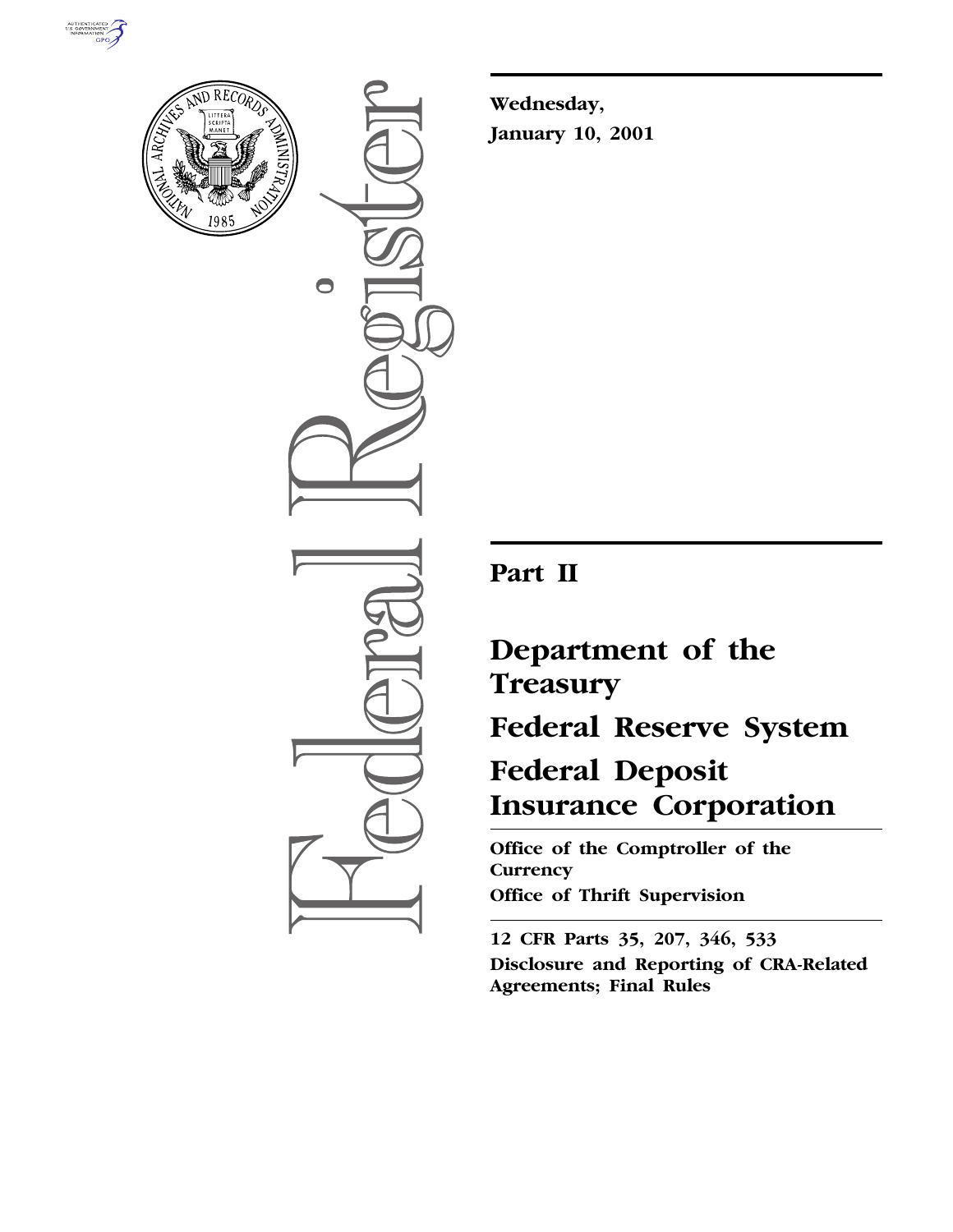#### **DEPARTMENT OF THE TREASURY**

**Office of the Comptroller of the Currency**

**12 CFR Part 35**

**[Docket No. 00–34]**

**RIN 1557–AB85**

## **FEDERAL RESERVE SYSTEM**

## **12 CFR Part 207**

**[Regulation G; Docket No. R–1069]**

## **FEDERAL DEPOSIT INSURANCE CORPORATION**

## **12 CFR Part 346**

**RIN 3064–AC33**

## **DEPARTMENT OF THE TREASURY**

#### **Office of Thrift Supervision**

#### **12 CFR Part 533**

**[Docket No. 2000–107]**

#### **RIN 1550–AB32**

## **Disclosure and Reporting of CRA-Related Agreements**

**AGENCIES:** Office of the Comptroller of the Currency (OCC); Board of Governors of the Federal Reserve System (Board); Federal Deposit Insurance Corporation (FDIC); Office of Thrift Supervision (OTS).

#### **ACTION:** Joint final rule.

**SUMMARY:** The OCC, Board, FDIC, and OTS (collectively, the agencies) are publishing final rules to implement the CRA sunshine provisions of section 48 of the Federal Deposit Insurance Act. These provisions require nongovernmental entities or persons (NGEPs), insured depository institutions, and affiliates of insured depository institutions that are parties to certain agreements that are in fulfillment of the Community Reinvestment Act of 1977 to make the agreements available to the public and the appropriate agency and file annual reports concerning the agreements with the appropriate agency. These provisions were contained in section 711 of the Gramm-Leach-Bliley Act.

The rule identifies the types of written agreements that are covered by section 48 (referred to as covered agreements) and defines many of the terms used in the statute. The rule also describes how the parties to a covered agreement must make the agreement available to the public and the

appropriate agencies and explains the type of information that must be included in the annual report filed by a party to a covered agreement.

**EFFECTIVE DATE:** This joint rule is effective April 1, 2001.

## **FOR FURTHER INFORMATION CONTACT:**

*OCC:* Michael S. Bylsma, Director, Community and Consumer Law (202) 874–5750; or Karen O. Solomon, Director, Legislative and Regulatory Activities (202) 874–5090, Office of the Comptroller of the Currency, 250 E Street, SW, Washington, DC 20219.

*BOARD:* Scott G. Alvarez, Associate General Counsel (202) 452–3583, Kieran J. Fallon, Senior Counsel (202) 452– 5270, or Andrew Miller, Senior Attorney (202) 452–3428, Legal Division; Glenn E. Loney, Deputy Director (202) 452–3585, James H. Mann, Senior Attorney (202) 452–2412, or Kathleen C. Ryan, Senior Attorney (202) 452–3667, Division of Consumer and Community Affairs; For users of Telecommunications Device for the Deaf (\*TDD\*) *only,* contact Janice Simms at (202) 452–4984; Board of Governors of the Federal Reserve System, 20th Street and Constitution Avenue, NW, Washington, DC 20551.

*FDIC:* Deanna Caldwell, Senior Policy Analyst (202) 942–3366, or Robert Mooney, Assistant Director (202) 942– 3378, Division of Compliance and Consumer Affairs; or A. Ann Johnson, Counsel, Regulation and Legislation Section (202) 898–3573, Federal Deposit Insurance Corporation, 550 17th Street, NW, Washington, DC 20429.

*OTS:* Richard Bennett, Counsel (Banking and Finance), (202) 906–7409; or Karen Osterloh, Assistant Chief Counsel, (202) 906–6639; Office of Thrift Supervision, 1700 G Street, NW, Washington, DC 20552.

**SUPPLEMENTARY INFORMATION:** The contents of this preamble are listed in the following outline:

#### I. Background

- II. Overview of Comments Received
- III. Detailed Explanation of Final Rule
	- A. Definition of Covered Agreement
	- B. Disclosure of Covered Agreements C. Annual Reports
	- D. Effective Dates of Disclosure and Reporting Requirements
	- E. Compliance Provisions
	- F. Other Definitions and Rules of Construction
- IV. Regulatory Flexibility Act Analysis
- V. Executive Order 12866 Determination
- VI. Paperwork Reduction Act
- VII. Comments Regarding the Use of "Plain Language''
- VIII. Unfunded Mandates Act of 1995
- IX. Compliance Chart

#### **I. Background**

Section 711 of the GLB Act (Pub. L. 106–102, 113 Stat. 1338 (1999)) added a new section 48 to the Federal Deposit Insurance Act (12 U.S.C. 1831y) (FDI Act) entitled ''CRA Sunshine Requirements.'' Section 48 applies to written agreements that (1) are made in fulfillment of the Community Reinvestment Act of 1977 (CRA),1 (2) involve funds or other resources of an insured depository institution or affiliate with an aggregate value of more than \$10,000 in a year, or loans with an aggregate principal value of more than \$50,000 in a year, and (3) are entered into by an insured depository institution or affiliate of an insured depository institution and a nongovernmental entity or person. Section 48 does not, however, cover any agreement with a nongovernmental entity or person that has not had a CRA contact with an insured depository institution or affiliate or a banking agency, such as agreements entered into by entities or persons that solicit charitable contributions or other funds without regard to the CRA. Under section 48, the parties to a covered agreement must make the agreement available to the public and the appropriate agency. The parties also must file a report annually with the appropriate agency concerning the disbursement, receipt and use of funds or other resources under the agreement.

On May 19, 2000, the agencies published a joint notice of proposed rulemaking in the **Federal Register** (65 FR 31962, May 19, 2000) to implement section 48. The joint notice requested comment on all aspects of the proposed rule and on a wide variety of specific topics identified in the **SUPPLEMENTARY INFORMATION** accompanying the proposal.

#### **II. Overview of Comments Received**

The agencies collectively received more than 800 comments from the public on the proposed rule, although many commenters submitted copies of the same comments to each of the agencies. Comments were received from a wide variety of sources including members of Congress; state and local government officials; banks, savings associations and their holding companies and other affiliates; community-based and non-profit organizations, including national and regional associations whose membership is composed of such organizations; trade associations; other businesses; and individuals.

<sup>1</sup> 12 U.S.C. 2901 *et seq.*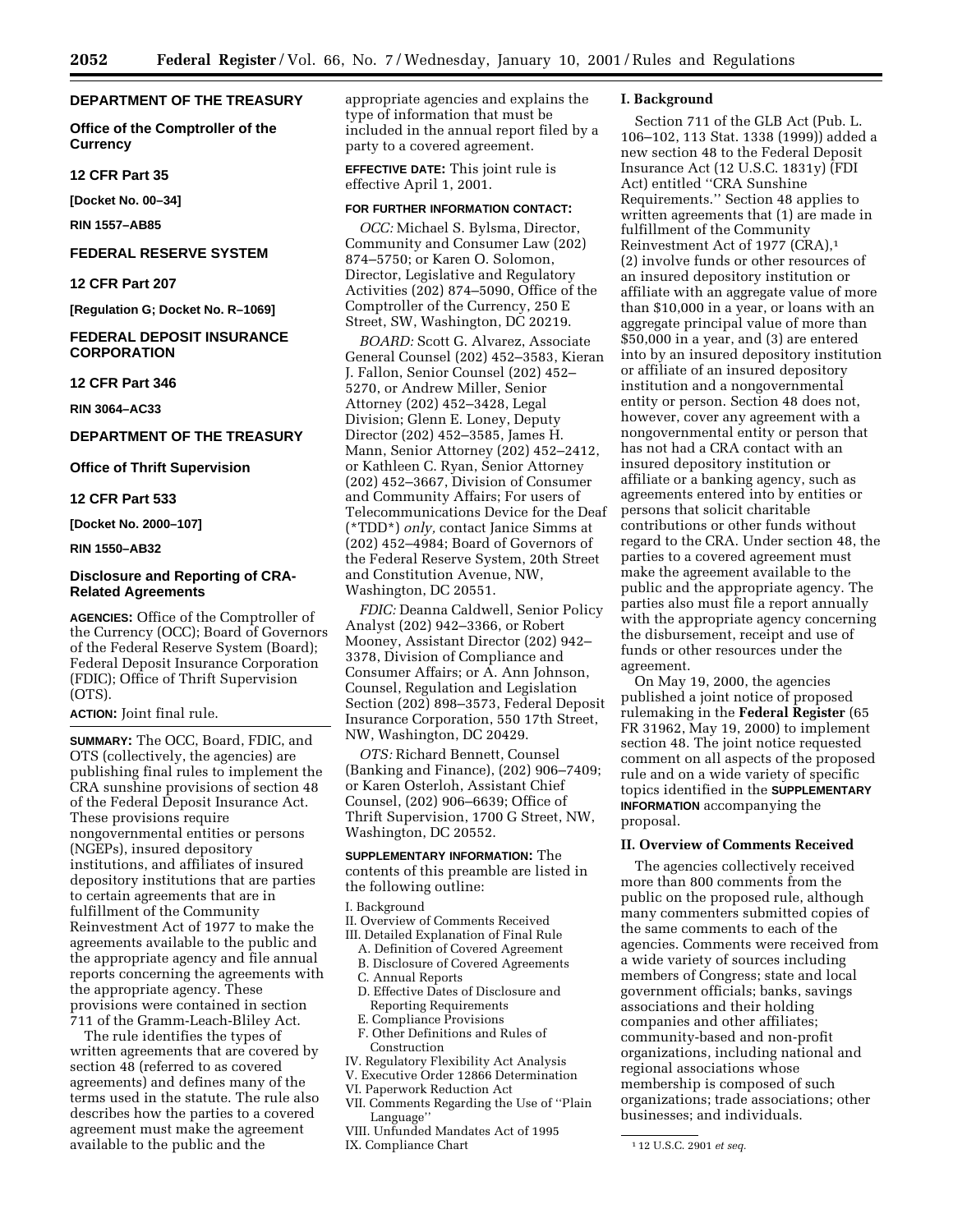These comments addressed to some degree nearly all aspects of the proposed rule. A number of these comments are described in more detail in the description of the final rule below. This section provides a brief overview of the comments and is not intended to represent a detailed summary of all of the comments. The agencies have carefully reviewed and considered the information and views provided by all commenters.

Commenters generally requested additional guidance on the types of actions that would constitute a written arrangement or understanding between an insured depository institution or affiliate and a NGEP. Many commenters supported the proposed rule's definition of ''fulfillment of the CRA,'' while others asserted that the proposed definition was too broad.2 In this regard, a number of commenters expressed concern that the proposed rule could require the disclosure of, and reporting on, a wide range of agreements between banking organizations and NGEPs that are not directly related to or affected by the CRA. They also expressed concern that the proposed rule could discourage banking organizations from entering into agreements with NGEPs to provide loans, investments or banking services in their local communities.

Many commenters addressed the exemption included in the statute and the proposed rule for agreements that are entered into by an insured depository institution or affiliate with a NGEP that has not ''commented on, testified about, or discussed with the institution, or otherwise contacted the institution, concerning the Community Reinvestment Act.'' 3 Most commenters that addressed this issue requested that the agencies clarify the types of actions by a NGEP that would constitute a CRA contact as described in the statutory exemption. Some commenters recommended that the agencies define a CRA contact to include only CRArelated contacts by a NGEP with a Federal banking agency or discussions with an insured depository institution or affiliate about such contacts. Commenters also urged that the agencies clarify that certain types of discussions with an institution or

affiliate, such as a general discussion by a NGEP with an institution concerning the eligibility of products or services for consideration under the CRA, were not CRA contacts (and were therefore exempt) within the meaning of the statute. Other commenters asserted that the statute did not allow the agencies to limit CRA contacts only to those that occur with a Federal banking agency and that Congress intended a CRA contact to encompass a broad range of CRA-related contacts including discussions by a NGEP with an insured depository institution or affiliate concerning the CRA.

A number of commenters also argued that a CRA contact must be with an appropriate official or representative of the insured depository institution or affiliate. A significant number of commenters also urged that a CRA contact be recognized only if the contact occurred within a specified period of time before the parties entered into the agreement. Some commenters expressed concern that, without these or other limitations, the statute or proposed rule would impose a substantial burden on persons claiming the exemption and make the exemption virtually meaningless. Other commenters asserted that the agencies lacked the authority to require that a CRA contact be temporally related to a CRA-related agreement.

A number of commenters argued that the statute or the proposed rule imposed a substantial burden on persons who engage in discussions with banking organizations concerning the CRA or petition the Federal banking agencies for action related to the CRA. These commenters argued that these burdens could chill the public's exercise of free speech or right to petition the government as protected by the Constitution.

Commenters generally supported the provisions of the proposed rule that sought to streamline the disclosure and annual reporting obligations of the parties to a covered agreement to the extent consistent with the statute. For example, commenters widely supported the proposed rule's provisions giving insured depository institutions, affiliates and NGEPs flexibility in making covered agreements available to the public and allowing insured depository institutions, affiliates and NGEPs that are party to a number of covered agreements the ability to file a single, consolidated annual report relating to all of the agreements.

Commenters also generally supported the provisions of the proposed rule that required a NGEP to make its covered agreements available to an agency only

upon request. Some commenters requested that insured depository institutions and affiliates also be permitted to make covered agreements available to the appropriate agency upon request, or that the agencies further streamline the agency disclosure obligations applicable to institutions and affiliates. Commenters requested that the agencies streamline the process for determining what information contained in a covered agreement may be withheld from public disclosure, such as by identifying categories of information that could be withheld from public disclosure without prior agency review.

Commenters overwhelmingly supported the proposed rule's provisions allowing NGEPs to use Federal tax forms and other reports to fulfill the reporting requirements of the rule. Comments were mixed concerning the proposed rule's provisions governing the reporting of specific purpose funds received by a NGEP, with some commenters supporting this reporting method and others asserting that the method was burdensome or not authorized by the statute.

Commenters also supported the provisions of the rule that provided that a NGEP is not required to file an annual report for any year in which NGEP did not receive funds under a covered agreement. Several commenters requested that the agencies provide a similar exemption from the annual reporting requirements to insured depository institutions and affiliates.

#### **III. Detailed Explanation of Final Rule**

This section provides a more detailed discussion of the comments received on the proposal, the changes made by the agencies in response to comments, and the other provisions of the final rule. As with the proposal, the final rule uses the term ''insured depository institution,'' rather than ''bank'' or ''savings associations,'' to facilitate compliance and consistency among the agencies' rules. As discussed below, the rule identifies the specific agency or agencies with whom a covered agreement and its related annual reports should be filed, and the agency or agencies that would be considered a relevant supervisory agency for a covered agreement.

The final rule and the remaining portions of this preamble also refer to a ''nongovernmental'' entity or person'' as a ''NGEP.'' The final rule uses this term, rather than the term ''person,'' to avoid confusion over the scope of the rule. The term ''nongovernmental entity or person'' or ''NGEP'' is defined in section 11 of the rule generally to include

<sup>2</sup>The proposed rule generally defined ''fulfillment of the CRA'' by reference to the full list of factors that the agencies consider in evaluating the CRA performance of an insured depository institution or in acting on an application for a deposit facility under the CRA, as described in the lending, investment and service tests set forth in the CRA regulations jointly adopted by the agencies (''CRA Regulations''). *See* 12 CFR Part 25 (OCC); 12 CFR Part 228 (Board); 12 CFR Part 345 (FDIC); 12 CFR Part 563e (OTS).

<sup>3</sup>*See* 12 U.S.C. 1831y(e)(1)(B)(iii).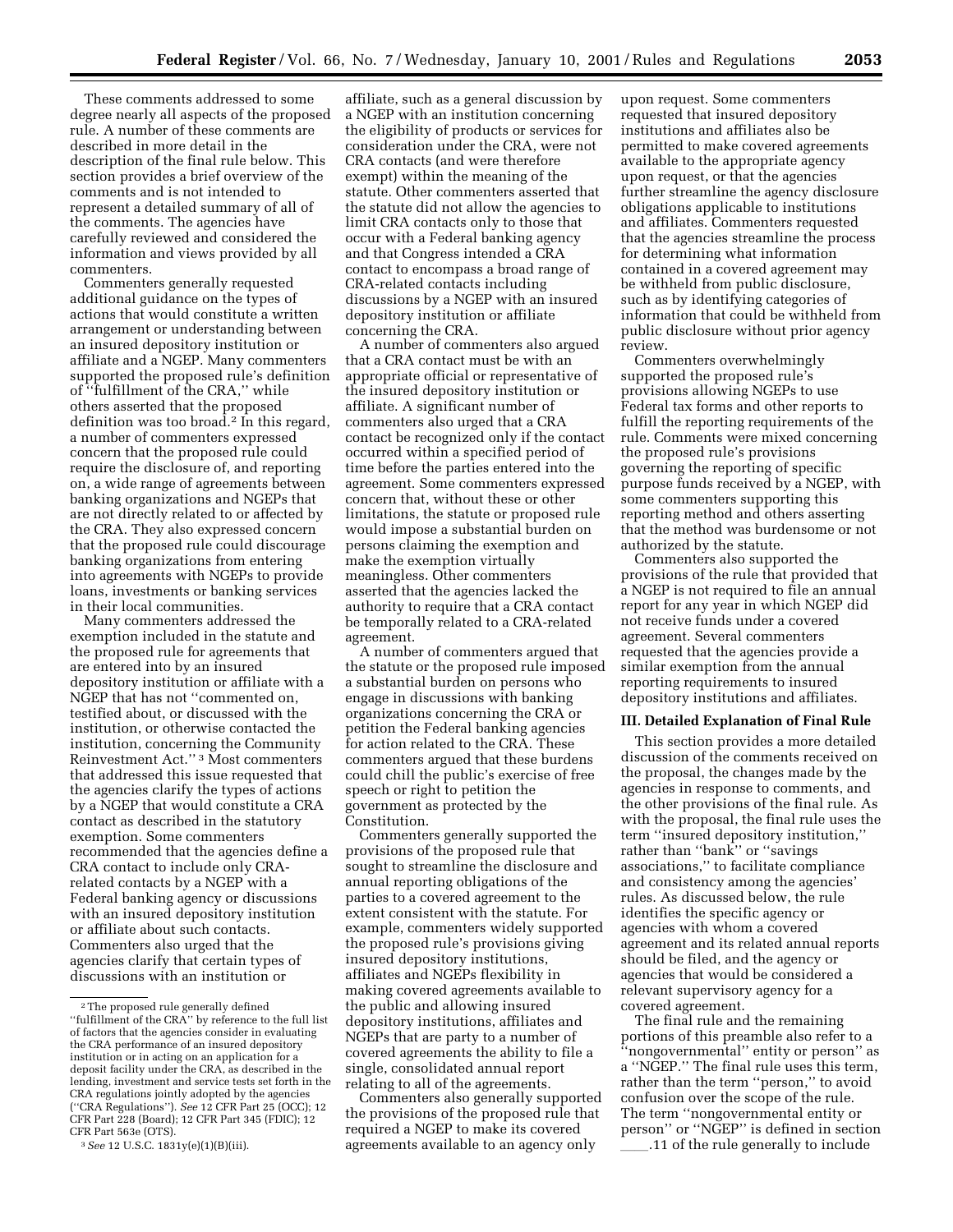any company or individual other than the Federal government; a state, local or tribal government; an insured depository institution or affiliate; or a representative of any of the foregoing.

The **SUPPLEMENTARY INFORMATION** accompanying the proposed rule included examples illustrating the scope and application of the proposed rule. Commenters generally favored having examples that provide additional guidance concerning the rule's provisions. Some commenters requested that the agencies clarify or amend certain examples, and commenters were divided on whether the agencies should incorporate all examples into the final rule.

The final rule includes examples illustrating some of the key provisions of the rule, including the definition of a ''CRA communication,'' the scope of the exemptions for qualifying loan agreements, and the information required to be provided in the annual report of an NGEP. The examples included in the rule are part of the rule and compliance with an example, to the extent applicable, constitutes compliance with the rule. (*See* section

 $\dot{I}$ .1(d).) The examples included in the rule illustrate only the scope and application of the particular topic addressed by the example and do not illustrate any other topic or issue that may arise under the rule.

The agencies also have included in this preamble examples that illustrate other provisions of the rule. The agencies have not included these other examples in the final rule because fewer questions appear to arise in connection with these provisions and, thus, including the examples in the rule could make the rule longer without providing a commensurate level of benefit. The agencies, however, have included these examples in the preamble to illustrate the manner in which the agencies expect to interpret the rule in these areas. To further assist members of the public in complying with the rule, the agencies have included in this preamble a chart that summarizes the disclosure and reporting requirements of the rule. This chart, which is not part of the rule, is located at Part IX of this preamble.

By operation of law, the regulations of the agencies implementing section 48 shall take effect on the first day of the calendar quarter which begins on or after the date on which the regulations are published in final form, which is April 1, 2001.4

The agencies requested comment on whether the rule should remain, as

proposed, in a separate part of each agency's regulations or be incorporated into the agencies' existing CRA Regulations. Commenters generally favored keeping the rule separate from the CRA Regulations. In addition, section 48 amended the FDI Act, and not the CRA, and is independent of the CRA and the CRA Regulations. Accordingly, the final rule is promulgated as a new part to each agency's regulations. Section  $\qquad \qquad .1(c)$ of the final rule provides that nothing in the final rule affects in any way the CRA, the agencies' CRA Regulations, or any agency's interpretations or administration of the CRA or the CRA Regulations.

The following description applies to the rule of each agency. Since each agency's rule will be codified at a different part of the Code of Federal Regulations, the following description references the rule using only the section numbers used in the rule.

## *A. Definition of Covered Agreement*

Section \_\_\_\_\_.2 of the rule defines which agreements are covered by the rule and includes the Act's exemptions from the definition of a covered agreement for qualified loan agreements.

#### 1. Covered Agreements

The proposed rule defined a covered agreement as any contract, arrangement, or understanding that meets all of the following four criteria:

The agreement is in writing;

• The agreement is made pursuant to, or in connection with, the fulfillment of the CRA, as defined by the rule (*see* section .4);

• The parties to the agreement include (1) one or more insured depository institutions or affiliates of an insured depository institution, and (2) one or more NGEPs; and

• The agreement provides for the insured depository institution or affiliate to provide cash payments, grants, or other consideration (except loans) having an aggregate value of more than \$10,000 in any calendar year, or to make loans in an aggregate principal amount of more than \$50,000 in any calendar year.

4 12 U.S.C. 4802(b). 5 12 U.S.C. 1831y(a) and (e)(1). NGEP who has not had a CRA The final rule retains these four criteria for coverage. The final rule also provides that, in order for an agreement to be covered, one of the NGEPs that is a party to the agreement must have had a CRA communication (as defined in section \_\_\_.3) prior to the time the parties entered into the agreement. As noted above, section 48 specifically exempts from coverage any agreement entered into by an institution or affiliate with a

communication. The agencies believe that structuring this statutory exemption as an affirmative requirement for coverage makes the rule easier to understand without affecting the scope of the rule. The scope of the exemption for agreements with a NGEP that has not had a CRA communication is discussed in detail below.

A covered agreement may be with an insured depository institution or any affiliate of an insured depository institution, including a bank holding company or a nonbank affiliate. Section 48 and the rule apply only to written contracts, arrangements or understandings, and do not apply to oral contracts or agreements.

Some commenters requested that the agencies provide additional guidance concerning when written communications between a NGEP and an insured depository institution or affiliate would constitute a ''contract, arrangement or understanding.'' In addition, some commenters asserted that the rule should apply only to legally enforceable contracts, while comments were mixed on whether the rule should apply to unilateral lending or investment pledges made by an insured depository institution or affiliate in response to previous actions by a NGEP.

As noted above, section 48 by its terms applies not only to written contracts, but also to written arrangements and written understandings that are entered into by an insured depository institution or affiliate with a NGEP and that otherwise meet the statutory criteria to be a covered agreement. For this reason, the agencies have not limited the final rule to legally binding written contracts. Other written agreements that do not constitute a legally binding contract, but that reflect a mutual arrangement or understanding between an insured depository institution or affiliate and a NGEP would be a covered agreement if they meet the other criteria set forth in the rule.5 A written arrangement or understanding may be reflected by one or more documents.

The agencies have included three examples in the final rule that illustrate when a written arrangement or understanding would and would not exist. (*See* section .2(b).) Example 1 involves a NGEP that meets with an insured depository institution and states that the institution needs to make more community development investments in the NGEP's community. The NGEP and institution, however, do not reach an agreement concerning the community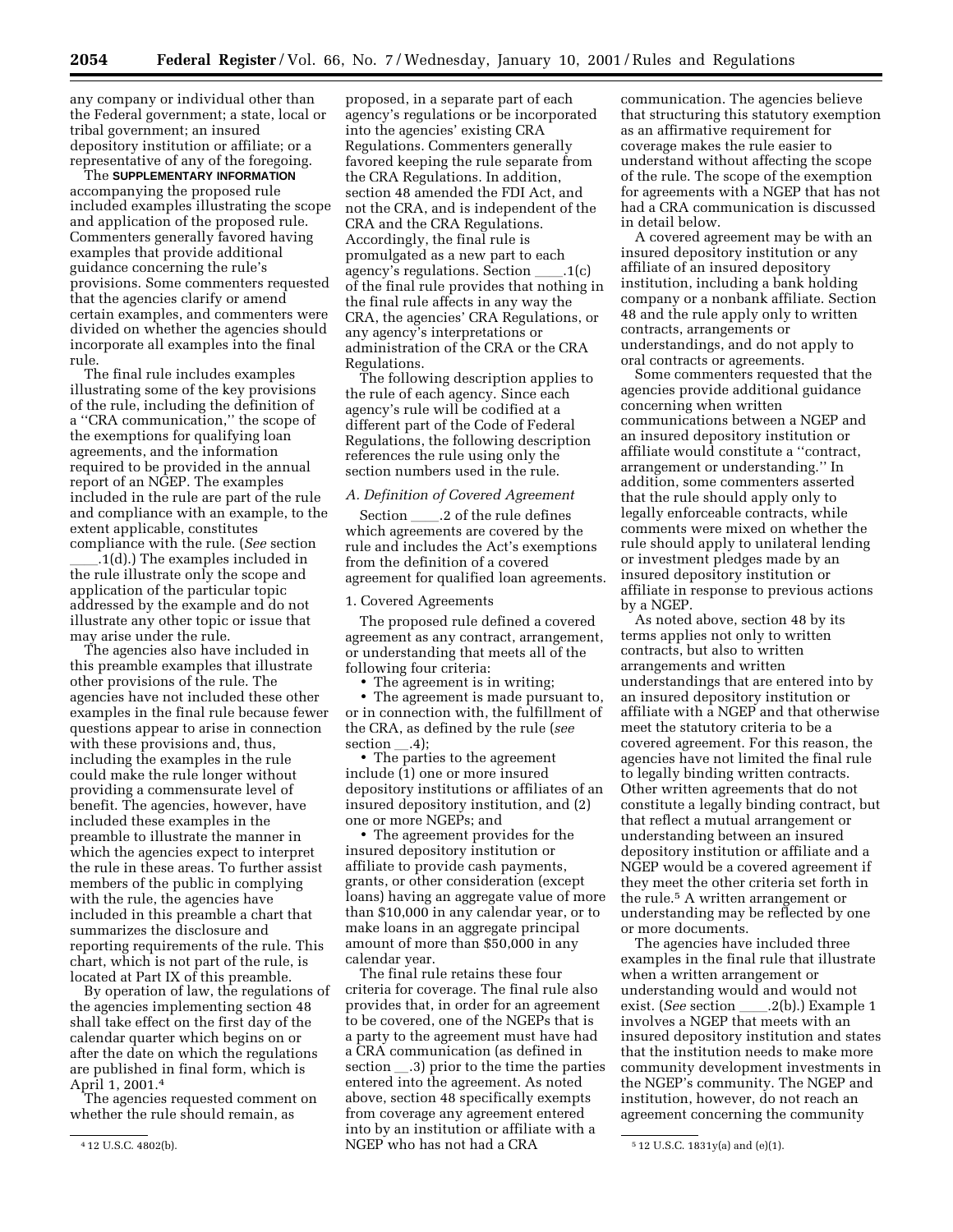development investments the institution should make in the community, and the parties do not reach any mutual arrangement or understanding. The institution later unilaterally issues a press release that announces the institution has established a general goal of making \$100 million of community grants in low- and moderate-income neighborhoods in the institution's community over the next 5 years and does not identify the NGEP. Since there was no agreement or understanding between the institution and NGEP, and the institution acted unilaterally to establish its investment goal, Example 1 states that the press release issued by the institution is not a written arrangement or understanding.

In Example 2, a NGEP meets with an insured depository institution and states that the institution needs to offer new loan programs in the NGEP's community. The NGEP and the insured depository institution reach a mutual understanding that the institution will provide \$10 million in additional loans in low- and moderate-income neighborhoods in the NGEP's community. The insured depository institution tells the NGEP that it will issue a press release announcing the program and subsequently issues a press release that incorporates the key terms of the mutual understanding between the institution and NGEP. The press release reflects the mutual arrangement or understanding between the NGEP and the insured depository institution and is, therefore, a written arrangement or understanding.

In Example 3, a NGEP sends a letter to an insured depository institution requesting that the institution provide a \$15,000 grant to the NGEP. The insured depository institution responds in writing and agrees to provide the grant to the NGEP in connection with its annual grant program. Since the exchange of letters reflects an understanding or arrangement between the insured depository institution and the NGEP, the agreement would be a covered agreement if it meets the other criteria set forth in the rule including, in particular, the requirement that the NGEP have had a CRA communication.

These examples are not exclusive and other written exchanges may or may not constitute a written arrangement or understanding depending on the facts and circumstances of the particular situation.

2. Loan Agreements That Are Not Covered Agreements

Section 48(e)(1)(B) specifically exempts certain types of loan agreements from coverage even if they otherwise meet the definition of a covered agreement. Section \_\_\_\_.2(c) of the final rule implements these exemptions.

a. *Mortgage Loans.* The first statutory exemption is for any individual mortgage loan. Under this exemption, any mortgage loan made by an insured depository institution or affiliate to any individual or entity is exempt from the requirements of section 48. This exemption is available for any mortgage loan, regardless of the identity of the borrower or the rate charged on the loan.

The agencies requested comment on what types of loans would qualify as a ''mortgage loan'' for purposes of this statutory exemption. A number of commenters addressed this issue, with the vast majority stating that the exemption should be available for any loan that is secured by real estate. A few commenters asserted that the agencies should define a mortgage loan to include any loan the proceeds of which are used for real estate-related purposes, even if the loan was not secured by real estate. Some commenters also contended that investments in mortgage-backed securities or other types of real estate investments should be exempt under this provision.

The final rule provides that this statutory exemption is available to any individual loan that is secured by real estate. The real estate securing the loan may be used for residential or commercial purposes, and the loan does not need to have been obtained for purposes of purchasing or improving the real estate. Since section 48 specifically provides that this exemption is available only to mortgage loans, an agreement to make a realestate related investment (including an investment in mortgage-backed securities) or to make a loan that is not secured by real estate is not exempt under this provision, although such agreements may be exempt from coverage under other provisions of the rule.

Section  $\_\_2(d)$  of the final rule provides examples illustrating the rule's exemptions for qualifying loan agreements. The first example (Example 1) illustrates the exemption for any individual mortgage loan. In this example, an insured depository institution provides an organization with a \$1 million loan pursuant to a written agreement. The loan is secured by real estate that is owned or to-beacquired by the organization. Accordingly, Example 1 states that the agreement is exempt from coverage regardless of the interest rate on the loan or whether the loan was made for purposes of re-lending.

b. *Specific Contracts or Commitments for Qualifying Loans.* The statute also exempts from coverage ''any specific contract or commitment for a loan or extension of credit to individuals, businesses, farms, or other entities, if the funds are loaned at rates [that are] not substantially below market rates and if the purpose of the loan or extension of credit does not include any relending of the borrowed funds to other parties.'' 6 Under the statute, this exemption is available for any type of loan to any individual or entity if the loan meets the market rate and relending restrictions of the statute.

The agencies requested comment on whether this exemption covers only a specific commitment to make a qualifying loan or extension of credit (such as a loan commitment typically made in the course of providing a line of credit to a small business), or also would provide an exemption for a commitment to make multiple loans that meet the Act's restrictions. The agencies also requested comment on whether the agencies should define when a loan is made at ''substantially below market rates'' or for purposes of re-lending. Most commenters that addressed these issues requested that the agencies provide additional guidance concerning the phrases ''substantially below market rates'' and ''for purposes of re-lending,'' and some of these commenters suggested definitions for these phrases. Comments were mixed on whether the exemption was available only to a specific contract or commitment for an individual loan or if it also would cover a general commitment by an insured depository institution to make multiple loans over a period of time.

After carefully reviewing the language and purposes of section 48 and the comments received, the agencies have determined that the exemption in section  $\rule{1em}{0.15mm} \ldots$  .2(c)(2) is available only with respect to a specific contract or commitment by an insured depository institution to make a *single* loan or extension of credit that meets the Act's market-rate and re-lending restrictions, and does not cover an agreement or commitment by an institution or affiliate to make multiple loans or extensions of credit. The agencies also have amended the rule to provide that a loan is made for ''purposes of relending'' only if the loan application or other loan documents indicate that the borrower intends or is authorized to use the borrowed funds to make a loan or

<sup>6</sup> 12 U.S.C. 1831y(e)(1)(B)(ii).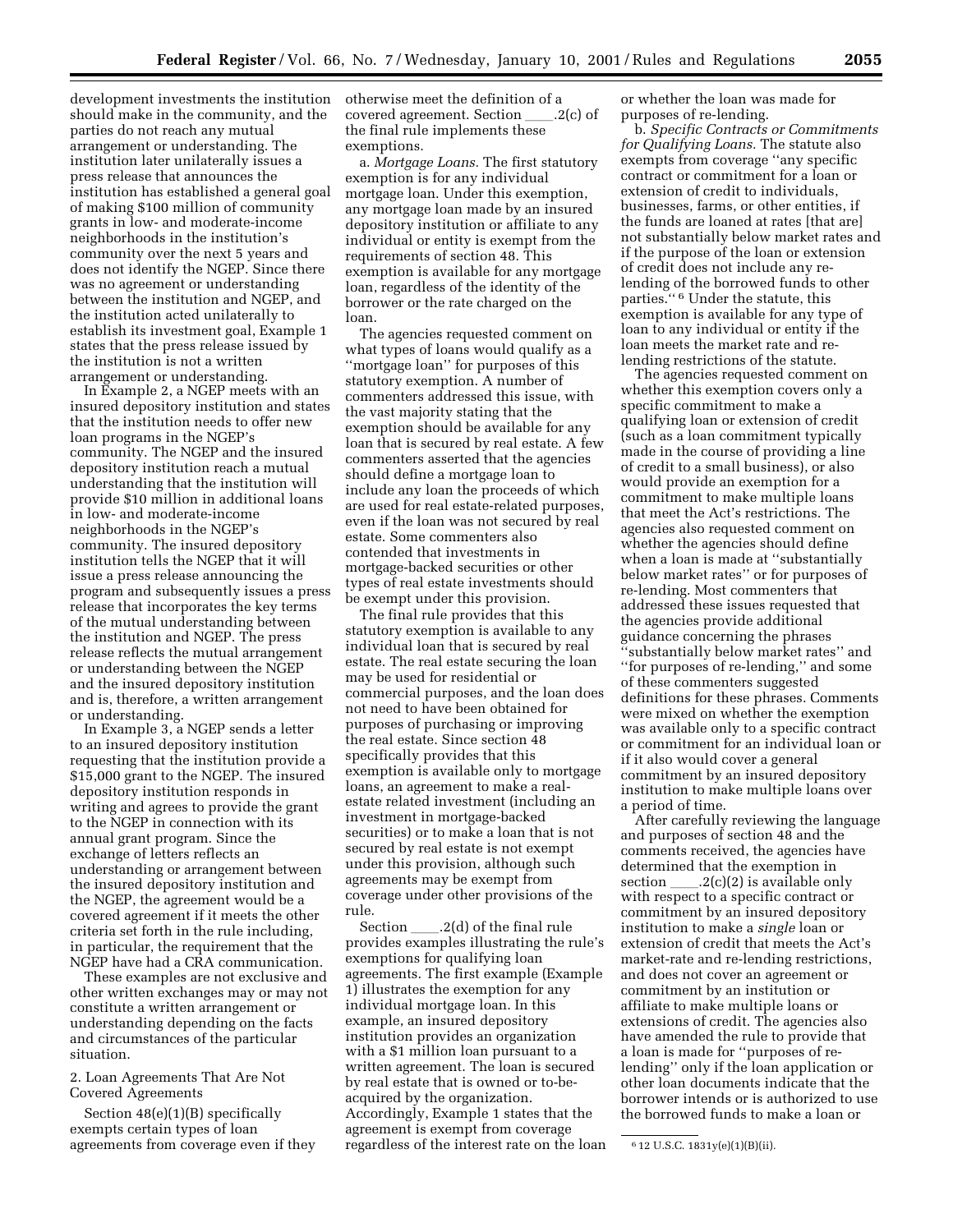extension of credit to one or more third parties.

The final rule retains the statute's restriction that the loan or extension of credit may not be made at a rate that is substantially below market rates. In determining whether a loan or extension of credit is made at ''substantially below market rates,'' an institution should compare the rate charged on the loan or extension of credit to the rate the institution has or would charge a comparable borrower (*e.g.*, a NGEP with similar financial resources and credit history) on a comparable type of transaction (*e.g.*, a construction loan, permanent financing, small business loan, or unsecured consumer loan). Since the rates charged on particular types of loans vary over time and may vary depending on the location of the lender and borrower, the agencies have not included in the rule a fixed formula for determining whether a loan or extension is made at ''substantially below market rates.''

Examples 2, 3 and 4 in section 2(c) of the rule illustrate the scope and application of this exemption. In Example 2, an insured depository institution commits to provide a \$500,000 line of credit to a small business pursuant to a written agreement. The example provides that the loan is made at a rate within the range of rates offered by the institution to other similarly situated small businesses in the market and the loan documentation does not indicate that the borrower intends or is authorized to re-lend the borrowed funds. Accordingly, the example states that this commitment for an individual loan is exempt under section  $\_\_2(c)(2)$  of the rule.

In Example 3, a small business obtains a \$75,000 small business loan, documented in writing, from an insured depository institution. The institution offers its borrowers small business loans that are guaranteed by the Small Business Administration (SBA) and the loan is made under this loan program. The loan documentation does not indicate that the borrower intends or is authorized to re-lend the funds to any third-party. Although the rate charged by the institution on the loan is well below that charged by the institution on commercial loans, the rate is within the range of rates that the institution would charge a similarly situated small business for a similar loan under the institution's SBA loan program. Accordingly, the example states that the loan is not made at substantially below market rates and is exempt from coverage under section  $\_\_2(c)(2)$  of the rule.

Example 4 involves a bank holding company that enters into a written agreement with a community development organization. The agreement provides for the insured depository institutions owned by the bank holding company to make \$250 million in small business loans in their communities over the next 5 years. Since the agreement provides for the institutions to make multiple loans, the agreement is not a specific contract or commitment for a loan or extension of credit and, thus, is not exempt from coverage under section  $\_\_2(c)(2)$  of the rule. The example notes, however, that each small business loan made pursuant to this general commitment would be exempt from coverage if the loan separately meets market rate and re-lending restrictions of the exemption.

To be entirely exempt from coverage under section  $\_\_2(c)(1)$  or (2) of the rule, an agreement must be exclusively a loan, extension of credit or loan commitment that meets the requirements of the relevant exemption. The rule provides, however, that if an agreement includes a loan, extension of credit or loan commitment that, if documented separately, would meet the rule's requirements to be exempt and also provides for the insured depository institution or affiliate to provide other funds or resources, the exempt loan, extension of credit or loan commitment may be excluded for purpose of determining whether the agreement meets the Act's dollar thresholds or is in fulfillment of the CRA. (See section  $.2(e).$ <sup>7</sup>

#### 3. CRA Communication

Section 48(e)(1)(B)(iii) provides a statutory exemption from the CRA Sunshine provisions for ''any agreement entered into by an insured depository institution or affiliate with a [NGEP] who has not commented on, testified about, or discussed with the institution, or otherwise contacted the institution, concerning the Community Reinvestment Act of 1977.'' This exemption for agreements with persons who have not had a CRA contact was included in section  $\qquad$  .2(b)(2) of the proposed rule, which contained an exemption that restated the statutory language in section 48(e)(1)(B)(iii). Section \_\_\_\_\_.2(b)(2) also provided examples of actions that would constitute a CRA contact and other

examples of actions that would not be considered a CRA contact.

The preamble invited comment on this aspect of the proposal, including comment on whether the agencies should provide a more detailed definition of the exemption and on several alternative approaches to defining CRA contact. Nearly all commenters requested that the agencies change the definition of CRA contact in the proposed rule to explain the breadth of the exemption, to provide additional clarity regarding what constitutes a CRA contact, or to exempt specifically certain types of contacts. Many commenters underscored the importance of a rule that allowed persons to determine before entering into an agreement whether or not they have had a CRA contact and qualify for the exemption. While many commenters expressed concern about various aspects of the proposal on CRA contact, commenters were divided on how to address these concerns.

A significant number of commenters argued that the agencies should define a CRA contact to cover only providing CRA-related comments or testimony to an agency and discussions with an insured depository institution or affiliate about providing (or refraining from providing) such comments or testimony. There was also significant support for an alternative that would have excluded discussions with an insured depository institution or affiliate concerning whether particular loans, services, investment or community development activities are generally eligible for consideration by an agency under the CRA Regulations. Others argued that only conversations related specifically to the CRA performance record of an institution should be covered.

A significant number of commenters advocated exempting contacts that are incidental to ordinary business dealings, which were perceived as outside the intended scope of the statute. Others advocated exempting certain types of ''routine inquiries,'' such as inquiries about what an institution's CRA rating is or about the CRA statute or rule.

Some commenters, on the other hand, supported a broad interpretation of CRA contact that would cover general discussions of the CRA. A small number of commenters supported a broad interpretation of CRA contact while also advocating that the agencies narrow other aspects of the definition of a covered agreement, such as the definition of fulfillment.

In addition to these issues regarding the scope of the exemption, many commenters urged the agencies to

<sup>7</sup>The agencies note, however, that if the other consideration would reduce the effective interest rate paid on the loan or extension of credit to a rate that is substantially below the market rate, the loan or extension of credit would not itself be exempt from coverage.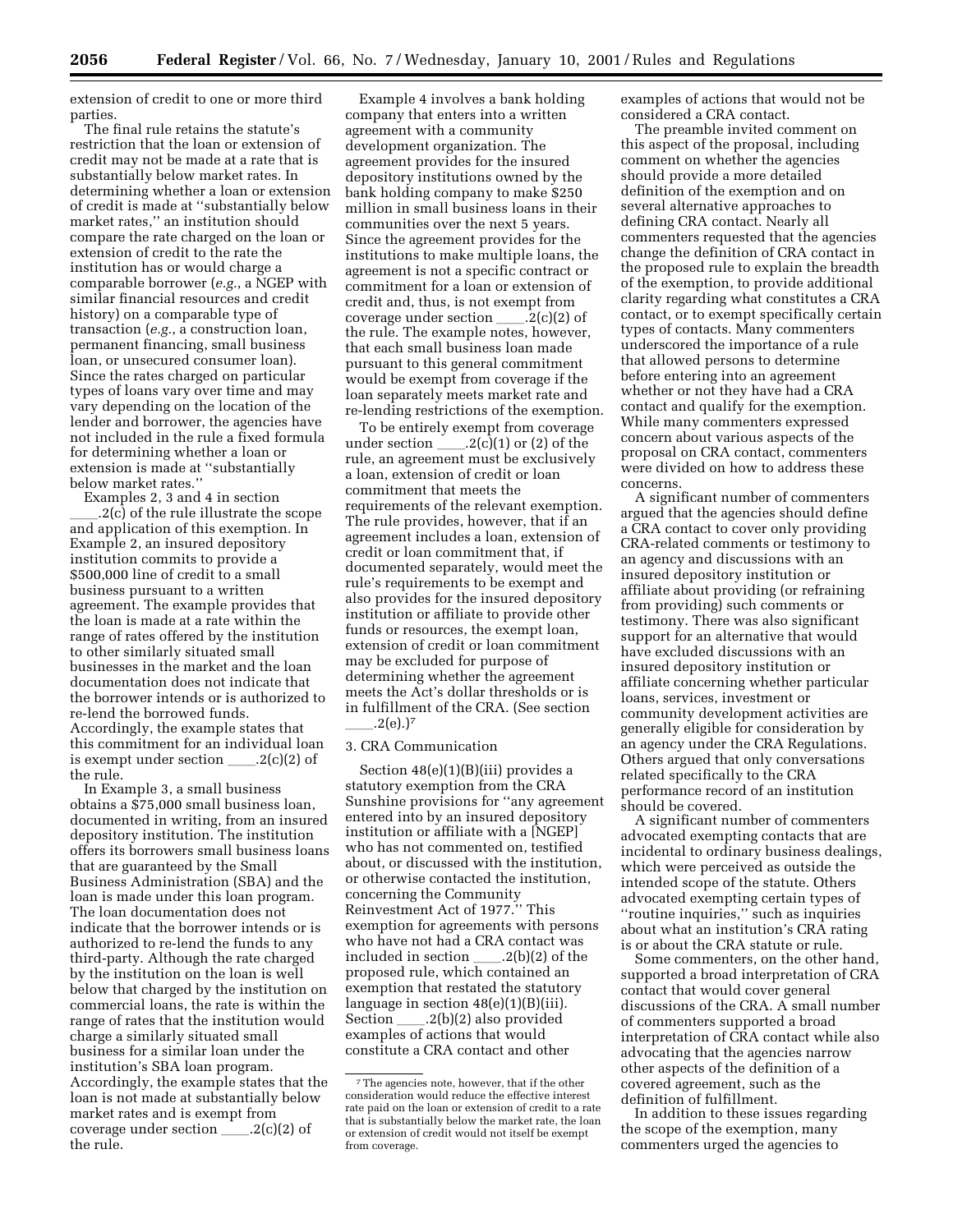address other issues raised by the CRA contact definition. In particular, a number of commenters suggested that the agencies indicate who at the relevant institution or affiliate and who at the NGEP must have a CRA contact or have knowledge that a CRA contact has occurred, or require a temporal or other connection between the CRA contact and negotiation of a CRA agreement.

As explained more fully below, the final rule incorporates changes in three areas to address comments regarding the definition of CRA contact. In summary, in order to identify contacts that have a relationship to an agreement and to avoid imposing substantial burden on parties entitled to claim the exemption, the final rule adopts a definition of ''CRA communication'' that has three parts. First, the rule adds clarity regarding the type of communication that is considered to concern the CRA; second, the rule provides that the institution and the NGEP must have knowledge of the CRA communication and specifies who must have that knowledge; third, the rule recognizes a temporal relationship between the communication and the agreement.

In addition, the final rule relocates and rewords the CRA communication provision from an exemption for NGEPs that have not had a CRA communication to a requirement in the definition of a covered agreement that the agreement be with a NGEP that has had a CRA communication. The final rule also refers to a CRA contact as a ''CRA communication.'' This relocation and rewording makes the final rule easier to read and understand and does not have any substantive effect.

a. *Definition of CRA Communication.* In considering the scope of the exemption in section 48(e)(1)(B)(iii) for NGEPs that have not had a contact concerning the CRA, the agencies have carefully considered the words of the statute and the purpose of the exemption as well as the comments received by the agencies. The Conference Report for the Act indicates that this exemption was designed to provide an exemption from the requirements of the CRA Sunshine provisions for a wide range of organizations that solicit funds without regard to the CRA. The Conference Report lists as examples of the types of groups that might qualify for this exemption civil rights groups, community groups providing housing or other services in low-income neighborhoods, veterans groups, and community theater groups.8

The final rule clarifies the definition of a CRA communication by adding specificity that was drawn from the examples published in the original proposal and in the preamble to the original proposal. Under the final rule, a CRA communication is defined to include any of the following five types of contacts:

• Any written or oral comment or testimony provided to a Federal banking agency concerning the adequacy of the performance under the CRA of the insured depository institution, any affiliated insured depository institution or any CRA affiliate;9

• Any written comment submitted to the insured depository institution that discusses the adequacy of the performance under the CRA of the institution and that must be included in the institution's CRA public file;

• Any discussion or other contact with an insured depository institution or any affiliate about providing or refraining from providing written or oral comments or testimony to any Federal banking agency concerning the adequacy of the performance under the CRA of the insured depository institution, any affiliated insured depository institution or any CRA affiliate;

• Any discussion or other contact with an insured depository institution or any affiliate about providing or refraining from providing written comments that concern the adequacy of the institution's CRA performance and that must be included in the institution's CRA public file; and

• Any discussion or other contact with an insured depository institution or affiliate about the adequacy of the performance under the CRA of the insured depository institution, any affiliated insured depository institution, or any CRA affiliate.

The first four types of contacts include contacts with a Federal banking agency or with an institution or affiliate about contacting a Federal banking agency, as well as written communications that, under existing rules, must be retained by an institution in its CRA public file. The final rule includes a fifth type of contact that relates to any discussion or other contact with an institution or affiliate about the adequacy of the institution's performance under the CRA.

In adopting this fifth type of contact, the agencies have carefully considered

the suggestion of a number of commenters that CRA communications be limited to the first four types of agency contacts or to discussions with an institution regarding agency contacts. The agencies note that the exemption in section 48(e) for a NGEP that has not had a CRA communication, by its terms, is available only if the NGEP has not ''discussed with the institution, or otherwise contacted the institution, concerning the CRA.'' By its terms, the exemption appears to contemplate that, in order to qualify for the exemption, the NGEP not have had discussions or contacts ''concerning the CRA.'' Contacts ''concerning the CRA'' would cover discussions that are not limited to discussions regarding providing testimony or comments to an agency.

In order to explain what type of contact is covered by the words ''concerning the CRA,'' the final rule includes the fifth category for discussions or other contacts about the ''adequacy'' of the institution's performance under the CRA. This reference was included to indicate that a contact that is related to how well or how poorly an institution is fulfilling its obligation to help meet the credit needs of the institution's community as evaluated under the CRA is one of the types of contacts that would be most likely to influence a CRA agreement, and, consequently, would be a CRA communication that disqualifies a NGEP from claiming the exemption in section 48(e)(1)(B)(iii).

To help illustrate when a discussion or contact relates to the adequacy of an institution's CRA performance, the final rule contains several examples of contacts that would be covered and several examples of contacts that would be exempt.10 These examples address only the content of a CRA communication and assume that all other requirements regarding the communication (and agreement) are otherwise satisfied.

Three examples address contacts that are CRA communications and, consequently, would cause a written agreement involving the NGEP to be a covered agreement. In the first example, a NGEP files a written comment with a Federal banking agency in response to a general agency request for comments on an application to open a new branch.

<sup>8</sup>*See* H.R. Conf. Rep. No. 106–434 at 179 (1999).

<sup>9</sup>As discussed more fully below, a ''CRA affiliate'' is an affiliate of an insured depository institution whose activities are considered in evaluating the CRA performance of the institution. Accordingly, it is viewed as part of the insured depository institution for these purposes.

<sup>10</sup>Some commenters argued that the examples in the proposed rule were helpful in illustrating the scope of the CRA contact exemption and requested additional examples. Other commenters argued that the examples would broadly discourage certain kinds of contacts and should be eliminated. Section .1(d) of the final rule states that the examples included in the rule are not exclusive, and the agencies believe that, on this basis, the examples are a useful illustration of the scope of the rule.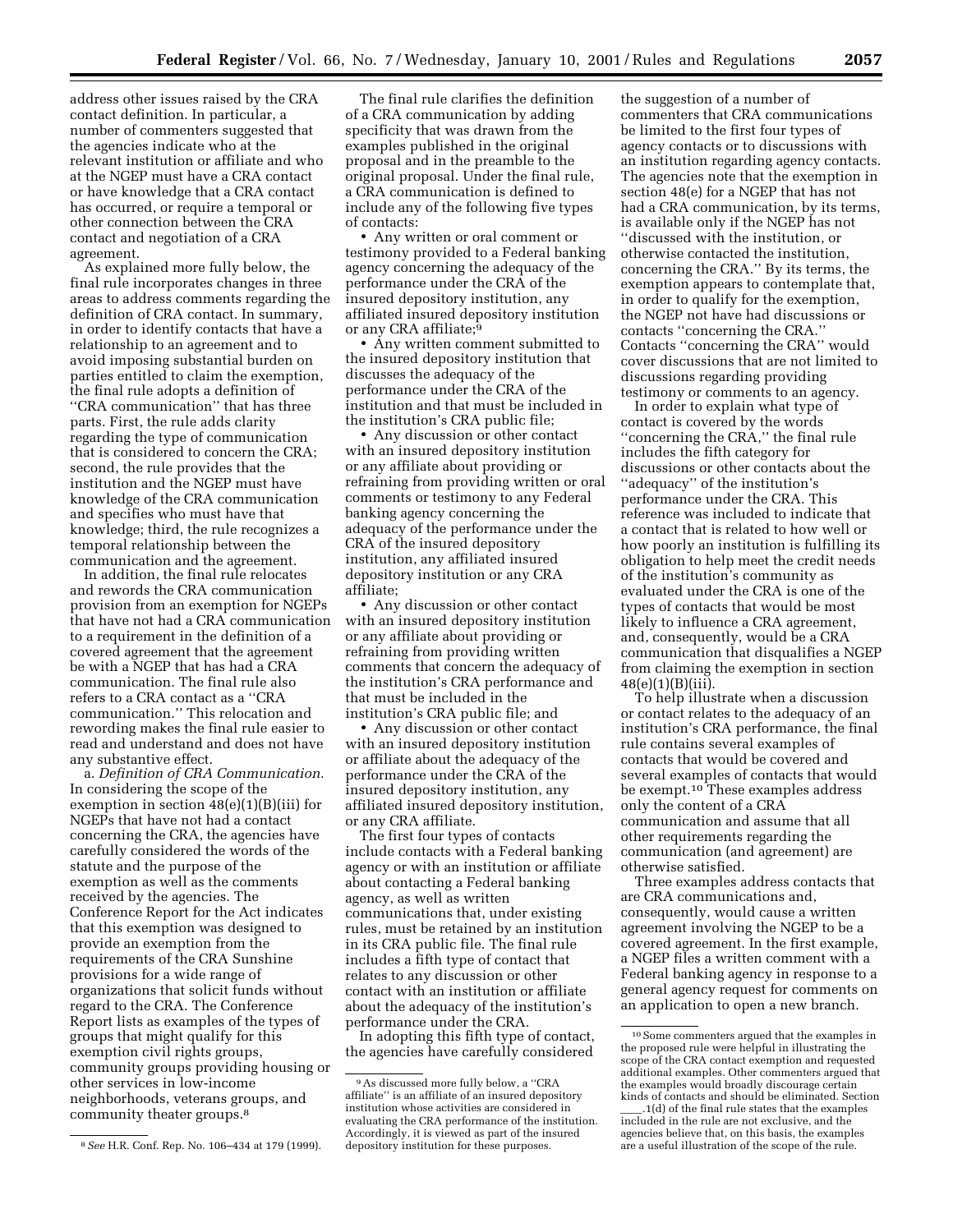The comment filed by the NGEP states that the applicant insured depository institution has successfully addressed the credit needs of its community. In the second example, a NGEP states to an executive officer of an insured depository institution that the institution must improve its CRA performance. Both of these examples illustrate a contact in which the CRA performance record of the institution is specifically mentioned.

The statute does not require that a specific reference to the Community Reinvestment Act of 1977 be made in order to represent a CRA communication, and, in fact, a number of commenters indicated that discussions leading to agreements often do not include a specific reference to the CRA because the context of the negotiation makes clear that the agreement is intended to address CRA performance. To illustrate this, an example of a CRA communication has been included that involves an oral discussion in which the NGEP claims that the institution needs to make more mortgage loans in low- and moderateincome neighborhoods. The connection with the CRA is indicated by the reference to the action requested, which involves activities that are often the focus of CRA performance evaluations, along with a statement indicating an obligation that the institution take this action, an obligation that is considered to arise out of CRA evaluations.

The final rule also includes several examples of contacts that are not considered to be CRA communications. One example involves a fund-raising letter sent by a NGEP to an insured depository institution and to other businesses in the community encouraging all businesses in the community to meet their obligation to make the community a better place to live by supporting the fund-raising efforts of the NGEP. This example illustrates that a fund-raising letter that is widely distributed in a way that does not imply an obligation under the CRA is not itself considered to be a CRA communication. Similarly, a contact by a NGEP with an insured depository institution to simply determine what rating the institution received at its most recent CRA performance examination would not, by itself, constitute a discussion concerning the adequacy of the institution's performance.

A number of commenters advocated clarifying that the definition of CRA communication would not include marketing efforts for products or services that might relate to CRA activities. The rule contains two examples that illustrate that general

marketing efforts and general discussions regarding the eligibility of products and services for CRA consideration are not considered to be CRA communications unless the communication includes a discussion concerning the adequacy of the particular institution's CRA performance.

One example involves a discussion by a NGEP with an insured depository institution regarding whether particular loans, services, investments, community development activities or other activities are generally eligible for consideration by a Federal banking agency under the CRA, without any discussion of the adequacy of the CRA performance of the insured depository institution or affiliate.

Another example illustrates a situation in which the NGEP combines a general marketing discussion with a discussion of the eligibility of particular loans for consideration under the CRA, but without any discussion of the adequacy of the CRA performance record of the institution or obligation of the institution to take any action related to the CRA. In this example, the NGEP engages in the sale or purchase of loans in the secondary market and sends a general offering circular to financial institutions offering to sell or purchase a portfolio of loans. The NGEP then meets with the institution and discusses whether specific loans are generally eligible for consideration under the CRA, including which loans are made in the institution's community, without discussing the CRA performance or obligations of the institution. The agencies believe that purchases and sales of loans in the secondary market are typically done in the manner illustrated in the example and, therefore, generally do not involve a CRA communication.

The final rule also retains two examples contained in the proposed rule regarding other matters. One illustrates that statements made at a widely attended conference on a general topic (but not a meeting or hearing regarding a specific institution, affiliate or transaction) are not considered to be CRA communications. Statements made at widely attended conferences on general topics are not likely to be effective in influencing CRA agreements and cannot be effectively monitored.

The other example illustrates that statements made in response to a direct request to the specific NGEP from a Federal banking agency (but not a general request for comment in connection with an application for approval of a transaction or an examination) are not considered to be

CRA communications. Some commenters suggested that this example be deleted because it suggested a preference for statements made by NGEPs that have been directly contacted by a banking agency over NGEPs that provide information to the agency in the course of a general solicitation of public comment. The final rule retains the example because the agencies believe that it is important to the agencies' ability to meet their statutory obligations under the CRA that the agencies obtain information regarding the credit needs of the community from sources that include NGEPs that may enter into agreements with insured depository institutions. In these circumstances, the contact results due to an action by the agency, not an attempt by the NGEP to influence the agency or obtain a CRA agreement. Imposing the rule's requirements on the NGEP in this context might discourage cooperation between NGEPs and the agencies and impede the ability of the agencies to obtain useful information regarding the banking and credit needs of communities.

b. *Knowledge of CRA Communications.* To define when a NGEP has had a CRA communication with an insured depository institution for purposes of the exemption provided in section  $48(e)(1)(B)(iii)$ , it is essential to know when a communication is ''*with* the [insured depository] institution'' and when it is *by* a NGEP. In other words, it is essential to know who speaks for the institution and for the NGEP. The statute is silent on this point.

A number of commenters suggested that the rule apply only to CRA communications that occur with designated officers of the insured depository institution or affiliate, such as the CRA compliance officer or persons that negotiate covered agreements. In circumstances where the individuals involved in or responsible for negotiating agreements do not know that a CRA communication has occurred, commenters claimed that it would be difficult, if not impossible, for institutions and NGEPs to know whether they properly claimed the exemption or were, in fact, in violation of the CRA Sunshine provisions.

For example, casual conversations between a bank teller and a customer who is also an employee of a business consulting firm might involve CRA activities of the bank and meet a broad reading of the proposed definition of CRA contact. Commenters were concerned that, if so, the contact could cause a written agreement between the institution and business consulting firm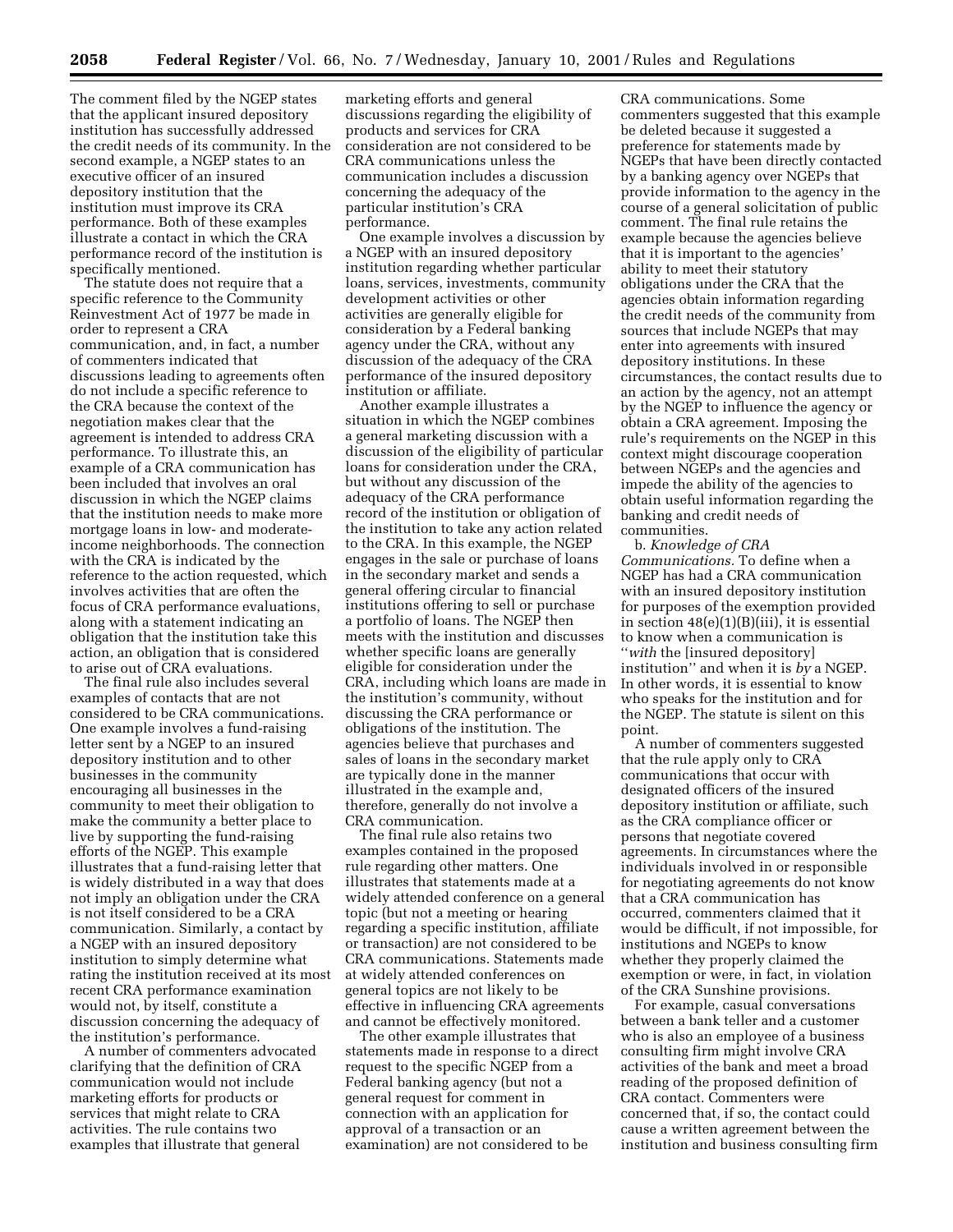to be a covered agreement even though the conversation had no influence over the agreement because officials of the institution and of the NGEP responsible for negotiating the agreement were not aware of the conversation.

To address this, a number of commenters urged the agencies to include a requirement that officers of the institution and of the NGEP responsible for negotiating agreements have knowledge of the CRA communication. Others suggested that contacts include only communications with executive officers and the CRA compliance officer of insured institutions and with senior officers of NGEPs.

As noted above, the CRA Sunshine provisions do not indicate who a NGEP must contact at an insured depository institution or affiliate in order to have been considered to have made a CRA contact for purposes of the exemption in section 48(e). The statute is also silent on who speaks for a NGEP that is an organization or company, rather than an individual.

The agencies believe that a CRA communication can only have an effect on an institution's willingness to enter into an agreement or on the terms of an agreement if the communication is with or is known to individuals at the organization who are either involved in negotiating the agreement or have authority or responsibility for such agreements. These are the individuals that speak for the institution and represent the institution in its decision making. Moreover, these are the individuals that are the most likely to have communications regarding the CRA that could lead to or affect the types of agreements that the CRA Sunshine provisions are intended to cover.

There is no evidence in the terms of the CRA Sunshine provisions or in the legislative history for those provisions that Congress intended to deny the exemption based on CRA contacts that are not known to the individuals that are involved with or have the authority to influence the negotiation of CRA agreements. In fact, the example referred to in the legislative history of the type of organization the exemption was designed to protect is a large youth organization with national membership.11 Given the size, scope and nature of the organization, it is impossible to believe that members of that organization have not—at some time and in some capacity—had contacts with insured depository

institutions regarding the CRA. Without a requirement in the rule that attributes CRA communications only to members of the organization that have authority or responsibility for negotiating agreements on behalf of that organization, this organization identified in the legislative history would not be able to claim the exemption.

Moreover, there would be significant burden imposed on both banking organizations and NGEPs if organizations and NGEPs are not entitled to rely on the exemption in section 48(e)(1)(B)(iii) because of a CRA communication between any employee at the organization with any member of a NGEP. To assure that no unauthorized contacts occur and that agreements are properly exempt under section  $48(e)(1)(B)(iii)$ , a banking organization and NGEP would be required to monitor all contacts by all employees and members of the organization and NGEP. Even in organizations of only moderate size, this could entail tracking contacts by thousands of employees at a single banking organization. The burden from this monitoring effort is likely to be overwhelming with few benefits because few if any CRA communications that result in CRA agreements are likely to occur among individuals at the organization other than those individuals with authority and responsibility for these agreements.

For these reasons, the final rule modifies the proposed rule to require that, in order to be a CRA communication that disqualifies a NGEP from the exemption in section 48(e)(1)(B)(iii), specified individuals at the institution or affiliate and at the NGEP must have knowledge of the communication.

Under the final rule, an insured depository institution or affiliate is considered to have knowledge of a CRA communication with a NGEP if any of the following representatives of the institution or affiliate have knowledge of the contact with the NGEP:

• An employee who approves, directs, authorizes or negotiates the agreement with the NGEP;

• An employee who is designated with responsibility for compliance with the CRA and who knows that the institution or any affiliate of the institution is negotiating, intends to negotiate, or has been informed by the NGEP that it expects to request that the institution or affiliate negotiate an agreement with the NGEP; or

• An executive officer of the institution or affiliate and who knows that the institution or any affiliate of the institution is negotiating, intends to

negotiate, or has been informed by the NGEP that it expects to request that the institution or affiliate negotiate an agreement with the NGEP.

In addition to contacts between an institution or affiliate and a NGEP, there are several types of CRA contacts that arise in the agency review process or the CRA examination process or that involve records that the institution is responsible for maintaining. These contacts are of such importance that the institution is deemed by the final rule to have knowledge of the communication. In particular, an institution or affiliate is deemed under the final rule to have knowledge of any testimony provided to a Federal banking agency at a public meeting or hearing and of any written comment submitted to the insured depository institution that must be and has been included in the institution's CRA public file. An institution or affiliate is also considered under the final rule to have knowledge of any comment (written or oral) that has been made by a NGEP to a Federal banking agency if the comment is conveyed in writing by the agency to the insured depository institution or affiliate.

The rule establishes a parallel knowledge requirement for a NGEP. A NGEP is considered to have knowledge of a CRA communication if any of the following have knowledge of the contact:

• A director, employee or member of the NGEP who approves, directs, authorizes or negotiates the agreement with the insured depository institution of affiliate;

• A person who functions as an executive officer of the NGEP and who knows that the NGEP is negotiating or intends to negotiate an agreement with the insured depository institution or affiliate; or

• Where the NGEP is an individual, the individual.

For purposes of this requirement, an executive officer of an institution, affiliate or NGEP is defined as provided in Regulation O to include any person that participates or has authority to participate in the major policymaking functions of the institution, affiliate or NGEP, regardless of the person's title (*see* 12 CFR 215.2(e)). In addition, persons who serve as counsel to or agent for an insured depository institution or NGEP are considered to be acting for the insured depository institution or NGEP for purposes of receiving written comments or testimony from an agency.

Under the final rule, the designated individuals are not required personally to have *had* the CRA communication. Instead, a CRA communication is

<sup>11</sup>*See* H.R. Conf. Rep. No. 106–434 at 179 (1999); 145 Cong. Rec. S13887 (daily ed. Nov. 4, 1999).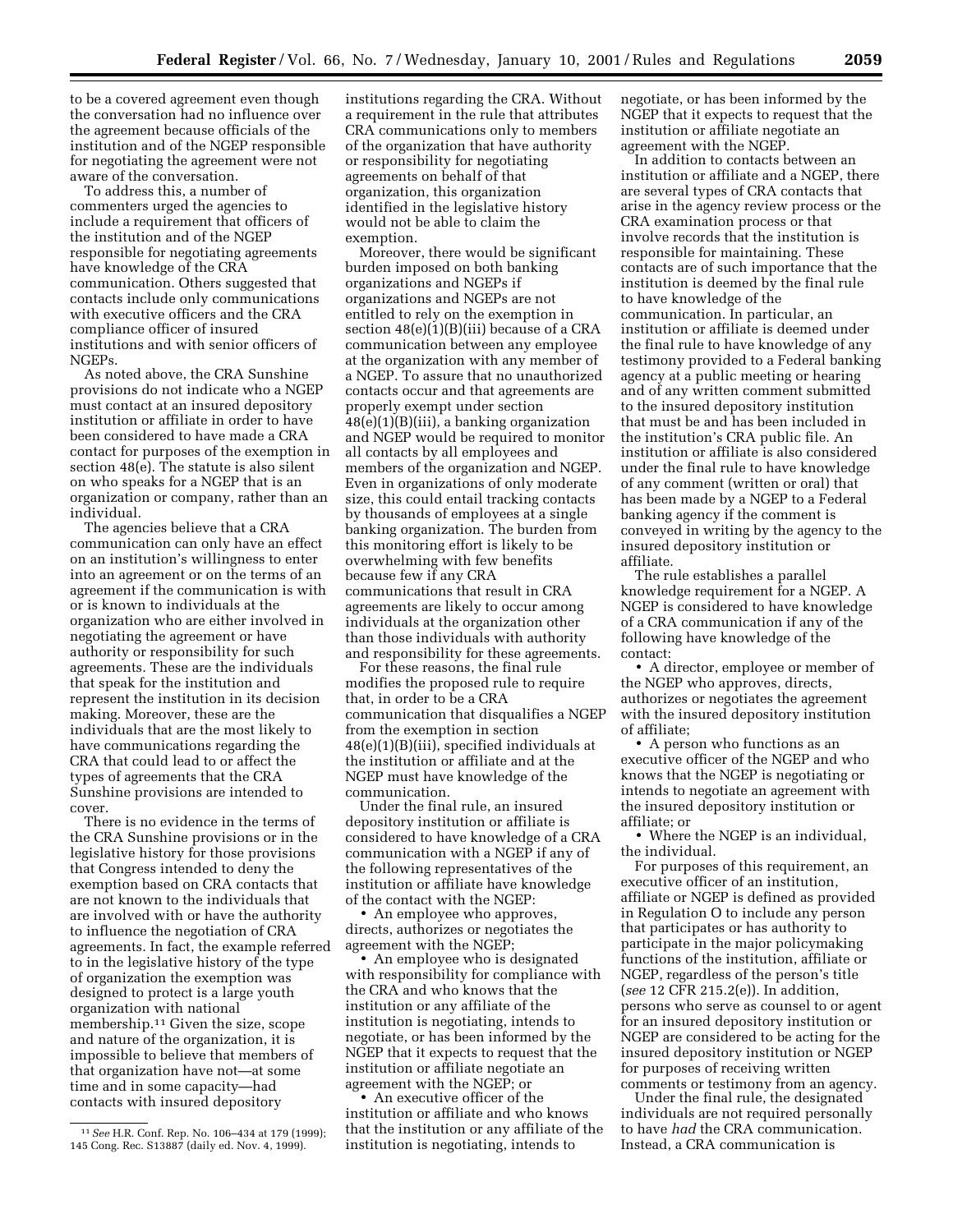covered if the communication involved or is known to one of the designated individuals. The individuals identified in the rule at the insured depository institution or affiliate and at the NGEP are the individuals who either are involved in or are responsible for CRA agreements. A CRA communication with an employee of an insured depository institution, affiliate or NGEP that is not known to the individuals that negotiate an agreement or to a person with authority to intervene in the negotiation of an agreement is unlikely to influence the agreement in any way. The knowledge requirement also significantly reduces the burden on insured depository institutions, affiliates and NGEPs to monitor contacts of employees or members that play no role or have no influence in the negotiations or decisions regarding agreements.

c. *Timing of CRA Communications.* A majority of commenters argued that the final rules should require a temporal relationship between the CRA communication and the agreement. These commenters contended that a communication that occurs long before or anytime after an agreement has been entered into does not influence the terms of an agreement or encourage an institution to enter into an agreement. Consequently, commenters argued that taking account of CRA communications that are distant in time from the date of an agreement would be contrary to the purpose of the exemption granted in section  $48(e)(1)(B)(iii)$ , which they argued was to exempt any agreement with an NGEP that has not attempted to use the CRA to negotiate the agreement. These commenters argued that only CRA communications that occur during some period prior to the date of the agreement be considered to be CRA contacts. Commenters suggested periods that varied from 30 days to 2 years prior to the agreement, with some arguing that only contacts that occur during the public comment period for an agency's review of a transaction or a CRA examination be considered.

Many commenters also contended that failure to adopt a temporal connection between a CRA communication and a covered agreement would *forever* disqualify a NGEP for the exemption based on one CRA communication, regardless of when it occurred, its influence on a written agreement or how circumstances may have changed. They argued that this would significantly chill free speech and the right to provide comments to a Federal agency.

On the other hand, several commenters argued that section

48(e)(1)(B)(iii) by its terms does not provide any limitation on the timing of a CRA communication, and that the exemption is available only to a NGEP that has not had a CRA communication with an agency or insured depository institution at any time. These commenters believed that the agencies have no authority to adopt a temporal requirement.

The agencies have taken particular care in considering the views presented by commenters on this matter. A purpose of the CRA Sunshine provisions is to provide public disclosure of agreements that are in fulfillment of the CRA in order to allow the public and Congress to monitor how resources paid under these agreements are used.12 The exemption in section 48(e)(1)(B)(iii) was included in order to provide relief from the reporting and disclosure provisions for agreements with NGEPs that have not had a discussion concerning the CRA. Thus, the agencies believe that the purposes of the exemption and of the CRA Sunshine provisions generally assume a connection between the CRA communication and the covered agreement.

As a practical matter, in the case of agreements that are intended to be covered by the CRA Sunshine provisions, CRA communications normally occur during the period in which the agreement is discussed or negotiated, which is a relatively short period immediately before the agreement is reached. Indeed, it is during this negotiating period that communications regarding the CRA have the most effect on whether a CRA agreement will be reached and on what will be the purpose and the terms of the agreement.

This view was supported by commenters representing insured depository institutions as well as commenters representing NGEPs, most of whom indicated that CRA communications occurred regularly during the negotiation period for CRA agreements. This view is also consistent with one of the purposes of the CRA Sunshine provisions, which was to allow monitoring of agreements that result from contacts concerning the CRA.

The exemption provided in section 48(e)(1)(B)(iii) would, over time, become meaningless if the exemption is lost because of statements concerning the CRA that are made long before or after an agreement has been reached. Without a temporal relationship, all persons that

potentially may have agreements with insured depository institutions or their affiliates regarding activities that receive favorable consideration under the CRA would likely feel compelled to maintain records that allow them to determine whether a CRA contact *had ever* been made by any person in the organization in order to ensure that the NGEP is in compliance with the exemption and the CRA Sunshine provisions. This would represent a significant recordkeeping burden on persons, including businesses, community organizations and individuals, that the exemption was intended to benefit. For many of these organizations, this would mean tracking and reviewing contacts from numerous employees or members on a continuous and long-term basis.

This heavy burden is inconsistent with the purpose of the exemption. It is also inconsistent with the directive in the CRA Sunshine provision that the agencies prescribe regulations designed to ensure and monitor compliance with the CRA Sunshine provisions without imposing an undue burden on the parties.

The agencies believe that recognizing a temporal relationship is an effective and objective method for identifying CRA communications that are most likely to have influenced the shape or the existence of an agreement. Conversely, by not covering communications made at a time that is distant from or after the agreement, the final rule substantially reduces the potential that communications that are unrelated to an agreement will be covered without excluding communications that have the most direct effect on the agreement. Moreover, a temporal relationship focuses on the fact that in nearly all, if not all, cases CRA communications are made during the period in which the potential for an agreement is discussed and the agreement is negotiated. Thus, a temporal relationship supports the purpose of the CRA Sunshine provisions, including the exemption in section  $48(e)(1)(B)(iii)$ , of identifying and exempting NGEPs that have not made CRA communications in an effort to obtain or negotiate a CRA agreement.

For these reasons, the final rule provides a time frame designed to recognize the connection between the communication and the agreement. To be deemed not to have had a CRA communication under section  $48(e)(1)(B)(iii)$ , a NGEP must not have had a CRA communication within 3 years prior to entering into the agreement in the case of oral or written communications with a Federal banking agency. The NGEP also must not have

<sup>12</sup>*See, e.g.,* 145 Cong. Rec. S13877–78 (daily ed. Nov. 4, 1999).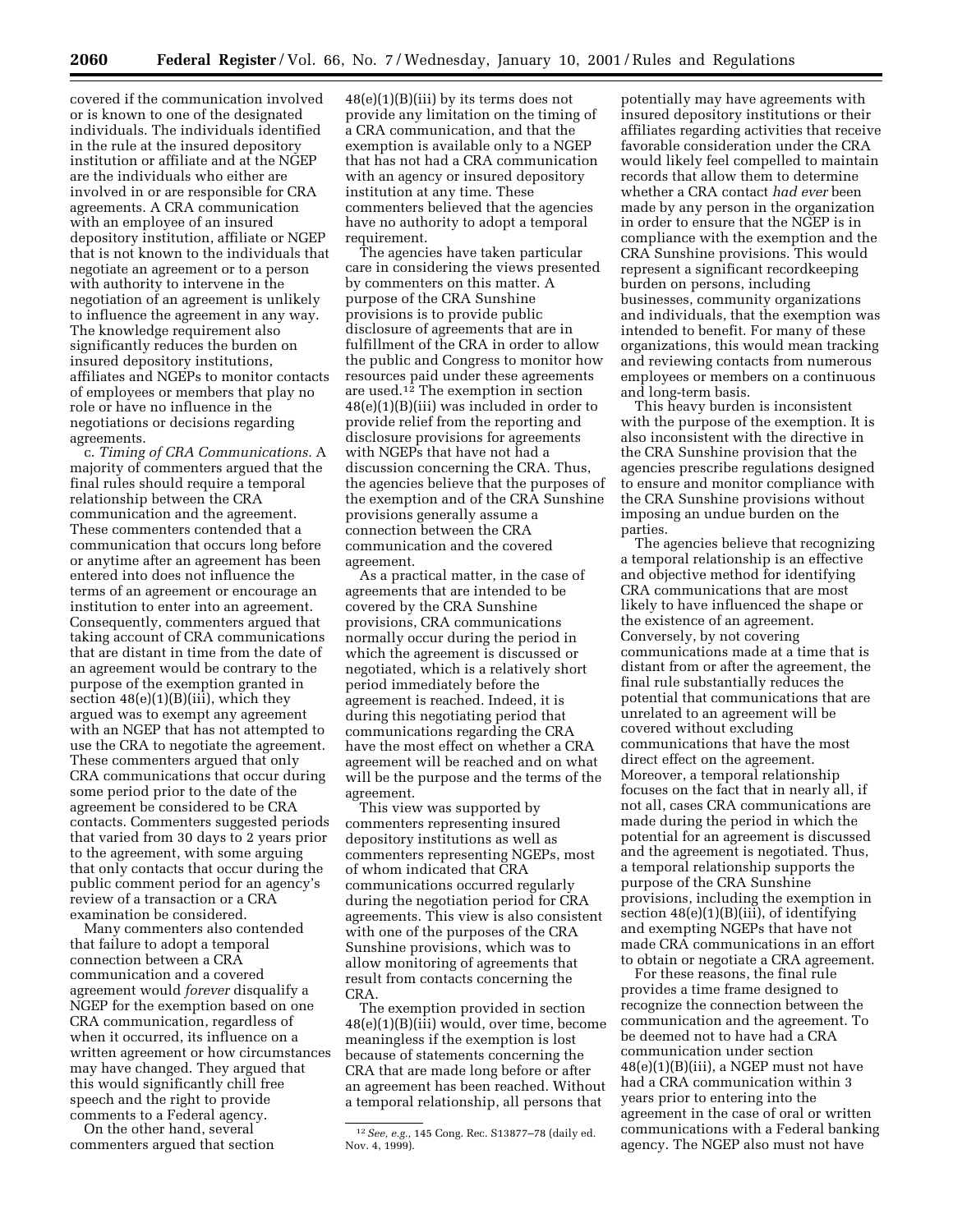its affiliates. In addition, the NGEP must providing (or refraining from providing) institutions and affiliates are more likely to document and remember oral communications with a NGEP that concern providing comments or testimony to a Federal banking agency where such communications also involve a request to, or agreement by, the institution or affiliate to take additional actions in fulfillment of the CRA. Accordingly, the agencies have

> the three year period described above. The agencies believe these time frames provide reasonable assurance that the communication and the agreement are not connected and would not impose an undue burden on the parties. Moreover, commenters indicated that where a CRA communication occurs it is most often occurs immediately before the parties enter into an agreement. This contact period is well within the time periods adopted by the rule.

included such oral communications in

d. *Additional Exemptions.* A number of commenters requested that the Board exercise the authority granted by the CRA Sunshine provisions to provide exemptions for certain types of agreements that may involve a CRA communication.15 In particular, commenters requested exemptions for law firms and consulting firms, trade associations, owners of real estate that enter into sale or lease agreements with banks, community development financial institutions (CDFIs), and participants in the secondary loan market such as government-sponsored enterprises.

The agencies believe that many of the concerns raised by these commenters are addressed by modifications made to the fulfillment, CRA communication and other sections of the rule. In addition, a wide range of agreements between insured depository institutions and affiliates and law firms will not be covered under the final rule because the definition of ''nongovernmental entity or person'' in the final rule excludes any person or entity that is acting as a representative of an insured depository institution or affiliate. (*See* section

.11.) Accordingly, many agreements between law firms and insured depository institutions and affiliates would not be considered covered agreements because the agreement provides that the law firm will be acting as a representative of the institution or affiliate.

In order for agreements to be covered agreements, the NGEP must have had a CRA communication with an insured depository institution or affiliate that is a party to the agreement or an affiliate

13*See* 12 CFR 25.43(a)(1) (OCC); 12 CFR 228.43(a)(1) (Board); 12 CFR 345.43(a)(1) (FDIC);

The agencies selected the one year period for oral communications with an insured depository or affiliate (other than those relating to agency comments or testimony under the circumstances described above) based on several other considerations. One consideration was that many commenters suggested a time period in the one year range. Also, a

had within the 3 years prior to the agreement any written CRA communication with the relevant insured depository institution or any of

not have had within the 3 years prior to the agreement any oral communication with the relevant insured depository institution or any of its affiliates about

comments or testimony to a Federal banking agency or comments to the institution's CRA public file where such communications occur in connection with a request to, or agreement by, the institution or affiliate to take any action that is in fulfillment of the CRA. Finally, the NGEP must not have had any other oral CRA communication with the relevant insured depository institution or any of its affiliates concerning the adequacy of the institution's CRA performance within one year prior to

entering into the agreement.

The agencies selected the three year period for communications with an agency, certain types of discussions with an institution or affiliate about providing testimony or comments to an agency, and other written contacts with an institution or affiliate based on several considerations. In this regard, existing regulations generally require an insured depository institution to maintain written comments in its CRA public file for a period of three years.13 The agencies' examination schedules also generally call for the agencies to evaluate the CRA performance of large insured depository institutions every 3 years. Regulations issued by the Office of Management and Budget and applicable to Federal agencies also discourage any collection of information that would require regulated entities to retain records for more than three

and 12 CFR 563e.43(a)(1)(OTS).

shorter time period for oral communications with an insured depository institution or affiliate recognizes that, as a practical matter, oral communications are harder to monitor and remember than written communications. The agencies believe, however, that insured depository

years.14

of a party to the agreement *and* the agreement must be made pursuant to, or in connection with, the fulfillment of the CRA, as described below. The agencies believe that most traditional consulting agreements that insured depository institutions and affiliates enter into will not meet both of these requirements.

CDFIs that are insured depository institutions or affiliates of insured depository institutions are not covered by the CRA Sunshine provisions to the extent that they have agreements with other insured depository institutions or affiliates. CDFIs that are not insured depository institutions or affiliates thereof are considered NGEPs under the rule (*see* section \_\_\_\_\_.11.), and there appears to be no reason to provide a special exemption for this class of NGEPs. In light of the other changes and clarifications incorporated in the final rule, the Board also has not adopted any additional exceptions. The Board retains the authority to grant exemptions from the CRA communication provisions if experience in administering these provisions demonstrate that such action is appropriate.

4. Fulfillment of the CRA for Purposes of the CRA Sunshine Provisions

The CRA Sunshine requirements of section 48 of the FDI Act apply only to covered agreements. To be a covered agreement, section 48(e)(1) requires that the agreement be made pursuant to, or in connection with, ''the fulfillment of the Community Reinvestment Act.'' Section 48(e)(2) defines ''fulfillment'' for this purpose as ''a list of factors that the appropriate Federal banking agency determines have a material impact on the agency's decision'' to approve or disapprove an application for a deposit facility under section 803 of the CRA or to assign a rating to an insured depository institution under section 807 of the CRA.

In defining fulfillment for purposes of the CRA Sunshine provisions, the agencies proposed the lending, investment, and service activities enumerated in the agencies' CRA Regulations as the list of factors that have a material impact on the relevant agency decisions.16 This list of factors is:

(1) Home purchase, home improvement, small business, small farm, community development, and consumer lending as described in the lending test portion of the CRA

<sup>14</sup>*See* 5 CFR 1320.5(d)(2)(iv). 15*See* 12 U.S.C. 48(h)(3)(B).

<sup>16</sup> 12 CFR 25.21–25.29 (OCC); 12 CFR 228.21– 228.29 (Board); 12 CFR 345.21–345.29 (FDIC); 12 CFR 563e.21–563e.29 (OTS).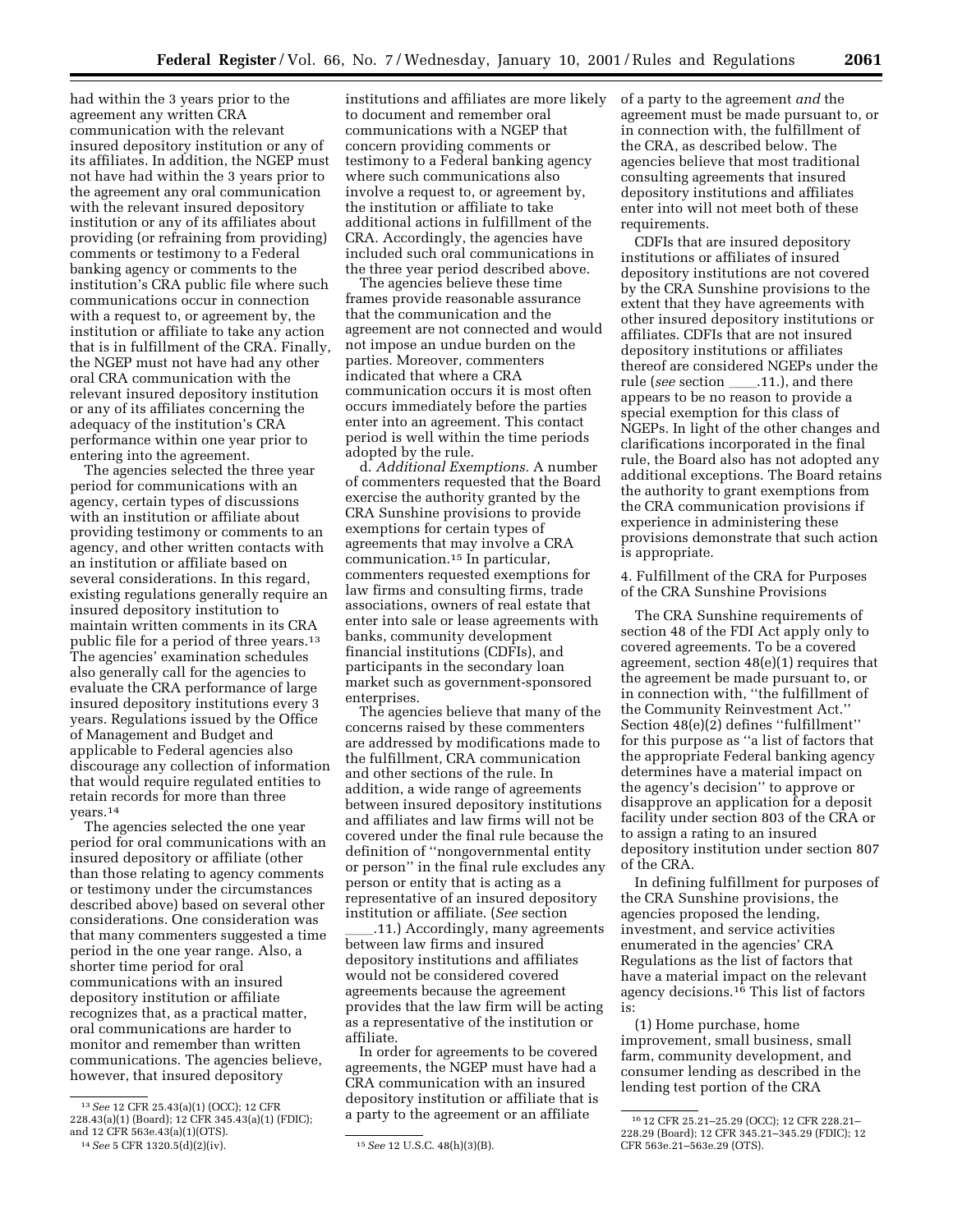Regulations, including loan purchases, loan commitments and letters of credit;

(2) Making investments, deposits, or grants, or acquiring membership shares that have as their primary purpose community development, as described in the investment test portion of the CRA regulations;

(3) Delivering retail banking services, as described in the service test portion of the CRA Regulations;

(4) Providing community development services as described in the service test portion of the CRA Regulations;

(5) For a wholesale or limited-purpose insured depository institution, community development lending, qualified investments, and community development services, as described in the community development test portion of the CRA Regulations for wholesale or limited-purpose insured depository institutions;

(6) For a small insured depository institution, the lending and other activities described in the small insured depository institution performance standard of the CRA Regulations; and

(7) For an insured depository institution whose CRA performance is evaluated on the basis of a strategic plan, any element of that plan as described in the strategic plan portion of the CRA Regulations.

The proposed rule also provided that an agreement was in fulfillment of the CRA if it called for any NGEP to provide or refrain from providing written or oral comments or testimony to any Federal banking agency concerning the performance under the CRA of an insured depository institution or CRA affiliate that is a party to the agreement or an affiliate of a party to the agreement, or written comments that are required to be included in the CRA public file of any such insured depository institution.17

Some commenters suggested that this list of factors was too broad and covered normal business arrangements that were not intended to be covered by the CRA Sunshine provisions. In particular, commenters suggested that, by referring to a list of factors that includes all home mortgage loans wherever and to whomever made, the proposal could cover activities for which no CRA performance credit would ordinarily be granted to the lending institution.

A number of commenters also argued that the agencies should only consider an activity to be in fulfillment of CRA if the activity is itself ''material'' to the CRA performance rating of an insured depository institution or to an evaluation of its CRA performance in an application for a deposit facility. These commenters suggested, among other options, that an agreement be considered to be in fulfillment of CRA only if it involved loans in more than one of the assessment areas served by the insured depository institution, loans of significant amounts based on the size of the institution, or activities that would change the CRA rating of the institution.

The CRA Sunshine statute specifically defines ''fulfillment'' to mean ''a list of factors that the appropriate Federal banking agency determines have a material impact on the agency's decision'' to act on an application for a deposit facility or assign a CRA rating. Under the terms of the statute, the agency must identify *factors* that have a material impact. The statute determines the threshold of *amounts* of resources that are sufficient to trigger the CRA Sunshine requirements. For this reason, the agencies did not adopt the suggestion of commenters that the agencies modify the list of factors to include a measure of the *size* of an activity.

The agencies recognize, on the other hand, that the list of factors in the original proposal was very broad and could be read to cover activities that do not implicate the purposes of the CRA Sunshine provisions. To address this, the final rule has been amended to provide that performance of a listed activity, other than providing or refraining from providing CRA-related comments to an agency or providing comments that must be included in the institution's CRA public file, is considered to be in fulfillment of the CRA for purposes of the CRA Sunshine provisions only if the activity is of the type that is likely to receive favorable consideration by a Federal banking agency in evaluating the performance under the CRA of the insured depository institution that is a party or an affiliate of a party to the agreement.

This is intended as a general test that does not turn on whether or not the activity in fact receives credit at the next CRA performance examination or is considered as part of a review of CRA performance in a future application for a deposit facility. Instead, an insured depository institution or NGEP can make this judgment on the basis of general experience with the CRA performance review process for the

particular type of insured depository institution. An insured depository institution is likely to receive favorable consideration for an activity if the activity (1) received favorable consideration at the institution's previous CRA performance examination, (2) would address a deficiency that an agency cited in the most recent public evaluation of the CRA performance of the institution, or (3) is of the type that is favorably considered by the agencies in reviewing the CRA performance of comparable insured depository institutions. For example, under item (3), an activity conducted by a small, wholesale or limited-purpose insured depository institution (as defined in the CRA Regulations) would likely receive favorable consideration if the agencies favorably consider such an activity when reviewing the CRA performance of other small, wholesale or limitedpurpose institutions, respectively.

Home mortgage lending in low- and moderate-income neighborhoods in an insured depository institution's assessment area typically is considered favorably. On the other hand, home mortgage lending in middle- and upperincome neighborhoods, while taken into account in determining the size and scope of an institution's lending activities under the CRA Regulations, generally does not receive favorable consideration. However, the context in which the insured depository institution operates may dictate otherwise. For example, this would be the case if the institution operates only in middle- and upper-income areas or makes loans only in high cost areas.

In focusing on activities that are likely to receive favorable consideration, the agencies recognize that there is a difference between the purpose of the CRA Regulations, which must broadly take account of the context in which an insured depository institution operates, and the purpose of the CRA Sunshine provisions. The agencies do not intend the list of factors under the CRA Sunshine provisions in any way to indicate any change in the information that the agencies review under the CRA Regulations or to affect in any way the manner in which examinations are conducted or CRA performance ratings given. Accordingly, section \_\_\_\_.4 specifically provides that the term ''fulfillment of the CRA'' is only defined for purposes of the CRA Sunshine regulation. In addition, as discussed above, section  $\_\_1(c)$  provides that the final rule does not affect in any way the CRA, the CRA Regulations or any agency's interpretations or

<sup>&</sup>lt;sup>17</sup>The CRA Regulations generally require the agencies to consider public comments and comments included in an institution's CRA public file when evaluating an institution's CRA performance. In addition, the CRA Regulations require the agencies to consider written or oral comments submitted to the agency when acting on applications for a deposit facility.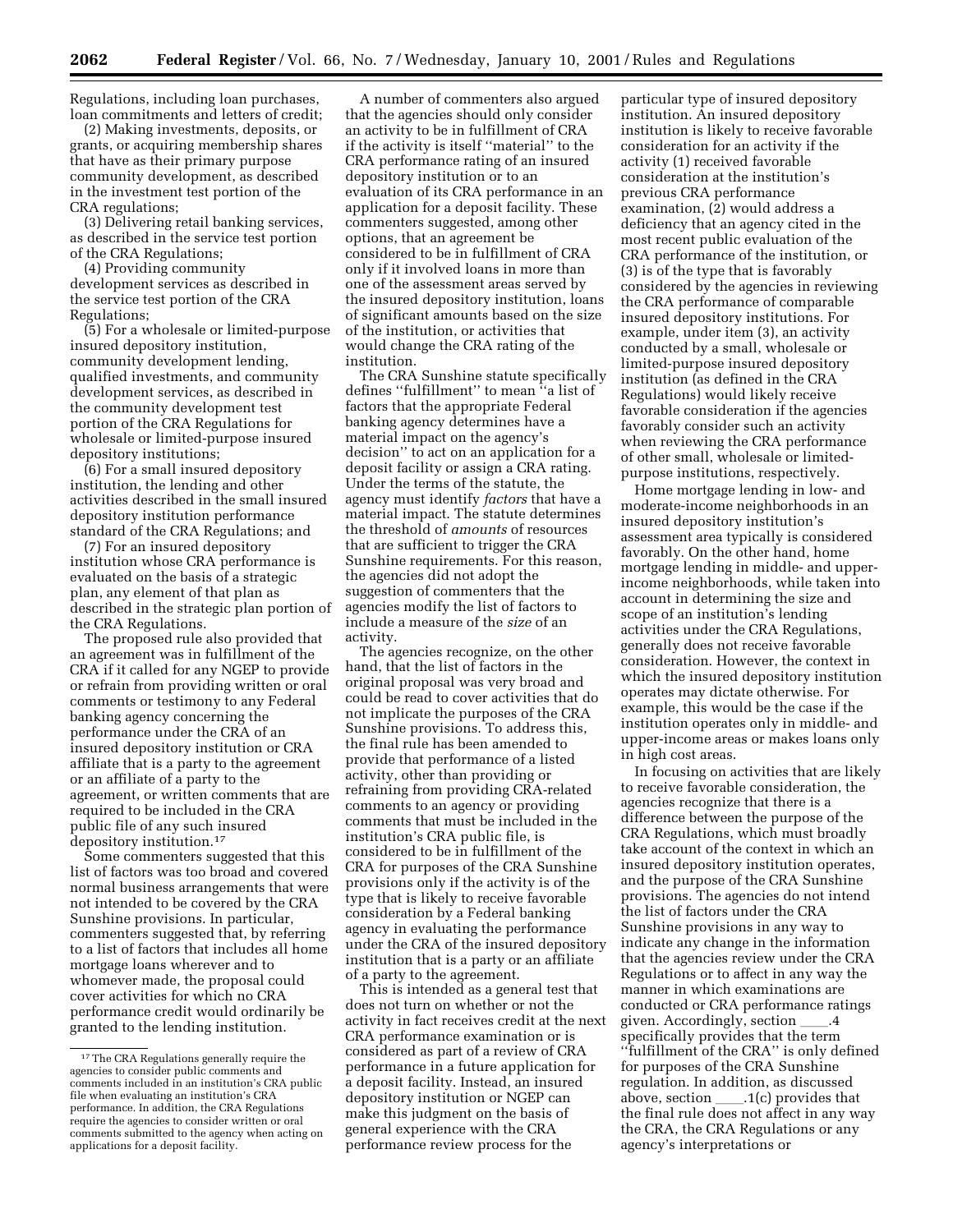administration of the CRA or CRA Regulations.

As noted above, the final rule also provides that the list of factors representing fulfillment of the CRA for purposes of the CRA Sunshine provisions includes providing or refraining from providing oral or written comments or testimony to an agency concerning the performance under the CRA of an insured depository institution that is a party to an agreement or that is an affiliate of a party to an agreement. Providing or refraining from providing written comments concerning the performance under the CRA of an insured depository institution that is a party to an agreement or that is an affiliate of a party to an agreement where the comments must be included in the institution's CRA public file also is always a factor that represents fulfillment of the CRA. Providing oral or written comments or testimony to an agency concerning the adequacy of an institution's CRA performance or providing written comments that must be included in the institution's CRA public file are activities that are always considered to be in fulfillment of the CRA under the final rule, without regard to whether the communication comments favorably or unfavorably on the CRA performance of the institution.

The terms of a written agreement generally determine whether the contract, arrangement or understanding is in fulfillment of the CRA. However, the parties to a written agreement may not avoid coverage under the Act by reaching an oral understanding, such as, for example, an understanding that a party will submit (or refrain from submitting) oral or written CRA-related comments or testimony to an agency or written comments to an insured depository institution that would have to be included in the institution's CRA public file, and excluding this understanding from the terms of the written agreement.

Commenters generally supported the original proposal to exclude from the list of factors activities designed to ensure compliance with the Federal laws that prohibit discriminatory or other illegal credit practices, such as the Equal Credit Opportunity Act (15 U.S.C. 1691 *et seq.*) and the Fair Housing Act (42 U.S.C. 3601 *et seq.*). Commenters generally agreed that inclusion of these activities in the list of factors could have an unintended and detrimental impact on compliance with and enforcement of the fair lending laws by, for example, discouraging agreements to hire ''mystery shoppers'' to test the institution's compliance with the fair

lending laws or agreements to settle a fair lending complaint and improve fair lending performance. Accordingly, the list of factors has not been changed to include these or other activities.

#### 5. Value

An agreement is subject to the CRA Sunshine provisions only if it calls for an insured depository institution or affiliate to provide to one or more persons cash payments, grants, or other consideration of more than \$10,000 in any calendar year, or to make loans that have an aggregate principal amount of more than \$50,000 in any calendar year. The statutory threshold is based on the total value of payments and loans *provided* for under the agreement and does not require that these payments or loans actually be made to a party to the agreement.18

The final rule follows the proposed rule in providing that all cash payments, grants, consideration or loans provided by an insured depository institution or affiliate under the agreement, including amounts provided to individuals or entities that are not parties to the agreement, will be considered in determining whether an agreement meets the rule's dollar thresholds. However, the rule provides that if an agreement includes a loan, extension of credit or loan commitment that, if done separately, would be exempt from coverage and also provides for the institution or affiliate to provide other funds or resources, the parties may exclude the exempt loan, extension of credit or loan commitment when determining if the agreement meets the dollar thresholds of the rule. (*See* section  $\qquad \qquad .2(e)(2)$  of the rule and the discussion under section III.A.2.b. above concerning qualifying loans).

Under the final rule, an agreement that provides for payments to be made in any calendar year in excess of the dollar thresholds established by the statute is a covered agreement for its entire term. The agencies believe that using a calendar year period for these calculations should facilitate compliance with the rule by providing all parties to a covered agreement a uniform basis for determining whether the agreement is covered by the rule and because the terms of an agreement may not coincide with the parties' fiscal years.

The final rule provides that the annual value of an agreement that does not have a fixed schedule of payments is considered to be the entire value of the agreement. (*See* section  $\qquad$ .2(e)(1).) Commenters were mixed in their view

of how to determine the value of a multi-year agreement that does not specify when payments should be made. Some commenters believed that the annual value of these agreements should be determined by amortizing the total value over the life of the agreement, or by reference to actual disbursements, while others suggested that the entire value be credited to the first year of the agreement. The final rule credits the entire value of this type of agreement to the first year of the agreement. This approach is the easiest to calculate and is the least likely to cause an agreement unexpectedly to become a covered agreement.

The agencies requested comment on how to value an agreement that does not specify the amount of payments, grants, loans or other consideration to be provided under the agreement, such as an agreement for an insured depository institution to open a branch or to begin offering a new loan product. Commenters that addressed this issue suggested allowing the parties to estimate the value of the agreement in these cases or to assume that the agreement had no value.

In circumstances where an agreement does not specify the amount of payments, grants, loans or other consideration to be provided under the agreement, the agencies believe that the parties must reasonably estimate the value of the agreement. The final rule allows insured depository institutions that choose to report a list of covered agreements to report the estimated value of the agreement at that time (*see* section III.B.3. below).

The following are examples of the value provisions of the rule. These examples, which are not included in the rule, illustrate only the application of the dollar thresholds of the rule, and assume that the agreement otherwise qualifies as a covered agreement.

*Example 1:* An insured depository institution enters into a written agreement with a small business investment company pursuant to which the institution will invest \$25,000 in the company. Since the agreement does not establish a schedule of payments, the entire \$25,000 is deemed to be provided in the first year. Accordingly, the agreement meets the dollar threshold criterion to be a covered agreement.

*Example 2:* An insured depository institution and a community organization enter into a written agreement pursuant to which the institution will invest \$1 million in a state-sponsored investment fund that supports affordable housing initiatives for low- and moderate-income individuals during the next year. The community organization will not receive any funds or other resources from the insured depository institution or its affiliates under the

<sup>18</sup>*See* 12 U.S.C. 1831y(e)(1)(A)(i).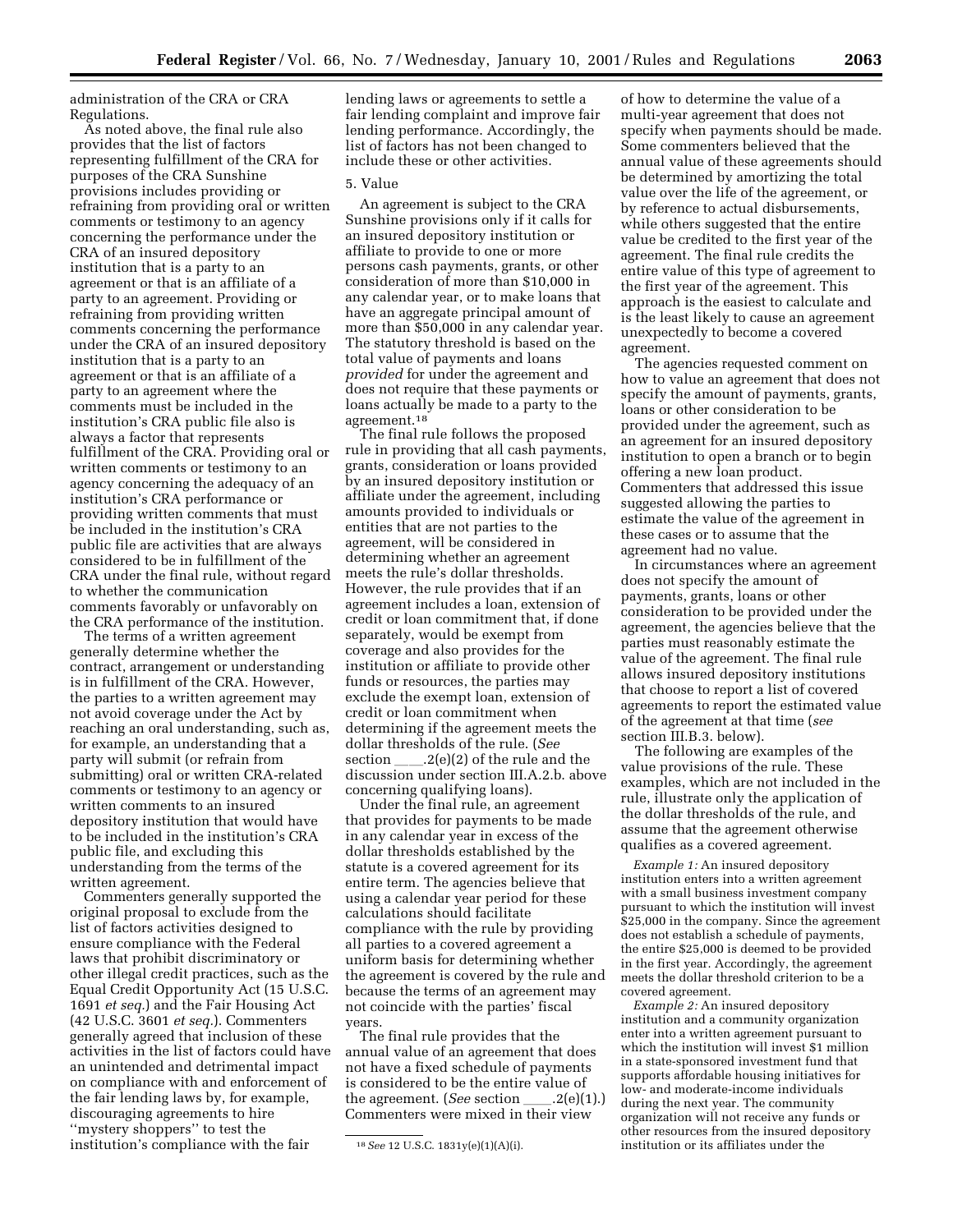agreement. The agreement meets the value threshold criterion for a covered agreement under the proposed rule because the value of the agreement for purposes of the CRA Sunshine provisions does not depend on who receives payments or resources under the agreement.

*Example 3:* An affiliate of an insured depository institution provides a \$100,000 loan to an association of small businesses pursuant to a written agreement. The loan is on market terms and not for purposes of relending. The agreement also provides for the affiliate to make a \$5,000 grant to the local chamber of commerce's small business incubator. Because the loan is made on market terms and not for purposes of relending, the loan would be an exempt agreement under the rule if it were a separate agreement (*see* section  $\qquad$ .2(c)(2)). Accordingly, the value of the loan may be excluded in determining the value of the agreement. After excluding the loan, the agreement would not meet the dollar criterion of the rule.

*Example 4:* An insured depository institution and a NGEP enter into a written agreement that requires an affiliate of the insured depository institution to provide the organization with a grant of \$5,000 in 2001, \$8,000 in 2002, and \$11,000 in 2003. The agreement exceeds the dollar threshold criterion of the rule because the agreement provides for payments in excess of \$10,000 during 2003. Assuming the agreement meets the other requirements of the rule and is not otherwise exempt, the agreement is a covered agreement for its entire term.

#### 6. Related Agreements Considered a Single Agreement

In two circumstances, section 48(e) requires that separate agreements or contracts be aggregated for purposes of determining whether the agreements taken as a whole—meet the definition of a covered agreement.19 The agencies received very few comments concerning the aggregation provisions of the proposed rule. Some commenters stated that the aggregation rules should be deleted or should apply only when necessary to prevent circumvention of the CRA Sunshine provisions. The agencies have retained the aggregation rules included in the final rule because the CRA Sunshine provisions require the aggregation of agreements in certain circumstances, and excluding the aggregation principles from the final rule would require institutions and NGEPs to consult both the statute and the rule to determine compliance with those provisions.

Other commenters requested clarification of certain aspects of the aggregation rules. Those matters are addressed below.

a. *Agreements entered into by the same parties.* Under the final rule, all written contracts, arrangements, or

understandings that are entered into by an insured depository institution or affiliate of an insured depository institution will be considered to be part of a single agreement if the contracts, arrangements, or understandings are entered into with the same NGEP within a 12-month period and each agreement is in fulfillment of the CRA. This aggregation rule applies to all written agreements entered into during the 12 month period by the same NGEP on the one hand, and any part of the same organization, including an insured depository institution and any of its affiliates, on the other hand. The following examples illustrate this aggregation principle and assume that a CRA communication has occurred before each agreement.

*Example 1:* In November, an insured depository institution enters into a written agreement with Community Development Organization, Inc. pursuant to which the institution makes an \$8,000 investment in the organization. In April of the next year, an affiliate of the insured depository institution and Community Development Organization, Inc. enter into a written agreement under which the affiliate makes an additional \$8,000 investment in the organization. For purposes of this example, both investments are assumed to be qualified investments under the CRA Regulations. The separate agreements must be aggregated under the rule and the combined agreement meets the \$10,000 dollar threshold of the rule. Accordingly, the agreements are jointly considered a covered agreement.

*Example 2:* In September, an insured depository institution orally agrees to donate \$15,000 of computer equipment to a local housing organization. In January of the following year, the institution and organization enter into a written agreement for the institution to make a \$5,000 CRA qualified investment in a local housing project that is eligible for low-income housing tax credits. The agreements do not need to be aggregated under the rule because the September agreement was not in writing.

*Example 3:* In February, an insured depository institution enters into a written agreement with Partnership A for the institution to make a \$9,000 grant to Partnership A for the purpose of rehabilitating affordable housing units. In August of the same year, an affiliate of the insured depository institution enters into a written agreement with Partnership A under which the affiliate makes a payment of \$9,000 so that its employees may have access to the child care center operated by Partnership A. The August agreement is not in fulfillment of the CRA. Accordingly, the two agreements would not be aggregated under the rule.

b. *Substantively Related Contracts.* Section  $48(e)(1)(A)(ii)$  requires the aggregation of separate but ''substantively related contracts'' even where the contracts are entered into with different NGEPs. Unlike the

aggregation rule discussed above, the rule aggregating ''substantively related contracts'' applies only to separate, written contracts and does not apply to other types of written arrangements or understandings.

The rule defines written contracts entered into by an insured depository institution or any of its affiliates as ''substantively related'' if the contracts were negotiated in a coordinated fashion. The rule does not require that the separate contracts each be in fulfillment of the CRA or that the parties to the contracts (other than the banking organization) be the same. Thus, the rule prevents parties from avoiding the disclosure and reporting obligations of the statute by separating out from an agreement payments or grants that may not themselves be in fulfillment of the CRA. The following examples illustrate this aggregation principle and assume that a CRA communication occurred before each contract.

*Example 1:* Two housing organizations jointly approach an insured depository institution to obtain funding. A representative of the insured depository institution meets with both organizations at the same time to discuss their funding needs. The institution enters into a written contract with one organization to provide it with \$9,000 for the purpose of rehabilitating affordable housing units. The institution enters into a separate written contract with the other organization to provide the organization with an unrestricted grant of \$9,000. Because the contracts were negotiated in a coordinated fashion, the contracts must be aggregated under the rule. When aggregated, the contracts would meet the statute's \$10,000 dollar threshold and each contract would be a covered agreement.

*Example 2:* A bank holding company announces its intention to acquire an insured depository institution. A Florida-based group and a California-based group independently approach the bank holding company to seek funding for specific projects and separately negotiate written contracts with the bank holding company. The contracts would not be aggregated under the rule, and each contract would be a covered agreement only if that contract on its own met the requirements of the rule.

#### 7. Multiparty Agreements

The agencies requested comment on how the rule should apply in circumstances where a covered agreement involves several parties and a CRA communication has been made by or concerning only one of the parties. This issue arises where several NGEPs enter into a covered agreement with an insured depository institution and only one of the entities or persons has made a CRA communication or where a NGEP has a CRA communication concerning one insured depository institution and

<sup>19</sup>*See* 12 U.S.C.1831y(e)(1) and (2).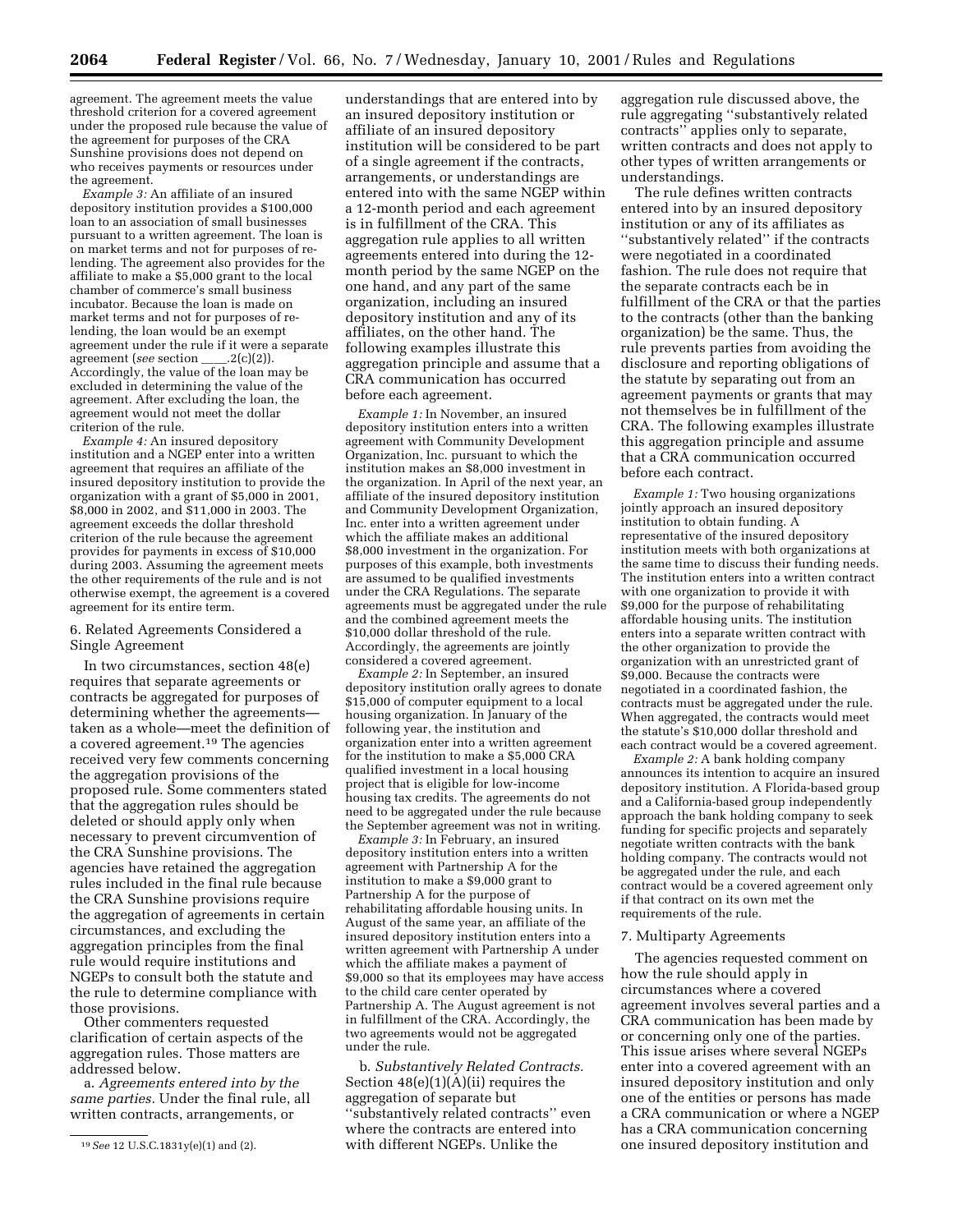subsequently enters into a covered agreement jointly with the institution and several other unaffiliated insured depository institutions. Several commenters indicated that the disclosure and reporting requirements of the rule should only apply to parties to a covered agreement that have engaged in a CRA communication.

The final rule provides that a NGEP that is a party to a covered agreement that involves multiple NGEPs is not required to comply with the requirements of the rule if two requirements are met. (*See* section

 $.3(d)$ .) First, the NGEP must not have had a CRA communication concerning any insured depository institution or affiliate that is a party to, or an affiliate of a party to, the agreement. Second, no officer, employee or representative of the NGEP identified in section  $\qquad$  .3(b)(4) of the rule may have knowledge at the time the agreement is entered into that another NGEP that is a party to the agreement has had a CRA communication. Similarly, an insured depository institution or affiliate that is a party to a covered agreement that involves multiple insured depository institutions or affiliates is not subject to the disclosure and reporting requirements if (1) no NGEP that is a party to the agreement has had a CRA communication with or concerning the institution or affiliate, and (2) no officer or employee of the institution or affiliate identified in section ——.3(b)(3)(i) has knowledge that the NGEP has had a CRA communication with another insured depository institution or affiliate that is a party to the agreement. In the context of multiparty agreements, covering parties that have knowledge of a CRA communication by other parties to the agreement assures that parties do not avoid the requirements of the CRA Sunshine provisions by refraining from making a CRA communication because the party is aware that the communication has already been made by another party.

#### *B. Disclosure of Covered Agreements*

Section 48(a) requires that each party to a covered agreement fully disclose the agreement in its entirety and make the full text of the agreement available to the public and the appropriate agency with supervisory responsibility over the relevant insured depository institution.21 The disclosure requirements of section 48 apply only to

covered agreements entered into after November 12, 1999.22

#### 1. Disclosure to the Public

Section \_\_\_\_\_.6 of the final rule requires that each party to a covered agreement make a complete copy of the agreement available to any member of the public upon request. A covered agreement must be made available during the entire term of the agreement and the 12 month period following expiration of the agreement, without regard to whether funds are paid or received under the agreement during the year in which a request for the agreement is made. A party may charge the requestor for the costs of copying and sending an agreement, so long as the fees are reasonable.

Commenters generally supported having maximum flexibility to make covered agreements available to the public and to charge requestors reasonable fees to cover the costs of making covered agreements available.23 Accordingly, the final rule does not prescribe any particular method a party must employ in making a covered agreement available to the public. The agencies expect that parties to covered agreements will employ methods of making agreements available that will not require requestors to go through unreasonable efforts to obtain the agreements. For example, a party may make a covered agreement available to any individual or entity by mailing it to the requestor. A party also may make an agreement available to an individual or entity with access to the Internet by posting the agreement on a publicly accessible website or to members of the public within a local geographic area by making the agreement available at an office within that area. In addition, a party may choose to publish a list of its covered agreements and provide the full text of an agreement only to any individual or entity that requests a particular agreement identified in the list.

Several commenters requested clarification concerning how a party should comply with the statute's public disclosure requirement when a covered

agreement consists of or involves multiple documents. For example, commenters questioned whether all of the supporting documentation relating to a loan or grant must be disclosed. The final rule follows the statute and requires only that the written contract, arrangement, or understanding be disclosed and does not require the disclosure or supporting documentation. When the covered agreement consists of a single document, that document must be disclosed. When the covered agreement consists of or is reflected by multiple documents, the party may disclose all of the written documentation relating to the agreement or only those documents that set forth the primary terms of the agreement, including (1) the names and addresses of the parties to the agreement; (2) the amount of any payments, fees, loans, or other consideration to be made or provided by any party to the agreement; (3) any description of how the funds or other resources provided under the agreement are to be used; and (4) the term of the agreement (if the agreement establishes a term).

Several commenters requested that the rule establish a fixed period of time, such as 30 days, within which a party must respond to a request for a covered agreement. The final rule follows the text of section 48 and does not specify a time period for responding to public requests for an agreement. The agencies expect that the parties will promptly respond to requests from the public for covered agreements.

As with the proposed rule, the final rule gives discretion to an insured depository institution to fulfill its public disclosure obligation by placing a copy of a covered agreement in its CRA public file and making it available in accordance with the procedures set forth in the CRA Regulations relating to public files. Several commenters recommended that affiliates of insured depository institutions that are parties to covered agreement also be permitted to disclose a covered agreement to the public by placing it in the CRA public file of an affiliated insured depository institution. The final rule allows affiliates to fulfill their disclosure obligations in this manner so long as the affiliated insured depository institution then makes the agreement publicly available in accordance with the rules governing public disclosure of information in the CRA public file. When an affiliate relies on the CRA public file of an insured depository institution affiliate to fulfill the disclosure obligations of the rule, it must refer members of the public that

<sup>21</sup> 12 U.S.C. 1831y(a).

<sup>22</sup>The rule includes special transition provisions governing the disclosure of covered agreements entered into after November 12, 1999, but before the effective date of the rule. *See* section III.D below.

<sup>23</sup>Some commenters questioned whether a party to a covered agreement may also charge a requestor for the cost of searching its records for covered agreements. The final rule, like the provisions of the CFA Regulations governing the public availability of information in an insured depository institution's CRA public file, does not authorize the recovery of search costs. *See* 12 CFR 25.43 (OCC); 12 CFR 228.43 (Board); 12 CFR 345.43 (FDIC); 12 CFR 563e.43 (OTS).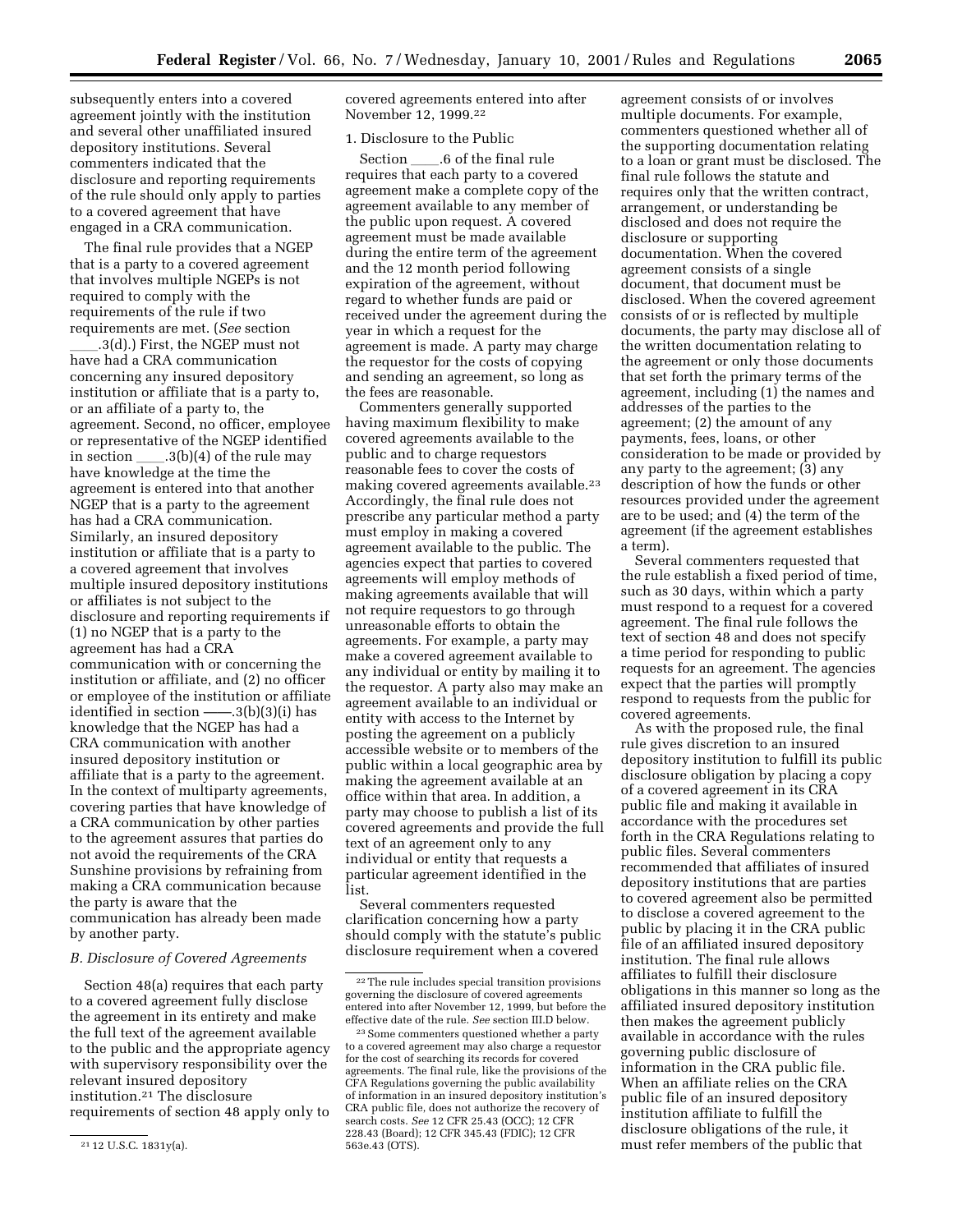request a copy of the affiliate's covered agreements to the affiliated insured depository institution.

The proposed rule provided that the parties' obligation to make a covered agreement publicly available terminated 12 months after the end of the term of the agreement, and the agencies requested comment on whether this time period should be shorter or longer. Several commenters stated that the time period proposed was reasonable, while others advocated a shorter time period or no time period at all after the term of an agreement. In order to fulfill the purposes of section 48, the agencies believe that the parties to a covered agreement must make the agreement available to the public for a reasonable period of time. After reviewing the comments received, the final rule continues to require covered agreements to be available to the public for a period of 12 months after the term of the agreement.

2. Treatment of Confidential and Proprietary Information

Section 48(h)(2)(A) directs the agencies to ensure that their implementing regulations ''do not impose undue burden on the parties [to a covered agreement] and that proprietary and confidential information is protected.''24 This provision must be read in harmony with section 48(a), which requires that a covered agreement ''shall be in its entirety fully disclosed, and the full text thereof made available \* \* \* to the public.''25 Other provisions of section 48 require the reporting of the terms and value of covered agreements, the identity of the parties to the agreement, and the uses of funds and resources provided under covered agreements.

The proposed rule provided that a party could withhold information contained in a covered agreement from public disclosure only if the party received a determination from the relevant supervisory agency that such information could be withheld by the agency under the Freedom of Information Act (5 U.S.C. 552) (FOIA). The agencies noted, moreover, that the Act's directive that terms of covered agreements be made available to the public could require disclosure of some types of information that an agency might normally be able to withhold from disclosure under the FOIA.

The agencies requested comment on a number of issues associated with the disclosure of potentially confidential and proprietary information in covered

agreements, including the likelihood that covered agreements would contain confidential and proprietary information, whether FOIA standards should be applied in determining whether information can be withheld, and whether alternative procedures could be adopted.

Commenters indicated that covered agreements may often contain information they ordinarily consider to be confidential or proprietary, such as information about new and innovative programs an insured depository institution is offering, underwriting standards for loans, competitive pricing information, or personal data that would otherwise be protected under applicable privacy rules. Some commenters expressed concern that the requirement to disclose publicly covered agreements could harm their competitive position or dissuade insured depository institutions and their affiliates from entering into agreements with NGEPs that are in fulfillment of the CRA.

Many commenters indicated that requesting a determination of whether information can be withheld from disclosure from the relevant supervisory agencies would be burdensome and time consuming. They suggested the agencies streamline the process for obtaining such determinations or, alternatively, provide a list of information that a party could withhold from disclosure without obtaining an agency determination. Many commenters expressed support for using the FOIA as the standard for determining whether information can be withheld from public disclosure.

In light of the comments received, the agencies have revised the procedures for withholding information from public disclosure to clarify the process for determining whether information can be withheld from public disclosure and limit the circumstances in which the relevant supervisory agency is involved in making the determination. As discussed above, section 48 directs that certain information in covered agreements be disclosed. Accordingly, the final rule requires the disclosure of the following information contained in a covered agreement:

• The names and addresses of the parties to the agreement;

• The amount of any payments, fees, loans, or other consideration to be made or provided by any party to the agreement;

• Any description of how the funds or other resources provided under the agreement are to be used;

• The term of the agreement (if the agreement establishes a term); and

• Any other information that the relevant supervisory agency determines is not properly exempt from public disclosure.

The agencies anticipate making a determination that additional information in a covered agreement must be disclosed only in response to a specific request for such a determination. (*See* section

 $\lceil 6(b)(4) \rceil$ . Any such request must be in writing and submitted to the relevant supervisory agency in accordance with its rules concerning the availability of information.26

The final rule allows a party to a covered agreement to withhold from public disclosure any information not described above if the party believes the relevant supervisory agency could withhold that information under The FOIA. There is no requirement that the party obtain a determination from the relevant supervisory agency that such information can be withheld. Standards the agencies use to determine whether they can withhold information in their records from public disclosure records are contained in subsection (b) of The FOIA (5 U.S.C. 552(b)).

With regard to the disclosure of information the agencies receive under the final rule, including copies of covered agreements and annual reports, section <u>3</u>.8 provides that such information will be made available in accordance with The FOIA and the rules regarding the availability of information of the relevant supervisory agency.

3. Filing of Covered Agreement With Agencies

Section 48(a) also requires each party to a covered agreement to make the agreement available to the appropriate agency. The proposed rule required each insured depository institution or affiliate that is a party to a covered agreement to file a complete copy of the agreement with each relevant supervisory agency within 30 days after entering into the agreement. NGEPs were obligated to file a covered agreement with a relevant supervisory agency within 30 days of receiving a request from the agency.

Some commenters requested that the agencies allow insured depository institutions and affiliates, like NGEPs, to make a covered agreement available to the relevant supervisory agency only upon an agency's request. Others suggested that the rule allow insured depository institutions and affiliates the option of filing with the agencies either

<sup>24</sup> 12 U.S.C. 1831y(h)(2)(A).

<sup>25</sup> 12 U.S.C. 1831y(a).

<sup>26</sup>*See,* 12 CFR Part 4 (OCC); 12 CFR Part 261 (Board); 12 CFR Part 309 (FDIC); 12 CFR Part 505 and 31 CFR Part 1 (OTS).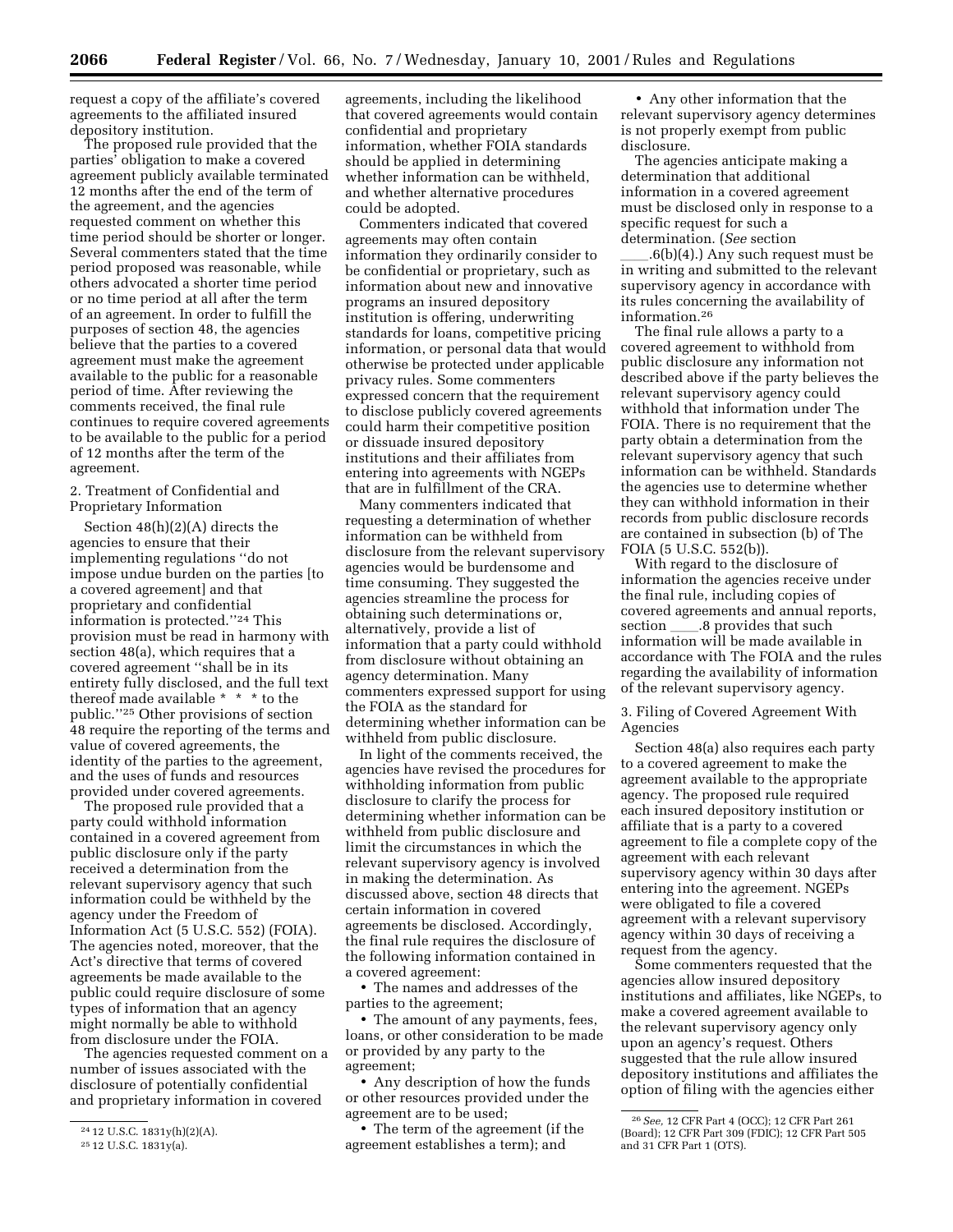copies of covered agreements or a list of their covered agreements. Commenters also suggested that the agencies allow insured depository institutions and affiliates to file covered agreements with the agencies on a periodic basis, such as once each quarter or once each year, rather than 30 days after entering into each agreement, or by placing agreements in an institution's CRA public file.

The agencies believe that it is important for the agencies to receive notice when parties enter into a covered agreement and to be able to gain prompt access to the covered agreement. Such notice and access allow the agencies to monitor compliance by the parties with the disclosure and reporting requirements of section 48 and respond to requests from interested members of the public for copies of, or information related to, covered agreements. The agencies, however, have sought to streamline the agency disclosure obligations imposed on insured depository institutions and affiliates in a manner consistent with these principles.

In particular, the final rule allows an insured depository institution or affiliate to fulfill its agency disclosure obligation by filing, within 60 days after the end of each calendar quarter, either a complete copy of each covered agreement entered into during the calendar quarter, or a list of all covered agreements entered into during the calendar quarter. If the institution or affiliate elects to file a list of agreements with the agency, the list must provide the following information concerning each covered agreement entered into during the relevant calendar quarter:

• The name and address of each party to the agreement;

• The date the agreement was entered into;

• The estimated total value of all payments, fee, loans and other considerations to be provided by the institution or any affiliate under the agreement; and

• The date the agreement terminates. An institution or affiliate that files a

list of covered agreements with the relevant supervisory agency must provide any relevant supervisory agency a complete copy of any covered agreement referenced in the list within 7 calendar days of receiving a request from the agency for the agreement. The rule allows an agency to request a copy of an agreement referenced in a list for up to 36 months after the term of the agreement. The final rule also continues to allow insured depository institutions and affiliates that are parties to the same covered agreement to file jointly the

appropriate documents with each relevant supervisory agency.

NGEPs that are parties to covered agreements must make a complete copy of each agreement available to any relevant supervisory agency on the agency's request. The NGEP must provide the requesting agency with a copy of the agreement within 30 calendar days of the agency's request. As with disclosure to the public, a NGEP's obligation to make an agreement available to an agency terminates 12 months after the end of the agreement's term.

Whenever an insured depository institution, affiliate or NGEP files a copy of a covered agreement with an agencyeither at the agency's request or, in the case of an institution or affiliate, as part of a quarterly filing-the institution, affiliate or NGEP must provide the agency with a *complete* copy of the agreement. If the party proposes to withhold information contained in the agreement, the party must also file a public version of the agreement that excludes such information and provide an explanation justifying the exclusions under the FOIA. The agencies will not keep information confidential under the FOIA that a party would be required to disclose to the public under section 48. Accordingly, the parties may not propose to withhold, and the agencies will not withhold under the FOIA, the types of information in a covered agreement that a party must make publicly available under section  $.6(b)(3)$  of the rule.

#### 4. Relevant Supervisory Agency

The final rule continues to use the term ''relevant supervisory agency'' to identify the appropriate agency for a particular covered agreement. The agencies have moved the definition of this term from section  $\_\_6$ .6 of the rule to the general definitions section  $\left( \text{section} \right)$  .11) because the term is used in multiple sections of the rule. The agencies otherwise have made no substantive changes to the definition. Under the rule, the ''relevant supervisory agency'' for a covered agreement is:

- The OCC in the case where—
- —The parties to the agreement include a national bank or subsidiary of a national bank; or

• A national bank or subsidiary or CRA affiliate of a national bank provides funds or resources under the agreement;

- The Board in the case where-
- The parties to the agreement include a state member bank, subsidiary of a state member bank, bank holding company, or subsidiary of a bank

holding company (other than an insured depository institution or subsidiary thereof); or

- —A state member bank or subsidiary or CRA affiliate of a state member bank provides funds or resources under the agreement;
- The FDIC in the case where—
- The parties to the agreement include a state nonmember bank or subsidiary of a state nonmember bank; or
- —A state nonmember bank or subsidiary or CRA affiliate of a state nonmember bank provides funds or resources under the agreement; or
	- The OTS in the case where—
- The parties to the agreement include a savings association, subsidiary of a savings association, savings and loan holding company or subsidiary of a savings and loan holding company; or
- —A savings association or subsidiary or CRA affiliate of a savings association provides funds or resources under the agreement.

Under the definition, more than one agency may be the relevant supervisory agency with respect to a single covered agreement. For example, if a national bank, state nonmember bank, and a savings association provide funds pursuant to a covered agreement entered into by their parent bank holding company, the OCC, FDIC, OTS, and Board would each be a relevant supervisory agency for the agreement.

Several commenters expressed concern that requiring filings with multiple agencies under these circumstances could increase the burden of complying with the statute. Some commenters asserted that the rule should allow all filings to be made with one regulatory body, such as the Federal Financial Institutions Examinations Council, and asserted that such a procedure would reduce burden or help ensure the consistent review of confidential and proprietary information that may be contained in a covered agreement.

Section 48 directs that the ''appropriate Federal banking agency'' receive agreements and annual reports under the statute. The agencies continue to believe that the rule properly identifies the appropriate Federal banking agency for a covered agreement by ensuring that a covered agreement and its related annual reports are filed with the agency or agencies that have supervisory authority over the insured depository institution or affiliate that is involved with the agreement, either as a party or as a source of funds or resources paid under the agreement.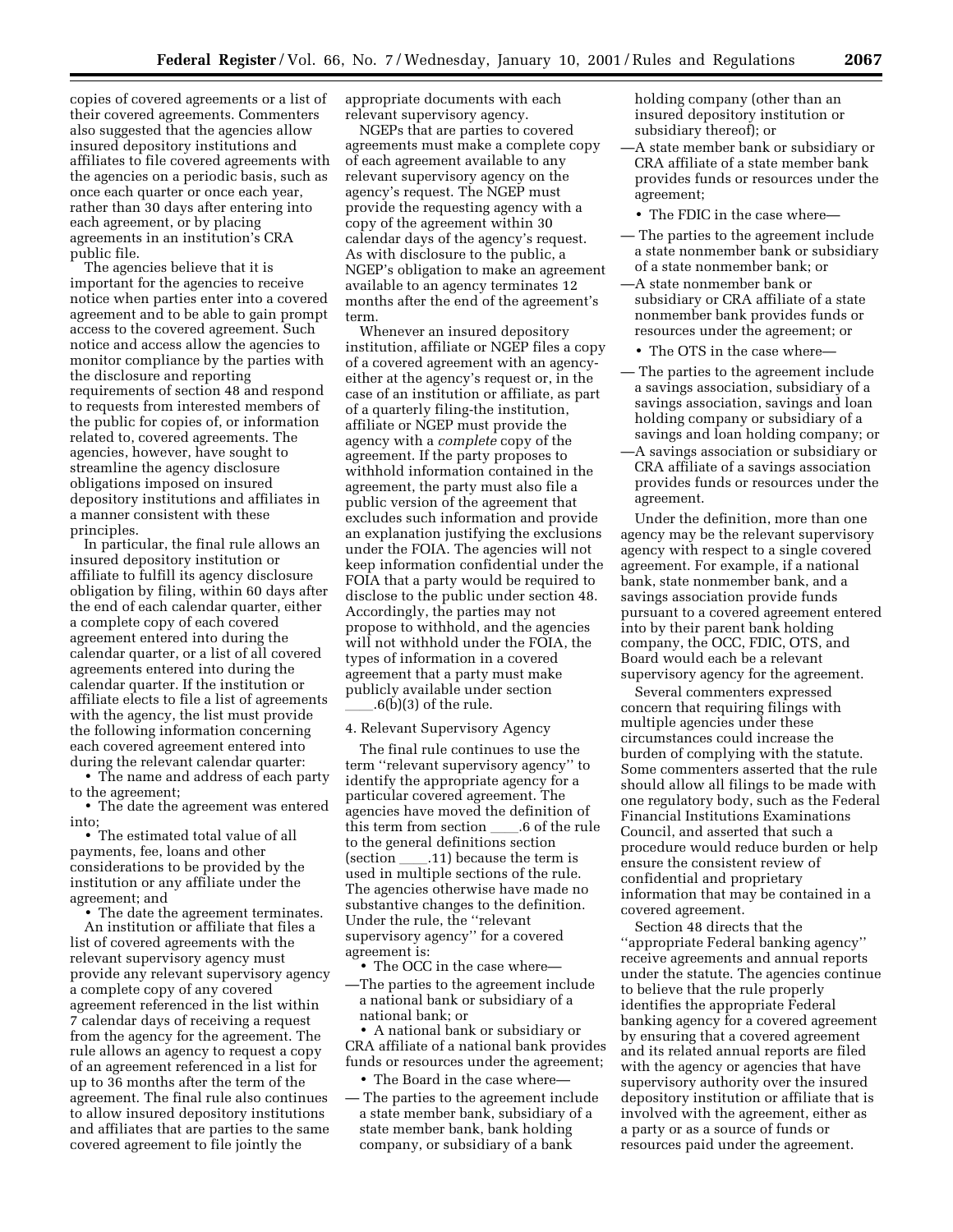#### *C. Annual Reports*

The Act requires each NGEP, insured depository institution, or affiliate of an insured depository institution that is a party to a covered agreement to file a report at least annually concerning disbursement, receipt and use of funds under the covered agreement. Section .7 of the final rule implements these annual reporting requirements. The rule's annual reporting obligations apply only to covered agreements entered into on or after May 12, 2000.27

The proposed rule required each party to a covered agreement to file an annual report for the fiscal year that the agreement was entered into and each subsequent fiscal year during the term of the agreement. The proposal also provided that a NGEP did not have to file an annual report for any fiscal year during the term of a covered agreement if the NGEP did not receive any funds under the covered agreement in that year.

Commenters generally supported the reporting exception provided to NGEPs. Several commenters requested that the agencies also provide insured depository institutions and affiliates a similar exception from the annual reporting requirement for years in which an institution or affiliate does not make or receive payments, fees, or loans under a covered agreement.

Section 48 requires a NGEP that is a party to a covered agreement to file a report at least once a year providing ''an accounting of the use of funds received pursuant to'' the covered agreement during the preceding 12-month period.28 The Act requires an insured depository institution or affiliate that is a party to a covered agreement to file an annual report concerning funds or other resources provided or received by the institution or affiliate under the agreement and any loans, investments, or services provided by any party under the agreement during the preceding 12 month period.29

In light of these requirements and the comments received, the final rule provides that a NGEP must file an annual report for each fiscal year in which the NGEP receives or uses funds or other resources under a covered agreement. Because the statute focuses on both the receipt and use of funds by a NGEP under a covered agreement, the agencies have modified the rule to

require a NGEP to file an annual report for any fiscal year in which the NGEP uses funds received under a covered agreement, even if the funds were not received in that year. An insured depository institution or affiliate must file an annual report for a fiscal year if the institution or affiliate made or received any payments, fees, or loans under a covered agreement during the fiscal year, or has data that must be reported on loans, investments, and services provided by any party to the agreement during the fiscal year.

These requirements ensure that a party files an annual report for each year that the party has information that must be provided to the relevant supervisory agency, and that an annual report is not filed for any fiscal year where the relevant party has no information that must be reported. The agencies note that a NGEP must file an annual report for a fiscal year if it received or used *any* funds or other resources under the covered agreement during the fiscal year, even if the amount of funds or resources received or used are less than the value thresholds discussed above for defining a covered agreement. Any annual report must be filed with each relevant supervisory agency for the covered agreement.

The following examples illustrate these reporting requirements:

*Example 1:* A savings association and a community development organization enter into a 3-year covered agreement pursuant to which the association will invest \$100,000 in the organization. The savings association in fact provides \$95,000 to the organization in the first year of the agreement and the remaining \$5,000 to the organization in the second year of the agreement, and the organization uses the funds in the fiscal years that they are received. The organization must file an annual report with the OTS for each of the first two fiscal years of the agreement because the organization received and used funds under the agreement in those years. The savings association also must file an annual report for each of the first fiscal two years of the agreement since it made payments in those years. Because the organization does not receive or use funds under the covered agreement during the third year of the agreement, the organization and savings association would not be required to file an annual report with the OTS for that year.

*Example 2:* A state nonmember bank enters into a covered agreement with a community organization to make \$1 million in community development grants in the community over the next 5 years. The community organization will not receive any funds or other resources under the agreement (including under the grants as they are made), nor will it provide any services under the agreement. Both parties must make the covered agreement available to the public and the FDIC. In addition, the state

nonmember bank must file an annual report for any year in which it makes payments concerning grants made and actions taken under the agreement. The community organization is not required, however, to file any annual reports concerning the agreement because the organization receives and uses no funds or resources under the agreement.

#### 1. Annual Reports Filed by NGEPs

Section 48(c) requires each NGEP that is a party to a covered agreement to file a report at least annually with the appropriate banking agency providing an accounting of how the NGEP used any funds received under the covered agreement during the previous year. The proposed rule required the annual report filed by a NGEP to set forth (1) the name and mailing address of the NGEP, (2) information sufficient to identify the covered agreement for which the report is filed, such as by providing the names of the parties to the agreement and the date it was entered into or by providing a copy of the agreement, and (3) the amount of funds received by the NGEP under the covered agreement during the fiscal year. The final rule retains these information requirements.

a. *Itemized List of Uses of Funds.* Section 48(c) requires that the annual report of a NGEP provide a detailed, itemized accounting of how the NGEP used during the previous year any funds or resources received under the covered agreement. The proposed rule required the accounting to be provided in one of two ways—either a description of the specific purpose or purposes for which the funds were used, or an itemized list of the amount of general purpose funds used for pre-defined expense categories. The proposed rule required a NGEP to use the specific purpose reporting method for any funds or other resources that the NGEP received and allocated for a specific purpose. Under the specific purpose reporting method, the NGEP would provide in its annual report a description of each specific purpose for which the funds or resources were used during the fiscal year; and the amount of funds or resources used for each specific purpose during the fiscal year.

For funds or other resources that were used for general or unspecified purposes, the proposed rule required the NGEP to report the amount of funds used during the fiscal year for each category of expenses included in the detailed, itemized list set forth in section 48(c)(3). These categories required the NGEP to report the aggregate amount of funds used during the fiscal year for compensation of officers, directors, and employees; administrative expenses; travel expenses; entertainment expenses;

<sup>27</sup>The rule includes special transition provisions governing the filing of annual reports that relate to the fiscal year of any party to a covered agreement that ends prior to January 1, 2001. *See* section III.D below.

<sup>28</sup>*See* U.S.C. 1831y(c)(1).

<sup>29</sup>*See* U.S.C. 1831y(b).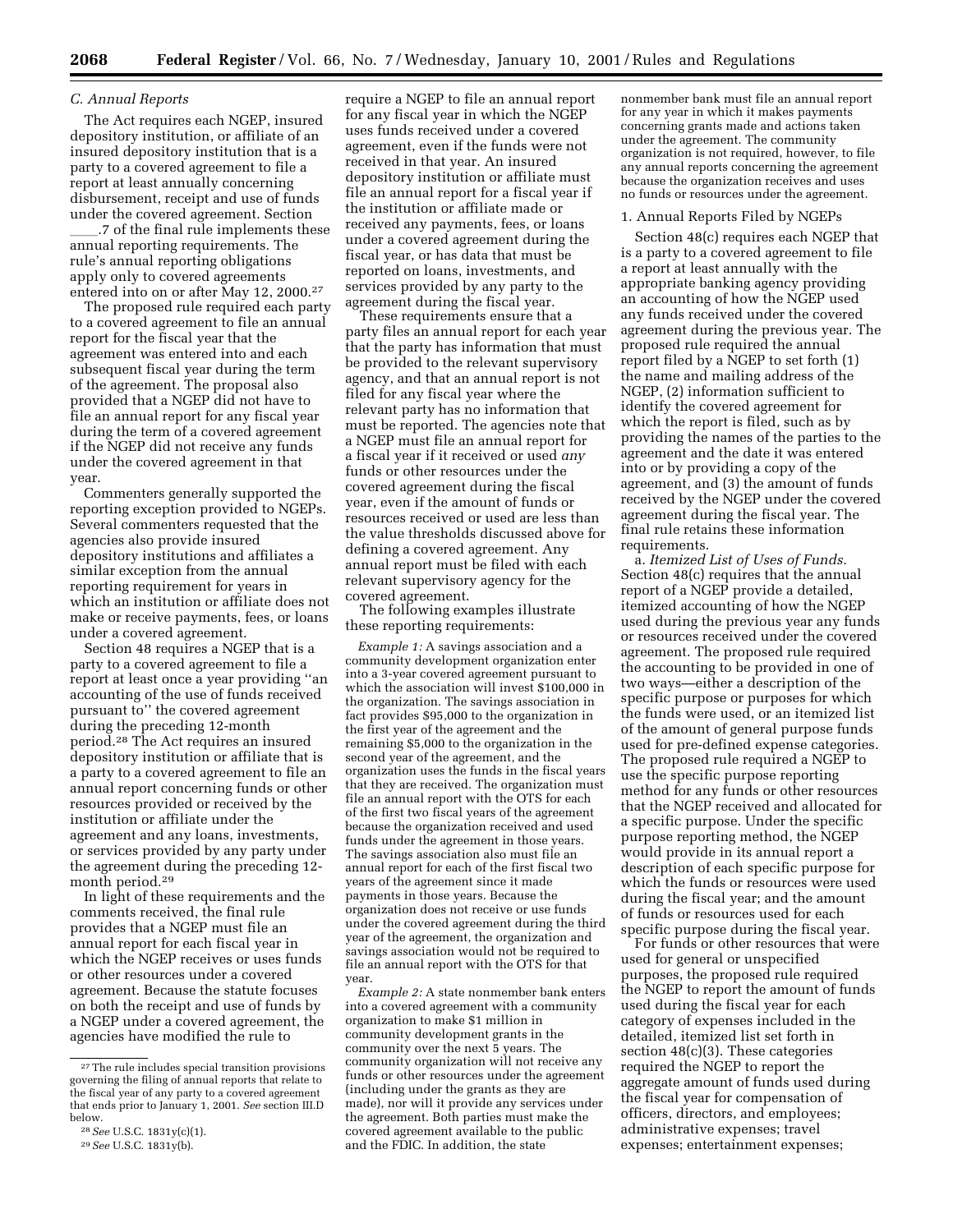payment of consulting and professional fees; and other expenses and uses.

Commenters generally supported the itemized list and recommended that the agencies not use their statutory authority to expand the list of expense categories included in section 48(c)(3). The comments received concerning the proposed specific purpose reporting method were mixed. Some commenters supported the streamlined reporting procedures for specific purpose funds because they believed it would require the reporting of less information than the itemized list of expenses. Some commenters that supported this reporting method requested that the agencies provide NGEPs with the option of using the specific purpose reporting method or the detailed itemized list to report the use of specific purpose funds.

Several commenters opposed the specific purpose reporting method on the basis that section 48(c) does not provide for this type of reporting. In addition, some commenters expressed concern that the proposed rule's definition of specific purpose funds was too broad or unclear or requested additional guidance on when a NGEP receives and uses funds or other resources for a specific purpose.

Section 48(c)(1) requires a NGEP to provide annually ''an accounting of the use of funds received pursuant to each [covered] agreement during the preceding 12-month period.'' 30 Section 48(c)(3) provides that this annual accounting ''shall include a detailed, itemized list of the uses to which such funds have been made, including compensation, administrative expenses, travel, entertainment, consulting and professional fees paid, and such other categories, as determined by regulation by the appropriate Federal banking agency.'' 31 The final rule implements these requirements by providing that the annual report of an NGEP must provide a detailed, itemized list of how any funds or other resources received by the NGEP at any time under the covered agreement were used during the fiscal year using the categories of expenses included in section 48. Unlike the proposal, the list must disclose how the NGEP during the fiscal year used *any* funds or resources received under the covered agreement, including funds or resources that were received in a previous fiscal year but that were not used in that fiscal year. The agencies have modified the rule in this way to more closely track the provisions of section 48.

Under section 48 and the rule, the itemized list of expenses must include, at a minimum, the amount of funds used during the fiscal year for—

• Compensation of officers, directors, and employees;

- Administrative expenses;
- Travel expenses;
- Entertainment expenses;
- Payment of consulting and professional fees; and

• Other expenses and uses (specify expense or use).

The annual report may reflect the total amount of funds from all sources that the NGEP used during the fiscal year for the types of expenses listed above. The agencies may determine from this and other information included in the annual report the proportion of funds that the NGEP received under the covered agreement that were used for each category of expenses listed above. If a NGEP uses funds under a covered agreement for certain categories of expenses, such as ''travel expenses,'' the annual report need only reflect the amount used for that category.

The agencies also believe that it is appropriate and consistent with the statute to allow a NGEP, where possible, to provide a more detailed accounting of how it used funds received under a covered agreement. A more detailed accounting can be provided when a NGEP allocates and uses funds received under a covered agreement for a specific purpose that is more limited than the categories of expenses listed above, *i.e.,* it is for a specific expense in one of the categories listed above.

A specific purpose would not include a general statement that funds were received, for example, for services rendered or to fund a general program or to fund a project that involved spending in multiple categories from the more detailed list. Instead, as explained below, the final rule clarifies that this reporting option is available only if the NGEP allocated and used the funds received under the agreement for a purpose that is at least as specific and limited as a category of expenses in the itemized list, such as to purchase a computer or to fund a specific trip.

<sup>31</sup> 12 U.S.C. 1831y(c)(3).  $NGEP$  must use the detailed, itemized <sup>32</sup> 12 U.S.C. 1831y(h)(2)(A). Accordingly, the final rule allows a NGEP that allocates and uses funds received under a covered agreement for a specific purpose to report how it used such funds by using the detailed, itemized list, or stating the amount received and used for the specific purpose and providing a brief description of the specific purpose. In the event a NGEP chooses to use the more specific reporting option, the

list to report the use of any funds that were not allocated and used for a specific purpose.

The final rule includes examples illustrating these reporting provisions. (*See* section  $\_\_7(\tilde{d})(5)$ .) The first example involves a NGEP that receives \$15,000 under a covered agreement and uses these funds to support its general operations during the fiscal year. In these circumstances, the NGEP's annual report must state that it received \$15,000 during the fiscal year under the agreement and provide the total amount of funds and resources that the NGEP used during the fiscal year for each category of expenses included in the detailed, itemized list (*i.e.,* for compensation, administrative, travel and entertainment expenses, consulting and professional fees, and other expenses and uses).

The second example involves an organization that receives \$15,000 under a covered agreement and allocates and uses these funds during the fiscal year to purchase computer equipment to support its activities. Because the organization allocated and used the funds for a purpose that is more narrow and limited than the categories of expenses in the itemized list, the organization would have the option of reporting either the total amount it used during the year for each type of expense in the itemized list of expenses described above, or a statement that it used the \$15,000 to purchase computer equipment.

The third example involves a group that receives funds under a covered agreement and uses some of these funds during the fiscal year for a specific purpose (to fund a particular business trip) and some of the funds for other purposes. Since the group did not use all of the funds for a specific purpose, the group's annual report must provide the amount that the group used during the year for each category of expenses in the itemized list. The group also could report that it allocated and used a specified portion of the funds for the business trip and briefly describe the trip.

b. *Use of Other Reports.* As noted above, section 48(h)(2)(A) directs the agencies to ensure that their regulations implementing section 48 ''do not impose an undue burden on the parties.'' 32 The Conference Report for the Act also indicates that the agencies should allow reporting parties to use reports prepared for other purposes to fulfill the annual reporting

<sup>30</sup> 12 U.S.C. 1831y(c)(1).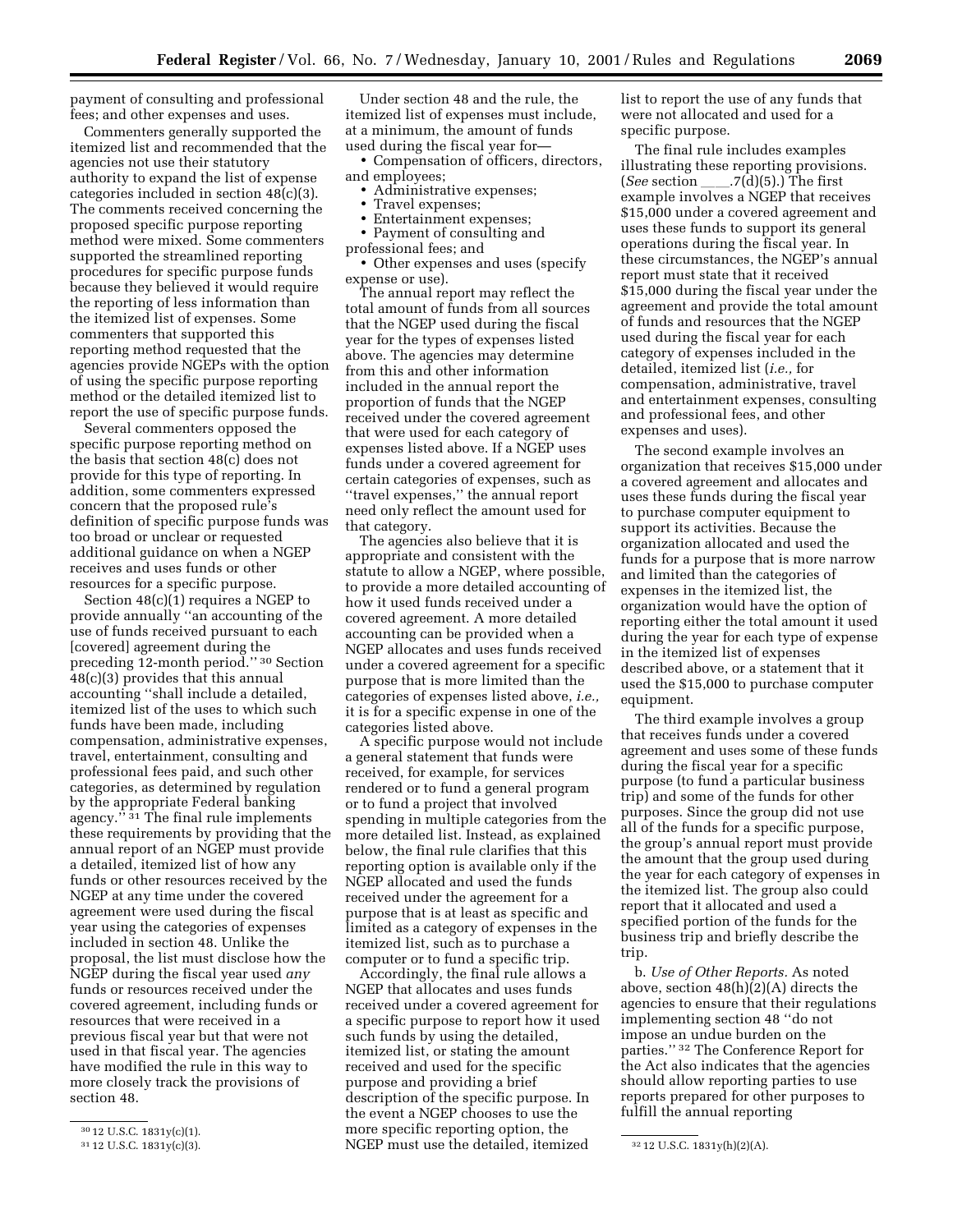requirements.33 Accordingly, the final rule does not require that a NGEP's annual report be prepared on a special form or in a particular format. Instead, the final rule provides that a NGEP's annual report may consist of or incorporate reports or documents that the NGEP has prepared for public, internal or other purposes so long as the documents filed with the relevant supervisory agency contain all of the information required by the rule.

The preamble to the proposed rule indicated that the agencies had reviewed several tax forms commonly filed by tax-exempt nonprofit organizations and noted that Internal Revenue Service Return of Organization Exempt From Income Tax on Form 990 requires the filer to provide information that is at least as detailed, and in some cases more detailed, than the list of expenses required under section 48(c). Accordingly, the preamble to the proposed rule specifically indicated that NGEPs could use a completed Form 990 to provide the information required by the rule.

Commenters expressed overwhelming support for allowing NGEPs to use documents prepared for other purposes to fulfill the rule's reporting requirements. Commenters in particular praised the agencies for allowing NGEPs to use a Form 990 to fulfill their reporting obligations and many requested that the agencies incorporate this guidance in the text of the final rule. In response to these requests, the rule expressly allows a NGEP to use a Form 990 to provide the information required by the rule and includes an example illustrating how a NGEP could use a Form 990 to provide the expense information required by the rule. (*See* section  $.7(d)(3)$  and  $(d)(5)(i).$ 

Some commenters also requested that the agencies clarify whether a NGEP could use other tax forms, such as Short Form Return of Organization Exempt From Income Tax on Form 990EZ, to fulfill its annual reporting obligation. The final rule continues to provide that the annual report of a NGEP may consist of or incorporate *any* report or Federal or state tax form so long as the documents submitted, when taken as a whole, contain all of the information required by the rule. Accordingly, a NGEP could incorporate a copy of an IRS Form 990EZ in its annual report. However, unless the form contains all the information required by the rule, the NGEP must supplement the form with the additional information necessary to fulfill the rule's reporting requirements.

c. *Consolidated Annual Reports Permitted.* The proposed rule permitted a NGEP that is a party to 5 or more covered agreements to file a single consolidated report covering all of the NGEP's covered agreements. The agencies requested comment on whether consolidated reports should be permitted when a NGEP is party to 2 or more covered agreements. Commenters generally expressed support for permitting a NGEP to file consolidated reports when it is a party to 2 or more agreements, and the final rule makes that change.

A NGEP's consolidated report must identify the NGEP filing the report and each agreement covered by the report. In addition, in order to facilitate the tracking of payments under covered agreements, the final rule requires that any consolidated annual report filed by a NGEP indicate the amount the NGEP received under each covered agreement included in the report during the fiscal year. All other information required by the rule may be provided on an aggregate basis for all agreements covered by the annual report. Any consolidated report must be filed with all of the relevant supervisory agencies for the covered agreements included in the report. The rule includes an example of the type of information that must be included in a consolidated annual report filed by a NGEP. (*See* section  $\_\_\_\_7(d)(5)(iv).$ 

2. Annual Reports Filed by Insured Depository Institutions and Affiliates

The annual reporting requirements for insured depository institutions and affiliates are largely specified in section 48(b) and the final rule, like the proposal, includes these requirements. The annual report for an insured depository institution or affiliate must identify the entity filing the report and identify the covered agreement to which the annual report relates. In addition, the annual report must provide:

• The aggregate amount of payments, fees and loans (listed separately) provided by the insured depository institution or affiliate under the agreement to any other party during the fiscal year;

• The aggregate amount of payments, fees and loans (listed separately) received by the insured depository institution or affiliate under the agreement from any other party during the fiscal year;

• A description of the terms and conditions of any payments, fees, or loans provided to, or received from, another party under the agreement; and

• The aggregate amount and number of loans, amount and number of

investments, and amount of services provided under the covered agreement to any NGEP that is *not* a party to the agreement:

- —By the insured depository institution or affiliate; and
- —By *any other* party to the agreement, unless such information is not known to the insured depository institution or affiliate or will be contained in an annual report filed by another party. These informational requirements
- track those established by the statute.

The rule allows an insured depository institution and an affiliate that are parties to the same covered agreement to file a single, consolidated report for the agreement. The proposed rule also allowed an insured depository institution or affiliate that is a party to 5 or more covered agreements to file a single consolidated report relating to all of the agreements. To reduce burden and in response to comments, the final rule allows insured depository institutions or affiliates that are a party to 2 or more covered agreements to file a consolidated annual report.

The proposed rule would have permitted the consolidated report of an insured depository institution or affiliate to provide aggregate data on the amount of payments, fees and loans provided and received by the institution or affiliate under all agreements included in the report, and on the loans, investment and services provided by the other parties to all of the agreements included in the report. In order to facilitate the tracking of payments made by insured depository institutions and affiliates under covered agreements, the final rule requires that any consolidated report filed by an institution or affiliate state the amount of payments, fees, and loans provided by the institution or affiliate under each covered agreement included in the report. The final rule continues to allow a consolidated report to provide aggregate information concerning any payments, fees and loans received by the institution or affiliate under all of the agreements included in the report, and concerning any loans, investments and services provided by other parties to the agreements included in the report.

## 3. When and Where Must Annual Reports Be Filed

The final rule adopts the approach for filing annual reports taken in the proposed rule and provides that each party to a covered agreement generally must prepare and file an annual report with each relevant supervisory agency for the fiscal year in which the party enters into the agreement and each

<sup>33</sup>*See* H.R. Conf. Rep. No. 106–434 at 179 (1999).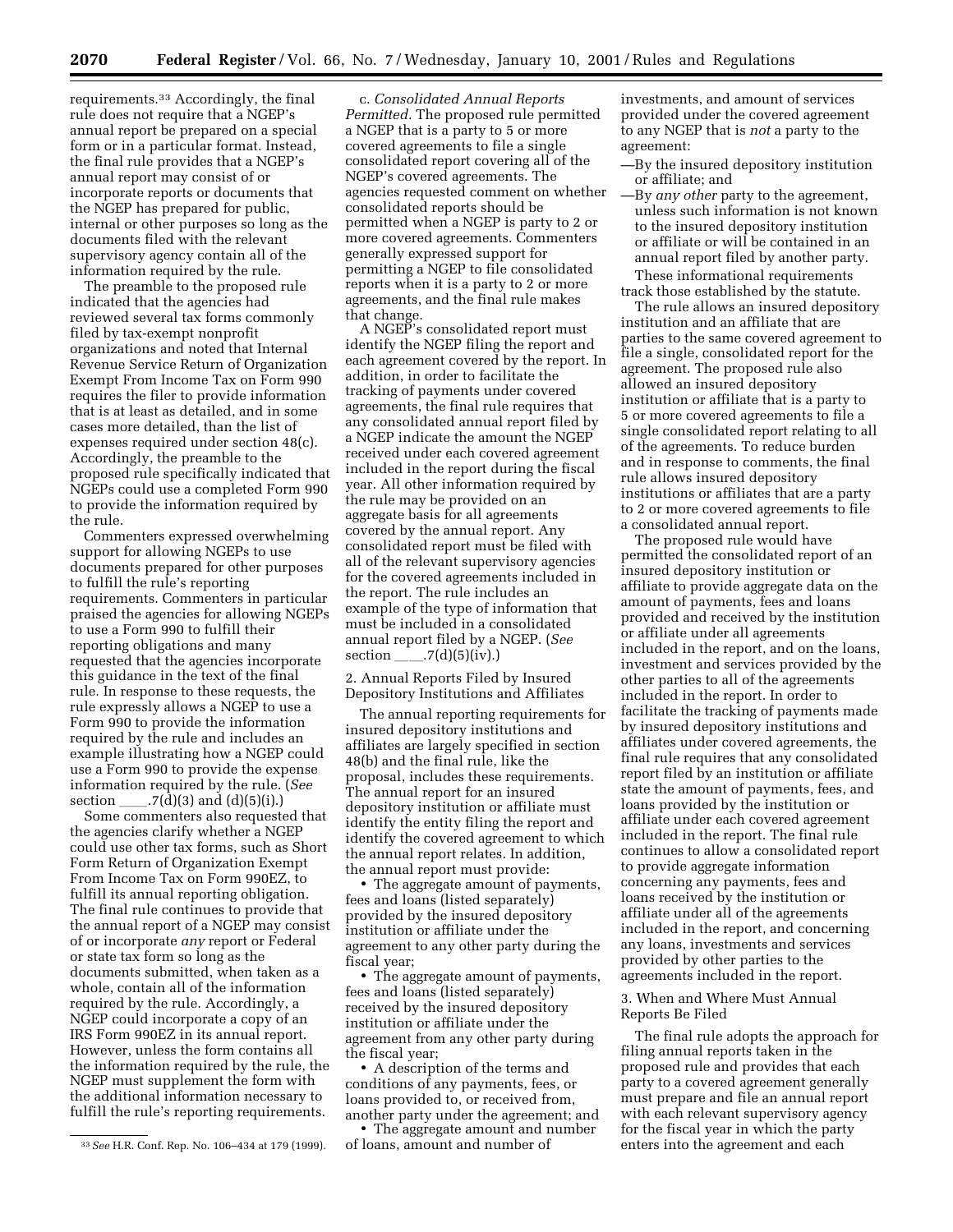subsequent fiscal year during the term of the covered agreement. In order to provide maximum flexibility, the final rule also permits a party to elect to use the calendar year as its fiscal year for purposes of the rule. Using a fiscal year reporting period permits a party to coordinate preparation of its annual reports with other documents or reports that typically are prepared on a fiscal year basis. Commenters generally supported this approach and the agencies have made no changes to the proposed rule.

As in the proposal, each party to a covered agreement must file its annual report for a fiscal year with each relevant supervisory agency within 6 months of the end of the party's fiscal year. Some commenters requested additional time to prepare and file annual reports. The agencies believe allowing 6 months for the filing of annual reports gives the parties to a covered agreement a reasonable amount of time to gather the information necessary from the previous fiscal year and prepare the report. In addition, the time period is similar to the time period that parties have to prepare tax forms and annual reports relating to the previous fiscal year. For example, IRS rules generally require an IRS Form 990 to be filed by the 15th day of the 5th month after the end of an organization's fiscal year.

Consistent with section  $48(c)(2)$ , the rule allows a NGEP to fulfill its filing requirement by providing its annual report to the insured depository institution or affiliate that is a party to the agreement. In response to comments, the agencies have revised the rule to allow a NGEP up to 6 months (rather than 5) after the end of its fiscal year to provide a copy of its annual report to the appropriate insured depository institution or affiliate. Any NGEP that uses this filing option must instruct the institution or affiliate to file the report with all of the relevant supervisory agencies on behalf of the NGEP. An insured depository institution or affiliate that receives an annual report from a NGEP in this manner must forward it to the relevant supervisory agencies within 30 days. This procedure reduces the likelihood that annual reports will be filed with the wrong agency because the insured depository institution or affiliate will know its relevant supervisory agency while the NGEP may not.

## *D. Effective Dates of Disclosure and Reporting Requirements*

As discussed above, the disclosure provisions of section 48 apply to all covered agreements entered into after

November 12, 1999, and the annual reporting provisions apply to all covered agreements entered into on or after May 12, 2000.

1. Agreements That Are Amended or Renewed After Statutory Dates

A written modification, amendment, renewal, or extension of an agreement creates a new agreement. Thus, if an agreement entered into before November 12, 1999, is modified, amended, renewed or extended after that date, the parties must disclose the entire new agreement in accordance with the rule's requirements if the agreement meets the criteria to be a covered agreement.

*Example:* An insured depository institution and a community organization entered into a written agreement in January 1999 that calls for the institution to place an ATM in the local community by January 2001. In September 2000, the parties entered into a written modification of the agreement that calls for the institution to establish a full-service branch rather than an ATM. If the modified agreement meets the criteria to be a covered agreement, each party must disclose the modified agreement in accordance with the rule and the insured depository institution must file any annual reports required by the rule concerning the agreement. (The organization would not be required to file an annual report because it does not receive any funds or resources under the agreement.)

#### 2. Transition Rules

Section \_\_\_\_\_.10 of the final rule contains special transition provisions governing the disclosure and reporting for covered agreements that were entered into after the dates set forth above, but before April 1, 2001, the effective date of the final rule.

a. *Disclosure to Public.* The final rule provides that a covered agreement that was entered into after November 12, 1999, and that terminates before April 1, 2001, the effective date of the rule, must be made publicly available in accordance with the procedures in section  $\_\_\$ 6 of the rule until April 1, 2002, one year after the effective date of the rule. The agencies believe this requirement provides the public with a reasonable opportunity to obtain copies of the agreements consistent with the requirements of section 48. Parties to such covered agreements are not required to make the agreements available to the public until the final rule becomes effective.

b. *Disclosure to Relevant Supervisory Agency.* The final rule requires a NGEP to make any covered agreement that was entered into after November 12, 1999, and that terminates prior to April 1, 2001, available to the relevant supervisory agency upon request until

April 1, 2002. Insured depository institutions and affiliates that are a party to any such agreement must make the agreement available to the relevant supervisory agency by June 30, 2001, by providing the agency either a copy of the agreement or a list identifying the agreement in accordance with section  $.6(d)$  of the rule.

c. *Annual Reporting.* The final rule also includes a special transition rule for annual reports that relate to fiscal years that end on or before December 31, 2000. Under this provision, if an insured depository institution, affiliate or NGEP is a party to a covered agreement that was entered into between May 12, 2000, and December 31, 2000, and has a fiscal year that ends within that period, the institution, affiliate or NGEP must file an annual report concerning the covered agreement with the relevant supervisory agency by June 30, 2001, relating to that fiscal year.34 The annual report must provide the information described in section \_\_\_\_\_.7 of the rule. For any fiscal year that ends after December 31, 2000, the party would follow the reporting procedures in section \_\_\_\_\_.7 of the rule.

*Example.* On May 30, 2000, a NGEP and insured depository institution entered into a covered agreement for the institution to make a grant of \$30,000 in two \$15,000 installments. The first installment was made on June 15, 2000 and the second on December 15, 2000. The fiscal year of the NGEP ended on June 30, 2000. The NGEP is required to file an annual report for its fiscal year that ended June 30, 2000, no later than June 30, 2001. This report would reflect the June 15, 2000, payment received by the NGEP. Under section \_\_\_\_.7 of the rule, the NGEP would then file a second annual report by December 31, 2001, for its fiscal year ending June 30, 2001. This second annual report would reflect the December 15, 2000, payment.

## *E. Compliance Provisions*

The final rule makes no substantive changes to the compliance provisions that were proposed. Section 48(g) specifically provides that nothing in section 48 authorizes the agencies to enforce the provisions of any covered agreement. The proposed rule incorporated this provision and the final rule retains it. (*See* section \_\_\_\_.9(e)) This is consistent with the longstanding policy of the agencies that CRA-related agreements entered into between insured depository institutions (or their affiliates) and NGEPs are private matters between the parties and are not enforced by the agencies.

<sup>34</sup>A NGEP may comply with this requirement by providing a copy of the annual report by June 30, 2001, to an insured depository institution or affiliate that is a party to the agreement in accordance with section  $\ldots$ .7(f)(2).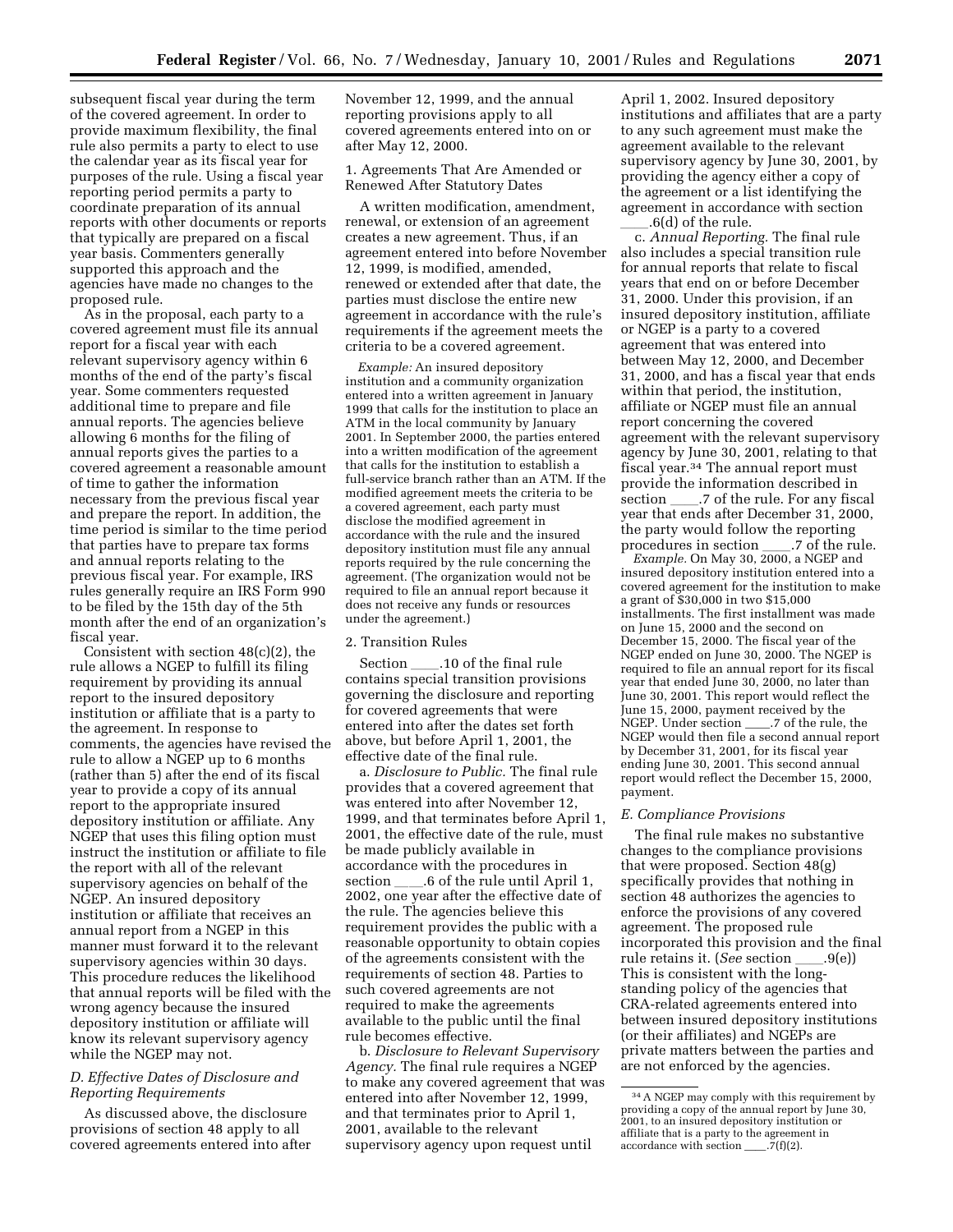Some commenters objected that the compliance provisions in section (a) through (c) only apply to NGEPs and do not apply to insured depository institutions and affiliates. The agencies may enforce compliance by insured depository institutions and affiliates with the disclosure and reporting requirements of section 48 using the cease and desist and other enforcement powers granted in section 8 of the FDI Act.35 Section 8 of the FDI Act, however, applies only to insured depository institutions, affiliates and institution-affiliated parties, as defined in the FDI Act. The provisions of section 8 of the FDI Act, therefore, generally do not apply to NGEPs that are parties to a covered agreement. Section 48(f) instead includes special compliance provisions applicable to NGEPs that are party to a covered agreement.36

Under these provisions, the material and willful failure of a NGEP to comply with section 48 may cause the related covered agreement to be unenforceable. In particular, under the section 48(f)(1), if the appropriate agency determines that a NGEP has willfully failed to comply with section 48 in a material way, and the NGEP does not comply with the law after receiving notice and a reasonable period of time to correct the area of noncompliance, the agreement thereafter is unenforceable by operation of section 48.

Consistent with section 48(f)(3), the rule provides that inadvertent or de minimis errors in reports or other documents filed with an agency under the rule will not subject the filing party to any penalty. The rule requires the agencies to provide a NGEP written notice and an opportunity to respond before determining the NGEP has not complied with the rule, and allows the NGEP at least 90 days to correct a willful and material violation.

The rule also clarifies that, in these circumstances, the agreement becomes unenforceable *only* by the party that has willfully and materially failed to comply with the rule. Any other party to the agreement may continue to enforce the agreement against the noncomplying party. The agencies believe this construction is the interpretation that is most consistent with the language and purpose of the Act. The agencies note that an alternative construction could

encourage NGEPs to violate the statute in an attempt to avoid performance under a legally binding contract, thereby frustrating the purpose of the statute. If the insured depository institution or affiliate elects not to enforce the covered agreement against the noncomplying NGEP, the appropriate agency may assist the institution or affiliate in identifying a successor NGEP to assume the responsibilities of the NGEP under a covered agreement that has become unenforceable.

Section 48(f)(1)(B) also provides that, if an individual diverts funds or resources received under a covered agreement for his or her personal financial gain and contrary to the purposes of the agreement, the appropriate agency may order the individual to disgorge the funds and/or prohibit the individual from being a party to any covered agreement for up to 10 years. As noted above, section 48 specifically provides that it does not authorize the agencies to enforce any provision of a covered agreement. If, however, a court or other body of competent jurisdiction determines that an individual has diverted funds or resources for personal financial gain and contrary to the purposes of the agreement, the agencies may take one of the actions specified in the statute.

#### *F. Other Definitions and Rules of Construction*

#### 1. Nongovernmental Entity or Person

Section 48 applies only to agreements entered into by a ''nongovernmental entity or person'' with an insured depository institution or affiliate. For ease of reference, the rule uses the term ''NGEP'' instead of the phrase ''nongovernmental entity or person.'' Some commenters requested that the agencies exclude certain types of entities or organizations from the definition of NGEP, including government-sponsored enterprises, credit unions, and quasi-public entities.

section 48. *See, e.g.* 18 U.S.C. 1001. **37 12 U.S.C. 1813** (w)(6); 12 U.S.C. 1841(k). The final rule adopts the definition of nongovernmental entity or person as proposed. The agencies believe this definition properly identifies those entities and persons that are not governmental entities and persons and, therefore, are within the meaning of the statutory term ''nongovernmental entity or person.'' Under the rule, a NGEP means any individual or entity other than the U.S. government, a state government, a unit of local government, an Indian tribe, or any department, agency, or instrumentality of such a governmental entity. A NGEP does not include a federally chartered public

appropriated specifically for that corporation. A nongovernmental entity that is affiliated with, or receives funding from, such a federally chartered public corporation, however, would not be considered a NGEP under the rule, unless the entity independently qualified for an exclusion.

The final rule also does not treat insured depository institutions and their affiliates as NGEPs. Section 48 draws a distinction between insured depository institutions and their affiliates, on one hand, and NGEPs on the other hand, and imposes separate obligations on these two groups.

#### 2. Affiliate

The final rule adopts the term ''affiliate'' as proposed. The term is defined in the FDI Act by reference to the Bank Holding Company Act.37 Under the Bank Holding Company Act, an affiliate is any company that controls, is controlled by, or is under common control with another company. A company generally is considered to control another entity if it owns or controls 25 percent or more of any class of the other entity's voting securities.

The final rule retains the special rule of construction that would apply in situations where an insured depository institution has filed an application with an agency to become affiliated or merge with another entity. In such circumstances, a NGEP may have a CRA communication and enter into an agreement with the acquiring insured depository institution (or holding company thereof) concerning the adequacy of the CRA performance of the target institution. The agencies believe these types of contacts constitute a CRA communication under section 48 and that any agreement resulting from such communication is a covered agreement if it otherwise meets the requirements of section 48. Accordingly, the rule provides that an insured depository institution is deemed to be an affiliate of any company that would be under common control or merged with the institution pursuant to a transaction that is pending before an agency. This rule of construction applies only where the agency application is pending at both the time an agreement is entered into and the time when a triggering CRA communication occurs. An example illustrating this point is provided in section  $\_\_3(c)(1)(iv)$  of the final rule.

3. CRA Affiliate Treated as Insured Depository Institution

The CRA Regulations provide that an insured depository institution, at its

<sup>35</sup>*See* 12 U.S.C. 1818.

<sup>36</sup>Other Federal statutes outside the banking laws also may provide for penalties if an insured depository institution, affiliate, or NGEP fails to comply with the agency disclosure and reporting requirements of section 48 or includes false information in a filing made with an agency under<br>section 48. See, e.g. 18 U.S.C. 1001.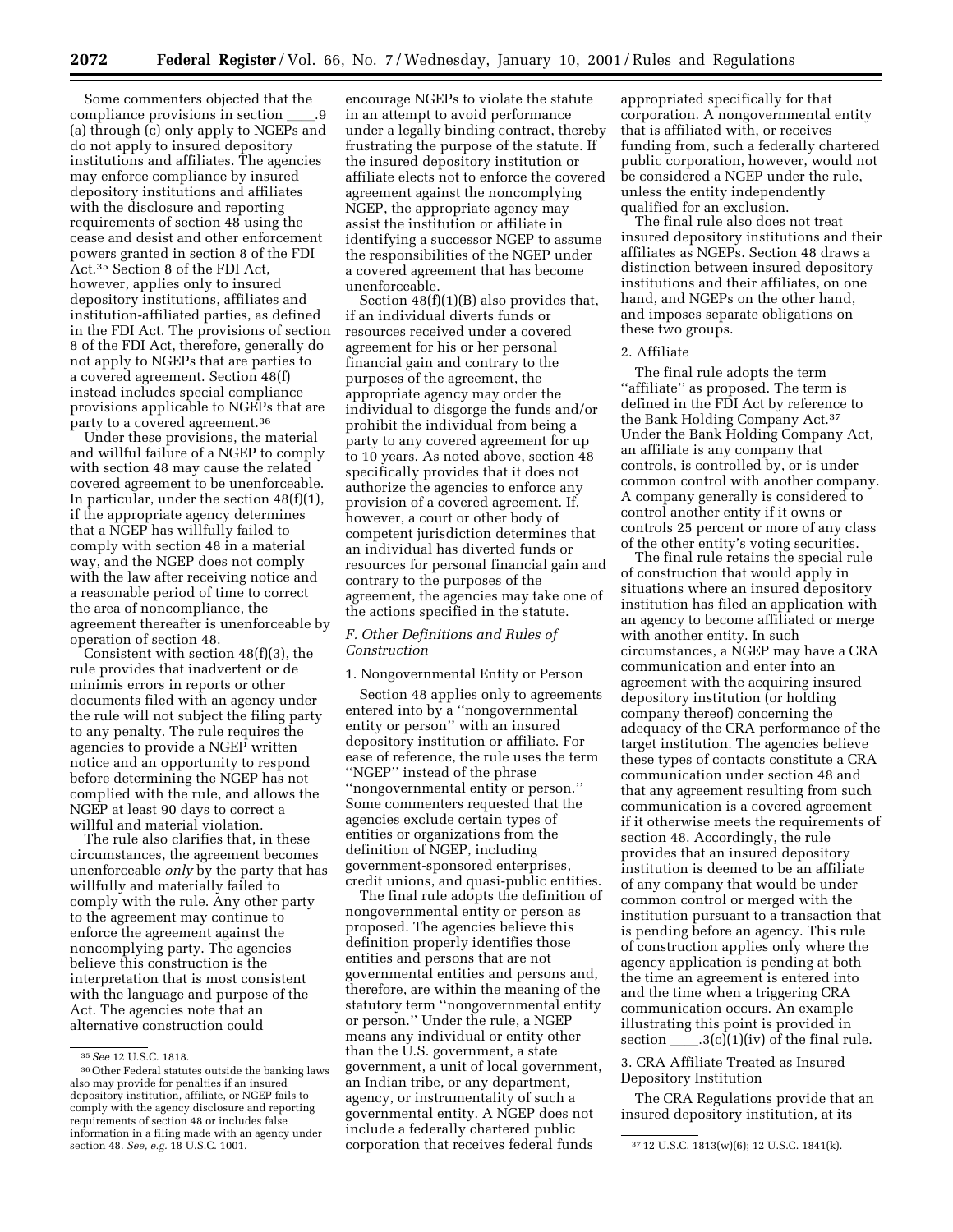election, may request that an agency consider certain activities conducted by an affiliate in evaluating the CRA performance of the insured depository institution.38 In these circumstances, the selected activities of the affiliate are viewed as activities of the insured depository institution. Accordingly, the proposed rule provided that a contact concerning this type of affiliate, referred to as a ''CRA affiliate,'' to be the equivalent of a contact concerning an insured depository institution. Similarly, the proposed rule provided that an agreement would be considered to be in fulfillment of the CRA if it concerned the performance of any of the activities in the list of factors performed by a ''CRA affiliate'' of an insured depository institution.

The agencies requested comment on the treatment of CRA affiliates and how agreements should be treated that relate to affiliates that are not CRA affiliates at the time an agreement is entered into, but become CRA affiliates during the term of an agreement. Commenters generally did not object to the definition of CRA affiliate or treating activities of such an affiliate as the activities of the insured depository institution for purposes of the CRA Sunshine provisions. However, several commenters objected to an existing agreement becoming a covered agreement during the term of an agreement as a result of the designation of an affiliate as a CRA affiliate.

In light of the comments, section .11(c) of the final rule defines a ''CRA affiliate'' as any company that is an affiliate of an insured depository institution and whose activities were considered by an agency in assessing the CRA performance of the institution at the institution's most recent CRA examination prior to the agreement. In addition, the rule provides that an insured depository institution or affiliate may designate a company as a ''CRA affiliate'' at any time prior to the time a covered agreement is entered into by informing the NGEP that is a party to the agreement of such designation.<br>Section .4(b) of the final rule  $\_4(b)$  of the final rule requires that an insured depository institution or affiliate inform the other parties to a covered agreement if the agreement concerns the activities of a CRA affiliate. The institution or affiliate

must provide this notification not later than the time the agreement is entered into. The agencies are of the view that an agreement that relates to an affiliate that is not a CRA affiliate at the time the parties enter into an agreement cannot become a covered agreement if the affiliate becomes a CRA affiliate during the term of the agreement.

*Example 1:* The director of a NGEP submits a written comment to a Federal banking agency concerning the adequacy of the CRA lending performance of a mortgage company that is affiliated with an insured depository institution. One year later, the director of the NGEP negotiates an agreement with the mortgage company for it to provide \$100 million in mortgage loans in low- and moderate-income neighborhoods in the next year. The insured depository institution elected, in accordance with the agencies' CRA Regulations, to have the lending activities of the mortgage company considered in the institution's most recent CRA performance evaluation. The mortgage affiliate, therefore, is considered a CRA affiliate with respect to its lending activities. The agreement is in fulfillment of the CRA for purposes of section 48 and the NGEP has engaged in a CRA communication under section  $\_\_3(a)(1)$  because the selected activities of a CRA affiliate and contacts with an agency regarding a CRA affiliate are considered activities of and contacts concerning an insured depository institution. Accordingly, the agreement is a covered agreement.

*Example 2:* An affiliate of an insured depository institution engages in mortgage lending and provides credit counseling services. The insured depository institution elected to have only the mortgage lending activities of the affiliate considered in its most recent CRA performance evaluation. The affiliate and a community group enter into an agreement that provides for the affiliate to provide credit counseling services in the local community. The agreement is not in fulfillment of the CRA because the affiliate is not considered a CRA affiliate with respect to its credit counseling activities. Accordingly, the agreement is not a covered agreement.

#### 4. Term of Agreement

Under the final rule, the duration of a party's obligation to make a covered agreement publicly available and to file annual reports concerning the agreement is based on the term of the covered agreement. As a general matter, the term of an agreement ends on the agreement's termination date established by the parties. Agreements that do not establish a termination date are deemed for purposes of the proposed rule to terminate on the last date on which any party makes any payments or provides any loan or other resources under the agreement. The rule gives the agencies discretion, in appropriate circumstances, to determine that the term of such an agreement is a

shorter or longer period. The appropriate agency could exercise this discretion, for example, where a onetime grant is made to a NGEP late in a year with the clear expectation that the funds would be used in the next year. In such circumstances, the agency could require the NGEP to file an annual report for the next year.

#### **IV. Regulatory Flexibility Act Analysis**

## *Office of the Comptroller of the Currency*

The Regulatory Flexibility Act (5 U.S.C. 604) requires an agency to publish a final regulatory flexibility analysis when promulgating a final rule that was subject to notice and comment, unless the agency certifies that the rule will not have a significant economic impact on a substantial number of small entities. The OCC believes that this rule will not have a significant economic impact on a substantial number of small national banks, national bank subsidiaries, or NGEPs that are party to covered agreements with national banks or their subsidiaries. This final rule restates the statutory requirements and includes provisions designed to reduce the regulatory burden on entities and persons of all sizes. The OCC has prepared the following final regulatory flexibility analysis because the Gramm-Leach-Bliley Act imposes requirements that are new to the OCC and those subject to the rule, and because the OCC is unable at this time to estimate definitively the economic impact of compliance with the new requirements of the rule.

#### Need for and Objectives of Rule

As discussed above, this rule implements the CRA Sunshine provisions of section 48 of the Federal Deposit Insurance Act (12 U.S.C. 1831y), which was enacted by section 711 of the Gramm-Leach-Bliley Act (Pub. L. 106–102, 113 Stat. 1465 (1999)). The rule's objectives are to inform insured depository institutions, affiliates of insured depository institutions, and NGEPs on how to comply with section 48 by:

(1) Identifying those agreements that are covered by section 48, including describing the circumstances in which an agreement is in fulfillment of the CRA;

(2) Providing procedures for the disclosure of covered agreements to the public and the relevant supervisory agency; and

(3) Providing procedures for preparing and filing annual reports relating to covered agreements with the relevant supervisory agency.

<sup>38</sup>*See* CRA lending test (12 CFR 25.22(c), 228.22(c), 345.22(c) and 563e.22(c)); CRA investment test (12 CFR 25.23(c), 228.23(c), 345.23(c) and 563e.23(c)); CRA service test (12 CFR 25.24(c), 228.24(c), 345.24(c) and 563e.24(c)); CRA community development test for wholesale and limited-purpose institutions (12 CFR 25.25(d), 228.25(d), 345.25(d) and 5632.25(d)); and CRA strategic plans (12 CFR 25.27(c), 228.27(c), 245.27(c) and 563e.27(c)).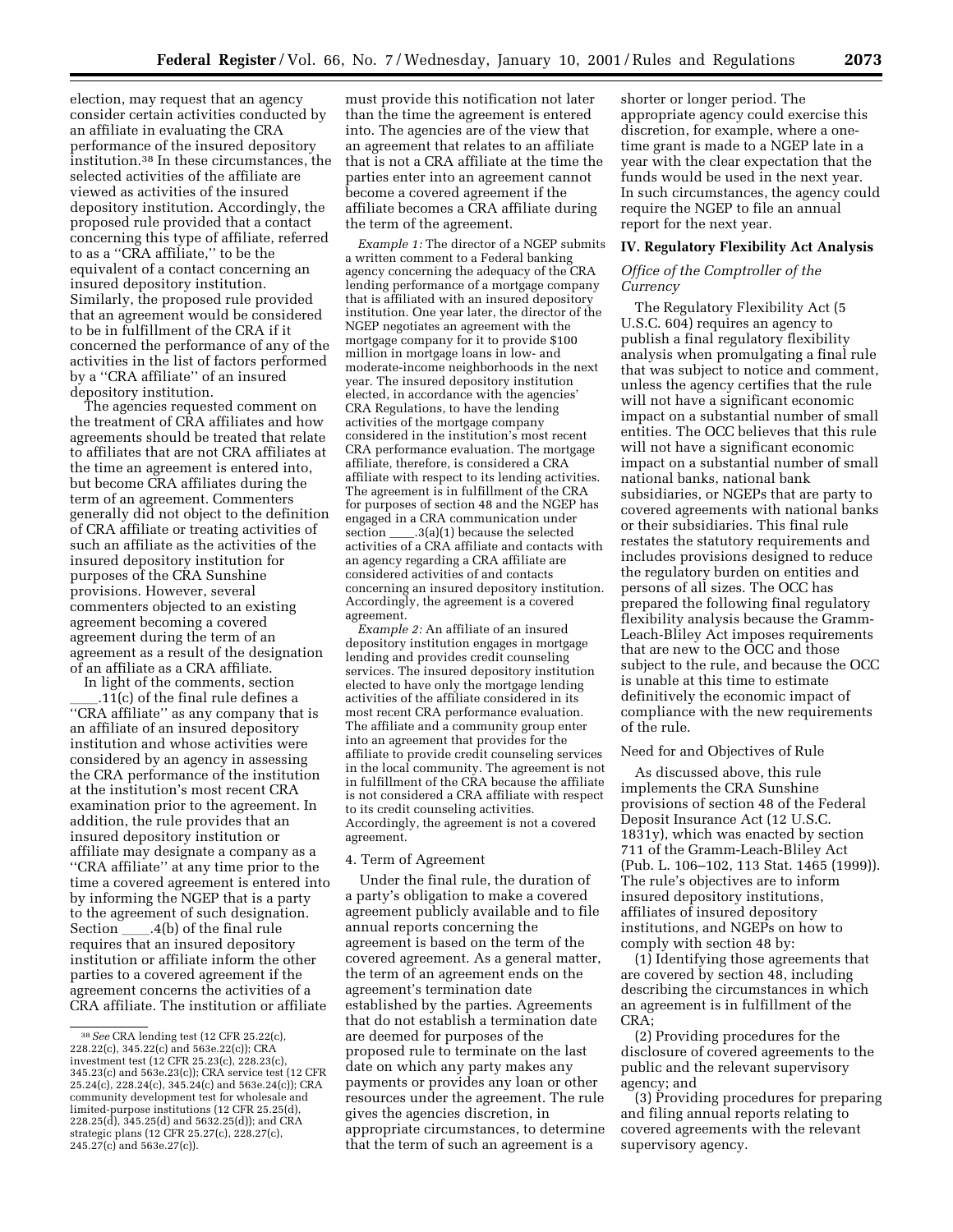## New Compliance Requirements

The final rule contains new compliance requirements that require insured depository institutions, affiliates, and NGEPs that enter into a covered agreement to make the agreement available to members of the public and to the appropriate agency, and to file an annual report with the appropriate agency concerning the disbursement and use of funds under the agreement. These reporting provisions are required by section 48 and apply regardless of the size of the insured depository institution, affiliate, or NGEP. The agencies have sought to reduce burden of complying with these requirements wherever possible and consistent with section 48.

#### Comments on the Initial Regulatory Flexibility Analysis

Although few commenters addressed the initial regulatory flexibility analysis specifically, many commenters addressed the regulatory burdens associated with complying with the final rule. Many commenters noted that section 48 was broadly worded and commended the agencies' efforts to clarify which agreements are subject to section 48 and how a party to a covered agreement may comply with the statute's disclosure and reporting obligations. Many commenters, however, expressed concern that the scope of agreements that were covered by the proposed rule would result in coverage of a wide range of agreements between banking organizations and NGEPs that were not intended to be subject to the disclosure and reporting requirements of section 48. Many commenters also expressed concern that the statute and the rule would discourage banking organizations from entering into agreements with NGEPs to provide loans, investments or banking services in their local communities.

Commenters also provided specific comments on the disclosure and annual reporting procedures of the proposed rule. These comments are discussed in detail in part III. Commenters generally supported granting the parties to covered agreements maximum flexibility in disclosing covered agreements to the public and allowing the parties to charge reasonable fees for making covered agreements available. Some commenters requested clarification concerning how a party should comply with the public disclosure requirements when a covered agreement consists of multiple documents. Some commenters supported requiring the public disclosure period to terminate 12

months after the term of the agreement, as proposed, while others recommended a shorter time period or no time period at all after the term of the agreement.

Many commenters expressed concern that the procedures in the proposed rule for obtaining a determination from an agency that information in covered agreements may be withheld from public disclosure was vague and overly complicated. Commenters also expressed concern with the requirement that an insured depository institution and affiliate file each covered agreement with the relevant supervisory agency within 30 days of entering into the agreement.

Several commenters objected to the proposed rule's requirement that a NGEP that receives and uses funds or other resources for a specific purposes must follow reporting procedures that are different from the detailed, itemized list that is described in section 48, while others supported the proposal. Commenters also requested additional detail on the circumstances in which funds or other resources are received for a specific purpose. Commenters overwhelmingly supported the proposed rule's provisions allowing NGEPs to use Federal tax forms and other reports to fulfill the reporting requirements of the rule.

Several commenters requested that insured depository institutions and affiliates have an exception for filing annual reports for fiscal years in which they have no information to report. Some commenters also requested that a form be adopted for insured depository institutions and affiliates to use in filing annual reports. In addition, commenters generally supported the option of filing consolidated reports for NGEPs, insured depository institutions, and affiliates that are parties to two or more covered agreements.

#### Minimizing Impact on Small Institutions

Section 48 directs the OCC and the other agencies to ensure that the rule does not impose an undue burden on the parties to covered agreements. The final rule includes several provisions that are designed to reduce the burden and minimize the impact of the rule on insured depository institutions, affiliates and NGEPs, including small institutions, affiliates and NGEPs. Many of the provisions of the proposed rule that were supported by commenters were retained in the final rule and other provisions were added in response to comments received by the OCC and the other agencies.

The final rule gives parties to covered agreements flexibility in determining

how to make a covered agreement available to the public. The rule permits an insured depository institution or affiliate to use the institution's CRA public file to disclose covered agreements to the public. Parties to covered agreements also may charge a requestor reasonable fees for the cost of copying and mailing covered agreements. In response to comments received, the final rule provides a streamlined method parties may follow to determine whether information in a covered agreement can be withheld from public disclosure and additional guidance on the types of information that must be disclosed.

The rule requires a NGEP to file a covered agreement with a relevant supervisory agency only upon request of the agency. In addition, in response to comments, the final rule allows an insured depository institution or affiliate to make a covered agreement available to the relevant supervisory agency by either filing a copy of the covered agreement with the agency or filing with the agency a list that briefly describes the covered agreements to which the institution or affiliate is a party. These filings must be made 60 days after the end of the relevant calendar quarter. The final rule also permits two or more insured depository institutions and affiliates that are parties to the same covered agreement to file jointly the information that must be disclosed to the relevant supervisory agency.

The final rule provides exceptions to the annual reporting requirements for NGEPs and insured depository institutions and affiliates under certain circumstances. It also permits parties to covered agreements to file their annual reports on either a fiscal year or calendar year basis. The rule also allows an insured depository institution, affiliate, or NGEP that is a party to 2 or more covered agreements to prepare a single, consolidated annual report concerning all of the covered agreements.

NGEPs are permitted to incorporate into their annual reports other reports that have been prepared for other purposes, such as tax returns and financial statements, to fulfill the annual reporting requirement. The final rule also permits NGEPs that receive and use funds for a specific purpose (that is, a purpose that is more specific and limited than the reporting categories listed in the regulation) either to provide a detailed, itemized list of the uses of funds by the NGEP or a brief description of the use and the amount of funds used for the specific purpose. NGEPs are permitted to file an annual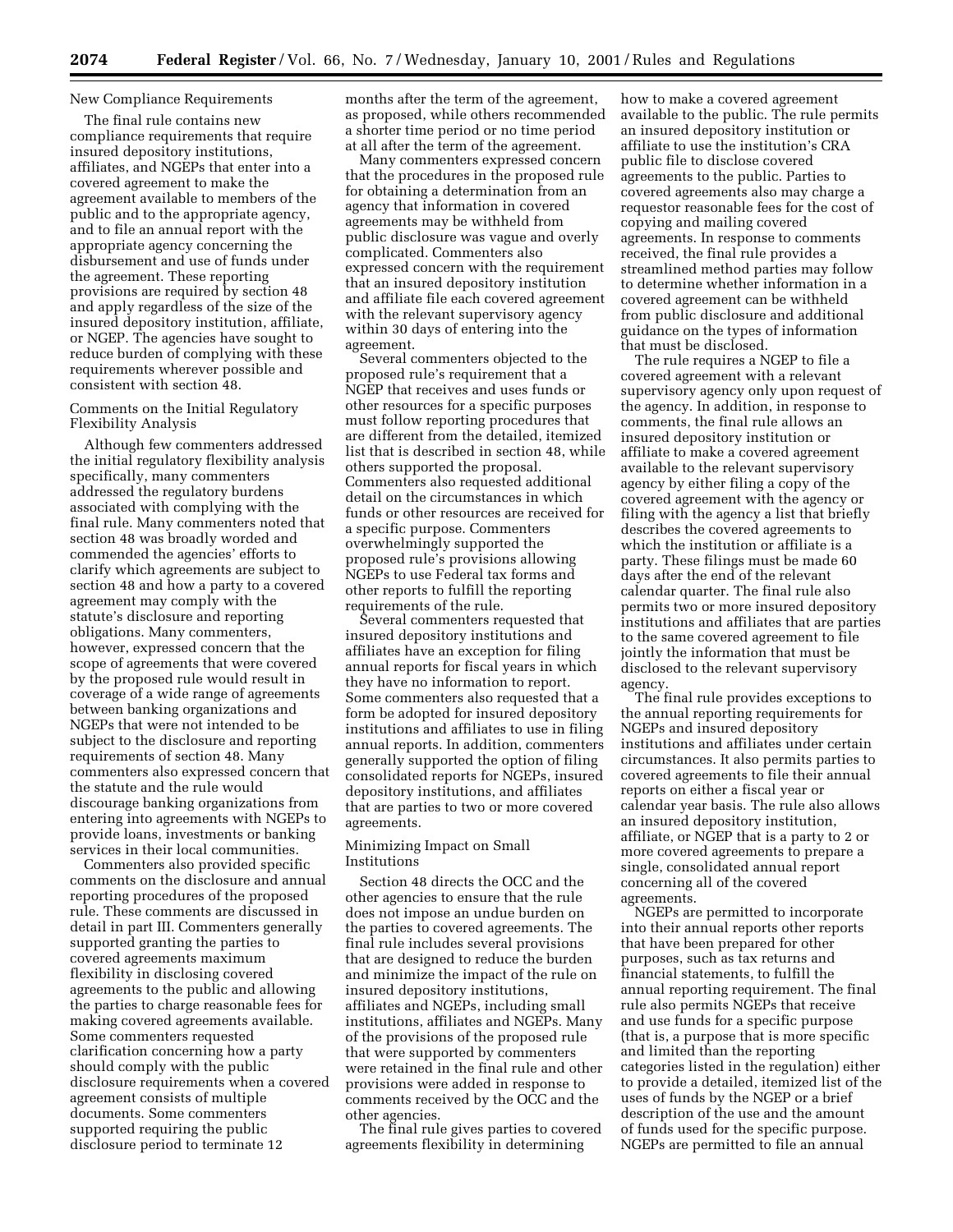report with the relevant supervisory agency by filing it directly with the agency or by filing it with the insured depository institution or affiliate that is a party to the covered agreement with instructions to forward the annual report to the relevant supervisory agency.

#### Entities and Persons Covered

The OCC's final rule applies to national banks, subsidiaries of national banks and NGEPs that enter into covered agreements with a national bank or a national bank subsidiary. Section 48 does not authorize the OCC to provide an exemption for covered agreements based on the size of the insured depository institution, affiliate or NGEP that enters into the agreement.

The OCC and the other agencies requested estimates of the burden the proposed rule would impose on insured depository institutions and affiliates and NGEPs. One large bank estimated that it was a party to over 500 agreements in 1999 that would have been considered covered agreements under the proposed rule. A national organization that promotes the availability of credit and capital in underserved communities commented that it and its 720 community organization members have negotiated 300 ''CRA agreements'' with insured depository institutions and their affiliates.

The agreements that trigger the disclosure and reporting requirements of the final rule are entered into by private parties on a voluntary basis, are not enforced by the agencies and, to date, have not been required to be disclosed to the agencies. The OCC believes that larger national banks and NGEPs are likely to be party to more covered agreements than smaller national banks and NGEPs. The OCC and the other agencies have modified the rule in several respects in order to clarify the types of agreements that are covered by section 48, and the types of agreements that are exempt from coverage. Although some commenters submitted estimates of the number of covered agreements they would be a party to under the proposed rule, the OCC does not believe the information provided to date is sufficiently comprehensive to enable it to estimate definitively the total number of national banks, subsidiaries, or NGEPs that are parties to covered agreements.

#### *Federal Reserve System*

The Regulatory Flexibility Act (5 U.S.C. 604) requires an agency to publish a final regulatory flexibility analysis when promulgating a final rule that was subject to notice and comment,

unless the agency certifies that the rule will not have a significant economic impact on a substantial number of small entities. The Board believes that this rule will not have a significant economic impact on a substantial number of small state member banks, bank holding companies, affiliates of bank holding companies, and NGEPs that are a party to a covered agreement with any of the foregoing. This final rule restates the statutory requirements and includes provisions designed to reduce the regulatory burden on entities and persons of all sizes. The Board has prepared the following final regulatory flexibility analysis because the Gramm-Leach-Bliley Act imposes requirements that are new to the Board and those subject to the rule, and because the Board is unable at this time to estimate definitively the economic impact of compliance with the new requirements of the rule.

#### Need for and Objectives of Rule

As discussed above, this rule implements the CRA Sunshine provisions of section 48 of the Federal Deposit Insurance Act (12 U.S.C. 1831y), which was enacted by section 711 of the Gramm-Leach-Bliley Act (Pub. L. 106–102, 113 Stat. 1465 (1999)). The rule's objectives are to inform insured depository institutions, affiliates of insured depository institutions, and NGEPs on how to comply with section 48 by:

(1) Identifying those agreements that are covered by section 48, including describing the circumstances in which an agreement is in fulfillment of the CRA;

(2) Providing procedures for the disclosure of covered agreements to the public and the relevant supervisory agency; and

(3) Providing procedures for preparing and filing annual reports relating to covered agreements with the relevant supervisory agency.

#### New Compliance Requirements

The final rule contains new compliance requirements that require insured depository institutions, affiliates, and NGEPs that enter into a covered agreement to make the agreement available to members of the public and to the appropriate agency, and to file an annual report with the appropriate agency concerning the disbursement and use of funds under the agreement. These reporting provisions are required by section 48 and apply regardless of the size of the insured depository institution, affiliate, or NGEP. The agencies have sought to reduce burden of complying with these requirements wherever possible and consistent with section 48.

Comments on the Initial Regulatory Flexibility Analysis

Although few commenters addressed the initial regulatory flexibility analysis specifically, many commenters addressed the regulatory burdens associated with complying with the final rule. Many commenters noted that section 48 was broadly worded and commended the agencies' efforts to clarify which agreements are subject to section 48 and how a party to a covered agreement may comply with the statute's disclosure and reporting obligations. Many commenters, however, expressed concern that the scope of agreements that were covered by the proposed rule would result in coverage of a wide range of agreements between banking organizations and NGEPs that were not intended to be subject to the disclosure and reporting requirements of section 48. Many commenters also expressed concern that the statute and the rule would discourage banking organizations from entering into agreements with NGEPs to provide loans, investments or banking services in their local communities. Commenters also provided specific comments on the disclosure and annual reporting procedures of the proposed rule. These comments are discussed in detail in part III. Commenters generally supported granting the parties to covered agreements maximum flexibility in disclosing covered agreements to the public and allowing the parties to charge reasonable fees for making covered agreements available. Some commenters requested clarification concerning how a party should comply with the public disclosure requirements when a covered agreement consists of multiple documents. Some commenters supported requiring the public disclosure period to terminate 12 months after the term of the agreement, as proposed, while others recommended a shorter time period or no time period at all after the term of the agreement.

Many commenters expressed concern that the procedures in the proposed rule for obtaining a determination from an agency that information in covered agreements may be withheld from public disclosure was vague and overly complicated. Commenters also expressed concern with the requirement that an insured depository institution and affiliate file each covered agreement with the relevant supervisory agency within 30 days of entering into the agreement.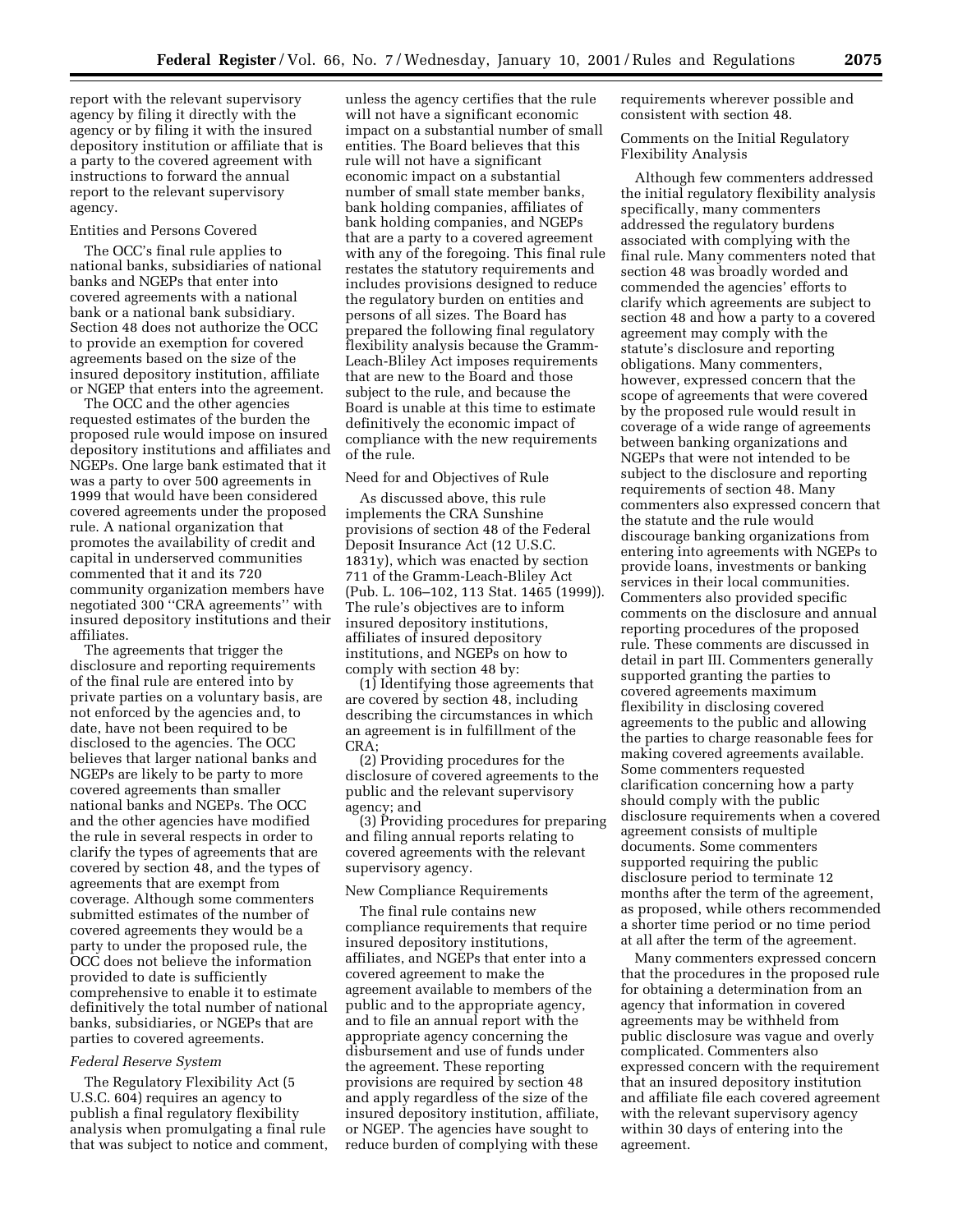Several commenters objected to the proposed rule's requirement that a NGEP that receives and uses funds or other resources for a specific purposes must follow reporting procedures that are different from the detailed, itemized list that is described in section 48, while others supported the proposal. Commenters also requested additional detail on the circumstances in which funds or other resources are received for a specific purpose. Commenters overwhelmingly supported the proposed rule's provisions allowing NGEPs to use Federal tax forms and other reports to fulfill the reporting requirements of the rule.

Several commenters requested that insured depository institutions and affiliates have an exception for filing annual reports for fiscal years in which they have no information to report. Some commenters also requested that a form be adopted for insured depository institutions and affiliates to use in filing annual reports. In addition, commenters generally supported the option of filing consolidated reports for NGEPs, insured depository institutions, and affiliates that are parties to two or more covered agreements.

#### Minimizing Impact on Small Institutions

Section 48 directs the Board and the other agencies to ensure that the rule does not impose an undue burden on the parties to covered agreements. The final rule includes several provisions that are designed to reduce the burden and minimize the impact of the rule on insured depository institutions, affiliates and NGEPs, including small institutions, affiliates and NGEPs. Many of the provisions of the proposed rule that were supported by commenters were retained in the final rule and other provisions were added in response to comments received by the Board and the other agencies.

The final rule gives parties to covered agreements flexibility in determining how to make a covered agreement available to the public. The rule permits an insured depository institution or affiliate to use the institution's CRA public file to disclose covered agreements to the public. Parties to covered agreements also may charge a requestor reasonable fees for the cost of copying and mailing covered agreements. In response to comments received, the final rule provides a streamlined method parties may follow to determine whether information in a covered agreement can be withheld from public disclosure and additional guidance on the types of information that must be disclosed.

The rule requires a NGEP to file a covered agreement with a relevant supervisory agency only upon request of the agency. In addition, in response to comments, the final rule allows an insured depository institution or affiliate to make a covered agreement available to the relevant supervisory agency by either filing a copy of the covered agreement with the agency or filing with the agency a list that briefly describes the covered agreements to which the institution or affiliate is a party. These filings must be made 60 days after the end of the relevant calendar quarter. The final rule also permits two or more insured depository institutions and affiliates that are parties to the same covered agreement to file jointly the information that must be disclosed to the relevant supervisory agency.

The final rule provides exceptions to the annual reporting requirements for NGEPs and insured depository institutions and affiliates under certain circumstances. It also permits parties to covered agreements to file their annual reports on either a fiscal year or calendar year basis. The rule also allows an insured depository institution, affiliate, or NGEP that is a party to 2 or more covered agreements to prepare a single, consolidated annual report concerning all of the covered agreements.

NGEPs are permitted to incorporate into their annual reports other reports that have been prepared for other purposes, such as tax returns and financial statements, to fulfill the annual reporting requirement. The final rule also permits NGEPs that receive and use funds for a specific purpose either to provide a detailed, itemized list of the uses of funds by the NGEP or a brief description of the use and the amount of funds used for the specific purpose. NGEPs are permitted to file an annual report with the relevant supervisory agency by filing it directly with the agency or by filing it with the insured depository institution or affiliate that is a party to the covered agreement with instructions to forward the annual report to the relevant supervisory agency.

#### Entities and Persons Covered

The Board's final rule applies only to the following parties to covered agreements: (1) State member banks and subsidiaries of state member banks, (2) bank holding companies, (3) affiliates of bank holding companies, other than banks, savings associations and subsidiaries of banks and savings associations, and (4) NGEPs that enter into covered agreements with any

company listed in (1) through (3). Section 48 does not authorize the Board to provide an exemption for covered agreements based on the size of the insured depository institution, affiliate or NGEP that enters into the agreement.

The Board requested estimates of the burden the proposed rule would impose on insured depository institutions and affiliates and NGEPs. One large bank estimated that it was a party to over 500 agreements in 1999 that would have been considered covered agreements under the proposed rule. A national organization that promotes the availability of credit and capital in underserved communities commented that it and its 720 community organization members have negotiated 300 ''CRA agreements'' with insured depository institutions and their affiliates.

The agreements that trigger the disclosure and reporting requirements of the final rule are entered into by private parties on a voluntary basis, are not enforced by the agencies and, to date, have not been required to be disclosed to the agencies. The Board believes that larger banking organizations and NGEPs are likely to be party to a higher proportion of covered agreements than smaller banking organizations and NGEPs. Although some commenters submitted estimates of the number of covered agreements they would be a party to under the proposed rule, the Board and the other agencies have modified the rule in several respects in order to clarify the types of agreements that are covered by section 48, and the types of agreements that are exempt from coverage. The Board does not believe it has received enough information at this time to estimate definitively the total number of insured depository institutions, affiliates or NGEPs that are parties to covered agreements.

#### *Federal Deposit Insurance Corporation*

Subject to certain exceptions, the Regulatory Flexibility Act (5 U.S.C. 601–612) (RFA) requires an agency to prepare a final regulatory flexibility analysis in conjunction with its issuance of a final rule. If the agency certifies that the rule will not have a significant economic impact on a substantial number of small entities, a final regulatory flexibility analysis is not required.39 At the time of issuance of

<sup>39</sup>The RFA defines the term ''small entity'' in 5 U.S.C. 601 by reference to definitions published by the Small Business Administration (SBA). The SBA has defined a ''small entity'' for banking purposes as a national or commercial bank, savings institution or credit union with less than \$100 million in assets. *See* 13 CFR 121.201.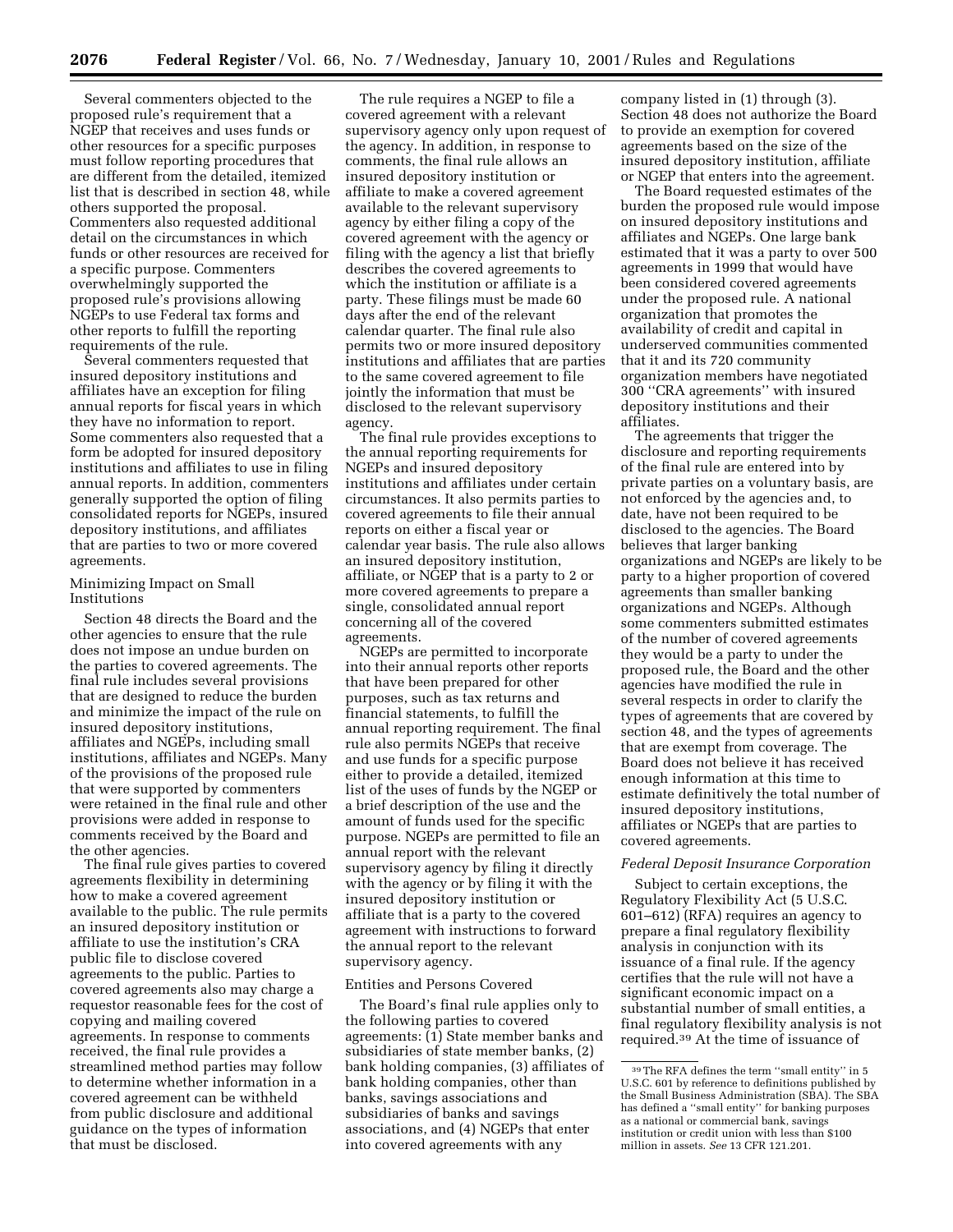the proposed rule, the FDIC was unable to certify that the rule would not have a significant economic impact on a substantial number of small entities. Although the final rule contains provisions designed to reduce the burden of regulatory compliance by all parties to covered agreements, the FDIC lacks sufficient information to certify that the final rule will not have a significant economic impact on a substantial number of small entities. Therefore, pursuant to section 604 of the RFA, the FDIC provides the following final regulatory flexibility analysis.

## Need for and Objectives of the Rule

The final rule implements § 48 of the Federal Deposit Insurance Act (FDIA) addressing disclosure and reporting requirements for certain agreements related to the CRA. Section 48(h) requires the Federal banking agencies to publish regulations applicable to insured depository institutions, their affiliates, and NGEPs relating to:

• The types of agreements covered by the rule;

• The procedures for implementing the disclosure requirements related to agreements covered by the rule; and

• The procedures for implementing the annual reporting requirements related to agreements covered by the rule.

## Small Entities to Which the Final Rule Will Apply

The final rule applies to all FDICinsured state nonmember banks (and their affiliates), including those insured state nonmember banks with assets of under \$100 million. As of September 2000, 3,331 (of 5,130 total) FDIC-insured state nonmember banks had assets of under \$100 million. The final rule also applies to NGEPs that enter into covered agreements with insured depository institutions or their affiliates.

Section 48 does not authorize the FDIC to create exemptions for disclosure or reporting requirements based on the asset size of either an insured depository institution (or its affiliate) or a NGEP; therefore, the FDIC did not establish alternative compliance standards for small entities.

Because agreements like those that will trigger the disclosure and reporting requirements of the final rule have not been previously disclosed or monitored by the FDIC, the FDIC lacks sufficient information to estimate the total number of insured state nonmember banks (or their affiliates) and NGEPs that may be parties to covered agreements.

Initial Regulatory Flexibility Analysis and Related Burden Reduction Measures

In its initial regulatory flexibility analysis, the FDIC specifically requested information on the likely significance of the economic impact the proposed rule would impose on state nonmember banks, their affiliates, and NGEPs who enter into covered agreements. Following publication of the proposed rule, the FDIC received approximately 200 comment letters. Although none of the commenters specifically responded to the questions raised in the initial regulatory flexibility section of the proposed rule, many commenters addressed the regulatory burdens associated with the disclosure and reporting requirements described in the proposed rule. They also requested clarification regarding the types of agreements that would be subject to the rule and advocated implementation of a more streamlined way to protect confidential or proprietary information from disclosure. (For a more complete discussion of the comments received, see the analysis contained in Part II of the Supplementary Information section of the preamble.)

Section 48 of the FDIA requires insured depository institutions, their affiliates, and NGEPs that are parties to covered agreements: to make the agreements available to the public and to the relevant supervisory agency (as defined in the rule), and to file an annual report related to covered agreements with the relevant supervisory agency.

Section 48(h)(2)(A) of the FDIA further requires the Federal banking agencies to prescribe implementing regulations that do not impose an undue burden on parties to covered agreements. In accordance with both this statutory mandate and with the comments received in response to the proposed rule, in the final rule, the FDIC sought to minimize the burden on all parties to covered agreements including small entities.

A brief description of some of the burden reduction measures related to the final rule's disclosure and reporting requirements follows. (For a more detailed discussion explanation of these and other burden reduction measures adopted in the final rule, see the analysis contained in Part III of the **SUPPLEMENTARY INFORMATION** section of the preamble.)

The rule minimizes burden in its disclosure requirements by offering parties to covered agreements flexibility in making these agreements available to public. No one single method of

disclosure is prescribed. NGEPs need only disclose covered agreements when a request for the agreement is made. One way that insured depository institutions (or affiliates) may meet their agency disclosure obligations is by filing a quarterly list of covered agreements with the relevant supervisory agency, with the actual agreement to be provided upon the request of the agency. If two or more insured depository institutions or their affiliates are parties to a covered agreement, they are permitted to jointly disclose the agreements to the relevant supervisory agency. Further, an insured depository institution and its affiliates may use the institution's CRA public file as a disclosure mechanism. All parties to covered agreements are permitted to collect reasonable fees associated with the disclosure of these agreements. For clarity, the rule contains a list of items contained in a covered agreement that may not be withheld from disclosure, but it allows parties to request an agency determination concerning whether other information properly may be withheld.

The rule minimizes burden in its reporting requirements by providing certain exceptions to the annual reporting requirement for both NGEPs and for insured depository institutions and their affiliates. Annual reports may be filed to reflect either a calendar year or fiscal year accounting system. A NGEP may use certain tax forms and other reports to satisfy its reporting requirement and also may meet its reporting obligations by filing the report with the insured depository institution (or affiliate) that is a party to the agreement. The rule permits consolidated annual reporting if insured depository institutions, their affiliates, or NGEPs are parties to at least two covered agreements.

Reporting, Recordkeeping, and Other Compliance Requirements

The final rule contains disclosure and reporting requirements applicable to all FDIC-insured state nonmember banks, affiliates of state nonmember banks, and non-governmental entities or persons that are parties to covered agreements. Parties to covered agreements are required to make the agreements available to the public and to the relevant supervisory agency and to report annually to the relevant supervisory agency concerning the covered agreements. (For a more detailed explanation of the disclosure requirements of the final rule, see the explanation contained in Part III, B of the **SUPPLEMENTARY INFORMATION** section of the preamble. For a more detailed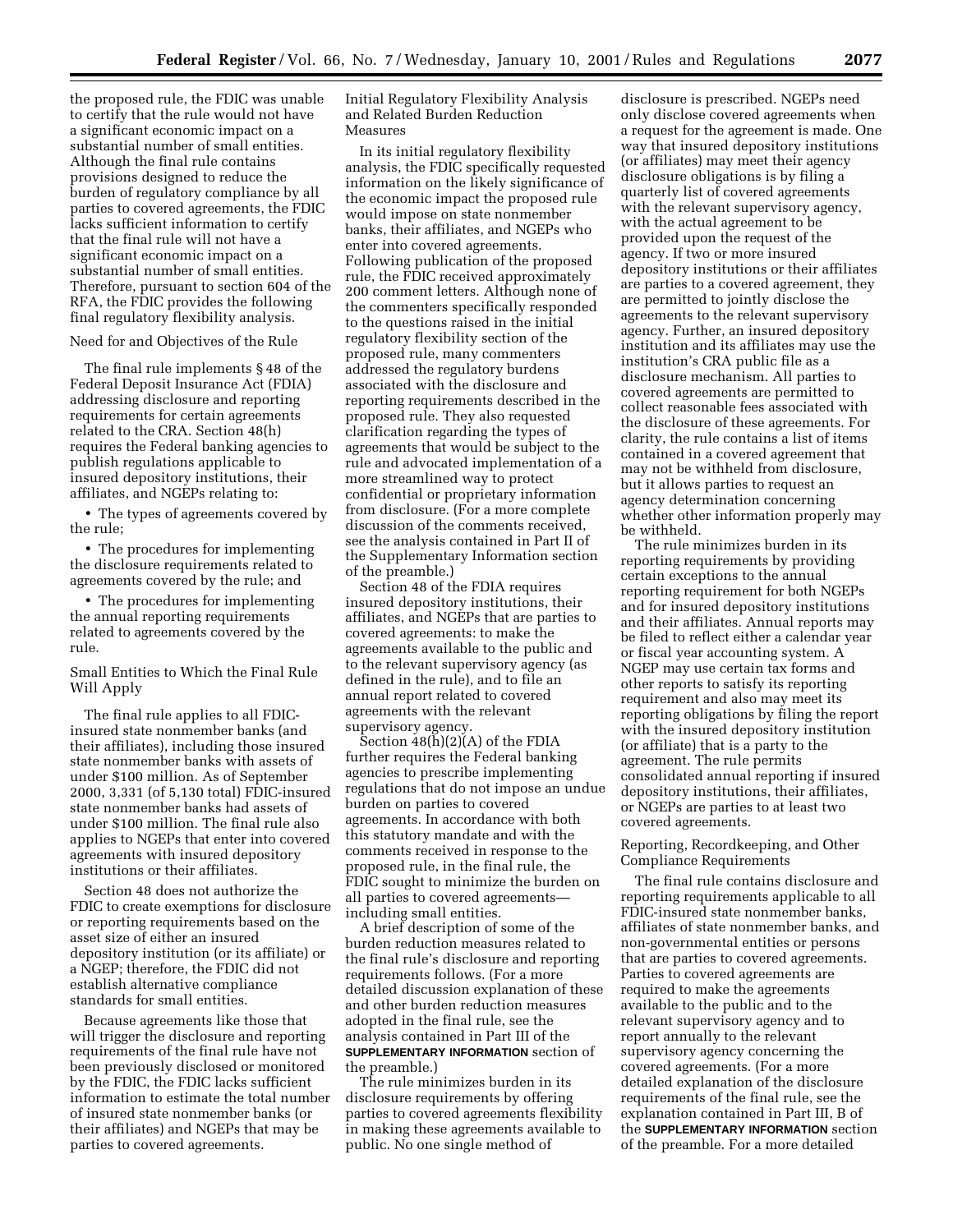explanation of the reporting requirements of the final rule, see the explanation contained in Part III, C of the **SUPPLEMENTARY INFORMATION** section of the preamble.)

The final rule does not establish specific recordkeeping procedures for parties to covered agreements. The FDIC anticipates that the parties will employ recordkeeping policies and practices sufficient to allow retrieval of covered agreements as necessary for compliance with the disclosure and annual reporting requirements of the final rule.

Although the final rule contains provisions to minimize the compliance burden on parties to covered agreements, it is possible that insured state nonmember banks (and their affiliates) and NGEPs may require professional skills in recognizing the existence of a covered agreement; and in compiling materials responsive to annual reporting requirements of the final rule.

#### *Office of Thrift Supervision*

The Regulatory Flexibility Act (5 U.S.C. 601–612) requires federal agencies to prepare a final regulatory flexibility analysis (RFA) with a final rule that was subject to notice and comment, unless the agency certifies that the rule will not have a significant economic impact on a substantial number of small entities. OTS believes that this rule will not have a significant economic impact on a substantial number of small savings associations and their subsidiaries, savings and loan holding companies, affiliates of savings associations and savings and loan holding companies (other than bank holding companies, banks, and subsidiaries of bank holding companies and banks), or NGEPs that enter into covered agreements with any of the foregoing because the burden imposed on small entities stems in large part from the GLB Act, rather than the final rule. This final rule restates the statutory requirements and includes clarifications designed to reduce the regulatory burden on savings associations, affiliates, and NGEPs of all sizes, as discussed below. OTS has prepared the following RFA because the GLB Act imposes requirements that are new to OTS, the thrift industry, and others, and because OTS is uncertain of the economic impact of compliance with the new requirements.

1. Statement of Need and Objectives

A description of the reasons why OTS is adopting this final rule and a statement of the objectives of, and legal basis for, the final rule, are contained in the **SUPPLEMENTARY INFORMATION** above.

2. Small Entities to Which the Final Rule Applies

OTS's final rule applies to the following types of entities if they are a party to a covered agreement:

(1) Savings associations and their subsidiaries;

(2) Savings and loan holding companies

(3) Affiliates of savings associations and savings and loan holding companies, other than bank holding companies; banks; and subsidiaries of bank holding companies and banks; and

(4) NGEPs that enter into covered agreements with any company listed in (1), (2), or (3).

The final rule would apply regardless of the size of the savings association, affiliate, or NGEP.

Small savings associations are generally defined, for Regulatory Flexibility Act purposes, as those with assets of \$100 million or less. 13 CFR 121.201, Division H (2000). As of the publication of the proposed rule, OTS calculated that of the approximately 1,100 savings associations, a maximum of 486 were small savings associations. OTS also calculated that these 486 savings associations held approximately 100 subordinate organizations that could possibly qualify as small entities. OTS further calculated that a maximum of 205 savings and loan holding companies could possibly qualify as small entities.40

The initial RFA (IRFA) published in the proposed rule explained that to date, parties to covered agreements have not had to disclose or report agreements to OTS. Generally, neither OTS nor any other Federal agency is a party to covered agreements. Finally, OTS does not enforce such agreements. Thus, OTS did not have information about these agreements. OTS sought comments to enable it to make an accurate burden estimate including the number and size of savings associations, affiliates, and NGEPs that are parties to covered agreements, and the number of covered agreements that currently exist and would likely be entered into each year in the future.

OTS received many comments on the proposed rule addressing its potentially broad application. A few NGEPs specifically noted that three of the largest community advocacy organizations have 720, 1,200, and 3,600 members, respectively. Commenters noted that each of these members is a potential NGEP. Community advocacy organizations are just one of many types of NGEPs subject to the rule.

A substantial number of NGEPs commented that there were hundreds, if not thousands, of covered agreements. Commenters estimated that one large community advocacy organization alone had 300 covered agreements, including more than \$1 trillion in loans and investments for low- and moderateincome communities. Commenters estimated another community advocacy organization had a dozen agreements. A very large financial institution estimated that it had more than 500 covered agreements in effect in 1999. A federal savings association indicated that it entered into 42 covered agreements with 38 community groups during the first six months since the GLB Act was enacted. A local government indicated that it had \$1.3 billion in loans or grants in 60,000 separate transactions that potentially were covered, including 15,000 transactions with one large financial institution alone.

While this information provides anecdotal evidence that a potentially large number of savings associations, affiliates, and NGEPs of all sizes are parties to a potentially large number of covered agreements, it does not enable OTS to make a reliable estimate of the burden of the final rule.

3. Reporting, Recordkeeping, and Other Compliance Requirements of the Final Rule

As described more fully elsewhere in the **SUPPLEMENTARY INFORMATION** above, the primary requirements of the final rule involve the disclosure and reporting of covered agreements. The final rule requires each party to a covered agreement to disclose the agreement to the public by making a complete copy available to any individual or entity upon request. It also requires each savings association or affiliate that is a party to a covered agreement to provide a copy to each relevant supervisory agency (as defined in the rule) and requires each NGEP that is a party to provide a copy to each relevant supervisory agency upon request. The final rule also requires each party to a covered agreement to file an annual report with each relevant supervisory agency concerning the disbursement, receipt, and uses of funds

 $^{\rm 40}\!$  It is likely that the number of small SLHCs is significantly less than 205. In a recent notice of proposed rulemaking, OTS applied a newly promulgated Small Business Administration (SBA) standard for determining whether holding companies are small. OTS estimated there were 88 small SLHCs under the asset-based definition in the SBA's rule (*i.e.,* holding company structures holding assets of less than \$100 million), or 150 small SLHCs using the revenue-based definition in the SBA's rule. *See Savings and Loan Holding Companies Notice of Significant Transactions or Activities and OTS Review of Capital Adequacy,* 65 Fed. Reg. 64,392, 64,397 (October 27, 2000) (applying SBA rule 13 CFR 121.201).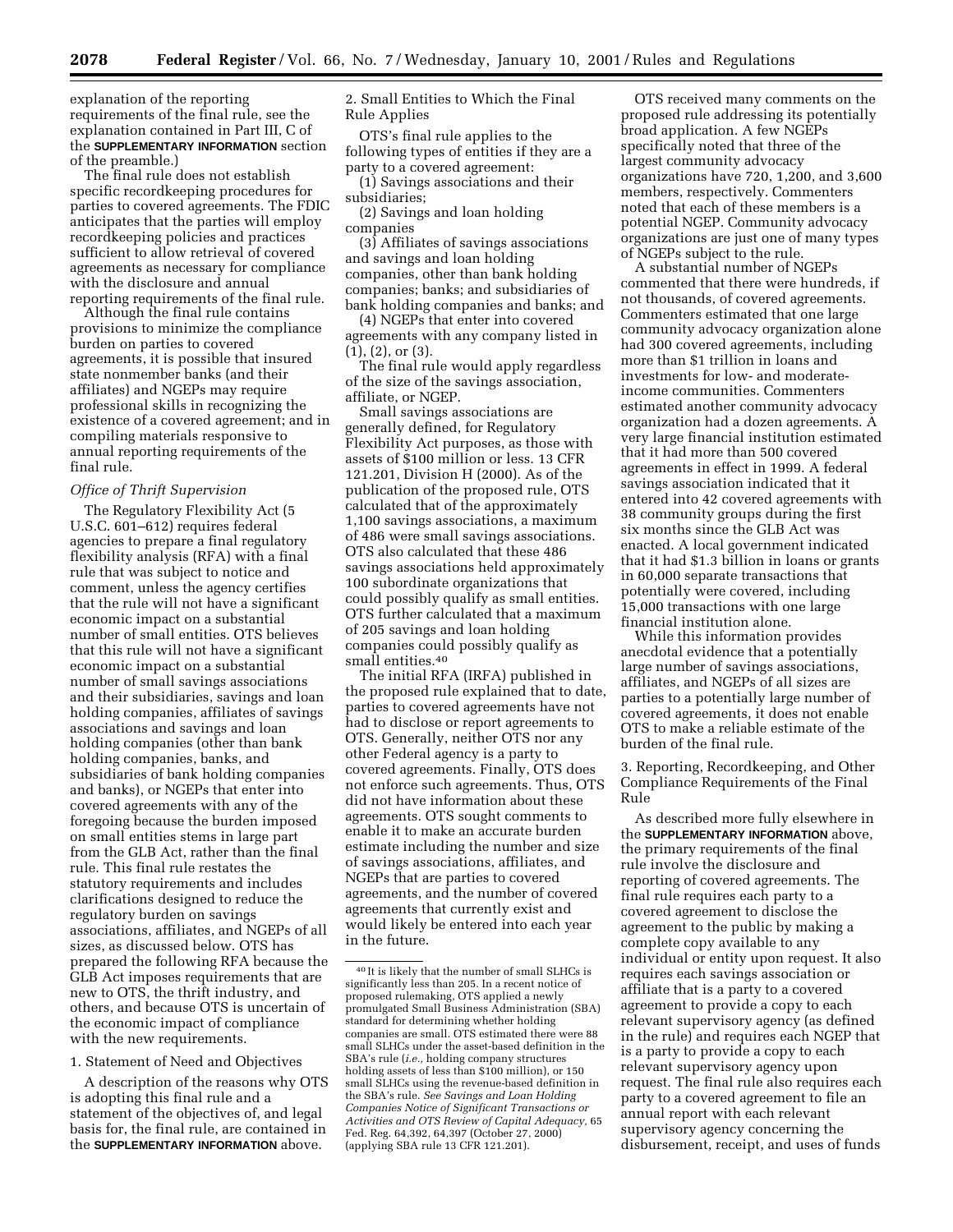or other resources under the covered agreement. Most of these requirements are mandated by section 48 of the FDI Act.

Savings associations, affiliates, and NGEPs may already have recordkeeping and other policies and practices that would already enable them to partly or fully meet the requirements of this final rule. To the extent that existing practices and available resources are insufficient, parties to covered agreements would need professional skills to comply with this final rule. To disclose covered agreements, parties may need clerical and computer personnel. To prepare required reports and disclosures, parties may need personnel with these skills, as well as personnel skilled in financial, accounting, and legal matters. Some degree of personnel training may be necessary, such as to enable employees to determine when parties enter into covered agreements, and how to retain, record, redact, and compile information about agreements.

OTS cannot predict exactly how savings associations, affiliates, and NGEPs will comply with the final rule since the requirements are new. For example, OTS cannot assess the extent to which savings associations, affiliates, and NGEPs will avoid entering into covered agreements as a result of the final rule. A common concern expressed by commenters was that the statute and rule would have precisely this effect.

As discussed below, the final rule contains many provisions designed to minimize the compliance burden. These provisions are consistent with the directive in section 48(h)(2)(A) of the FDI Act that the Federal banking agencies ensure that the regulations prescribed do not impose an undue burden on the parties.

4. Significant Issues Raised in Response to Initial Regulatory Flexibility Analysis and Changes Made to Minimize Burden

The issues raised by the commenters addressing burden in general are described elsewhere in the Supplementary Information. Many NGEPs and insured depository institutions commented that the disclosure and reporting burdens would be heavy. The issues that were raised by commenters that specifically relate to the rule's impact on small businesses were the following:

• Tracking and reporting on covered agreements would require many NGEPs, particularly small ones, to hire outside CPAs for the first time. One NGEP estimated that an additional 100,000 or more nonprofits would find it necessary to hire outside CPA firms, and that the

paperwork, accounting, and bookkeeping costs would amount to at least \$3,000 annually for each nonprofit or \$300 million annually for all.

• Disclosing and reporting covered agreements would require additional staff, both for NGEPs and insured depository institutions. One estimate was that a total of at least 5,000 additional bank employees would be needed. One financial institution indicated it would need at least one additional full-time employee. Several NGEPs indicated that nonprofits reliant on volunteers could least afford additional staff.

The proposed rule contained several provisions designed to avoid undue burdens. The final rule contains additional provisions that should minimize the need for new accounting systems and additional staff.

With regard to the disclosure burden, the final rule:

• Terminates the public disclosure requirement and the requirement for a NGEP to provide a copy to the relevant supervisory agencies upon request 12 months after the end of the term of the covered agreement.

• Does not mandate any particular method for disclosing the agreement to the public.

• Allows each party to charge reasonable copying and mailing fees when it discloses an agreement to the public.

• Requires an NGEP to provide a copy to the relevant supervisory agencies only if the agency requests a copy.

• Allows a savings association or affiliate to file with the relevant supervisory agencies a copy of a covered agreement 60 days after the end of each calendar quarter. (The proposed rule would have required filing 30 days after entering into the agreement.)

• Allows a savings association or affiliate to elect to file a list of its covered agreements, rather than the actual agreement with the relevant supervisory agencies. It would be required to submit a complete copy of an agreement only upon a request from the agency. (The proposed rule would not have offered the option of a list.)

• Allows a savings association or affiliate to publicly disclose by placing a copy of the covered agreement in its CRA public file and the savings association making it available under the public file procedures. (The proposed rule would not have extended this option to affiliates.)

• Allows two or more insured depository institutions or affiliates that are parties to a covered agreement to jointly file with each relevant supervisory agency.

• Enhances the protections for proprietary and confidential information. (The final rule, unlike the proposed rule, permits the parties to redact information before making agreements publicly available without the need for prior agency review and approval. It also lists the specific information that parties may not redact to provide clearer guidance. Finally, it provides procedures for parties to submit both redacted and unredacted copies to the agencies to facilitate release of information in accordance with FOIA and related safeguards.)

• Contains transition provisions to ease compliance with disclosure requirements for agreements entered into prior to the effective date of the final rule. (The proposed rule had no transition provisions.)

With regard to the reporting burden, the final rule:

• Does not mandate any particular form for the annual report.

• Allows each party to report on its own fiscal year basis or on the calendar year.

• Exempts a NGEP from filing a report for a fiscal year if the NGEP does not receive or use any funds or resources during that year.

• Exempts an institution or affiliate from filing a report for a fiscal year if the institution or affiliate does not receive or provide any payments, fees, or loans during that year and has no data to report on loans, investments, and services provided by a party to the agreement. An institution or affiliate has no data to report on another party's activities if it does not know of the information or the information is contained in another party's annual report. (The proposed rule would not have included this exemption.)

• Provides the option of special purpose reporting procedures rather than a detailed, itemized list for NGEPs that allocate and use funds or other resources under a covered agreement. (The proposed rule contained similar provisions but would have made special purpose reporting mandatory where applicable.)

• Allows a NGEP's report to consist of, or incorporate, reports prepared for other purposes, such as IRS Form 990 and financial statements. (The proposed rule contained similar provisions, but would not have specifically referred to IRS Form 990.)

• Permits a savings association, affiliate, or NGEP that is a party to two or more covered agreements to file a single consolidated annual report covering all its covered agreements, aggregating certain information. (The proposed rule only would have allowed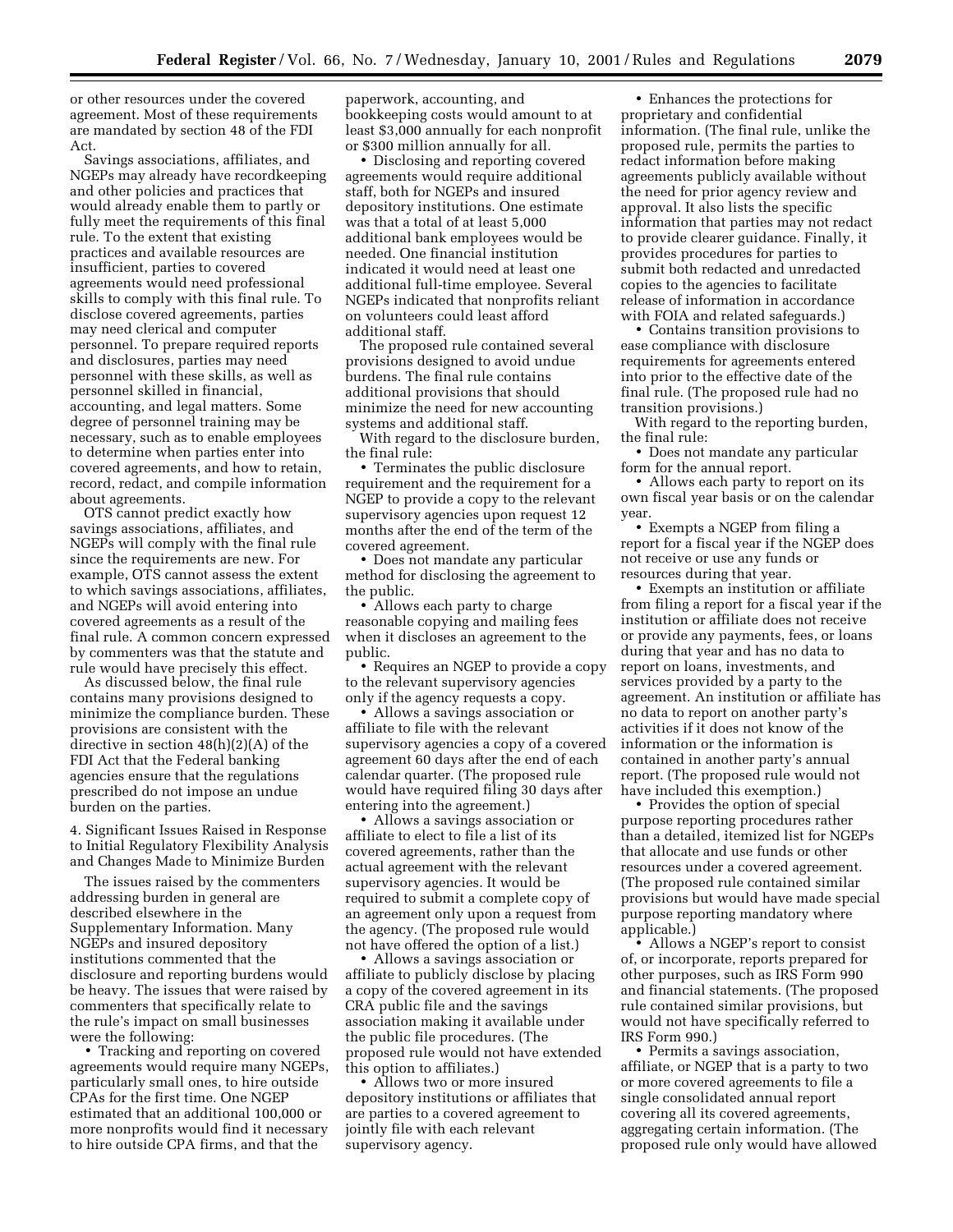consolidated reporting for entities that are parties to five or more covered agreements.)

• Allows a savings association and its affiliates that are parties to the same covered agreement to file a single consolidated report.

• Allows a NGEP to file its report with the insured depository institution or affiliate that is a party to the agreement, rather than with the relevant supervisory agency, allotting six months to do so. The institution must then forward the report to the relevant supervisory agency within 30 days.

• Contains transition provisions to ease compliance with reporting requirements for agreements entered into prior to the effective date of the final rule. (The proposed rule had no transition provisions.)

The final rule also:

• Clarifies, through examples, that a covered agreement (including a written pledge) must reflect a mutual arrangement or understanding.

• Excludes an agreement from the definition of covered agreement if no NGEP that is a party has a CRA communication. (The final rule's definition of ''CRA communication'' is narrower than the proposed rule's definition of ''CRA contact'' in three ways: (1) The types of communications that concern the CRA are somewhat clarified and narrowed; (2) CRA communications must be known about by particular employees and officers of the parties (in some instances, a depository institution or affiliate may be deemed to have knowledge); and (3) CRA communications must occur no earlier than one to three years prior to entering into the agreement depending on the type of CRA communication.)

• Does not subject a party to a multiparty agreement to the requirements of the rule if the party has not had a CRA communication and does not know about any CRA communication among other parties to the agreement. (The proposed rule would have had no comparable provision.)

• Clarifies that agreements that relate to activities of affiliates that are not CRA affiliates at the time a covered agreement is entered into are not covered.

• Implements the "fulfillment" provision to cover activities of the type that are likely to receive favorable consideration by a Federal banking agency in evaluating the performance under the CRA of the insured depository institution that is a party to the agreement or an affiliate of a party to the agreement. (The proposed rule would

not have had implemented the provision in this manner.)

• Provides flexibility to the parties to determine the value of an agreement that does not specify the amount of payments, grants, loans, or other consideration.

• Excludes from the definition of covered agreement any individual loan secured by real estate.

• Excludes from the definition of covered agreement, specific contracts or commitments for a loan or extension of credit if certain requirements are met, provides flexibility to the parties to determine if the loans are ''substantially below market rates,'' and clarifies that the terms of the loan application and other loan documents establish whether the restriction against relending is satisfied.

• In determining whether an agreement that combines an exempt loan and other consideration is covered, the exempt loan may be excluded from consideration.

5. Significant Alternatives to the Final Rule

The requirements in the final rule parallel those in the GLB Act. The final rule clarifies the statutory requirements in some areas and restates the requirements in a more understandable manner in other areas. The final rule does not impose any requirements that differ substantially from the statute. Since the requirements are set by statute, OTS has only limited discretion to consider alternatives. To the extent that OTS does have discretion, it has exercised that discretion to minimize the burden as discussed above.

Congress has decided that ''each'' insured depository institution, affiliate, or person that is a party to a covered agreement must disclose and report the agreement. The GLB Act does not expressly authorize OTS to exempt small savings associations, affiliates, or NGEPs from these requirements. OTS does not interpret the statute to permit such an exemption.

6. Duplicative, Overlapping, or Conflicting Federal Rules

This final rule does not appear to duplicate or overlap with any other Federal rules. To the extent that required information is already contained in reports prepared for other purposes, the final rule allows a NGEP's report to consist of, or incorporate, these existing reports. The final rule also allows insured depository institutions and affiliates to use the CRA public file established under the CRA Regulations as a mechanism for disclosing

agreements. The rule is not intended to otherwise affect the CRA.

OTS lacks sufficient information about the contents of covered agreements, however, to conclude whether the final requirements conflict with other Federal rules. One area of potential conflict on which comment was solicited was the rule's requirement to make a ''complete copy'' of a covered agreement available to the public and to the relevant supervisory agencies. OTS solicited specific comment on whether covered agreements contain information that savings associations, affiliates, or persons may be barred from disclosing under other Federal rules (*e.g.,* private customer information), or may be permitted to refrain from disclosing to the public or a Federal banking agency under other Federal rules (*e.g.,* proprietary information). OTS also generally sought comment on any Federal rules that may duplicate, overlap, or conflict with the proposal.

Several commenters indicated that covered agreements are likely to contain proprietary and confidential information. Several commenters requested that the final rule accord full FOIA protections to information in covered agreements. As discussed above, the agencies have enhanced the procedures for protecting proprietary and confidential information in the final rule.

## **V. Executive Order 12866 Determination**

*OCC:* The Comptroller of the Currency has determined that this final rule does not constitute a ''significant regulatory action'' for purposes of Executive Order 12866 because it does not satisfy any of the elements of the definition of ''significant regulatory action'' provided by the Executive Order.

*OTS:* OTS has determined that this final rule does not constitute a significant regulatory action for the purpose of Executive Order 12866. Reporting and disclosure are mandated by section 48 of the FDI Act. Most of the final rule's provisions closely follow the requirements of this section. OTS has exercised its discretion, to the extent possible, to minimize costs and burdens. While OTS acknowledges that the rule will impose costs on insured depository institutions, affiliates, and NGEPs by requiring these entities to disclose and report on covered agreements, OTS believes that the impact of the rule does not meet the thresholds of the Executive Order.

#### **VI. Paperwork Reduction Act**

The agencies may not conduct or sponsor, and an organization is not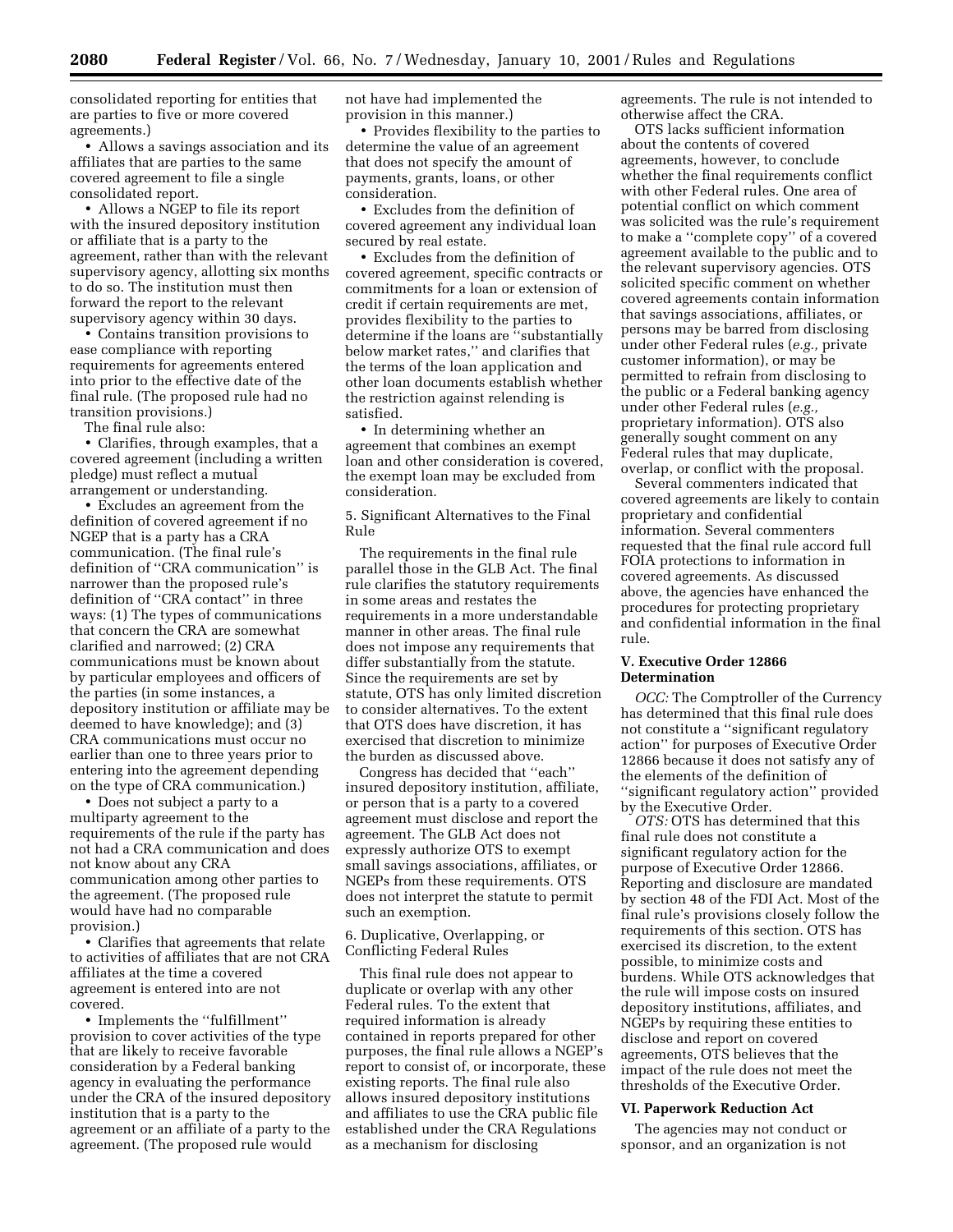required to respond to, an information collection unless it displays a currently valid Office of Management and Budget (OMB) control number. The OMB control numbers are listed below: *OCC:* 1557–0219 *Board:* 7100–0298 *FDIC:* 3064–0139 *OTS:* 1550–0105

The agencies sought comment on all aspects of the burden estimates for the information collections in the reporting and disclosure provisions of the proposed rule, including how burdensome it would be for NGEPs, insured depository institutions, and affiliates of insured depository institutions to comply with the burden elements. Many commenters suggested, in response to specific proposed sections, that the disclosure and reporting requirements of the rule would impose significant burden on them. Several asserted that the agencies had underestimated the burden associated with complying with the rule.

Many commenters recommended changes in the procedures of the proposed rule for disclosing covered agreements to the public and the relevant supervisory agencies and for submitting annual reports relating to covered agreements. The agencies have addressed several of these concerns by amending the relevant provisions of the rule as discussed above.

The final rule contains four disclosure requirements and two reporting requirements for insured depository institutions and affiliates of insured depository institutions, as well as three disclosure requirements and one reporting requirement for NGEPs. Below is a brief summary of the paperwork burdens implemented by this final rule.

The final rule requires each NGEP, insured depository institution, and affiliate of an insured depository institution that is a party to a covered agreement to make the agreement available to the public upon request at any time during the term of the agreement and continuing until 12 months after the term of the agreement  $(S\$  \_\_\_\_\_.6(b)(1) and \_\_\_\_\_.6(b)(5)).

A NGEP is required to disclose a covered agreement to the relevant supervisory agency within 30 days of a request from the agency  $(S\{-\}$ .6(c)(1)). An insured depository institution or affiliate that enters into a covered agreement must, within 60 days after the close of the relevant calendar quarter, provide to each relevant supervisory agency either (1) a complete copy of each agreement entered into during the calendar quarter

 $(\S\ \S$  \_\_\_\_.6(d)(1)(i)), or (2) a list of all covered agreements entered into during the calendar quarter  $(S\ S - .6(d)(1)(ii))$ . Some commenters felt that allowing insured depository institutions or affiliates to submit a list of their covered agreements would help to decrease burden on the organization. If an institution or affiliate submits a list of its agreement, the institution or affiliate must provide any relevant supervisory agency with a complete copy of any covered agreement referenced in the list within 7 calendar days of receiving a request from the agency  $(S\ S_\text{max}.6(d)(2))$ . The obligation of an institution or affiliate to provide an agency with a copy of a covered agreement referenced in a list terminates 36 months after the term of the agreement.

The final rule also requires each NGEP that is a party to a covered agreement to file an annual report that relates to the agreement for each fiscal year that the NGEP receives or uses funds received under the agreement  $(S\{-S_1,\ldots,Z(b)\})$ . Each insured depository institution or affiliate that is a party to a covered agreement must file an annual report for each fiscal year that the institution or affiliate makes or receives payments under the agreement or has data to report on loans, investments or services provided under the agreement  $(S\{-1,7(b)\})$ . Annual reports must be filed with each relevant supervisory agency for the covered agreement. The content requirements for the annual report for NGEPs, and insured depository institutions and affiliates of an insured depository institutions are contained in  $(\S\S$ <sub>1.</sub>7(d)) and  $(S\{-S_1,\ldots,Z(e)\})$  respectively. The insured depository institution or affiliate must submit its annual report to the relevant supervisory agency within 6 months of the end of its fiscal year. A NGEP must, within 6 months of the end of its fiscal year, either file its annual report with each relevant supervisory agency directly or an insured depository institution or affiliate that is a party to the agreement with instructions for the institution or affiliate to file it with the relevant supervisory agency. The insured depository institution or affiliate must submit the annual report of a NGEP to each relevant supervisory agency within 30 days of receiving the report  $(\S\S$  \_\_\_\_\_.7(f)(2)(ii)).

Finally, an insured depository institution or affiliate that is a party to a covered agreement that concerns the performance of any activity identified in section \_\_\_\_\_.4 (fulfillment) of a CRA affiliate is required to notify each NGEP that is a party to the agreement that the

agreement concerns a CRA affiliate (§§ll.4(b)).

The estimated total annual reporting and disclosure burden of the final rule will depend on the number of covered agreements. The agencies specifically requested comment on the total number of NGEPs, insured depository institutions, and affiliates that may be parties to covered agreements, and the total number of covered agreements that may be subject to the disclosure and reporting requirements of the rule. The agencies received few estimates from NGEPs, insured depository institutions and affiliates concerning the number of agreements to which they are parties that would be covered under the rule. One large bank estimated that it was a party to over 500 agreements in 1999 that would have been considered covered agreements under the proposed rule. A national organization that promotes the availability of credit and capital in underserved communities commented that it and its 720 community organization members have negotiated 300 ''CRA agreements'' with insured depository institutions and their affiliates.

The agreements that trigger the disclosure and reporting requirements of the final rule are entered into by private parties on a voluntary basis, are not enforced by the agencies and, to date, have not been required to be disclosed to the agencies. The agencies believe that larger banking organizations and NGEPs are likely to be party to a higher proportion of covered agreements than smaller banking organizations and NGEPs. Although some commenters provided estimates on the number of covered agreements that might exist under the proposed rule, as noted above, the final rule clarifies in several important areas the types of agreements that are covered by section 48, and the types of agreements that are exempt from coverage.

Accordingly, the agencies do not believe they have received enough information at this time to definitively estimate the total number of insured depository institutions, affiliates or NGEPs that are parties to covered agreements or the total number of covered agreements that may be subject to the disclosure and reporting requirements of the rule. Nevertheless, solely for purposes of complying with the requirements of the Paperwork Reduction Act, each agency has computed the estimate of annual paperwork burden assuming that each insured depository institution it regulates is involved, either as a party or as a source of funds, with two covered agreements. This would take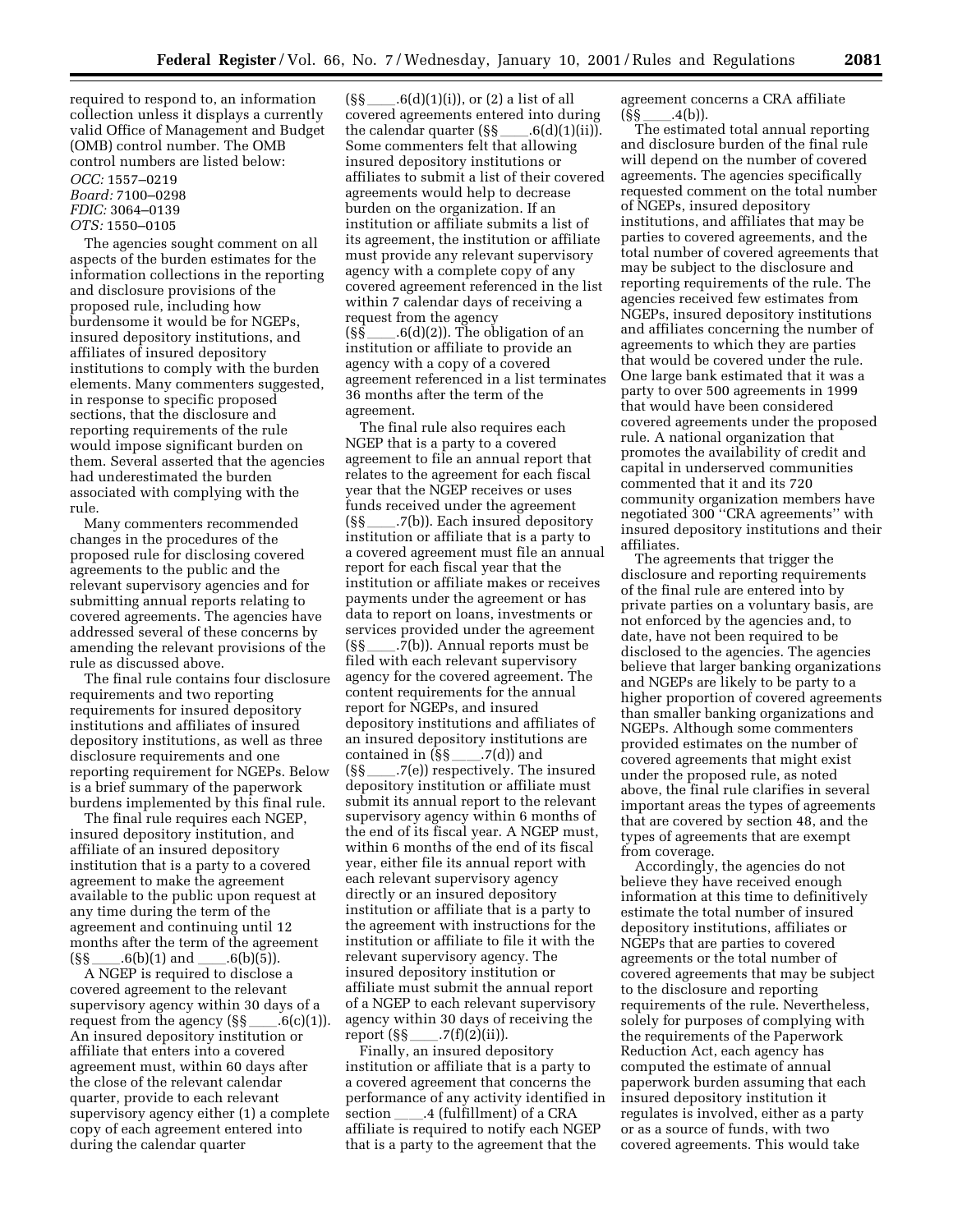into account that large banking organizations may be parties to substantially more covered agreements and many small banking organizations may be party to no covered agreements. In addition, the agencies have assumed that one NGEP is a party to each of these agreements. After the agencies have gained some experience with collecting information under the rule, they will reexamine the paperwork burden.

There are other requirements for NGEPs, insured depository institutions, and affiliates of an insured depository institutions which are not considered to be paperwork requirements. These requirements are discussed in detail in the regulation text and earlier in this preamble.

*OCC:* OMB has reviewed and approved the collections of information contained in the rule under control number 1557–0219, in accordance with the Paperwork Reduction Act of 1995 (44 U.S.C. 3501 *et seq.*). OMB clearance will expire on July 31, 2003.

The potential respondents include national banks and subsidiaries of national banks, and NGEPs that are a party to a covered agreement with any of the foregoing.

*Estimated number of financial institution respondents:* 2,400.

*Estimated number of NGEP respondents:* 4,800.

*Estimated average annual burden hours for financial institution respondents per agreement:* 9 hours.

*Estimated burden hours for NGEPs per agreement:* 6 hours.

*Estimated total annual reporting and disclosure burden:* 72,000 hours.

*Board:* In accordance with the Paperwork Reduction Act of 1995 (44 U.S.C. 3506; 5 CFR 1320, appendix A.1), the Board approved the rule under the authority delegated to the Board by the OMB. The OMB control number is 7100–0298. OMB clearance will expire on January 31, 2004.

The potential respondents are state member banks and subsidiaries of state member banks; bank holding companies; affiliates of bank holding companies other than savings associations, national banks, insured nonmember banks, and subsidiaries of such associations and banks, and NGEPs that are a party to a covered agreement with any of the foregoing.

*Estimated number of financial institution respondents:* 994.

*Estimated number of NGEP respondents:* 1,988.

*Estimated average annual burden hours for financial institution respondents per agreement:* 9 hours.

*Estimated burden hours for NGEPs per agreement:* 6 hours.

*Estimated total annual reporting and disclosure burden:* 29,820 hours.

*FDIC:* OMB has reviewed and approved the collections of information contained in the rule under control number 3064–0139, in accordance with the Paperwork Reduction Act of 1995 (44 U.S.C. 3501 *et seq.*). OMB clearance will expire on July 31, 2003.

The potential respondents are insured nonmember banks, subsidiaries of insured nonmember banks, and NGEPs that are a party to a covered agreement with any of the foregoing.

*Estimated number of financial institution respondents:* 5,130.

*Estimated number of NGEP respondents:* 10,260.

*Estimated average annual burden hours for financial institution respondents per agreement:* 9 hours.

*Estimated burden hours for NGEPs per agreement:* 6 hours.

*Estimated total annual reporting and disclosure burden:* 153,900 hours.

*OTS:* OMB has reviewed and approved the collections of information contained in the rule under control number 1550–0105, in accordance with the Paperwork Reduction Act of 1995 (44 U.S.C. 3501 *et seq.*). OMB clearance will expire on July 31, 2003.

The potential respondents are savings associations and their subsidiaries, savings and loan holding companies, affiliates of savings associations and savings and loan holding companies other than bank holding companies, banks and subsidiaries of bank holding companies, and NGEPs that are a party to a covered agreement with any of the foregoing.

*Estimated number of financial institution respondents:* 1,075.

*Estimated number of NGEP respondents:* 2,150.

*Estimated average annual burden hours for financial institution respondents per agreement:* 9 hours. *Estimated burden hours for NGEPs*

*respondents per agreement:* 6 hours. *Estimated total annual reporting and*

*disclosure burden:* 32,250 hours.

The agencies have a continuing interest in the public's opinion regarding collections of information. Members of the public may submit comments, at any time, regarding any aspect of these collections of information. Comments may be sent to:

*OCC:* Jessie Dunaway, Clearance Officer, Office of the Comptroller of the Currency, 250 E Street, SW., Mailstop 8–4, Washington, DC 20219.

*Board:* Mary M. West, Federal Reserve Board Clearance Officer, Mailstop 97, Division of Research and Statistics, Board of Governors of the Federal Reserve System, Washington, DC 20551.

*FDIC:* Steven F. Hanft, Assistant Executive Secretary (Regulatory Analysis), Federal Deposit Insurance Corporation, Room F–4080, 550 17th Street, NW., Washington, DC 20429.

*OTS:* Dissemination Branch (1550– 0106), Office of Thrift Supervision, 1700 G Street, NW., Washington, DC 20552.

A copy of all comments should also be sent to the Office of Management and Budget, Paperwork Reduction Project (include OMB control number), Washington, DC 20503.

#### **VII. Comments Regarding the Use of ''Plain Language''**

Section 722 of the Gramm-Leach-Bliley Act requires the agencies to use ''plain language'' in all final rules published after January 1, 2000. The agencies requested comments on whether the proposed rule meets the plain language standard, whether changes should be made to the organization or format of the rule and whether terms used in the rule are clear.

Some commenters recommended that agencies move the section that defines terms used in the rule to the front of the rule. The agencies believe that including the substantive provisions of the rule, including the key definitions of what agreements are ''covered agreements'' and ''in fulfillment of the CRA,'' at the front of the rule will assist users in rapidly identifying whether a particular agreement meets the requirements to be a covered agreement. Accordingly, the agencies have not moved the section including other definitions to the front of the rule. Some commenters requested that the agencies clarify the scope of certain terms used in the proposed rule or examples included in the proposed rule or accompanying **SUPPLEMENTARY INFORMATION**. These comments are addressed in Part III of this preamble.

#### **VIII. Unfunded Mandates Act of 1995**

*OCC:* Section 202 of the Unfunded Mandates Act of 1995, 2 U.S.C. 1532 (Unfunded Mandates Act), requires that an agency prepare a budgetary impact statement before promulgating a rule that includes a Federal mandate that may result in expenditures by state, local, and tribal governments, in the aggregate, or by the private sector, of \$100 million or more in any one year. If a budgetary impact statement is required, section 205 of the Unfunded Mandates Act also requires an agency to identify and consider a reasonable number of regulatory alternatives before promulgating a rule.

This final rule does not apply to state, local or tribal governments. The OCC is not required to assess the effects of its regulatory actions on the private sector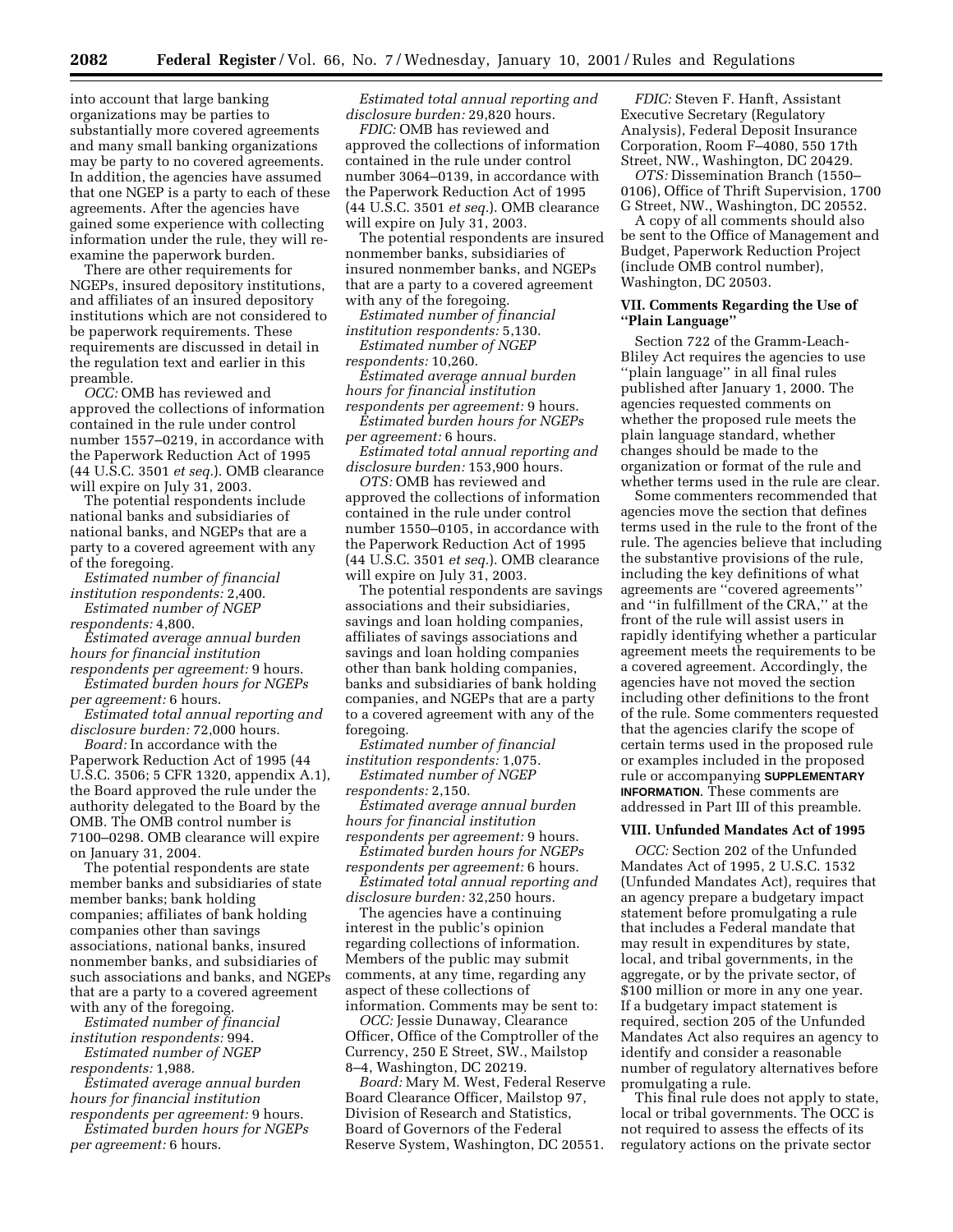to the extent those regulations incorporate requirements specifically set forth in law. 2 U.S.C. 1531. The provisions in the final rule incorporate the requirements of Section 711 of the GLBA. Moreover, as described elsewhere in the Supplementary Information, the final rule contains provisions intended to minimize costs and burdens on the private sector entities to which it applies. Therefore, the OCC has determined that this rule will not result in expenditures by State, local, and tribal governments, in the aggregate, or by the private sector, of \$100 million or more in any one year and, accordingly, has not prepared a budgetary impact statement.

*OTS:* Section 202 of the Unfunded Mandates Reform Act of 1995, 2 U.S.C.

1532 (Unfunded Mandates Act), requires that an agency prepare a budgetary impact statement before promulgating a rule that includes a Federal mandate that may result in expenditures by state, local, and tribal governments, in the aggregate, or by the private sector, of \$100 million or more in any one year. If a budgetary impact statement is required, section 205 of the Unfunded Mandates Act also requires an agency to identify and consider a reasonable number of regulatory alternatives before promulgating a rule.

The final rule does not apply to state, local or tribal governments. Although the final rule applies to insured depository institutions, affiliates, and NGEPs, OTS is not required to assess the effects of its regulatory actions on

the private sector to the extent such regulations incorporate requirements specifically set forth in law. 2 U.S.C. 1531. Most of the final rule's provisions closely follow the requirements of section 711 of the GLB Act. Moreover, OTS has exercised its discretion, to the extent possible, to minimize costs and burdens. Therefore, OTS has determined that this final rule will not result in expenditures by State, local, and tribal governments, in the aggregate, or by the private sector, of \$100 million or more in any one year. Accordingly, OTS has not prepared a budgetary impact statement or specifically addressed the regulatory alternatives considered.

#### **IX. Compliance Chart**

## DISCLOSURE OF COVERED AGREEMENTS TO THE PUBLIC

|                                                                                                           | <b>NGEP</b>                                                                                                                                                                                                                                                             | Insured Depository Institution or affiliate                                                                                                                                                                                                                                                                                                                                                                                                                                                                    |
|-----------------------------------------------------------------------------------------------------------|-------------------------------------------------------------------------------------------------------------------------------------------------------------------------------------------------------------------------------------------------------------------------|----------------------------------------------------------------------------------------------------------------------------------------------------------------------------------------------------------------------------------------------------------------------------------------------------------------------------------------------------------------------------------------------------------------------------------------------------------------------------------------------------------------|
| Which agreements must be<br>disclosed to the public?                                                      | Covered agreements entered into after 11/12/99                                                                                                                                                                                                                          | Covered agreements entered into after 11/12/99.                                                                                                                                                                                                                                                                                                                                                                                                                                                                |
| When does my duty to dis-<br>close a covered agree-<br>ment to the public begin?                          | 4/1/01                                                                                                                                                                                                                                                                  | $4/1/01$ .                                                                                                                                                                                                                                                                                                                                                                                                                                                                                                     |
| What event triggers my obli-<br>gation to disclose a cov-<br>ered agreement to a<br>member of the public? | An individual or entity must request you to make a cov-<br>ered agreement available.                                                                                                                                                                                    | An individual or entity must request you to make a cov-<br>ered agreement available.                                                                                                                                                                                                                                                                                                                                                                                                                           |
| How do I disclose a covered<br>agreement to the public?                                                   | You must promptly make a copy of the covered agree-<br>ment available. You may withhold information that is<br>confidential and proprietary under FOIA standards.<br>However, you must disclose certain enumerated<br>items of information identified at $\S.6(b)(3)$ . | You must promptly make a copy of the covered agree-<br>ment available. You may withhold information that is<br>confidential and proprietary under FOIA standards.<br>However, you must disclose certain enumerated<br>items of information identified at $\S$ .6(b)(3).<br>An IDI or affiliate may make an agreement available by<br>placing a copy of the covered agreement in the IDI's<br>CRA public file. The IDI must make the agreement<br>available in accordance with the CRA rule on public<br>files. |
| When does my duty to dis-<br>close a covered agree-<br>ment to the public end?                            | Twelve months after the end of the term of the agree-<br>ment. However, if your agreement terminated before<br>4/1/01, your obligation to disclose terminates 4/1/02.                                                                                                   | Twelve months after the end of the term of the agree-<br>ment. However if your agreement terminated before<br>4/1/01, your obligation to disclose terminates 4/1/02.                                                                                                                                                                                                                                                                                                                                           |

## DISCLOSURE OF COVERED AGREEMENTS TO THE RELEVANT SUPERVISORY AGENCY (RSA)

|                                                                                | <b>NGEP</b>                                                                                                              | Insured Depository Institution or affiliate                                                                                                                                                                                                                              |
|--------------------------------------------------------------------------------|--------------------------------------------------------------------------------------------------------------------------|--------------------------------------------------------------------------------------------------------------------------------------------------------------------------------------------------------------------------------------------------------------------------|
| What agreements must be<br>disclosed to the RSA?.                              | Covered agreements entered into after 11/12/99                                                                           | Covered agreements entered into after 11/12/99.                                                                                                                                                                                                                          |
| When does my duty to dis-<br>close a covered agree-<br>ment to the RSA begin?. | 4/1/01                                                                                                                   | $4/1/01$ .                                                                                                                                                                                                                                                               |
| When must I disclose a cov-<br>ered agreement to the<br>RSA?.                  | You must disclose your covered agreement to the RSA<br>within 30 days after the RSA requests a copy of the<br>agreement. | You must disclose your covered agreement to the RSA<br>within 60 days of the end of the calendar quarter in<br>which the agreement is entered into. However, if your<br>agreement terminated before 4/1/01, you must dis-<br>close your agreement to the RSA by 6/30/01. |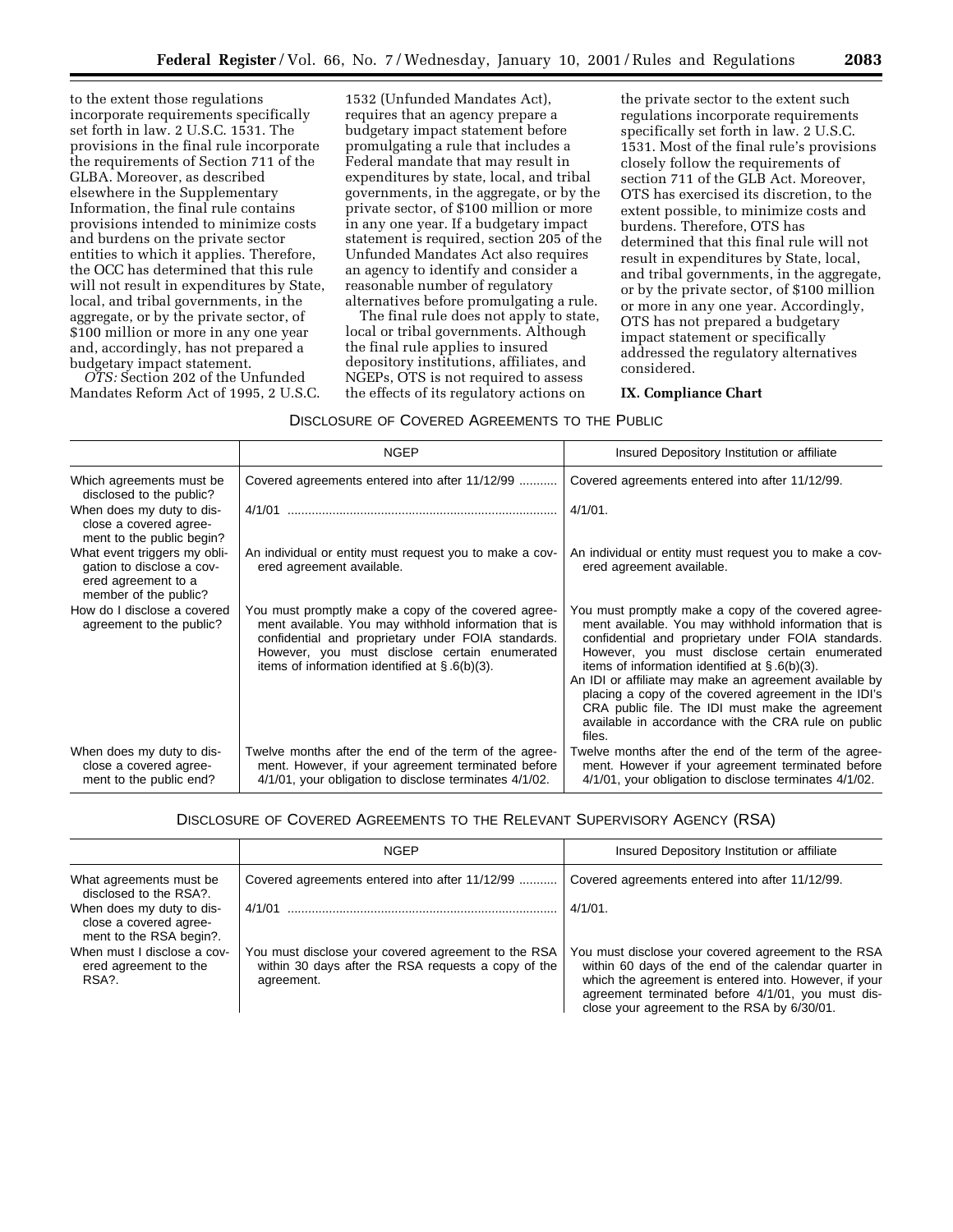## DISCLOSURE OF COVERED AGREEMENTS TO THE RELEVANT SUPERVISORY AGENCY (RSA)—Continued

|                                                                              | <b>NGEP</b>                                                                                                                                                                                                                                                                                                                                                                                               | Insured Depository Institution or affiliate                                                                                                                                                                                                                                                                                                                                                                                                                                                                                                                                                                                                                                                                                                                                                  |
|------------------------------------------------------------------------------|-----------------------------------------------------------------------------------------------------------------------------------------------------------------------------------------------------------------------------------------------------------------------------------------------------------------------------------------------------------------------------------------------------------|----------------------------------------------------------------------------------------------------------------------------------------------------------------------------------------------------------------------------------------------------------------------------------------------------------------------------------------------------------------------------------------------------------------------------------------------------------------------------------------------------------------------------------------------------------------------------------------------------------------------------------------------------------------------------------------------------------------------------------------------------------------------------------------------|
| How do I disclose a covered<br>agreement to the RSA?.                        | You must provide the RSA with a complete copy of the<br>agreement. If you propose the withholding of any in-<br>formation that can be withheld from disclosure under<br>FOIA, you must also provide a public version of the<br>agreement that excludes such information and an ex-<br>planation justifying the exclusion. The public version<br>must include the information identified at $\S$ .6(b)(3). | You must provide the RSA with a complete copy of the<br>agreement. If you propose the withholding of any in-<br>formation that can be withheld from disclosure under<br>FOIA, you must also provide a public version of the<br>agreement that excludes such information and an ex-<br>planation justifying the exclusion. The public version<br>must include the information identified at $\S$ .6(b)(3).<br>Alternatively, you may provide a list of all covered<br>agreements that you entered into during the calendar<br>quarter, and include the information described at<br>$\S.6(d)(1)(ii)$ . If the RSA requests a copy of an agree-<br>ment referenced in the list, you must provide a copy<br>of the agreement and a public version (if applicable)<br>within seven calendar days. |
| When does my duty to dis-<br>close a covered agree-<br>ment to the RSA end?. | Twelve months after the end of the term of the agree-<br>ment. However, if your agreement terminated before<br>4/1/01, you must make the agreement available to<br>the RSA until 4/1/02.                                                                                                                                                                                                                  | If you file a list, your obligation to provide a copy of an<br>agreement referenced in the list terminates thirty-six<br>months after the end of the term of the agreement.                                                                                                                                                                                                                                                                                                                                                                                                                                                                                                                                                                                                                  |

#### ANNUAL REPORTS

|                                                                         | <b>NGEP</b>                                                                                                                                                                                                                                                                                                                                                                                                                                | Insured Depository Institution or Affiliate                                                                                                                                                                                                                                                                            |
|-------------------------------------------------------------------------|--------------------------------------------------------------------------------------------------------------------------------------------------------------------------------------------------------------------------------------------------------------------------------------------------------------------------------------------------------------------------------------------------------------------------------------------|------------------------------------------------------------------------------------------------------------------------------------------------------------------------------------------------------------------------------------------------------------------------------------------------------------------------|
| What agreements are sub-<br>ject to annual reporting re-<br>quirements? | Covered agreements entered into on or after 5/12/00                                                                                                                                                                                                                                                                                                                                                                                        | Covered agreements entered into on or after 5/12/00.                                                                                                                                                                                                                                                                   |
| What periods require an an-<br>nual report?                             | You must file a report for each fiscal year in which you<br>receive or use funds or other resources under the<br>covered agreement.<br>Alternatively, you may file your report on a calendar<br>year basis.                                                                                                                                                                                                                                | You must file a report for each fiscal year in which you<br>have any reportable data concerning the covered<br>agreement described in $\S$ .7(e)(1)(iii), (e)(1)(iv) or<br>(e)(1)(vi). Alternatively, you may file your report on a<br>calendar year basis.                                                            |
| When must I file the annual<br>report?                                  | For fiscal years that end on or after 1/1/01, you must<br>file the report with each RSA within six months after<br>the end of the fiscal year covered by the report.<br>Alternatively, you may, within this six month period,<br>provide the report to an IDI or affiliate that is a party<br>to the agreement. You must include written instruc-<br>tions requiring the IDI or affiliate to promptly forward<br>the report to the RSA(s). | For fiscal years that end on or after 1/1/01, you must<br>file the report with each RSA within six months after<br>the end of the fiscal year covered by the report.<br>If a NGEP has provided its report to you, you must also<br>file that report with the RSA(s)on behalf of the NGEP<br>within 30 days of receipt. |
|                                                                         | For fiscal years that end between 5/12/00 and 12/31/<br>00, you must file the report with each RSA (or with<br>an IDI or affiliate that is party to the agreement) no<br>later than $6/30/01$ .                                                                                                                                                                                                                                            | For fiscal years that end between 5/12/00 and 12/31/<br>00, you must file the report with each RSA no later<br>than 6/30/01.                                                                                                                                                                                           |
| May I file a consolidated an-<br>nual report?                           | If you are a party to two or more covered agreements,<br>you may file a single consolidated annual report con-<br>cerning all the covered agreements.                                                                                                                                                                                                                                                                                      | If you are a party to two or more covered agreements,<br>you may file a single consolidated annual report con-<br>cerning all the covered agreements.<br>If you and your affiliates are parties to the same cov-<br>ered agreement, you may file a single consolidated<br>annual report relating to the agreement.     |
| What must I include in the<br>annual report?                            | You must include the information described at $\S$ .7(d).                                                                                                                                                                                                                                                                                                                                                                                  | You must include the information described at $\S$ .7(e).                                                                                                                                                                                                                                                              |

## **List of Subjects**

## *12 CFR Part 35*

Community development, Credit, Freedom of information, Investments, National banks, Reporting and recordkeeping requirements.

#### *12 CFR Part 207*

Banks, Banking, Community development, Federal Reserve System, Holding companies, Reporting and recordkeeping requirements.

## *12 CFR Part 346*

Banks, Banking; Community development; and Reporting and recordkeeping.

## *12 CFR Part 533*

Administrative practice and procedure, Business and industry, Community development, Confidential business information, Credit, Freedom of information, Holding companies, Investments, Mortgages, Nonprofit organizations, Penalties, Reporting and recordkeeping requirements, Savings associations.

## **Office of the Comptroller of the Currency**

*12 CFR Chapter I*

#### Authority and Issuance

For the reasons set out in the joint preamble, Title 12, Chapter I, of the Code of Federal Regulations is amended by adding a new part 35 to read as follows: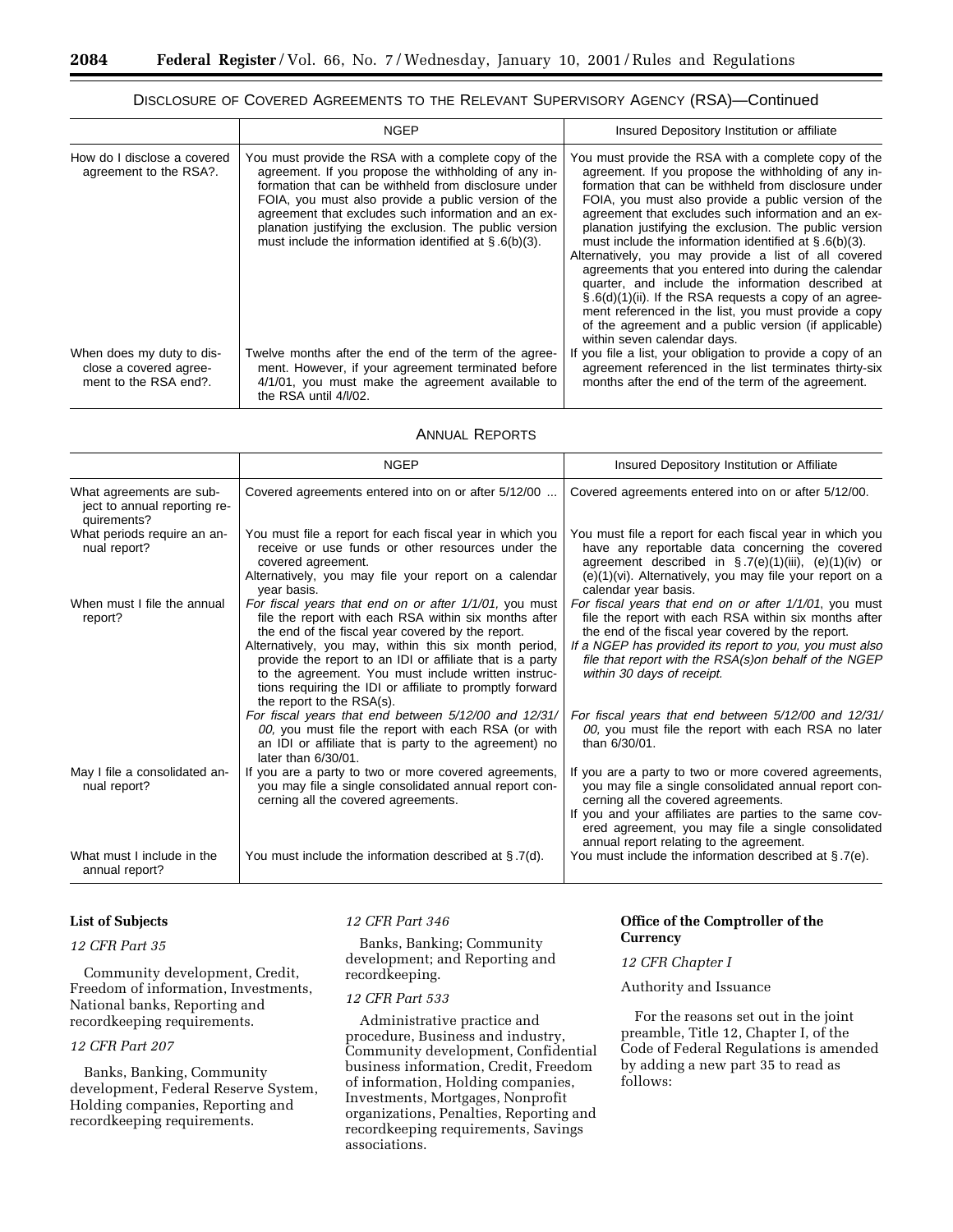#### **PART 35—DISCLOSURE AND REPORTING OF CRA-RELATED AGREEMENTS**

- Sec.<br>35.1 Purpose and scope of this part.
- 35.2 Definition of covered agreement.
- 35.3 CRA communications.<br>35.4 Fulfillment of the CRA
- 35.4 Fulfillment of the CRA.
- 35.5 Related agreements considered a single agreement.<br>35.6 Disclosur
- 35.6 Disclosure of covered agreements.<br>35.7 Annual reports.
- Annual reports.
- 35.8 Release of information under FOIA.
- 35.9 Compliance provisions.
- 35.10 Transition provisions.
- 35.11 Other definitions and rules of construction used in this part.

**Authority:** 12 U.S.C. 1831y.

#### **§ 35.1 Purpose and scope of this part.**

(a) *General.* This part implements section 711 of the Gramm-Leach-Bliley Act (12 U.S.C. 1831y). That section requires any nongovernmental entity or person, insured depository institution, or affiliate of an insured depository institution that enters into a covered agreement to—

(1) Make the covered agreement available to the public and the appropriate Federal banking agency; and

(2) File an annual report with the appropriate Federal banking agency concerning the covered agreement.

(b) *Scope of this part.* The provisions of this part apply to national banks, subsidiaries of national banks, and nongovernmental entities or persons that enter into covered agreements with a national bank or a subsidiary of a national bank.

(c) *Relation to Community Reinvestment Act.* This part does not affect in any way the Community Reinvestment Act of 1977 (12 U.S.C. 2901 *et seq.*), part 25 of this chapter (Community Reinvestment Act and Interstate Deposit Production Regulations) or the OCC's interpretations or administration of that Act or regulation.

(d) *Examples.*—(1) The examples in this part are not exclusive. Compliance with an example, to the extent applicable, constitutes compliance with this part.

(2) Examples in a paragraph illustrate only the issue described in the paragraph and do not illustrate any other issues that may arise in this part.

#### **§ 35.2 Definition of covered agreement.**

(a) *General definition of covered agreement.* A covered agreement is any contract, arrangement, or understanding that meets all of the following criteria—

(1) The agreement is in writing.

(2) The parties to the agreement include—

(i) One or more insured depository institutions or affiliates of an insured depository institution; and

(ii) One or more nongovernmental entities or persons (referred to hereafter as NGEPs).

(3) The agreement provides for the insured depository institution or any affiliate to—

(i) Provide to one or more individuals or entities (whether or not parties to the agreement) cash payments, grants, or other consideration (except loans) that have an aggregate value of more than \$10,000 in any calendar year; or

(ii) Make to one or more individuals or entities (whether or not parties to the agreement) loans that have an aggregate principal amount of more than \$50,000 in any calendar year.

(4) The agreement is made pursuant to, or in connection with, the fulfillment of the Community Reinvestment Act of 1977 (12 U.S.C. 2901 *et seq.*) (CRA), as defined in § 35.4.

(5) The agreement is with a NGEP that has had a CRA communication as described in § 35.3 prior to entering into the agreement.

(b) *Examples concerning written arrangements or understandings.*—(1) *Example 1.* A NGEP meets with an insured depository institution and states that the institution needs to make more community development investments in the NGEP's community. The NGEP and insured depository institution do not reach an agreement concerning the community development investments the institution should make in the community, and the parties do not reach any mutual arrangement or understanding. Two weeks later, the institution unilaterally issues a press release announcing that it has established a general goal of making \$100 million of community development grants in low- and moderate-income neighborhoods served by the insured depository institution over the next 5 years. The NGEP is not identified in the press release. The press release is not a written arrangement or understanding.

(2) *Example 2.* A NGEP meets with an insured depository institution and states that the institution needs to offer new loan programs in the NGEP's community. The NGEP and the insured depository institution reach a mutual arrangement or understanding that the institution will provide additional loans in the NGEP's community. The institution tells the NGEP that it will issue a press release announcing the program. Later, the insured depository institution issues a press release announcing the loan program. The press release incorporates the key terms of the

understanding reached between the NGEP and the insured depository institution. The written press release reflects the mutual arrangement or understanding of the NGEP and the insured depository institution and is, therefore, a written arrangement or understanding.

(3) *Example 3.* An NGEP sends a letter to an insured depository institution requesting that the institution provide a \$15,000 grant to the NGEP. The insured depository institution responds in writing and agrees to provide the grant in connection with its annual grant program. The exchange of letters constitutes a written arrangement or understanding.

(c) *Loan agreements that are not covered agreements.* A covered agreement does not include—

(1) Any individual loan that is secured by real estate; or

(2) Any specific contract or commitment for a loan or extension of credit to an individual, business, farm, or other entity, or group of such individuals or entities, if—

(i) The funds are loaned at rates that are not substantially below market rates; and

(ii) The loan application or other loan documentation does not indicate that the borrower intends or is authorized to use the borrowed funds to make a loan or extension of credit to one or more third parties.

(d) *Examples concerning loan agreements.*—(1) *Example 1.* An insured depository institution provides an organization with a \$1 million loan that is documented in writing and is secured by real estate owned or to-be-acquired by the organization. The agreement is an individual mortgage loan and is exempt from coverage under paragraph (c)(1) of this section, regardless of the interest rate on the loan or whether the organization intends or is authorized to re-loan the funds to a third party.

(2) *Example 2.* An insured depository institution commits to provide a \$500,000 line of credit to a small business that is documented by a written agreement. The loan is made at rates that are within the range of rates offered by the institution to similarly situated small businesses in the market and the loan documentation does not indicate that the small business intends or is authorized to re-lend the borrowed funds. The agreement is exempt from coverage under paragraph (c)(2) of this section.

(3) *Example 3.* An insured depository institution offers small business loans that are guaranteed by the Small Business Administration (SBA). A small business obtains a \$75,000 loan,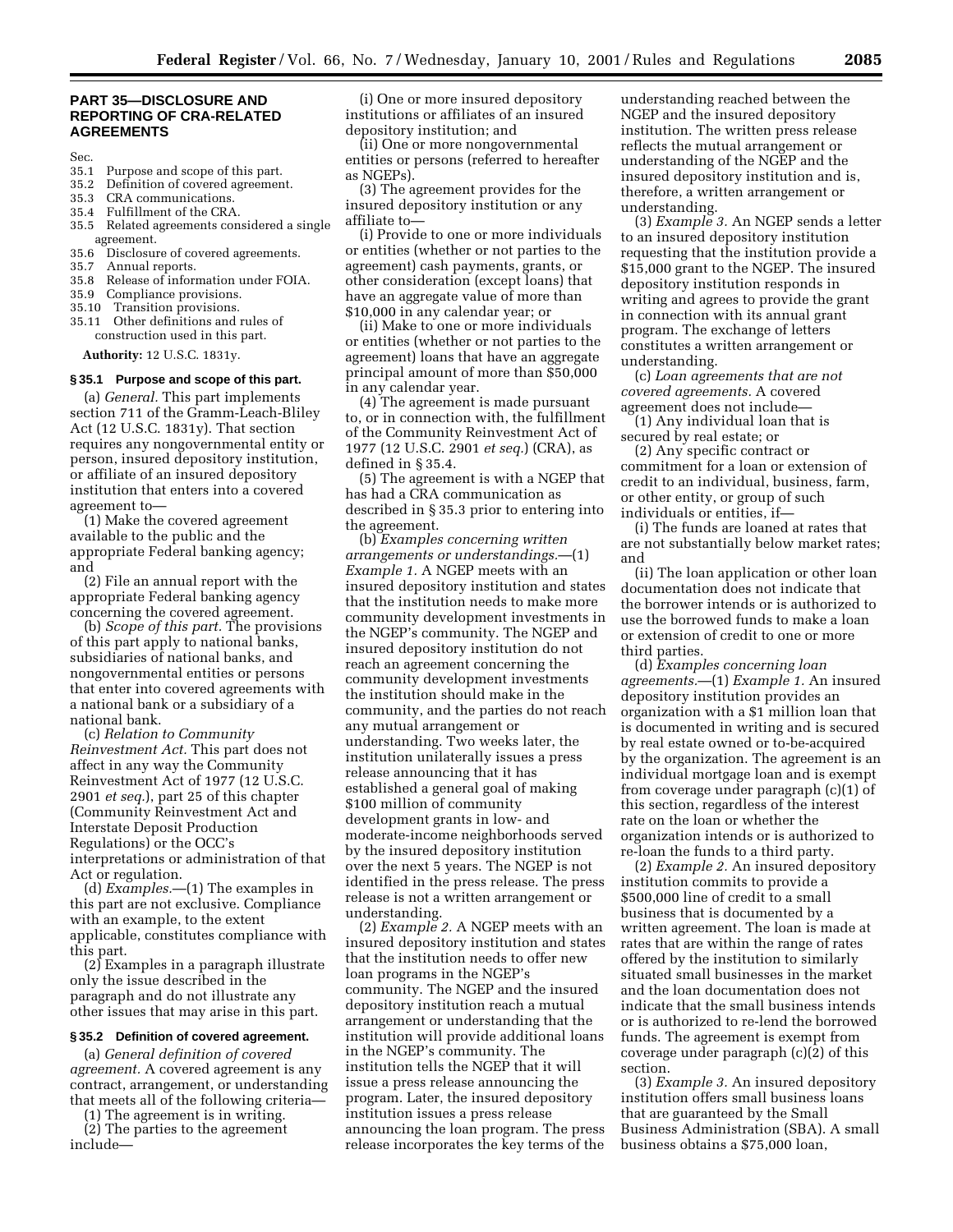documented in writing, from the institution under the institution's SBA loan program. The loan documentation does not indicate that the borrower intends or is authorized to re-lend the funds. Although the rate charged on the loan is well below that charged by the institution on commercial loans, the rate is within the range of rates that the institution would charge a similarly situated small business for a similar loan under the SBA loan program. Accordingly, the loan is not made at substantially below market rates and is exempt from coverage under paragraph (c)(2) of this section.

(4) *Example 4.* A bank holding company enters into a written agreement with a community development organization that provides that insured depository institutions owned by the bank holding company will make \$250 million in small business loans in the community over the next 5 years. The written agreement is not a specific contract or commitment for a loan or an extension of credit and, thus, is not exempt from coverage under paragraph (c)(2) of this section. Each small business loan made by the insured depository institution pursuant to this general commitment would, however, be exempt from coverage if the loan is made at rates that are not substantially below market rates and the loan documentation does not indicate that the borrower intended or was authorized to re-lend the funds.

(e) *Agreements that include exempt loan agreements.* If an agreement includes a loan, extension of credit or loan commitment that, if documented separately, would be exempt under paragraph (c) of this section, the exempt loan, extension of credit or loan commitment may be excluded for purposes of determining whether the agreement is a covered agreement.

(f) *Determining annual value of agreements that lack schedule of disbursements.* For purposes of paragraph (a)(3) of this section, a multiyear agreement that does not include a schedule for the disbursement of payments, grants, loans or other consideration by the insured depository institution or affiliate, is considered to have a value in the first year of the agreement equal to all payments, grants, loans and other consideration to be provided at any time under the agreement.

## **§ 35.3 CRA communications.**

(a) *Definition of CRA communication.* A CRA communication is any of the following—

(1) Any written or oral comment or testimony provided to a Federal banking

agency concerning the adequacy of the performance under the CRA of the insured depository institution, any affiliated insured depository institution, or any CRA affiliate.

(2) Any written comment submitted to the insured depository institution that discusses the adequacy of the performance under the CRA of the institution and must be included in the institution's CRA public file.

(3) Any discussion or other contact with the insured depository institution or any affiliate about—

(i) Providing (or refraining from providing) written or oral comments or testimony to any Federal banking agency concerning the adequacy of the performance under the CRA of the insured depository institution, any affiliated insured depository institution, or any CRA affiliate;

(ii) Providing (or refraining from providing) written comments to the insured depository institution that concern the adequacy of the institution's performance under the CRA and must be included in the institution's CRA public file; or

(iii) The adequacy of the performance under the CRA of the insured depository institution, any affiliated insured depository institution, or any CRA affiliate.

(b) *Discussions or contacts that are not CRA communications*—(1) *Timing of contacts with a Federal banking agency.* An oral or written communication with a Federal banking agency is not a CRA communication if it occurred more than 3 years before the parties entered into the agreement.

(2) *Timing of contacts with insured depository institutions and affiliates.* A communication with an insured depository institution or affiliate is not a CRA communication if the communication occurred—

(i) More than 3 years before the parties entered into the agreement, in the case of any written communication;

(ii) More than 3 years before the parties entered into the agreement, in the case of any oral communication in which the NGEP discusses providing (or refraining from providing) comments or testimony to a Federal banking agency or written comments that must be included in the institution's CRA public file in connection with a request to, or agreement by, the institution or affiliate to take (or refrain from taking) any action that is in fulfillment of the CRA; or

(iii) More than 1 year before the parties entered into the agreement, in the case of any other oral communication not described in paragraph (b)(2)(ii).

(3) *Knowledge of communication by insured depository institution or affiliate.*—(i) A communication is only a CRA communication under paragraph (a) of this section if the insured depository institution or its affiliate has knowledge of the communication under this paragraph (b)(3)(ii) or (b)(3)(iii) of this section.

(ii) *Communication with insured depository institution or affiliate.* An insured depository institution or affiliate has knowledge of a communication by the NGEP to the institution or its affiliate under this paragraph only if one of the following representatives of the insured depository institution or any affiliate has knowledge of the communication—

(A) An employee who approves, directs, authorizes, or negotiates the agreement with the NGEP; or

(B) An employee designated with responsibility for compliance with the CRA or executive officer if the employee or executive officer knows that the institution or affiliate is negotiating, intends to negotiate, or has been informed by the NGEP that it expects to request that the institution or affiliate negotiate an agreement with the NGEP.

(iii) *Other communications.* An insured depository institution or affiliate is deemed to have knowledge of—

(A) Any testimony provided to a Federal banking agency at a public meeting or hearing;

(B) Any comment submitted to a Federal banking agency that is conveyed in writing by the agency to the insured depository institution or affiliate; and

(C) Any written comment submitted to the insured depository institution that must be and is included in the institution's CRA public file.

(4) *Communication where NGEP has knowledge.* A NGEP has a CRA communication with an insured depository institution or affiliate only if any of the following individuals has knowledge of the communication—

(i) A director, employee, or member of the NGEP who approves, directs, authorizes, or negotiates the agreement with the insured depository institution or affiliate;

(ii) A person who functions as an executive officer of the NGEP and who knows that the NGEP is negotiating or intends to negotiate an agreement with the insured depository institution or affiliate; or

(iii) Where the NGEP is an individual, the NGEP.

(c) *Examples of CRA communications.*—(1) *Examples of actions that are CRA communications.* The following are examples of CRA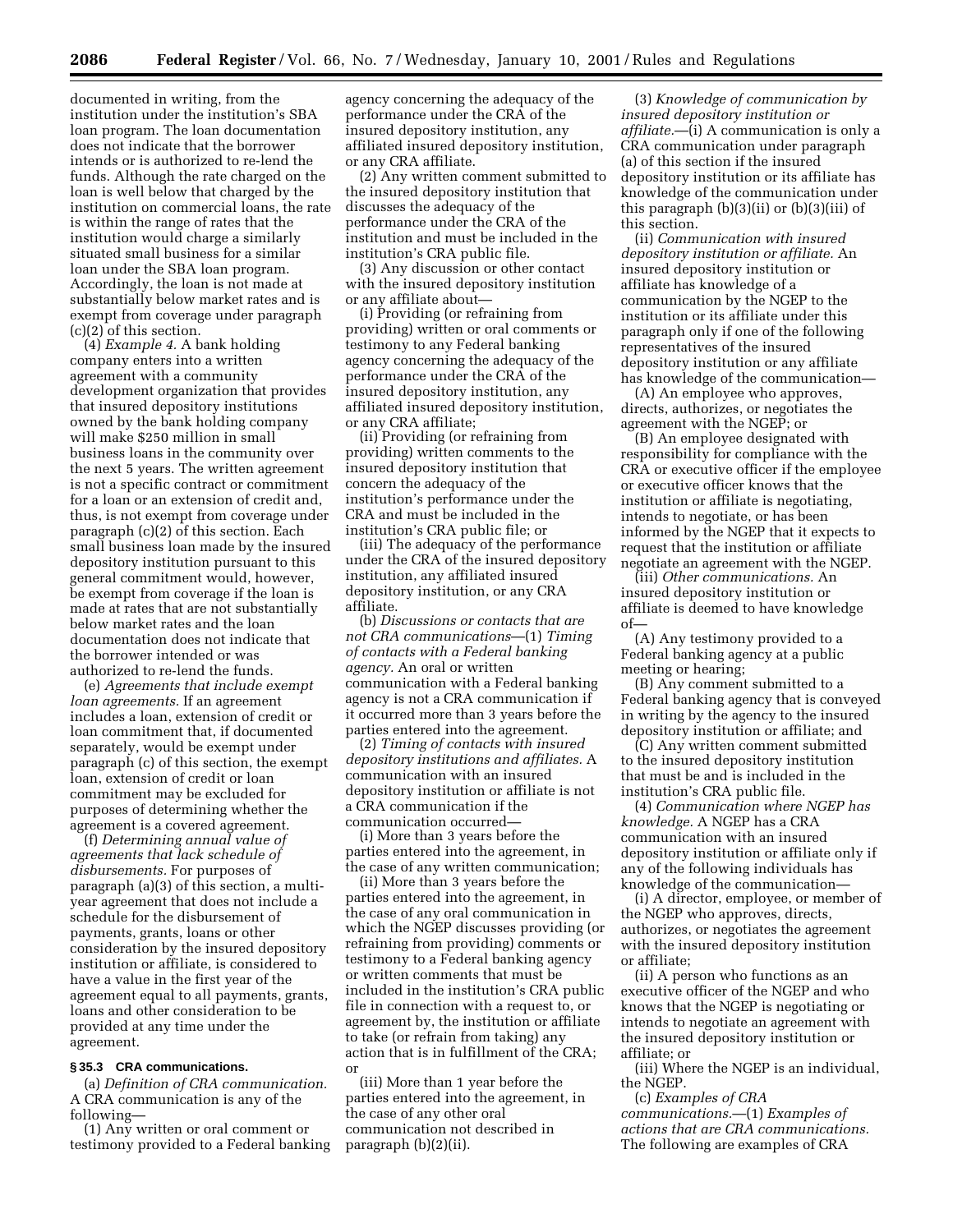communications. These examples are not exclusive and assume that the communication occurs within the relevant time period as described in paragraph (b)(1) or (b)(2) of this section and the appropriate representatives have knowledge of the communication as specified in paragraphs (b)(3) and (b)(4) of this section.

(i) *Example 1.* A NGEP files a written comment with a Federal banking agency that states than an insured depository institution successfully addresses the credit needs of its community. The written comment is in response to a general request from the agency for comments on an application of the insured depository institution to open a new branch and a copy of the comment is provided to the institution.

(ii) *Example 2.* A NGEP meets with an executive officer of an insured depository institution and states that the institution must improve its CRA performance.

(iii) *Example 3.* A NGEP meets with an executive officer of an insured depository institution and states that the institution needs to make more mortgage loans in low- and moderateincome neighborhoods in its community.

(iv) *Example 4.* A bank holding company files an application with a Federal banking agency to acquire an insured depository institution. Two weeks later, the NGEP meets with an executive officer of the bank holding company to discuss the adequacy of the performance under the CRA of the target insured depository institution. The insured depository institution was an affiliate of the bank holding company at the time the NGEP met with the target institution. (*See* § 35.11(a).) Accordingly, the NGEP had a CRA communication with an affiliate of the bank holding company.

(2) *Examples of actions that are not CRA communications.* The following are examples of actions that are not by themselves CRA communications. These examples are not exclusive.

(i) *Example 1.* A NGEP provides to a Federal banking agency comments or testimony concerning an insured depository institution or affiliate in response to a direct request by the agency for comments or testimony from that NGEP. Direct requests for comments or testimony do not include a general invitation by a Federal banking agency for comments or testimony from the public in connection with a CRA performance evaluation of, or application for a deposit facility (as defined in section 803 of the CRA (12 U.S.C. 2902(3)) by, an insured depository institution or an application

by a company to acquire an insured depository institution.

(ii) *Example 2.* A NGEP makes a statement concerning an insured depository institution or affiliate at a widely attended conference or seminar regarding a general topic. A public or private meeting, public hearing, or other meeting regarding one or more specific institutions, affiliates or transactions involving an application for a deposit facility is not considered a widely attended conference or seminar.

(iii) *Example 3.* A NGEP, such as a civil rights group, community group providing housing and other services in low- and moderate-income neighborhoods, veterans organization, community theater group, or youth organization, sends a fundraising letter to insured depository institutions and to other businesses in its community. The letter encourages all businesses in the community to meet their obligation to assist in making the local community a better place to live and work by supporting the fundraising efforts of the NGEP.

(iv) *Example 4.* A NGEP discusses with an insured depository institution or affiliate whether particular loans, services, investments, community development activities, or other activities are generally eligible for consideration by a Federal banking agency under the CRA. The NGEP and insured depository institution or affiliate do not discuss the adequacy of the CRA performance of the insured depository institution or affiliate.

(v) *Example 5.* A NGEP engaged in the sale or purchase of loans in the secondary market sends a general offering circular to financial institutions offering to sell or purchase a portfolio of loans. An insured depository institution that receives the offering circular discusses with the NGEP the types of loans included in the loan pool, whether such loans are generally eligible for consideration under the CRA, and which loans are made to borrowers in the institution's local community. The NGEP and insured depository institution do not discuss the adequacy of the institution's CRA performance.

(d) *Multiparty covered agreements.*— (1) A NGEP that is a party to a covered agreement that involves multiple NGEPs is not required to comply with the requirements of this part if—

(i) The NGEP has not had a CRA communication; and

(ii) No representative of the NGEP identified in paragraph (b)(4) of this section has knowledge at the time of the agreement that another NGEP that is a

party to the agreement has had a CRA communication.

(2) An insured depository institution or affiliate that is a party to a covered agreement that involves multiple insured depository institutions or affiliates is not required to comply with the disclosure and annual reporting requirements in §§ 35.6 and 35.7 if—

(i) No NGEP that is a party to the agreement has had a CRA communication concerning the insured depository institution or any affiliate; and

(ii) No representative of the insured depository institution or any affiliate identified in paragraph (b)(3) of this section has knowledge at the time of the agreement that an NGEP that is a party to the agreement has had a CRA communication concerning any other insured depository institution or affiliate that is a party to the agreement.

#### **§ 35.4 Fulfillment of the CRA.**

(a) *List of factors that are in fulfillment of the CRA.* Fulfillment of the CRA, for purposes of this part, means the following list of factors—

(1) *Comments to a Federal banking agency or included in CRA public file.* Providing or refraining from providing written or oral comments or testimony to any Federal banking agency concerning the performance under the CRA of an insured depository institution or CRA affiliate that is a party to the agreement or an affiliate of a party to the agreement or written comments that are required to be included in the CRA public file of any such insured depository institution; or

(2) *Activities given favorable CRA consideration.* Performing any of the following activities if the activity is of the type that is likely to receive favorable consideration by a Federal banking agency in evaluating the performance under the CRA of the insured depository institution that is a party to the agreement or an affiliate of a party to the agreement—

(i) Home-purchase, homeimprovement, small business, small farm, community development, and consumer lending, as described in § 25.22 (12 CFR 25.22), including loan purchases, loan commitments, and letters of credit;

(ii) Making investments, deposits, or grants, or acquiring membership shares, that have as their primary purpose community development, as described in § 25.23 (12 CFR 25.23);

(iii) Delivering retail banking services, as described in § 25.24(d) (12 CFR  $25.24(d)$ ;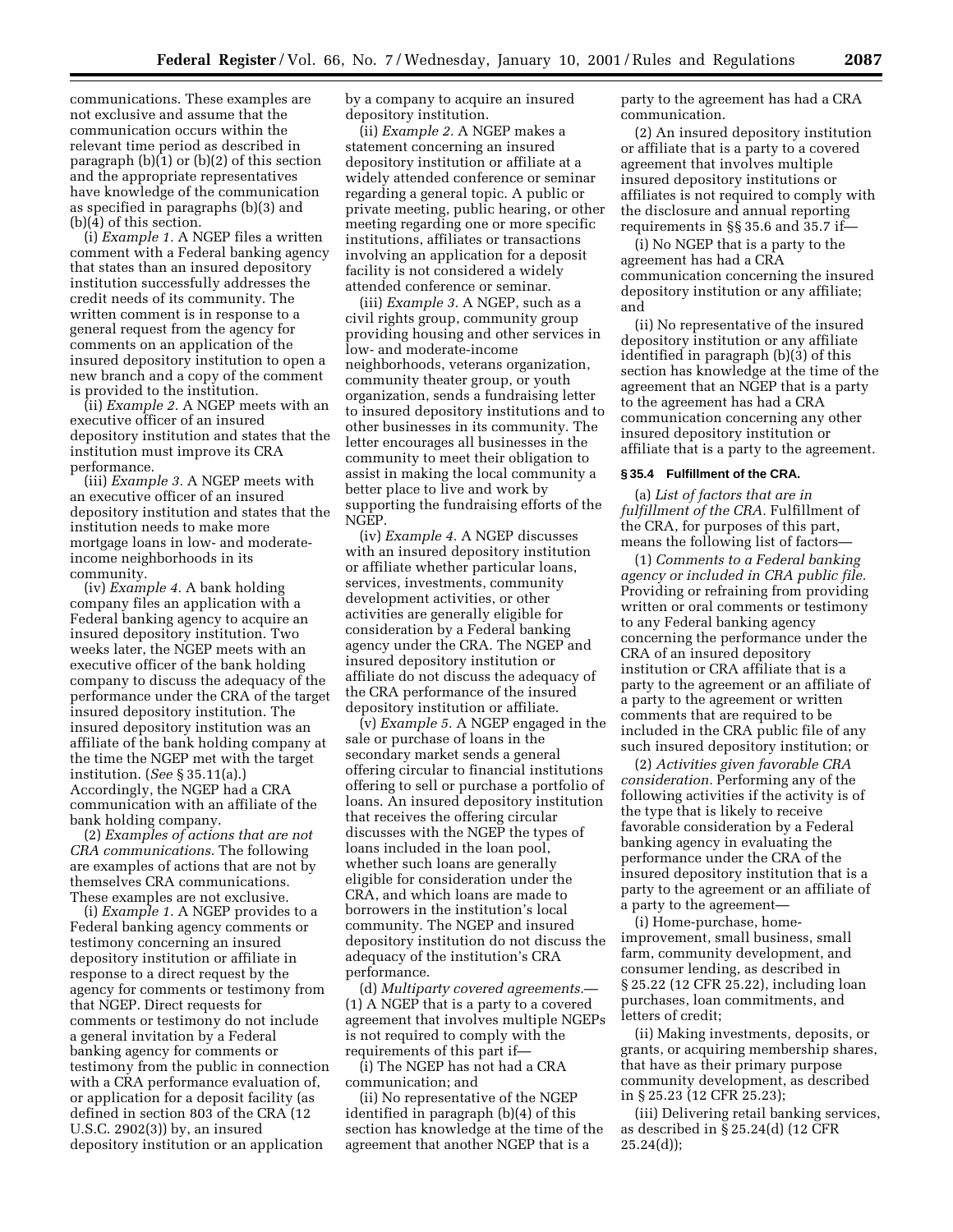(iv) Providing community development services, as described in § 25.24(e) (12 CFR 25.24(e));

(v) In the case of a wholesale or limited-purpose insured depository institution, community development lending, including originating and purchasing loans and making loan commitments and letters of credit, making qualified investments, or providing community development services, as described in § 25.25(c) (12 CFR 25.25(c));

(vi) In the case of a small insured depository institution, any lending or other activity described in § 25.26(a) (12 CFR 25.26(a)); or

(vii) In the case of an insured depository institution that is evaluated on the basis of a strategic plan, any element of the strategic plan, as described in § 25.27(f) (12 CFR 25.27(f)).

(b) *Agreements relating to activities of CRA affiliates.* An insured depository institution or affiliate that is a party to a covered agreement that concerns any activity described in paragraph (a) of this section of a CRA affiliate must, prior to the time the agreement is entered into, notify each NGEP that is a party to the agreement that the agreement concerns a CRA affiliate.

#### **§ 35.5 Related agreements considered a single agreement.**

The following rules must be applied in determining whether an agreement is a covered agreement under § 35.2.

(a) *Agreements entered into by same parties.* All written agreements to which an insured depository institution or an affiliate of the insured depository institution is a party shall be considered to be a single agreement if the agreements—

(1) Are entered into with the same NGEP;

(2) Were entered into within the same 12-month period; and

(3) Are each in fulfillment of the CRA. (b) *Substantively related contracts.*

All written contracts to which an insured depository institution or an affiliate of the insured depository institution is a party shall be considered to be a single agreement, without regard to whether the other parties to the contracts are the same or whether each such contract is in fulfillment of the CRA, if the contracts were negotiated in a coordinated fashion and a NGEP is a party to each contract.

#### **§ 35.6 Disclosure of covered agreements.**

(a) *Applicability date.* This section applies only to covered agreements entered into after November 12, 1999.

(b) *Disclosure of covered agreements to the public*—(1) *Disclosure required.*

Each NGEP and each insured depository institution or affiliate that enters into a covered agreement must promptly make a copy of the covered agreement available to any individual or entity upon request.

(2) *Nondisclosure of confidential and proprietary information permitted.* In responding to a request for a covered agreement from any individual or entity under paragraph (b)(1) of this section, a NGEP, insured depository institution, or affiliate may withhold from public disclosure confidential or proprietary information that the party believes the relevant supervisory agency could withhold from disclosure under the Freedom of Information Act (5 U.S.C. 552 *et seq.*) (FOIA).

(3) *Information that must be disclosed.* Notwithstanding paragraph (b)(2) of this section, a party must disclose any of the following information that is contained in a covered agreement—

(i) The names and addresses of the parties to the agreement;

(ii) The amount of any payments, fees, loans, or other consideration to be made or provided by any party to the agreement;

(iii) Any description of how the funds or other resources provided under the agreement are to be used;

(iv) The term of the agreement (if the agreement establishes a term); and

(v) Any other information that the relevant supervisory agency determines is not properly exempt from public disclosure.

(4) *Request for review of withheld information.* Any individual or entity may request that the relevant supervisory agency review whether any information in a covered agreement withheld by a party must be disclosed. Any requests for agency review of withheld information must be filed, and will be processed in accordance with, the relevant supervisory agency's rules concerning the availability of information (*see* subpart B of part 4 of the OCC's rules regarding the availability of information under the Freedom of Information Act (12 CFR part 4, subpart B).

(5) *Duration of obligation.* The obligation to disclose a covered agreement to the public terminates 12 months after the end of the term of the agreement.

(6) *Reasonable copy and mailing fees.* Each NGEP and each insured depository institution or affiliate may charge an individual or entity that requests a copy of a covered agreement a reasonable fee not to exceed the cost of copying and mailing the agreement.

(7) *Use of CRA public file by insured depository institution or affiliate.* An insured depository institution and any affiliate of an insured depository institution may fulfill its obligation under this paragraph (b) by placing a copy of the covered agreement in the insured depository institution's CRA public file if the institution makes the agreement available in accordance with the procedures set forth in § 25.43 (12 CFR 25.43);

(c) *Disclosure by NGEPs of covered agreements to the relevant supervisory agency.*—(1) Each NGEP that is a party to a covered agreement must provide the following within 30 days of receiving a request from the relevant supervisory agency—

(i) A complete copy of the agreement; and

(ii) In the event the NGEP proposes the withholding of any information contained in the agreement in accordance with paragraph (b)(2) of this section, a public version of the agreement that excludes such information and an explanation justifying the exclusions. Any public version must include the information described in paragraph (b)(3) of this section.

(2) The obligation of a NGEP to provide a covered agreement to the relevant supervisory agency terminates 12 months after the end of the term of the covered agreement.

(d) *Disclosure by insured depository institution or affiliate of covered agreements to the relevant supervisory agency.*—(1) *In general.* Within 60 days of the end of each calendar quarter, each insured depository institution and affiliate must provide each relevant supervisory agency with—

(i)(A) A complete copy of each covered agreement entered into by the insured depository institution or affiliate during the calendar quarter; and

(B) In the event the institution or affiliate proposes the withholding of any information contained in the agreement in accordance with paragraph (b)(2) of this section, a public version of the agreement that excludes such information (other than any information described in paragraph (b)(3) of this section) and an explanation justifying the exclusions; or

(ii) A list of all covered agreements entered into by the insured depository institution or affiliate during the calendar quarter that contains—

(A) The name and address of each insured depository institution or affiliate that is a party to the agreement;

(B) The name and address of each NGEP that is a party to the agreement;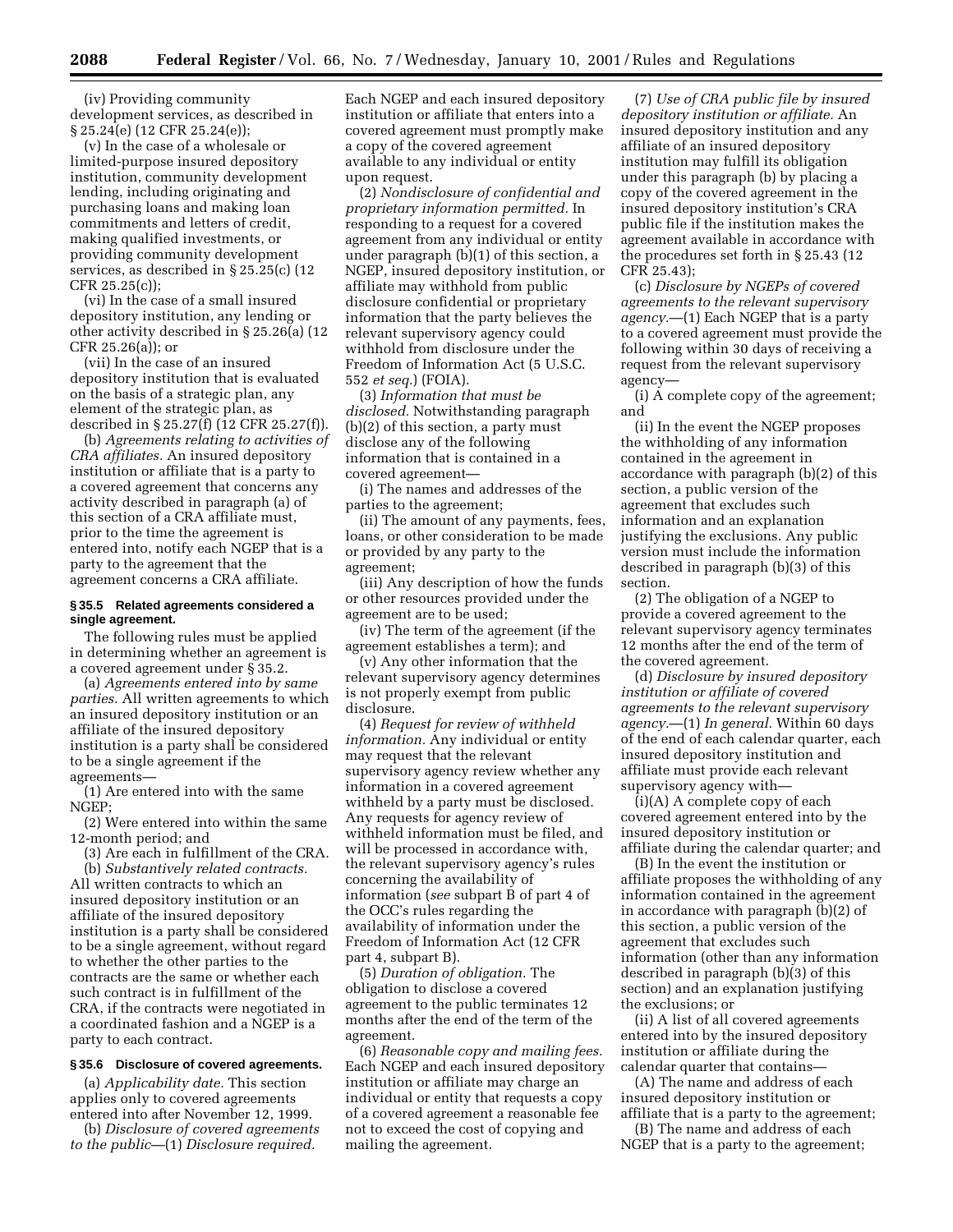(C) The date the agreement was entered into;

(D) The estimated total value of all payments, fees, loans and other consideration to be provided by the institution or any affiliate of the institution under the agreement; and

(E) The date the agreement terminates.

(2) *Prompt filing of covered agreements contained in list required.*— (i) If an insured depository institution or affiliate files a list of the covered agreements entered into by the institution or affiliate pursuant to paragraph (d)(1)(ii) of this section, the institution or affiliate must provide any relevant supervisory agency a complete copy and public version of any covered agreement referenced in the list within 7 calendar days of receiving a request from the agency for a copy of the agreement.

(ii) The obligation of an insured depository institution or affiliate to provide a covered agreement to the relevant supervisory agency under this paragraph (d)(2) terminates 36 months after the end of the term of the agreement.

(3) *Joint filings.* In the event that 2 or more insured depository institutions or affiliates are parties to a covered agreement, the insured depository institution(s) and affiliate(s) may jointly file the documents required by this paragraph (d). Any joint filing must identify the insured depository institution(s) and affiliate(s) for whom the filings are being made.

#### **§ 35.7 Annual reports.**

(a) *Applicability date.* This section applies only to covered agreements entered into on or after May 12, 2000.

(b) *Annual report required.* Each NGEP and each insured depository institution or affiliate that is a party to a covered agreement must file an annual report with each relevant supervisory agency concerning the disbursement, receipt, and uses of funds or other resources under the covered agreement.

(c) *Duration of reporting requirement*—(1) *NGEPs.* A NGEP must file an annual report for a covered agreement for any fiscal year in which the NGEP receives or uses funds or other resources under the agreement.

(2) *Insured depository institutions and affiliates.* An insured depository institution or affiliate must file an annual report for a covered agreement for any fiscal year in which the institution or affiliate—

(i) provides or receives any payments, fees, or loans under the covered agreement that must be reported under paragraphs (e)(1)(iii) and (iv) of this section; or

(ii) has data to report on loans, investments, and services provided by a party to the covered agreement under the covered agreement under paragraph  $(e)(1)(vi)$  of this section.

(d) *Annual reports filed by NGEP*—(1) *Contents of report.* The annual report filed by a NGEP under this section must include the following—

(i) The name and mailing address of the NGEP filing the report;

(ii) Information sufficient to identify the covered agreement for which the annual report is being filed, such as by providing the names of the parties to the agreement and the date the agreement was entered into or by providing a copy of the agreement;

(iii) The amount of funds or resources received under the covered agreement during the fiscal year; and

(iv) A detailed, itemized list of how any funds or resources received by the NGEP under the covered agreement were used during the fiscal year, including the total amount used for—

(A) Compensation of officers, directors, and employees;

(B) Administrative expenses;

(C) Travel expenses;

(D) Entertainment expenses;

(E) Payment of consulting and professional fees; and

(F) Other expenses and uses (specify expense or use).

(2) *More detailed reporting of uses of funds or resources permitted*—(i) *In general.* If a NGEP allocated and used funds received under a covered agreement for a specific purpose, the NGEP may fulfill the requirements of paragraph (d)(1)(iv) of this section with respect to such funds by providing—

(A) A brief description of each specific purpose for which the funds or other resources were used; and

(B) The amount of funds or resources used during the fiscal year for each specific purpose.

(ii) *Specific purpose defined.* A NGEP allocates and uses funds for a specific purpose if the NGEP receives and uses the funds for a purpose that is more specific and limited than the categories listed in paragraph (d)(1)(iv) of this section.

(3) *Use of other reports.* The annual report filed by a NGEP may consist of or incorporate a report prepared for any other purpose, such as the Internal Revenue Service Return of Organization Exempt From Income Tax on Form 990, or any other Internal Revenue Service form, state tax form, report to members or shareholders, audited or unaudited financial statements, audit report, or other report, so long as the annual report filed by the NGEP contains all of the information required by this paragraph (d).

(4) *Consolidated reports permitted.* A NGEP that is a party to 2 or more covered agreements may file with each relevant supervisory agency a single consolidated annual report covering all the covered agreements. Any consolidated report must contain all the information required by this paragraph (d). The information reported under paragraphs  $(d)(1)(iv)$  and  $(d)(2)$  of this section may be reported on an aggregate basis for all covered agreements.

(5) *Examples of annual report requirements for NGEPs*—(i) *Example 1.* A NGEP receives an unrestricted grant of \$15,000 under a covered agreement, includes the funds in its general operating budget and uses the funds during its fiscal year. The NGEP's annual report for the fiscal year must provide the name and mailing address of the NGEP, information sufficient to identify the covered agreement, and state that the NGEP received \$15,000 during the fiscal year. The report must also indicate the total expenditures made by the NGEP during the fiscal year for compensation, administrative expenses, travel expenses, entertainment expenses, consulting and professional fees, and other expenses and uses. The NGEP's annual report may provide this information by submitting an Internal Revenue Service Form 990 that includes the required information. If the Internal Revenue Service Form does not include information for all of the required categories listed in this part, the NGEP must report the total expenditures in the remaining categories either by providing that information directly or by providing another form or report that includes the required information.

(ii) *Example 2.* An organization receives \$15,000 from an insured depository institution under a covered agreement and allocates and uses the \$15,000 during the fiscal year to purchase computer equipment to support its functions. The organization's annual report must include the name and address of the organization, information sufficient to identify the agreement, and a statement that the organization received \$15,000 during the year. In addition, since the organization allocated and used the funds for a specific purpose that is more narrow and limited than the categories of expenses included in the detailed, itemized list of expenses, the organization would have the option of providing either the total amount it used during the year for each category of expenses included in paragraph  $(d)(1)(iv)$  of this section, or a statement that it used the \$15,000 to purchase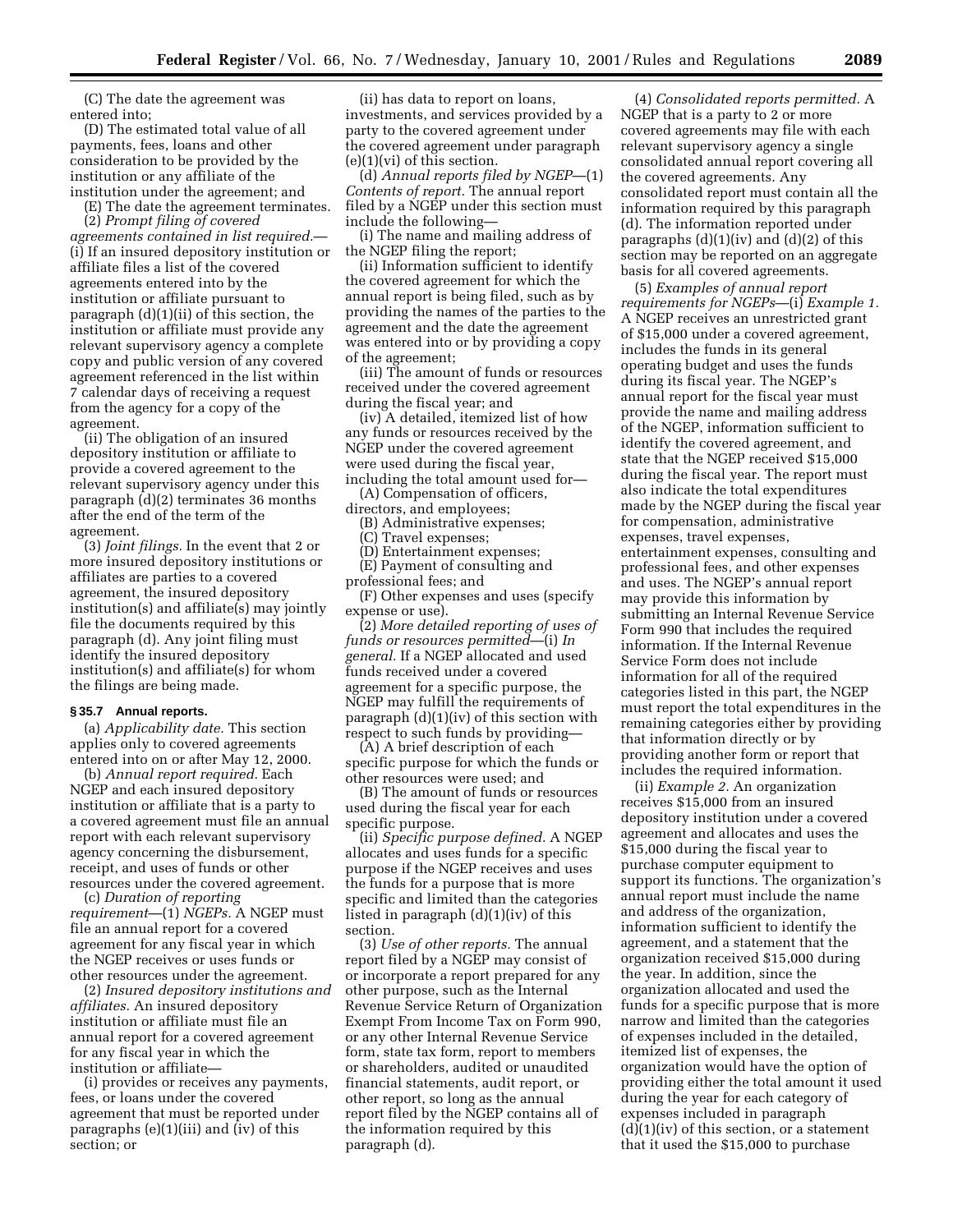computer equipment and a brief description of the equipment purchased.

(iii) *Example 3.* A community group receives \$50,000 from an insured depository institution under a covered agreement. During its fiscal year, the community group specifically allocates and uses \$5,000 of the funds to pay for a particular business trip and uses the remaining \$45,000 for general operating expenses. The group's annual report for the fiscal year must include the name and address of the group, information sufficient to identify the agreement, and a statement that the group received \$50,000. Because the group did not allocate and use all of the funds for a specific purpose, the group's annual report must provide the total amount of funds it used during the year for each category of expenses included in paragraph (d)(1)(iv) of this section. The group's annual report also could state that it used \$5,000 for a particular business trip and include a brief description of the trip.

(iv) *Example 4.* A community development organization is a party to two separate covered agreements with two unaffiliated insured depository institutions. Under each agreement, the organization receives \$15,000 during its fiscal year and uses the funds to support its activities during that year. If the organization elects to file a consolidated annual report, the consolidated report must identify the organization and the two covered agreements, state that the organization received \$15,000 during the fiscal year under each agreement, and provide the total amount that the organization used during the year for each category of expenses included in paragraph (d)(1)(iv) of this section.

(e) *Annual report filed by insured depository institution or affiliate*—(1) *General.* The annual report filed by an insured depository institution or affiliate must include the following—

(i) The name and principal place of business of the insured depository institution or affiliate filing the report;

(ii) Information sufficient to identify the covered agreement for which the annual report is being filed, such as by providing the names of the parties to the agreement and the date the agreement was entered into or by providing a copy of the agreement;

(iii) The aggregate amount of payments, aggregate amount of fees, and aggregate amount of loans provided by the insured depository institution or affiliate under the covered agreement to any other party to the agreement during the fiscal year;

(iv) The aggregate amount of payments, aggregate amount of fees, and aggregate amount of loans received by

the insured depository institution or affiliate under the covered agreement from any other party to the agreement during the fiscal year;

(v) A general description of the terms and conditions of any payments, fees, or loans reported under paragraphs (e)(1)(iii) and (iv) of this section, or, in the event such terms and conditions are set forth—

(A) In the covered agreement, a statement identifying the covered agreement and the date the agreement (or a list identifying the agreement) was filed with the relevant supervisory agency; or

(B) In a previous annual report filed by the insured depository institution or affiliate, a statement identifying the date the report was filed with the relevant supervisory agency; and

(vi) The aggregate amount and number of loans, aggregate amount and number of investments, and aggregate amount of services provided under the covered agreement to any individual or entity not a party to the agreement—

(A) By the insured depository institution or affiliate during its fiscal year; and

(B) By any other party to the agreement, unless such information is not known to the insured depository institution or affiliate filing the report or such information is or will be contained in the annual report filed by another party under this section.

(2) *Consolidated reports permitted.*— (i) *Party to multiple agreements.* An insured depository institution or affiliate that is a party to 2 or more covered agreements may file a single consolidated annual report with each relevant supervisory agency concerning all the covered agreements.

(ii) *Affiliated entities party to the same agreement.* An insured depository institution and its affiliates that are parties to the same covered agreement may file a single consolidated annual report relating to the agreement with each relevant supervisory agency for the covered agreement.

(iii) *Content of report.* Any consolidated annual report must contain all the information required by this paragraph (e). The amounts and data required to be reported under paragraphs (e)(1)(iv) and (vi) of this section may be reported on an aggregate basis for all covered agreements.

(f) *Time and place of filing.*—(1) *General.* Each party must file its annual report with each relevant supervisory agency for the covered agreement no later than six months following the end of the fiscal year covered by the report.

(2) *Alternative method of fulfilling annual reporting requirement for a*

*NGEP.*—(i) A NGEP may fulfill the filing requirements of this section by providing the following materials to an insured depository institution or affiliate that is a party to the agreement no later than six months following the end of the NGEP's fiscal year—

(A) A copy of the NGEP's annual report required under paragraph (d) of this section for the fiscal year; and

(B) Written instructions that the insured depository institution or affiliate promptly forward the annual report to the relevant supervisory agency or agencies on behalf of the NGEP.

(ii) An insured depository institution or affiliate that receives an annual report from a NGEP pursuant to paragraph (f)(2)(i) of this section must file the report with the relevant supervisory agency or agencies on behalf of the NGEP within 30 days.

## **§ 35.8 Release of information under FOIA.**

The OCC will make covered agreements and annual reports available to the public in accordance with the Freedom of Information Act (5 U.S.C. 552 *et seq.*) and the OCC's rules regarding the availability of information under the Freedom of Information Act (12 CFR part 4, subpart B). A party to a covered agreement may request confidential treatment of proprietary and confidential information in a covered agreement or an annual report under those procedures.

#### **§ 35.9 Compliance provisions.**

(a) *Willful failure to comply with disclosure and reporting obligations.*— (1) If the OCC determines that a NGEP has willfully failed to comply in a material way with §§ 35.6 or 35.7, the OCC will notify the NGEP in writing of that determination and provide the NGEP a period of 90 days (or such longer period as the OCC finds to be reasonable under the circumstances) to comply.

(2) If the NGEP does not comply within the time period established by the OCC, the agreement shall thereafter be unenforceable by that NGEP by operation of section 48 of the Federal Deposit Insurance Act (12 U.S.C. 1831y).

(3) The OCC may assist any insured depository institution or affiliate that is a party to a covered agreement that is unenforceable by a NGEP by operation of section 48 of the Federal Deposit Insurance Act (12 U.S.C. 1831y) in identifying a successor to assume the NGEP's responsibilities under the agreement.

(b) *Diversion of funds.* If a court or other body of competent jurisdiction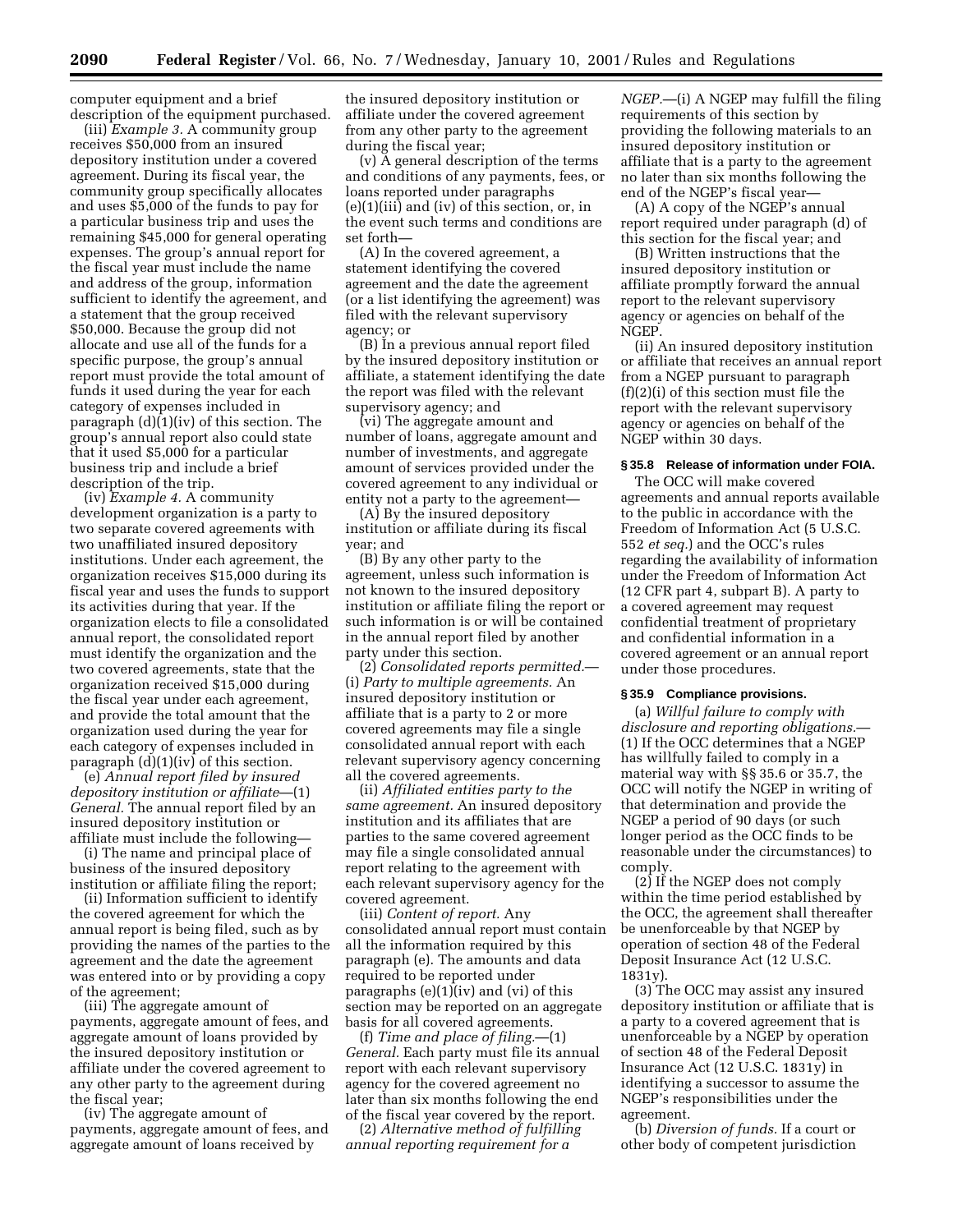determines that funds or resources received under a covered agreement have been diverted contrary to the purposes of the covered agreement for an individual's personal financial gain, the OCC may take either or both of the following actions—

(1) Order the individual to disgorge the diverted funds or resources received under the agreement;

(2) Prohibit the individual from being a party to any covered agreement for a period not to exceed 10 years.

(c) *Notice and opportunity to respond.* Before making a determination under paragraph (a)(1) of this section, or taking any action under paragraph (b) of this section, the OCC will provide written notice and an opportunity to present information to the OCC concerning any relevant facts or circumstances relating to the matter.

(d) *Inadvertent or de minimis errors.* Inadvertent or de minimis errors in annual reports or other documents filed with the OCC under §§ 35.6 or 35.7 will not subject the reporting party to any penalty.

(e) *Enforcement of provisions in covered agreements.* No provision of this part shall be construed as authorizing the OCC to enforce the provisions of any covered agreement.

#### **§ 35.10 Transition provisions.**

(a) *Disclosure of covered agreements entered into before the effective date of this part.* The following disclosure requirements apply to covered agreements that were entered into after November 12, 1999, and that terminated before April 1, 2001.

(1) *Disclosure to the public.* Each NGEP and each insured depository institution or affiliate that was a party to the agreement must make the agreement available to the public under § 35.6 until at least April 1, 2002.

(2) *Disclosure to the relevant supervisory agency.*—(i) Each NGEP that was a party to the agreement must make the agreement available to the relevant supervisory agency under § 35.6 until at least April 1, 2002.

(ii) Each insured depository institution or affiliate that was a party to the agreement must, by June 30, 2001, provide each relevant supervisory agency either—

(A) A copy of the agreement under  $\S 35.6(d)(1)(i)$ ; or

(B) The information described in § 35.6(d)(1)(ii) for each agreement.

(b) *Filing of annual reports that relate to fiscal years ending on or before December 31, 2000.* In the event that a NGEP, insured depository institution or affiliate has any information to report under § 35.7 for a fiscal year that ends

on or before December 31, 2000, and that concerns a covered agreement entered into between May 12, 2000, and December 31, 2000, the annual report for that fiscal year must be provided no later than June 30, 2001, to—

(1) Each relevant supervisory agency; or

(2) In the case of a NGEP, to an insured depository institution or affiliate that is a party to the agreement in accordance with § 35.7(f)(2).

#### **§ 35.11 Other definitions and rules of construction used in this part.**

(a) *Affiliate.* "Affiliate" means-(1) Any company that controls, is controlled by, or is under common control with another company; and

(2) For the purpose of determining whether an agreement is a covered agreement under § 35.2, an ''affiliate'' includes any company that would be under common control or merged with another company on consummation of any transaction pending before a Federal banking agency at the time—

(i) The parties enter into the agreement; and

(ii) The NGEP that is a party to the agreement makes a CRA

communication, as described in § 35.3. (b) *Control*. "Control" is defined in section 2(a) of the Bank Holding Company Act (12 U.S.C. 1841(a)).

(c) *CRA affiliate*. A ''CRA affiliate'' of an insured depository institution is any company that is an affiliate of an insured depository institution to the extent, and only to the extent, that the activities of the affiliate were considered by the appropriate Federal banking agency when evaluating the CRA performance of the institution at its most recent CRA examination prior to the agreement. An insured depository institution or affiliate also may designate any company as a CRA affiliate at any time prior to the time a covered agreement is entered into by informing the NGEP that is a party to the agreement of such designation.

(d) *CRA public file.* ''CRA public file'' means the public file maintained by an insured depository institution and described in § 25.43 (12 CFR 25.43).

(e) *Executive officer.* The term ''executive officer'' has the same meaning as in § 215.2(e)(1) of Regulation O issued by the Board of Governors of the Federal Reserve System (12 CFR 215.2(e)(1)).

(f) *Federal banking agency; appropriate Federal banking agency.* The terms ''Federal banking agency'' and ''appropriate Federal banking agency'' have the same meanings as in section 3 of the Federal Deposit Insurance Act (12 U.S.C. 1813).

(g) *Fiscal year.* (1) The fiscal year for a NGEP that does not have a fiscal year shall be the calendar year.

(2) Any NGEP, insured depository institution, or affiliate that has a fiscal year may elect to have the calendar year be its fiscal year for purposes of this part.

(h) *Insured depository institution.* ''Insured depository institution'' has the same meaning as in section 3 of the Federal Deposit Insurance Act (12 U.S.C. 1813).

(i) *NGEP*. "NGEP" means a nongovernmental entity or person.

(j) *Nongovernmental entity or person—*(1) *General.* A

''nongovernmental entity or person'' is any partnership, association, trust, joint venture, joint stock company, corporation, limited liability corporation, company, firm, society, other organization, or individual.

(2) *Exclusions.* A nongovernmental entity or person does not include—

(i) The United States government, a state government, a unit of local government (including a county, city, town, township, parish, village, or other general-purpose subdivision of a state) or an Indian tribe or tribal organization established under Federal, state or Indian tribal law (including the Department of Hawaiian Home Lands), or a department, agency, or instrumentality of any such entity;

(ii) A federally-chartered public corporation that receives Federal funds appropriated specifically for that corporation;

(iii) An insured depository institution or affiliate of an insured depository institution; or

(iv) An officer, director, employee, or representative (acting in his or her capacity as an officer, director, employee, or representative) of an entity listed in paragraphs (i)(2)(i) through (iii) of this section.

(k) *Party.* The term ''party'' with respect to a covered agreement means each NGEP and each insured depository institution or affiliate that entered into the agreement.

(l) *Relevant supervisory agency*. The ''relevant supervisory agency'' for a covered agreement means the appropriate Federal banking agency for—

(1) Each insured depository institution (or subsidiary thereof) that is a party to the covered agreement;

(2) Each insured depository institution (or subsidiary thereof) or CRA affiliate that makes payments or loans or provides services that are subject to the covered agreement; and

(3) Any company (other than an insured depository institution or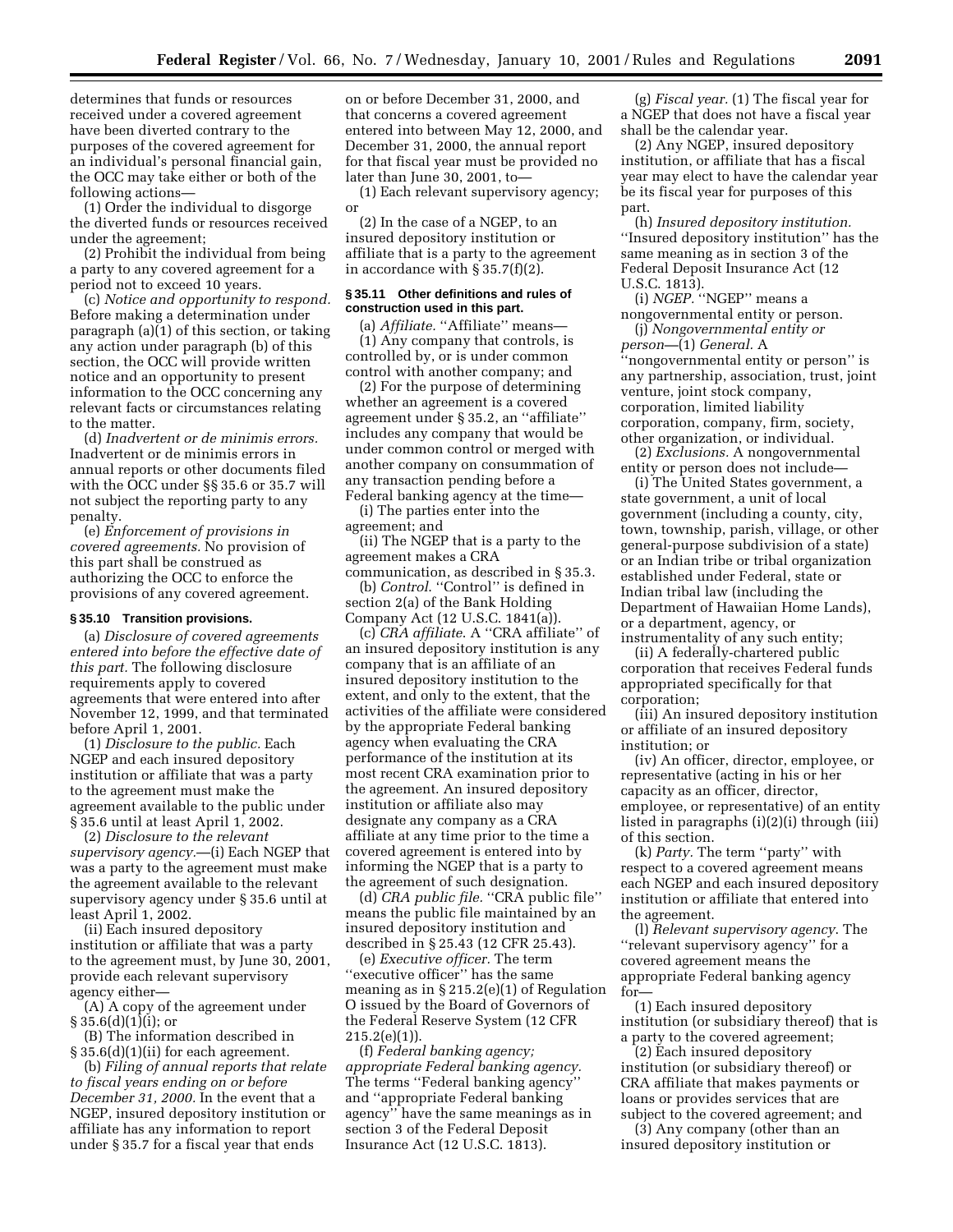subsidiary thereof) that is a party to the covered agreement.

(m) *Term of agreement*. An agreement that does not have a fixed termination date is considered to terminate on the last date on which any party to the agreement makes any payment or provides any loan or other resources under the agreement, unless the relevant supervisory agency for the agreement otherwise notifies each party in writing.

Dated: December 21, 2000.

**John D. Hawke, Jr.,**

*Comptroller of the Currency.*

## **Federal Reserve System**

#### *12 CFR Chapter II*

#### Authority and Issuance

For the reasons set out in the joint preamble, Title 12, Chapter II, of the Code of Federal Regulations is amended by adding a new part 207 to read as follows:

## **PART 207—DISCLOSURE AND REPORTING OF CRA-RELATED AGREEMENTS (REGULATION G)**

- Sec.<br>207.1 Purpose and scope of this part.
- 207.2 Definition of covered agreement.
- 207.3 CRA communications.
- 207.4 Fulfillment of the CRA.
- 207.5 Related agreements considered a single agreement.<br>207.6 Disclosure of o
- Disclosure of covered agreements.
- 207.7 Annual reports.
- 207.8 Release of information under FOIA.
- 207.9 Compliance provisions.
- 207.10 Transition provisions.
- 207.11 Other definitions and rules of construction used in this part.

**Authority:** 12 U.S.C. 1831y.

#### **§ 207.1 Purpose and scope of this part.**

(a) *General.* This part implements section 711 of the Gramm-Leach-Bliley Act (12 U.S.C. 1831y). That section requires any nongovernmental entity or person, insured depository institution, or affiliate of an insured depository institution that enters into a covered agreement to—

(1) Make the covered agreement available to the public and the appropriate Federal banking agency; and

(2) File an annual report with the appropriate Federal banking agency concerning the covered agreement.

(b) *Scope of this part.* The provisions of this part apply to—

(1) State member banks and their subsidiaries;

(2) Bank holding companies;

(3) Affiliates of bank holding

companies, other than banks, savings associations and subsidiaries of banks and savings associations; and

(4) Nongovernmental entities or persons that enter into covered agreements with any company listed in paragraph (b)(1) through (3) of this section.

(c) *Relation to Community Reinvestment Act.* This part does not affect in any way the Community Reinvestment Act of 1977 (12 U.S.C. 2901 *et seq.*), the Board's Regulation BB (12 CFR part 228), or the Board's interpretations or administration of that Act or regulation.

(d) *Examples.*—(1) The examples in this part are not exclusive. Compliance with an example, to the extent applicable, constitutes compliance with this part.

(2) Examples in a paragraph illustrate only the issue described in the paragraph and do not illustrate any other issues that may arise in this part.

#### **§ 207.2 Definition of covered agreement.**

(a) *General definition of covered agreement.* A covered agreement is any contract, arrangement, or understanding that meets all of the following criteria—

(1) The agreement is in writing. (2) The parties to the agreement include—

(i) One or more insured depository institutions or affiliates of an insured depository institution; and

(ii) One or more nongovernmental entities or persons (referred to hereafter as NGEPs).

(3) The agreement provides for the insured depository institution or any affiliate to—

(i) Provide to one or more individuals or entities (whether or not parties to the agreement) cash payments, grants, or other consideration (except loans) that have an aggregate value of more than \$10,000 in any calendar year; or

(ii) Make to one or more individuals or entities (whether or not parties to the agreement) loans that have an aggregate principal amount of more than \$50,000 in any calendar year.

(4) The agreement is made pursuant to, or in connection with, the fulfillment of the Community Reinvestment Act of 1977 (12 U.S.C. 2901 *et seq.*) (CRA), as defined in § 207.4.

(5) The agreement is with a NGEP that has had a CRA communication as described in § 207.3 prior to entering into the agreement.

(b) *Examples concerning written arrangements or understandings*.—(1) *Example 1.* A NGEP meets with an insured depository institution and states that the institution needs to make more community development investments in the NGEP's community. The NGEP and insured depository institution do not reach an agreement concerning the

community development investments the institution should make in the community, and the parties do not reach any mutual arrangement or understanding. Two weeks later, the institution unilaterally issues a press release announcing that it has established a general goal of making \$100 million of community development grants in low- and moderate-income neighborhoods served by the insured depository institution over the next 5 years. The NGEP is not identified in the press release. The press release is not a written arrangement or understanding.

(2) *Example 2.* A NGEP meets with an insured depository institution and states that the institution needs to offer new loan programs in the NGEP's community. The NGEP and the insured depository institution reach a mutual arrangement or understanding that the institution will provide additional loans in the NGEP's community. The institution tells the NGEP that it will issue a press release announcing the program. Later, the insured depository institution issues a press release announcing the loan program. The press release incorporates the key terms of the understanding reached between the NGEP and the insured depository institution. The written press release reflects the mutual arrangement or understanding of the NGEP and the insured depository institution and is, therefore, a written arrangement or understanding.

(3) *Example 3.* An NGEP sends a letter to an insured depository institution requesting that the institution provide a \$15,000 grant to the NGEP. The insured depository institution responds in writing and agrees to provide the grant in connection with its annual grant program. The exchange of letters constitutes a written arrangement or understanding.

(c) *Loan agreements that are not covered agreements.* A covered agreement does not include—

(1) Any individual loan that is secured by real estate; or

(2) Any specific contract or commitment for a loan or extension of credit to an individual, business, farm, or other entity, or group of such individuals or entities, if—

(i) The funds are loaned at rates that are not substantially below market rates; and

(ii) The loan application or other loan documentation does not indicate that the borrower intends or is authorized to use the borrowed funds to make a loan or extension of credit to one or more third parties.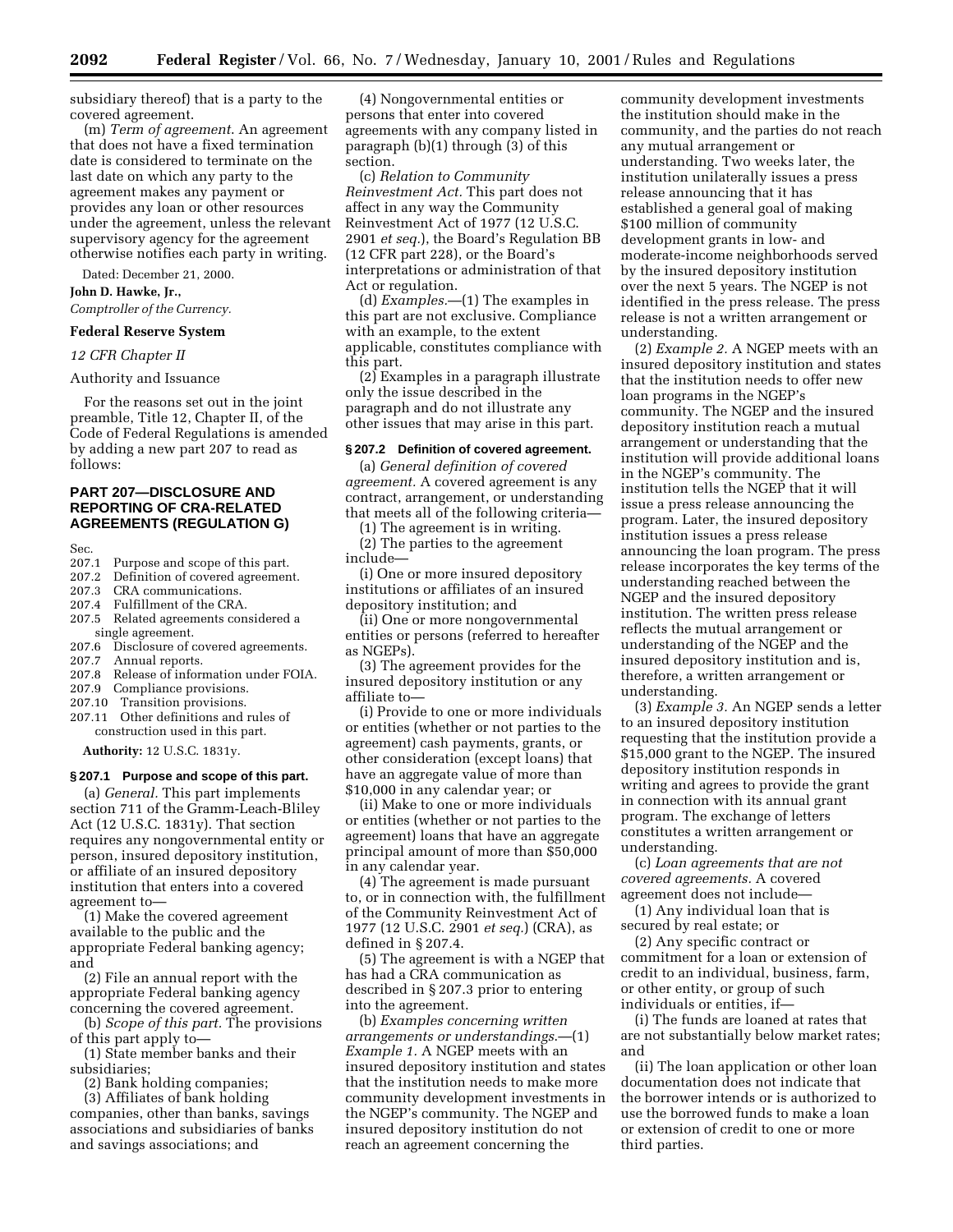(d) *Examples concerning loan agreements*.—(1) *Example 1.* An insured depository institution provides an organization with a \$1 million loan that is documented in writing and is secured by real estate owned or to-be-acquired by the organization. The agreement is an individual mortgage loan and is exempt from coverage under paragraph (c)(1) of this section, regardless of the interest rate on the loan or whether the organization intends or is authorized to re-loan the funds to a third party.

(2) *Example 2.* An insured depository institution commits to provide a \$500,000 line of credit to a small business that is documented by a written agreement. The loan is made at rates that are within the range of rates offered by the institution to similarly situated small businesses in the market and the loan documentation does not indicate that the small business intends or is authorized to re-lend the borrowed funds. The agreement is exempt from coverage under paragraph (c)(2) of this section.

(3) *Example 3.* An insured depository institution offers small business loans that are guaranteed by the Small Business Administration (SBA). A small business obtains a \$75,000 loan, documented in writing, from the institution under the institution's SBA loan program. The loan documentation does not indicate that the borrower intends or is authorized to re-lend the funds. Although the rate charged on the loan is well below that charged by the institution on commercial loans, the rate is within the range of rates that the institution would charge a similarly situated small business for a similar loan under the SBA loan program. Accordingly, the loan is not made at substantially below market rates and is exempt from coverage under paragraph (c)(2) of this section.

(4) *Example 4.* A bank holding company enters into a written agreement with a community development organization that provides that insured depository institutions owned by the bank holding company will make \$250 million in small business loans in the community over the next 5 years. The written agreement is not a specific contract or commitment for a loan or an extension of credit and, thus, is not exempt from coverage under paragraph (c)(2) of this section. Each small business loan made by the insured depository institution pursuant to this general commitment would, however, be exempt from coverage if the loan is made at rates that are not substantially below market rates and the loan documentation does not indicate that

the borrower intended or was authorized to re-lend the funds.

(e) *Agreements that include exempt loan agreements.* If an agreement includes a loan, extension of credit or loan commitment that, if documented separately, would be exempt under paragraph (c) of this section, the exempt loan, extension of credit or loan commitment may be excluded for purposes of determining whether the agreement is a covered agreement.

(f) *Determining annual value of agreements that lack schedule of disbursements.* For purposes of paragraph (a)(3) of this section, a multiyear agreement that does not include a schedule for the disbursement of payments, grants, loans or other consideration by the insured depository institution or affiliate, is considered to have a value in the first year of the agreement equal to all payments, grants, loans and other consideration to be provided at any time under the agreement.

#### **§ 207.3 CRA communications.**

(a) *Definition of CRA communication.* A CRA communication is any of the following—

(1) Any written or oral comment or testimony provided to a Federal banking agency concerning the adequacy of the performance under the CRA of the insured depository institution, any affiliated insured depository institution, or any CRA affiliate.

(2) Any written comment submitted to the insured depository institution that discusses the adequacy of the performance under the CRA of the institution and must be included in the institution's CRA public file.

(3) Any discussion or other contact with the insured depository institution or any affiliate about—

(i) Providing (or refraining from providing) written or oral comments or testimony to any Federal banking agency concerning the adequacy of the performance under the CRA of the insured depository institution, any affiliated insured depository institution, or any CRA affiliate;

(ii) Providing (or refraining from providing) written comments to the insured depository institution that concern the adequacy of the institution's performance under the CRA and must be included in the institution's CRA public file; or

(iii) The adequacy of the performance under the CRA of the insured depository institution, any affiliated insured depository institution, or any CRA affiliate.

(b) *Discussions or contacts that are not CRA communications.*—(1) *Timing*

*of contacts with a Federal banking agency.* An oral or written communication with a Federal banking agency is not a CRA communication if it occurred more than 3 years before the parties entered into the agreement.

(2) *Timing of contacts with insured depository institutions and affiliates.* A communication with an insured depository institution or affiliate is not a CRA communication if the communication occurred—

(i) More than 3 years before the parties entered into the agreement, in the case of any written communication;

(ii) More than 3 years before the parties entered into the agreement, in the case of any oral communication in which the NGEP discusses providing (or refraining from providing) comments or testimony to a Federal banking agency or written comments that must be included in the institution's CRA public file in connection with a request to, or agreement by, the institution or affiliate to take (or refrain from taking) any action that is in fulfillment of the CRA; or

(iii) More than 1 year before the parties entered into the agreement, in the case of any other oral communication not described in paragraph (b)(2)(ii) of this section.

(3) *Knowledge of communication by insured depository institution or affiliate*.—(i) A communication is only a CRA communication under paragraph (a) of this section if the insured depository institution or its affiliate has knowledge of the communication under this paragraph (b)(3)(ii) or (b)(3)(iii) of this section.

(ii) *Communication with insured depository institution or affiliate.* An insured depository institution or affiliate has knowledge of a communication by the NGEP to the institution or its affiliate under this paragraph only if one of the following representatives of the insured depository institution or any affiliate has knowledge of the communication.

(A) An employee who approves, directs, authorizes, or negotiates the agreement with the NGEP; or

(B) An employee designated with responsibility for compliance with the CRA or executive officer if the employee or executive officer knows that the institution or affiliate is negotiating, intends to negotiate, or has been informed by the NGEP that it expects to request that the institution or affiliate negotiate an agreement with the NGEP.

(iii) *Other communications.* An insured depository institution or affiliate is deemed to have knowledge of—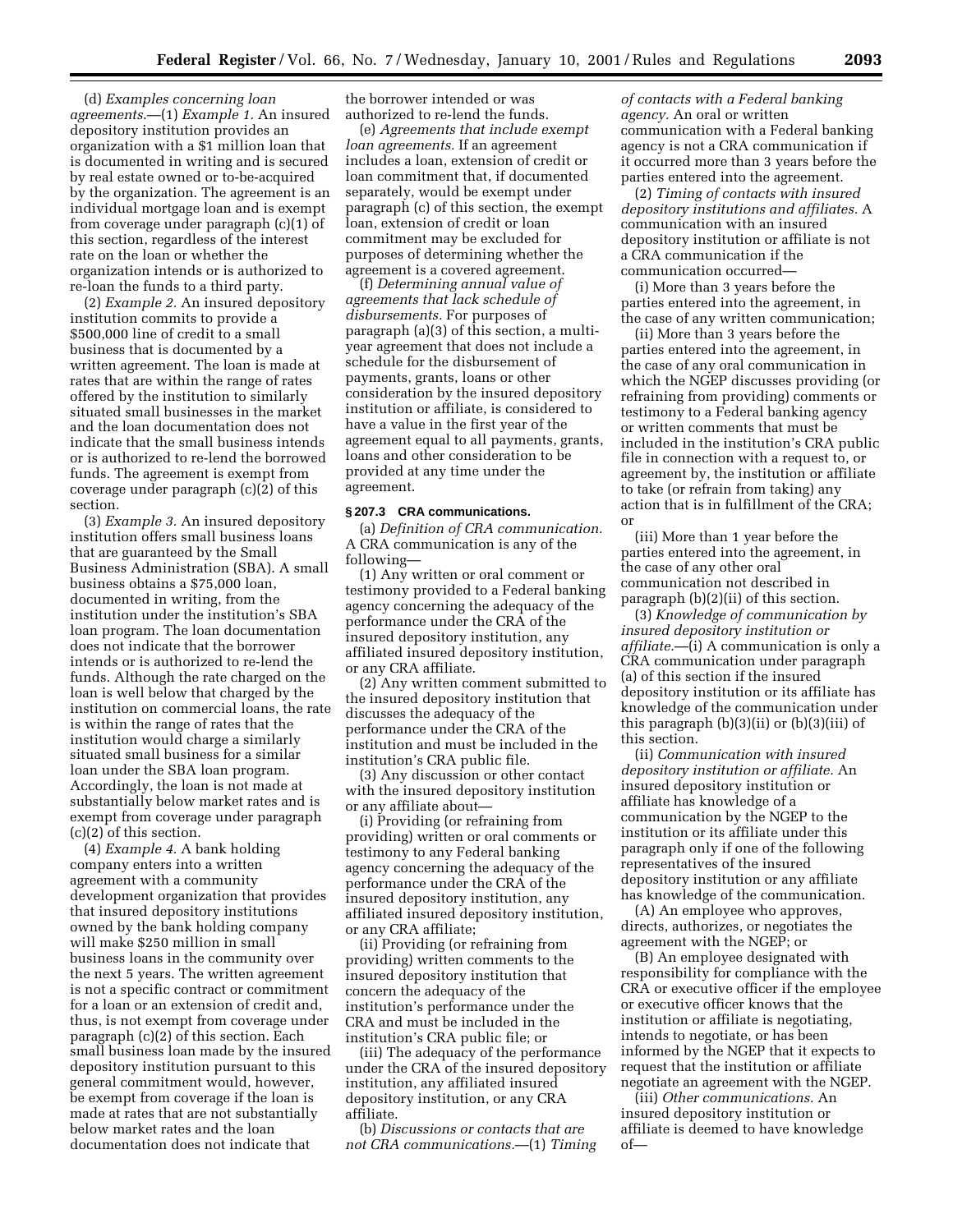(A) Any testimony provided to a Federal banking agency at a public meeting or hearing;

(B) Any comment submitted to a Federal banking agency that is conveyed in writing by the agency to the insured depository institution or affiliate; and

(C) Any written comment submitted to the insured depository institution that must be and is included in the institution's CRA public file.

(4) *Communication where NGEP has knowledge.* A NGEP has a CRA communication with an insured depository institution or affiliate only if any of the following individuals has knowledge of the communication—

(i) A director, employee, or member of the NGEP who approves, directs, authorizes, or negotiates the agreement with the insured depository institution or affiliate;

(ii) A person who functions as an executive officer of the NGEP and who knows that the NGEP is negotiating or intends to negotiate an agreement with the insured depository institution or affiliate; or

(iii) Where the NGEP is an individual, the NGEP.

(c) *Examples of CRA communications*.—(1) *Examples of actions that are CRA communications.* The following are examples of CRA communications. These examples are not exclusive and assume that the communication occurs within the relevant time period as described in paragraph  $(b)(1)$  or  $(b)(2)$  of this section and the appropriate representatives have knowledge of the communication as specified in paragraphs (b)(3) and (b)(4) of this section.

(i) *Example 1.* A NGEP files a written comment with a Federal banking agency that states than an insured depository institution successfully addresses the credit needs of its community. The written comment is in response to a general request from the agency for comments on an application of the insured depository institution to open a new branch and a copy of the comment is provided to the institution.

(ii) *Example 2.* A NGEP meets with an executive officer of an insured depository institution and states that the institution must improve its CRA performance.

(iii) *Example 3.* A NGEP meets with an executive officer of an insured depository institution and states that the institution needs to make more mortgage loans in low- and moderateincome neighborhoods in its community.

(iv) *Example 4.* A bank holding company files an application with a Federal banking agency to acquire an

insured depository institution. Two weeks later, the NGEP meets with an executive officer of the bank holding company to discuss the adequacy of the performance under the CRA of the target insured depository institution. The insured depository institution was an affiliate of the bank holding company at the time the NGEP met with the target institution. (See § 207.11(a).) Accordingly, the NGEP had a CRA communication with an affiliate of the bank holding company.

(2) *Examples of actions that are not CRA communications.* The following are examples of actions that are not by themselves CRA communications. These examples are not exclusive.

(i) *Example 1.* A NGEP provides to a Federal banking agency comments or testimony concerning an insured depository institution or affiliate in response to a direct request by the agency for comments or testimony from that NGEP. Direct requests for comments or testimony do not include a general invitation by a Federal banking agency for comments or testimony from the public in connection with a CRA performance evaluation of, or application for a deposit facility (as defined in section 803 of the CRA (12 U.S.C. 2902(3)) by, an insured depository institution or an application by a company to acquire an insured depository institution.

(ii) *Example 2.* A NGEP makes a statement concerning an insured depository institution or affiliate at a widely attended conference or seminar regarding a general topic. A public or private meeting, public hearing, or other meeting regarding one or more specific institutions, affiliates or transactions involving an application for a deposit facility is not considered a widely attended conference or seminar.

(iii) *Example 3.* A NGEP, such as a civil rights group, community group providing housing and other services in low- and moderate-income neighborhoods, veterans organization, community theater group, or youth organization, sends a fundraising letter to insured depository institutions and to other businesses in its community. The letter encourages all businesses in the community to meet their obligation to assist in making the local community a better place to live and work by supporting the fundraising efforts of the NGEP.

(iv) *Example 4.* A NGEP discusses with an insured depository institution or affiliate whether particular loans, services, investments, community development activities, or other activities are generally eligible for consideration by a Federal banking

agency under the CRA. The NGEP and insured depository institution or affiliate do not discuss the adequacy of the CRA performance of the insured depository institution or affiliate.

(v) *Example 5.* A NGEP engaged in the sale or purchase of loans in the secondary market sends a general offering circular to financial institutions offering to sell or purchase a portfolio of loans. An insured depository institution that receives the offering circular discusses with the NGEP the types of loans included in the loan pool, whether such loans are generally eligible for consideration under the CRA, and which loans are made to borrowers in the institution's local community. The NGEP and insured depository institution do not discuss the adequacy of the institution's CRA performance.

(d) *Multiparty covered agreements*.— (1) A NGEP that is a party to a covered agreement that involves multiple NGEPs is not required to comply with the requirements of this part if—

(i) The NGEP has not had a CRA communication; and

(ii) No representative of the NGEP identified in paragraph (b)(4) of this section has knowledge at the time of the agreement that another NGEP that is a party to the agreement has had a CRA communication.

(2) An insured depository institution or affiliate that is a party to a covered agreement that involves multiple insured depository institutions or affiliates is not required to comply with the disclosure and annual reporting requirements in §§ 207.6 and 207.7 if—

(i) No NGEP that is a party to the agreement has had a CRA communication concerning the insured depository institution or any affiliate; and

(ii) No representative of the insured depository institution or any affiliate identified in paragraph (b)(3) of this section has knowledge at the time of the agreement that an NGEP that is a party to the agreement has had a CRA communication concerning any other insured depository institution or affiliate that is a party to the agreement.

#### **§ 207.4 Fulfillment of the CRA.**

(a) *List of factors that are in fulfillment of the CRA.* Fulfillment of the CRA, for purposes of this part, means the following list of factors—

(1) *Comments to a Federal banking agency or included in CRA public file.* Providing or refraining from providing written or oral comments or testimony to any Federal banking agency concerning the performance under the CRA of an insured depository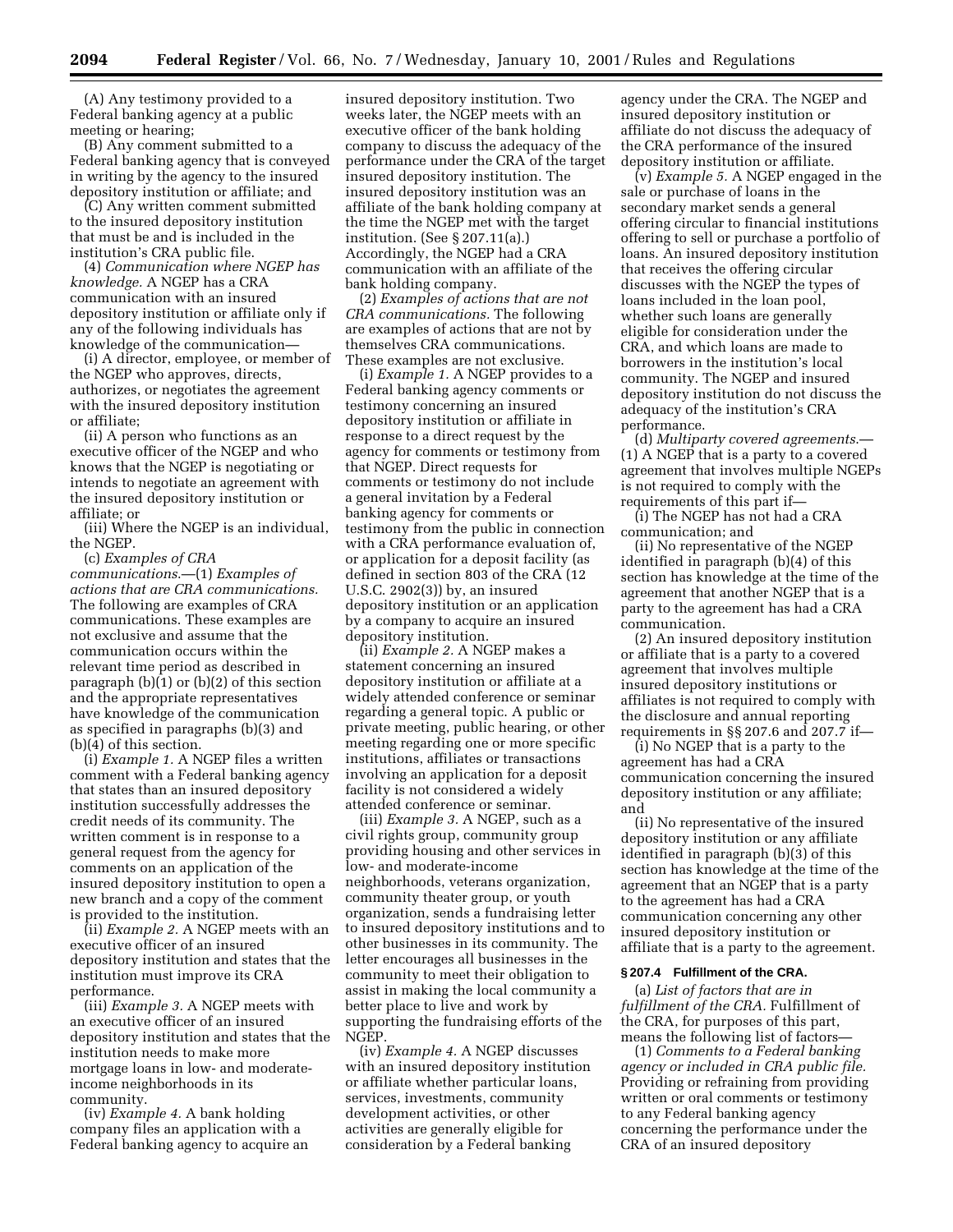institution or CRA affiliate that is a party to the agreement or an affiliate of a party to the agreement or written comments that are required to be included in the CRA public file of any such insured depository institution; or

(2) *Activities given favorable CRA consideration.* Performing any of the following activities if the activity is of the type that is likely to receive favorable consideration by a Federal banking agency in evaluating the performance under the CRA of the insured depository institution that is a party to the agreement or an affiliate of a party to the agreement—

(i) Home-purchase, homeimprovement, small business, small farm, community development, and consumer lending, as described in § 228.22 of Regulation BB (12 CFR 228.22), including loan purchases, loan commitments, and letters of credit;

(ii) Making investments, deposits, or grants, or acquiring membership shares, that have as their primary purpose community development, as described in § 228.23 of Regulation BB (12 CFR 228.23);

(iii) Delivering retail banking services, as described in § 228.24(d) of Regulation BB (12 CFR 228.24(d));

(iv) Providing community development services, as described in § 228.24(e) of Regulation BB (12 CFR 228.24(e));

(v) In the case of a wholesale or limited-purpose insured depository institution, community development lending, including originating and purchasing loans and making loan commitments and letters of credit, making qualified investments, or providing community development services, as described in § 228.25(c) of Regulation BB (12 CFR 228.25(c));

(vi) In the case of a small insured depository institution, any lending or other activity described in § 228.26(a) of Regulation BB (12 CFR 228.26(a)); or

(vii) In the case of an insured depository institution that is evaluated on the basis of a strategic plan, any element of the strategic plan, as described in § 228.27(f) of Regulation BB (12 CFR 228.27(f)).

(b) *Agreements relating to activities of CRA affiliates.* An insured depository institution or affiliate that is a party to a covered agreement that concerns any activity described in paragraph (a) of this section of a CRA affiliate must, prior to the time the agreement is entered into, notify each NGEP that is a party to the agreement that the agreement concerns a CRA affiliate.

#### **§ 207.5 Related agreements considered a single agreement.**

The following rules must be applied in determining whether an agreement is a covered agreement under § 207.2.

(a) *Agreements entered into by same parties.* All written agreements to which an insured depository institution or an affiliate of the insured depository institution is a party shall be considered to be a single agreement if the agreements—

(1) Are entered into with the same NGEP;

(2) Were entered into within the same 12-month period; and

(3) Are each in fulfillment of the CRA. (b) *Substantively related contracts.* All written contracts to which an insured depository institution or an affiliate of the insured depository institution is a party shall be considered to be a single agreement, without regard to whether the other parties to the contracts are the same or whether each such contract is in fulfillment of the CRA, if the contracts were negotiated in a coordinated fashion and a NGEP is a party to each contract.

#### **§ 207.6 Disclosure of covered agreements.**

(a) *Applicability date.* This section applies only to covered agreements entered into after November 12, 1999.

(b) *Disclosure of covered agreements to the public*—(1) *Disclosure required.* Each NGEP and each insured depository institution or affiliate that enters into a covered agreement must promptly make a copy of the covered agreement available to any individual or entity upon request.

(2) *Nondisclosure of confidential and proprietary information permitted.* In responding to a request for a covered agreement from any individual or entity under paragraph (b)(1) of this section, a NGEP, insured depository institution, or affiliate may withhold from public disclosure confidential or proprietary information that the party believes the relevant supervisory agency could withhold from disclosure under the Freedom of Information Act (5 U.S.C. 552 *et seq.*) (FOIA).

(3) *Information that must be disclosed.* Notwithstanding paragraph (b)(2) of this section, a party must disclose any of the following information that is contained in a covered agreement—

(i) The names and addresses of the parties to the agreement;

(ii) The amount of any payments, fees, loans, or other consideration to be made or provided by any party to the agreement;

(iii) Any description of how the funds or other resources provided under the agreement are to be used;

(iv) The term of the agreement (if the agreement establishes a term); and

(v) Any other information that the relevant supervisory agency determines is not properly exempt from public disclosure.

(4) *Request for review of withheld information.* Any individual or entity may request that the relevant supervisory agency review whether any information in a covered agreement withheld by a party must be disclosed. Any requests for agency review of withheld information must be filed, and will be processed in accordance with, the relevant supervisory agency's rules concerning the availability of information (*see* § 261.12 of the Board's Rules Regarding the Availability of Information (12 CFR 261.12)).

(5) *Duration of obligation.* The obligation to disclose a covered agreement to the public terminates 12 months after the end of the term of the agreement.

(6) *Reasonable copy and mailing fees.* Each NGEP and each insured depository institution or affiliate may charge an individual or entity that requests a copy of a covered agreement a reasonable fee not to exceed the cost of copying and mailing the agreement.

(7) *Use of CRA public file by insured depository institution or affiliate.* An insured depository institution and any affiliate of an insured depository institution may fulfill its obligation under this paragraph (b) by placing a copy of the covered agreement in the insured depository institution's CRA public file if the institution makes the agreement available in accordance with the procedures set forth in § 228.43 of Regulation BB (12 CFR 228.43).

(c) *Disclosure by NGEPs of covered agreements to the relevant supervisory agency.* (1) Each NGEP that is a party to a covered agreement must provide the following within 30 days of receiving a request from the relevant supervisory agency—

(i) A complete copy of the agreement; and

(ii) In the event the NGEP proposes the withholding of any information contained in the agreement in accordance with paragraph (b)(2) of this section, a public version of the agreement that excludes such information and an explanation justifying the exclusions. Any public version must include the information described in paragraph (b)(3) of this section.

(2) The obligation of a NGEP to provide a covered agreement to the relevant supervisory agency terminates 12 months after the end of the term of the covered agreement.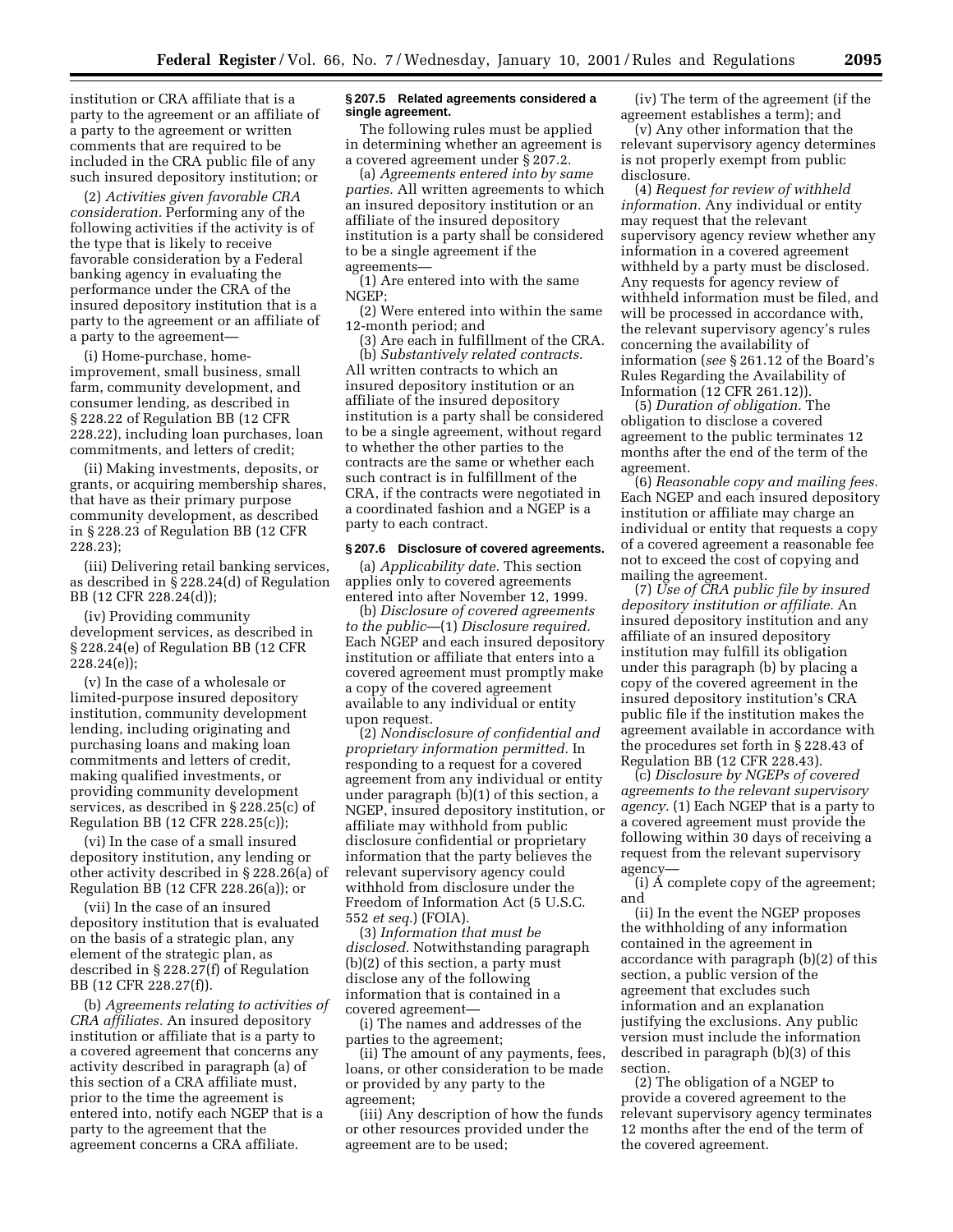(d) *Disclosure by insured depository institution or affiliate of covered agreements to the relevant supervisory agency*—(1) *In general.* Within 60 days of the end of each calendar quarter, each insured depository institution and affiliate must provide each relevant supervisory agency with—

(i)(A) A complete copy of each covered agreement entered into by the insured depository institution or affiliate during the calendar quarter; and

(B) In the event the institution or affiliate proposes the withholding of any information contained in the agreement in accordance with paragraph (b)(2) of this section, a public version of the agreement that excludes such information (other than any information described in paragraph (b)(3) of this section) and an explanation justifying the exclusions; or

(ii) A list of all covered agreements entered into by the insured depository institution or affiliate during the calendar quarter that contains—

(A) The name and address of each insured depository institution or affiliate that is a party to the agreement;

(B) The name and address of each NGEP that is a party to the agreement;

(C) The date the agreement was entered into;

(D) The estimated total value of all payments, fees, loans and other consideration to be provided by the institution or any affiliate of the institution under the agreement; and

(E) The date the agreement terminates.

(2) *Prompt filing of covered*

*agreements contained in list required.* (i) If an insured depository institution or affiliate files a list of the covered agreements entered into by the institution or affiliate pursuant to paragraph (d)(1)(ii) of this section, the institution or affiliate must provide any relevant supervisory agency a complete copy and public version of any covered agreement referenced in the list within 7 calendar days of receiving a request from the agency for a copy of the agreement.

(ii) The obligation of an insured depository institution or affiliate to provide a covered agreement to the relevant supervisory agency under this paragraph (d)(2) terminates 36 months after the end of the term of the agreement.

(3) *Joint filings.* In the event that 2 or more insured depository institutions or affiliates are parties to a covered agreement, the insured depository institution(s) and affiliate(s) may jointly file the documents required by this paragraph (d). Any joint filing must identify the insured depository

institution(s) and affiliate(s) for whom the filings are being made.

#### **§ 207.7 Annual reports.**

(a) *Applicability date.* This section applies only to covered agreements entered into on or after May 12, 2000.

(b) *Annual report required.* Each NGEP and each insured depository institution or affiliate that is a party to a covered agreement must file an annual report with each relevant supervisory agency concerning the disbursement, receipt, and uses of funds or other resources under the covered agreement.

(c) *Duration of reporting requirement*—(1) *NGEPs.* A NGEP must file an annual report for a covered agreement for any fiscal year in which the NGEP receives or uses funds or other resources under the agreement.

(2) *Insured depository institutions and affiliates.* An insured depository institution or affiliate must file an annual report for a covered agreement for any fiscal year in which the institution or affiliate—

(i) provides or receives any payments, fees, or loans under the covered agreement that must be reported under paragraphs (e)(1)(iii) and (iv) of this section; or

(ii) has data to report on loans, investments, and services provided by a party to the covered agreement under the covered agreement under paragraph  $(e)(1)(vi)$  of this section.

(d) *Annual reports filed by NGEP.*— (1) *Contents of report.* The annual report filed by a NGEP under this section must include the following—

(i) The name and mailing address of the NGEP filing the report;

(ii) Information sufficient to identify the covered agreement for which the annual report is being filed, such as by providing the names of the parties to the agreement and the date the agreement was entered into or by providing a copy of the agreement;

(iii) The amount of funds or resources received under the covered agreement during the fiscal year; and

(iv) A detailed, itemized list of how any funds or resources received by the NGEP under the covered agreement were used during the fiscal year, including the total amount used for—

(A) Compensation of officers, directors, and employees;

(B) Administrative expenses;

(C) Travel expenses;

(D) Entertainment expenses;

(E) Payment of consulting and

professional fees; and

(F) Other expenses and uses (specify expense or use).

(2) *More detailed reporting of uses of funds or resources permitted*—(i) *In*

*general.* If a NGEP allocated and used funds received under a covered agreement for a specific purpose, the NGEP may fulfill the requirements of paragraph (d)(1)(iv) of this section with respect to such funds by providing—

(A) A brief description of each specific purpose for which the funds or other resources were used; and

(B) The amount of funds or resources used during the fiscal year for each specific purpose.

(ii) *Specific purpose defined.* A NGEP allocates and uses funds for a specific purpose if the NGEP receives and uses the funds for a purpose that is more specific and limited than the categories listed in paragraph (d)(1)(iv) of this section.

(3) *Use of other reports.* The annual report filed by a NGEP may consist of or incorporate a report prepared for any other purpose, such as the Internal Revenue Service Return of Organization Exempt From Income Tax on Form 990, or any other Internal Revenue Service form, state tax form, report to members or shareholders, audited or unaudited financial statements, audit report, or other report, so long as the annual report filed by the NGEP contains all of the information required by this paragraph (d).

(4) *Consolidated reports permitted.* A NGEP that is a party to 2 or more covered agreements may file with each relevant supervisory agency a single consolidated annual report covering all the covered agreements. Any consolidated report must contain all the information required by this paragraph (d). The information reported under paragraphs  $(d)(1)(iv)$  and  $(d)(2)$  of this section may be reported on an aggregate basis for all covered agreements.

(5) *Examples of annual report requirements for NGEPs*—(i) *Example 1.* A NGEP receives an unrestricted grant of \$15,000 under a covered agreement, includes the funds in its general operating budget and uses the funds during its fiscal year. The NGEP's annual report for the fiscal year must provide the name and mailing address of the NGEP, information sufficient to identify the covered agreement, and state that the NGEP received \$15,000 during the fiscal year. The report must also indicate the total expenditures made by the NGEP during the fiscal year for compensation, administrative expenses, travel expenses, entertainment expenses, consulting and professional fees, and other expenses and uses. The NGEP's annual report may provide this information by submitting an Internal Revenue Service Form 990 that includes the required information. If the Internal Revenue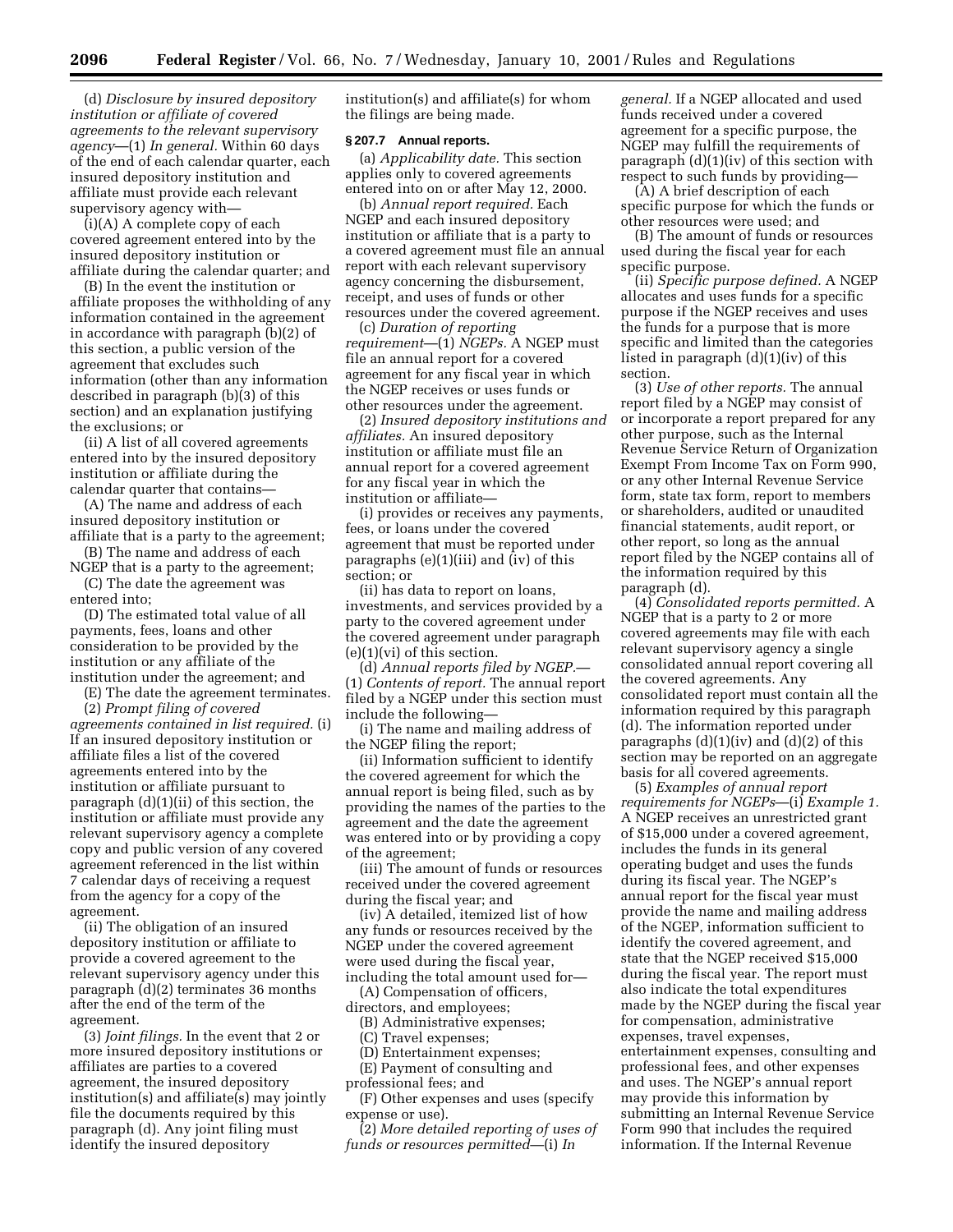Service Form does not include information for all of the required categories listed in this part, the NGEP must report the total expenditures in the remaining categories either by providing that information directly or by providing another form or report that includes the required information.

(ii) *Example 2.* An organization receives \$15,000 from an insured depository institution under a covered agreement and allocates and uses the \$15,000 during the fiscal year to purchase computer equipment to support its functions. The organization's annual report must include the name and address of the organization, information sufficient to identify the agreement, and a statement that the organization received \$15,000 during the year. In addition, since the organization allocated and used the funds for a specific purpose that is more narrow and limited than the categories of expenses included in the detailed, itemized list of expenses, the organization would have the option of providing either the total amount it used during the year for each category of expenses included in paragraph  $(d)(1)(iv)$  of this section, or a statement that it used the \$15,000 to purchase computer equipment and a brief description of the equipment purchased.

(iii) *Example 3.* A community group receives \$50,000 from an insured depository institution under a covered agreement. During its fiscal year, the community group specifically allocates and uses \$5,000 of the funds to pay for a particular business trip and uses the remaining \$45,000 for general operating expenses. The group's annual report for the fiscal year must include the name and address of the group, information sufficient to identify the agreement, and a statement that the group received \$50,000. Because the group did not allocate and use all of the funds for a specific purpose, the group's annual report must provide the total amount of funds it used during the year for each category of expenses included in paragraph (d)(1)(iv) of this section. The group's annual report also could state that it used \$5,000 for a particular business trip and include a brief description of the trip.

(iv) *Example 4.* A community development organization is a party to two separate covered agreements with two unaffiliated insured depository institutions. Under each agreement, the organization receives \$15,000 during its fiscal year and uses the funds to support its activities during that year. If the organization elects to file a consolidated annual report, the consolidated report must identify the organization and the

two covered agreements, state that the organization received \$15,000 during the fiscal year under each agreement, and provide the total amount that the organization used during the year for each category of expenses included in paragraph (d)(1)(iv) of this section.

(e) *Annual report filed by insured depository institution or affiliate*—(1) *General.* The annual report filed by an insured depository institution or affiliate must include the following—

(i) The name and principal place of business of the insured depository institution or affiliate filing the report;

(ii) Information sufficient to identify the covered agreement for which the annual report is being filed, such as by providing the names of the parties to the agreement and the date the agreement was entered into or by providing a copy of the agreement;

(iii) The aggregate amount of payments, aggregate amount of fees, and aggregate amount of loans provided by the insured depository institution or affiliate under the covered agreement to any other party to the agreement during the fiscal year;

(iv) The aggregate amount of payments, aggregate amount of fees, and aggregate amount of loans received by the insured depository institution or affiliate under the covered agreement from any other party to the agreement during the fiscal year;

(v) A general description of the terms and conditions of any payments, fees, or loans reported under paragraphs (e)(1)(iii) and (iv) of this section, or, in the event such terms and conditions are set forth—

(A) In the covered agreement, a statement identifying the covered agreement and the date the agreement (or a list identifying the agreement) was filed with the relevant supervisory agency; or

(B) In a previous annual report filed by the insured depository institution or affiliate, a statement identifying the date the report was filed with the relevant supervisory agency; and

(vi) The aggregate amount and number of loans, aggregate amount and number of investments, and aggregate amount of services provided under the covered agreement to any individual or entity not a party to the agreement—

(A) By the insured depository institution or affiliate during its fiscal year; and

(B) By any other party to the agreement, unless such information is not known to the insured depository institution or affiliate filing the report or such information is or will be contained in the annual report filed by another party under this section.

(2) *Consolidated reports permitted*— (i) *Party to multiple agreements.* An insured depository institution or affiliate that is a party to 2 or more covered agreements may file a single consolidated annual report with each relevant supervisory agency concerning all the covered agreements.

(ii) *Affiliated entities party to the same agreement.* An insured depository institution and its affiliates that are parties to the same covered agreement may file a single consolidated annual report relating to the agreement with each relevant supervisory agency for the covered agreement.

(iii) *Content of report.* Any consolidated annual report must contain all the information required by this paragraph (e). The amounts and data required to be reported under paragraphs  $(e)(1)(iv)$  and  $(vi)$  of this section may be reported on an aggregate basis for all covered agreements.

(f) *Time and place of filing.*—(1) *General.* Each party must file its annual report with each relevant supervisory agency for the covered agreement no later than six months following the end of the fiscal year covered by the report.

(2) *Alternative method of fulfilling annual reporting requirement for a NGEP*—(i) A NGEP may fulfill the filing requirements of this section by providing the following materials to an insured depository institution or affiliate that is a party to the agreement no later than six months following the end of the NGEP's fiscal year—

(A) A copy of the NGEP's annual report required under paragraph (d) of this section for the fiscal year; and

(B) Written instructions that the insured depository institution or affiliate promptly forward the annual report to the relevant supervisory agency or agencies on behalf of the NGEP.

(ii) An insured depository institution or affiliate that receives an annual report from a NGEP pursuant to paragraph (f)(2)(i) of this section must file the report with the relevant supervisory agency or agencies on behalf of the NGEP within 30 days.

#### **§ 207.8 Release of information under FOIA.**

The Board will make covered agreements and annual reports available to the public in accordance with the Freedom of Information Act (5 U.S.C. 552 *et seq.*) and the Board's Rules Regarding the Availability of Information (12 CFR part 261). A party to a covered agreement may request confidential treatment of proprietary and confidential information in a covered agreement or an annual report under those procedures.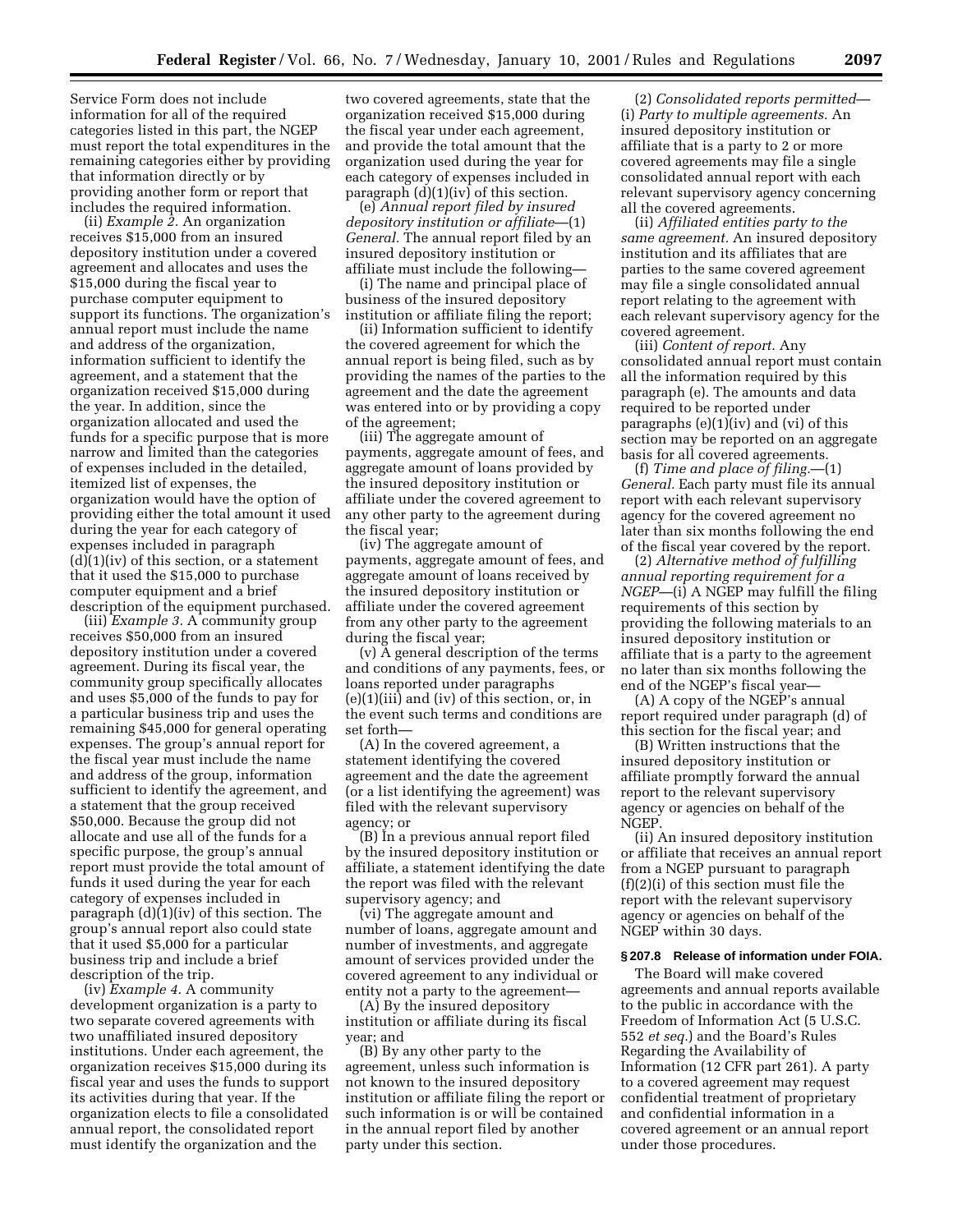#### **§ 207.9 Compliance provisions.**

(a) *Willful failure to comply with disclosure and reporting obligations*— (1) If the Board determines that a NGEP has willfully failed to comply in a material way with §§ 207.6 or 207.7, the Board will notify the NGEP in writing of that determination and provide the NGEP a period of 90 days (or such longer period as the Board finds to be reasonable under the circumstances) to comply.

(2) If the NGEP does not comply within the time period established by the Board, the agreement shall thereafter be unenforceable by that NGEP by operation of section 48 of the Federal Deposit Insurance Act (12 U.S.C. 1831y).

(3) The Board may assist any insured depository institution or affiliate that is a party to a covered agreement that is unenforceable by a NGEP by operation of section 48 of the Federal Deposit Insurance Act (12 U.S.C. 1831y) in identifying a successor to assume the NGEP's responsibilities under the agreement.

(b) *Diversion of funds.* If a court or other body of competent jurisdiction determines that funds or resources received under a covered agreement have been diverted contrary to the purposes of the covered agreement for an individual's personal financial gain, the Board may take either or both of the following actions—

(1) Order the individual to disgorge the diverted funds or resources received under the agreement;

(2) Prohibit the individual from being a party to any covered agreement for a period not to exceed 10 years.

(c) *Notice and opportunity to respond.* Before making a determination under paragraph (a)(1) of this section, or taking any action under paragraph (b) of this section, the Board will provide written notice and an opportunity to present information to the Board concerning any relevant facts or circumstances relating to the matter.

(d) *Inadvertent or de minimis errors.* Inadvertent or de minimis errors in annual reports or other documents filed with the Board under §§ 207.6 or 207.7 will not subject the reporting party to any penalty.

(e) *Enforcement of provisions in covered agreements.* No provision of this part shall be construed as authorizing the Board to enforce the provisions of any covered agreement.

## **§ 207.10 Transition provisions.**

(a) *Disclosure of covered agreements entered into before the effective date of this part.* The following disclosure requirements apply to covered

agreements that were entered into after November 12, 1999, and that terminated before April 1, 2001.

(1) *Disclosure to the public.* Each NGEP and each insured depository institution or affiliate that was a party to the agreement must make the agreement available to the public under § 207.6 until at least April 1, 2002.

(2) *Disclosure to the relevant supervisory agency*—(i) Each NGEP that was a party to the agreement must make the agreement available to the relevant supervisory agency under § 207.6 until at least April 1, 2002.

(ii) Each insured depository institution or affiliate that was a party to the agreement must, by June 30, 2001, provide each relevant supervisory agency either—

(A) A copy of the agreement under  $§ 207.6(d)(1)(i);$  or

(B) The information described in  $\S 207.6(d)(1)(ii)$  for each agreement.

(b) *Filing of annual reports that relate to fiscal years ending on or before December 31, 2000.* In the event that a NGEP, insured depository institution or affiliate has any information to report under § 207.7 for a fiscal year that ends on or before December 31, 2000, and that concerns a covered agreement entered into between May 12, 2000, and December 31, 2000, the annual report for that fiscal year must be provided no later than June 30, 2001, to—

(1) Each relevant supervisory agency; or

(2) In the case of a NGEP, to an insured depository institution or affiliate that is a party to the agreement in accordance with § 207.7(f)(2).

## **§ 207.11 Other definitions and rules of construction used in this part.**

(a) *Affiliate.* "Affiliate" means-(1) Any company that controls, is controlled by, or is under common control with another company; and

(2) For the purpose of determining whether an agreement is a covered agreement under § 207.2, an ''affiliate'' includes any company that would be under common control or merged with another company on consummation of any transaction pending before a Federal banking agency at the time—

(i) The parties enter into the agreement; and

(ii) The NGEP that is a party to the agreement makes a CRA

communication, as described in § 207.3. (b) *Control.* "Control" is defined in section 2(a) of the Bank Holding

Company Act (12 U.S.C. 1841(a)). (c) *CRA affiliate.* A ''CRA affiliate'' of an insured depository institution is any company that is an affiliate of an insured depository institution to the

extent, and only to the extent, that the activities of the affiliate were considered by the appropriate Federal banking agency when evaluating the CRA performance of the institution at its most recent CRA examination prior to the agreement. An insured depository institution or affiliate also may designate any company as a CRA affiliate at any time prior to the time a covered agreement is entered into by informing the NGEP that is a party to the agreement of such designation.

(d) *CRA public file.* ''CRA public file'' means the public file maintained by an insured depository institution and described in § 228.43 of Regulation BB (12 CFR 228.43).

(e) *Executive officer.* The term "executive officer" has the same meaning as in  $\S 215.2(e)(1)$  of the Board's Regulation O (12 CFR 215.2(e)(1)).

(f) *Federal banking agency; appropriate Federal banking agency.* The terms ''Federal banking agency'' and ''appropriate Federal banking agency'' have the same meanings as in section 3 of the Federal Deposit Insurance Act (12 U.S.C. 1813).

(g) *Fiscal year.* (1) The fiscal year for a NGEP that does not have a fiscal year shall be the calendar year.

(2) Any NGEP, insured depository institution, or affiliate that has a fiscal year may elect to have the calendar year be its fiscal year for purposes of this part.

(h) *Insured depository institution.* ''Insured depository institution'' has the same meaning as in section 3 of the Federal Deposit Insurance Act (12 U.S.C. 1813).

(i) *NGEP*. "NGEP" means a nongovernmental entity or person.

(j) *Nongovernmental entity or person*—(1) *General.* A ''nongovernmental entity or person'' is any partnership, association, trust, joint venture, joint stock company, corporation, limited liability corporation, company, firm, society, other organization, or individual.

(2) *Exclusions.* A nongovernmental entity or person does not include—

(i) The United States government, a state government, a unit of local government (including a county, city, town, township, parish, village, or other general-purpose subdivision of a state) or an Indian tribe or tribal organization established under Federal, state or Indian tribal law (including the Department of Hawaiian Home Lands), or a department, agency, or instrumentality of any such entity;

(ii) A federally-chartered public corporation that receives Federal funds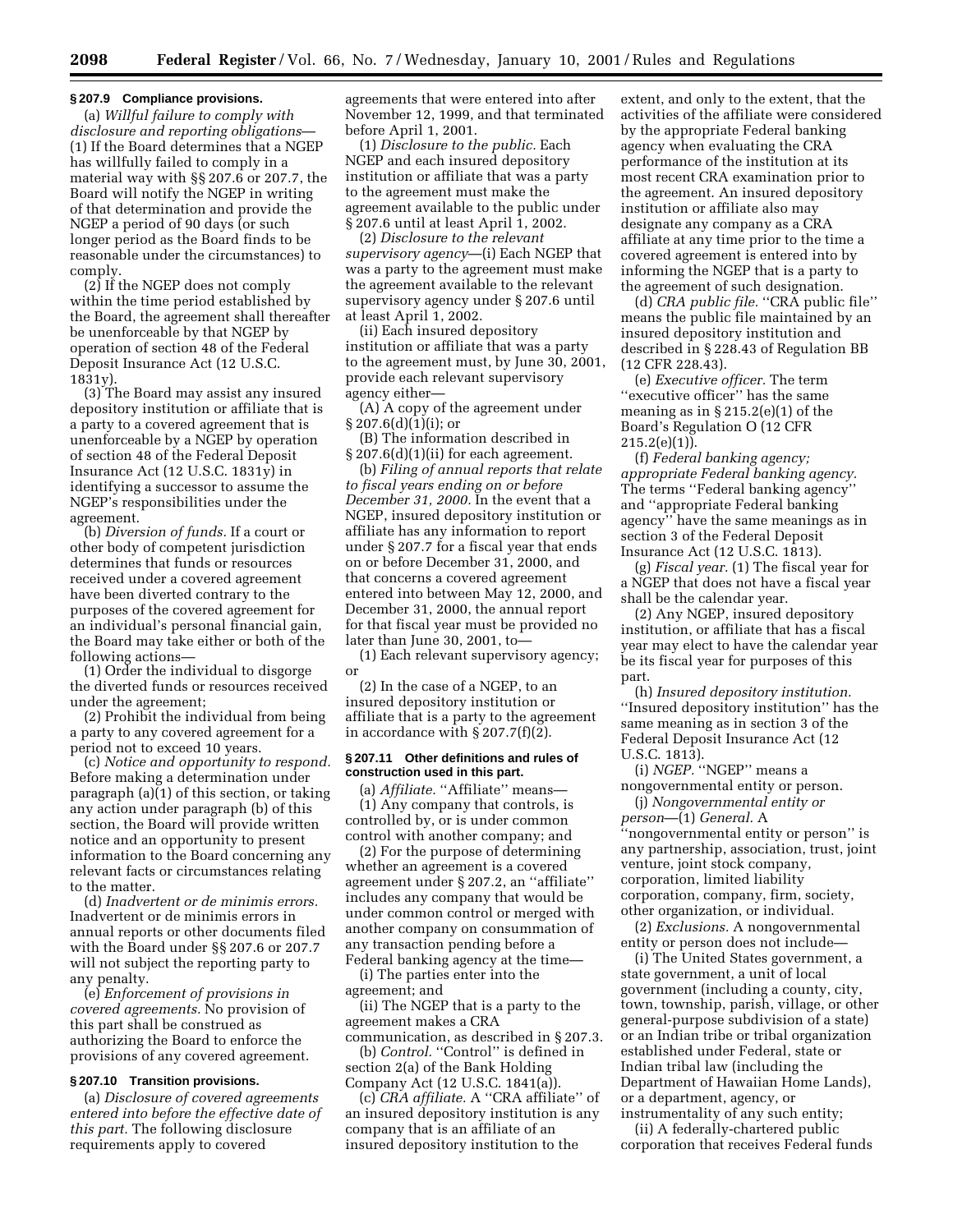appropriated specifically for that corporation;

(iii) An insured depository institution or affiliate of an insured depository institution; or

(iv) An officer, director, employee, or representative (acting in his or her capacity as an officer, director, employee, or representative) of an entity listed in paragraphs (i)(2)(i) through (iii) of this section.

(k) *Party.* The term ''party'' with respect to a covered agreement means each NGEP and each insured depository institution or affiliate that entered into the agreement.

(l) *Relevant supervisory agency.* The ''relevant supervisory agency'' for a covered agreement means the appropriate Federal banking agency for—

(1) Each insured depository institution (or subsidiary thereof) that is a party to the covered agreement;

(2) Each insured depository institution (or subsidiary thereof) or CRA affiliate that makes payments or loans or provides services that are subject to the covered agreement; and

(3) Any company (other than an insured depository institution or subsidiary thereof) that is a party to the covered agreement.

(m) *Term of agreement.* An agreement that does not have a fixed termination date is considered to terminate on the last date on which any party to the agreement makes any payment or provides any loan or other resources under the agreement, unless the relevant supervisory agency for the agreement otherwise notifies each party in writing.

By order of the Board of Governors of the Federal Reserve System, December 21, 2000. **Jennifer J. Johnson,**

*Secretary of the Board.*

## **Federal Deposit Insurance Corporation**

12 CFR Chapter III

#### *Authority and Issuance*

For the reasons set out in the joint preamble, Title 12, Chapter III, of the Code of Federal Regulations is amended by adding a new part 346 to read as follows:

## **PART 346—DISCLOSURE AND REPORTING OF CRA-RELATED AGREEMENTS**

- Sec.<br>346.1 346.1 Purpose and scope of this part.<br>346.2 Definition of covered agreement
- 346.2 Definition of covered agreement.<br>346.3 CRA communications.
- CRA communications.
- 346.4 Fulfillment of the CRA.<br>346.5 Related agreements con
- Related agreements considered a single agreement.<br>346.6 Disclosure of c
- Disclosure of covered agreements.
- 346.7 Annual reports.

346.8 Release of information under FOIA. 346.9 Compliance provisions.

346.10 Transition provisions.

346.11 Other definitions and rules of construction used in this part.

**Authority:** 12 U.S.C. 1831y.

#### **§ 346.1 Purpose and scope of this part.**

(a) *General.* This part implements section 711 of the Gramm-Leach-Bliley Act (12 U.S.C. 1831y). That section requires any nongovernmental entity or person, insured depository institution, or affiliate of an insured depository institution that enters into a covered agreement to—

(1) Make the covered agreement available to the public and the appropriate Federal banking agency; and

(2) File an annual report with the appropriate Federal banking agency concerning the covered agreement.

(b) *Scope of this part*. The provisions of this part apply to—

(1) State nonmember insured banks; (2) Subsidiaries of state nonmember insured banks;

(3) Nongovernmental entities or persons that enter into covered agreements with any company listed in paragraph (b)(1) and (2) of this section.

(c) *Relation to Community Reinvestment Act.* This part does not affect in any way the Community Reinvestment Act of 1977 (12 U.S.C. 2901 *et seq.*) or the FDIC's Community Reinvestment regulation found at 12 CFR part 345, or the FDIC's interpretations or administration of that Act or regulation.

(d) Examples.—(1) The examples in this part are not exclusive. Compliance with an example, to the extent applicable, constitutes compliance with this part.

(2) Examples in a paragraph illustrate only the issue described in the paragraph and do not illustrate any other issues that may arise in this part.

## **§ 346.2 Definition of covered agreement.**

(a) *General definition of covered agreement*. A covered agreement is any contract, arrangement, or understanding that meets all of the following criteria—

(1) The agreement is in writing. (2) The parties to the agreement include—

(i) One or more insured depository institutions or affiliates of an insured depository institution; and

(ii) One or more nongovernmental entities or persons (referred to hereafter as NGEPs).

(3) The agreement provides for the insured depository institution or any affiliate to—

(i) Provide to one or more individuals or entities (whether or not parties to the agreement) cash payments, grants, or other consideration (except loans) that have an aggregate value of more than \$10,000 in any calendar year; or

(ii) Make to one or more individuals or entities (whether or not parties to the agreement) loans that have an aggregate principal amount of more than \$50,000 in any calendar year.

(4) The agreement is made pursuant to, or in connection with, the fulfillment of the Community Reinvestment Act of 1977 (12 U.S.C. 2901 *et seq.*) (CRA), as defined in § 346.4.

(5) The agreement is with a NGEP that has had a CRA communication as described in § 346.3 prior to entering into the agreement.

(b) *Examples concerning written arrangements or understandings*—(1) *Example 1*. A NGEP meets with an insured depository institution and states that the institution needs to make more community development investments in the NGEP's community. The NGEP and insured depository institution do not reach an agreement concerning the community development investments the institution should make in the community, and the parties do not reach any mutual arrangement or understanding. Two weeks later, the institution unilaterally issues a press release announcing that it has established a general goal of making \$100 million of community development grants in low- and moderate-income neighborhoods served by the insured depository institution over the next 5 years. The NGEP is not identified in the press release. The press release is not a written arrangement or understanding.

(2) *Example 2*. A NGEP meets with an insured depository institution and states that the institution needs to offer new loan programs in the NGEP's community. The NGEP and the insured depository institution reach a mutual arrangement or understanding that the institution will provide additional loans in the NGEP's community. The institution tells the NGEP that it will issue a press release announcing the program. Later, the insured depository institution issues a press release announcing the loan program. The press release incorporates the key terms of the understanding reached between the NGEP and the insured depository institution. The written press release reflects the mutual arrangement or understanding of the NGEP and the insured depository institution and is, therefore, a written arrangement or understanding.

(3) *Example 3*. An NGEP sends a letter to an insured depository institution requesting that the institution provide a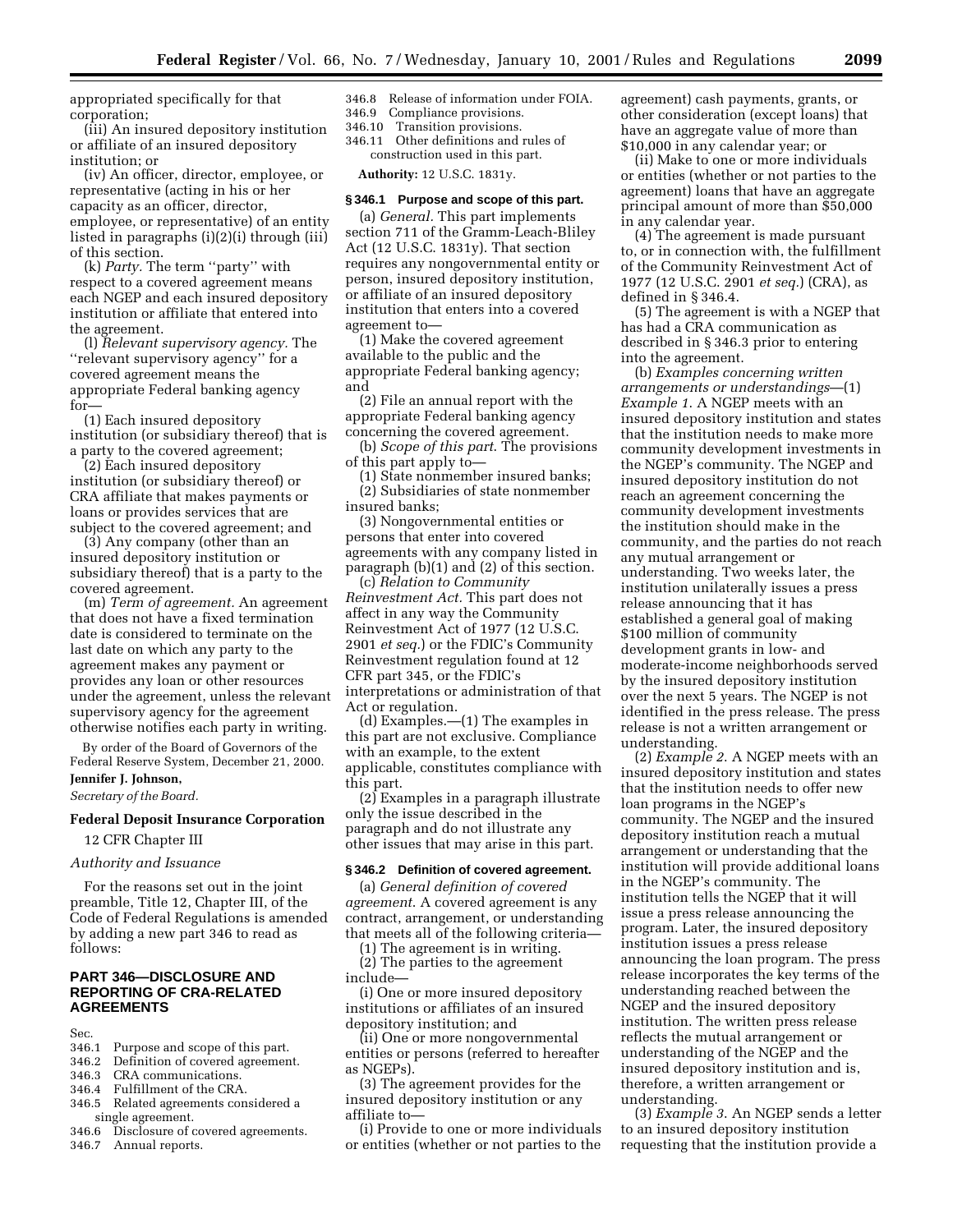\$15,000 grant to the NGEP. The insured depository institution responds in writing and agrees to provide the grant in connection with its annual grant program. The exchange of letters constitutes a written arrangement or understanding.

(c) *Loan agreements that are not covered agreements*. A covered agreement does not include—

(1) Any individual loan that is secured by real estate; or

(2) Any specific contract or commitment for a loan or extension of credit to an individual, business, farm, or other entity, or group of such individuals or entities if—

(i) The funds are loaned at rates that are not substantially below market rates; and

(ii) The loan application or other loan documentation does not indicate that the borrower intends or is authorized to use the borrowed funds to make a loan or extension of credit to one or more third parties.

(d) *Examples concerning loan agreements*.—(1) *Example 1*. An insured depository institution provides an organization with a \$1 million loan that is documented in writing and is secured by real estate owned or to-be-acquired by the organization. The agreement is an individual mortgage loan and is exempt from coverage under paragraph (c)(1) of this section, regardless of the interest rate on the loan or whether the organization intends or is authorized to re-loan the funds to a third party.

(2) *Example 2*. An insured depository institution commits to provide a \$500,000 line of credit to a small business that is documented by a written agreement. The loan is made at rates that are within the range of rates offered by the institution to similarly situated small businesses in the market and the loan documentation does not indicate that the small business intends or is authorized to re-lend the borrowed funds. The agreement is exempt from coverage under paragraph (c)(2) of this section.

(3) *Example 3*. An insured depository institution offers small business loans that are guaranteed by the Small Business Administration (SBA). A small business obtains a \$75,000 loan, documented in writing, from the institution under the institution's SBA loan program. The loan documentation does not indicate that the borrower intends or is authorized to re-lend the funds. Although the rate charged on the loan is well below that charged by the institution on commercial loans, the rate is within the range of rates that the institution would charge a similarly situated small business for a similar

loan under the SBA loan program. Accordingly, the loan is not made at substantially below market rates and is exempt from coverage under paragraph (c)(2) of this section.

(4) *Example 4*. A bank holding company enters into a written agreement with a community development organization that provides that insured depository institutions owned by the bank holding company will make \$250 million in small business loans in the community over the next 5 years. The written agreement is not a specific contract or commitment for a loan or an extension of credit and, thus, is not exempt from coverage under paragraph (c)(2) of this section. Each small business loan made by the insured depository institution pursuant to this general commitment would, however, be exempt from coverage if the loan is made at rates that are not substantially below market rates and the loan documentation does not indicate that the borrower intended or was authorized to re-lend the funds.

(e) *Agreements that include exempt loan agreements*. If an agreement includes a loan, extension of credit or loan commitment that, if documented separately, would be exempt under paragraph (c) of this section, the exempt loan, extension of credit or loan commitment may be excluded for purposes of determining whether the agreement is a covered agreement.

(f) *Determining annual value of agreements that lack schedule of disbursements*. For purposes of paragraph (a)(3) of this section, a multiyear agreement that does not include a schedule for the disbursement of payments, grants, loans or other consideration by the insured depository institution or affiliate, is considered to have a value in the first year of the agreement equal to all payments, grants, loans and other consideration to be provided at any time under the agreement.

#### **§ 346.3 CRA communications.**

(a) *Definition of CRA communication*. A CRA communication is any of the following—

(1) Any written or oral comment or testimony provided to a Federal banking agency concerning the adequacy of the performance under the CRA of the insured depository institution, any affiliated insured depository institution, or any CRA affiliate.

(2) Any written comment submitted to the insured depository institution that discusses the adequacy of the performance under the CRA of the institution and must be included in the institution's CRA public file.

(3) Any discussion or other contact with the insured depository institution or any affiliate about—

(i) Providing (or refraining from providing) written or oral comments or testimony to any Federal banking agency concerning the adequacy of the performance under the CRA of the insured depository institution, any affiliated insured depository institution, or any CRA affiliate;

(ii) Providing (or refraining from providing) written comments to the insured depository institution that concern the adequacy of the institution's performance under the CRA and must be included in the institution's CRA public file; or

(iii) The adequacy of the performance under the CRA of the insured depository institution, any affiliated insured depository institution, or any CRA affiliate.

(b) *Discussions or contacts that are not CRA communications*—(1) *Timing of contacts with a Federal banking agency.* An oral or written communication with a Federal banking agency is not a CRA communication if it occurred more than 3 years before the parties entered into the agreement.

(2) *Timing of contacts with insured depository institutions and affiliates.* A communication with an insured depository institution or affiliate is not a CRA communication if the communication occurred—

(i) More than 3 years before the parties entered into the agreement, in the case of any written communication;

(ii) More than 3 years before the parties entered into the agreement, in the case of any oral communication in which the NGEP discusses providing (or refraining from providing) comments or testimony to a Federal banking agency or written comments that must be included in the institution's CRA public file in connection with a request to, or agreement by, the institution or affiliate to take (or refrain from taking) any action that is in fulfillment of the CRA; or

(iii) More than 1 year before the parties entered into the agreement, in the case of any other oral communication not described in paragraph (b)(2)(ii) of this section.

(3) *Knowledge of communication by insured depository institution or affiliate*.—(i) A communication is only a CRA communication under paragraph (a) of this section if the insured depository institution or its affiliate has knowledge of the communication under this paragraph (b)(3)(ii) or (b)(3)(iii) of this section.

(ii) *Communication with insured depository institution or affiliate.* An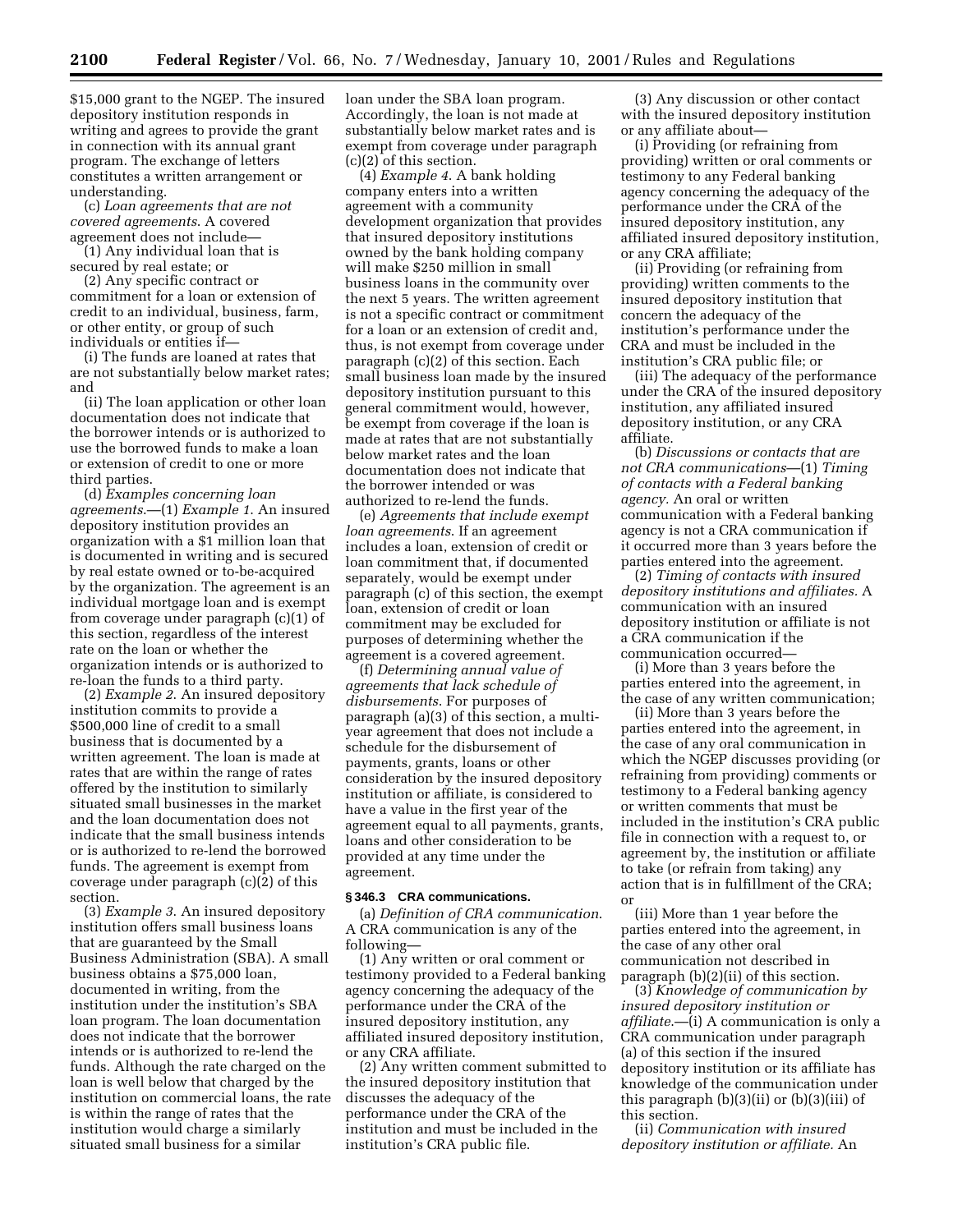insured depository institution or affiliate has knowledge of a communication by the NGEP to the institution or its affiliate under this paragraph only if one of the following representatives of the insured depository institution or any affiliate has knowledge of the communication—

(A) An employee who approves, directs, authorizes, or negotiates the agreement with the NGEP; or

(B) An employee designated with responsibility for compliance with the CRA or executive officer if the employee or executive officer knows that the institution or affiliate is negotiating, intends to negotiate, or has been informed by the NGEP that it expects to request that the institution or affiliate negotiate an agreement with the NGEP.

(iii) *Other communications.* An insured depository institution or affiliate is deemed to have knowledge of—

(A) Any testimony provided to a Federal banking agency at a public meeting or hearing;

(B) Any comment submitted to a Federal banking agency that is conveyed in writing by the agency to the insured depository institution or affiliate; and

(C) Any written comment submitted to the insured depository institution that must be and is included in the institution's CRA public file.

(4) *Communication where NGEP has knowledge.* A NGEP has a CRA communication with an insured depository institution or affiliate only if any of the following individuals has knowledge of the communication—

(i) A director, employee, or member of the NGEP who approves, directs, authorizes, or negotiates the agreement with the insured depository institution or affiliate;

(ii) A person who functions as an executive officer of the NGEP and who knows that the NGEP is negotiating or intends to negotiate an agreement with the insured depository institution or affiliate; or

(iii) Where the NGEP is an individual, the NGEP.

(c) *Examples of CRA communications*—(1) *Examples of actions that are CRA communications.* The following are examples of CRA communications. These examples are not exclusive and assume that the communication occurs within the relevant time period as described in paragraph  $(b)(1)$  or  $(b)(2)$  of this section and the appropriate representatives have knowledge of the communication as specified in paragraphs (b)(3) and (b)(4) of this section.

(i) *Example 1.* A NGEP files a written comment with a Federal banking agency that states than an insured depository institution successfully addresses the credit needs of its community. The written comment is in response to a general request from the agency for comments on an application of the insured depository institution to open a new branch and a copy of the comment is provided to the institution.

(ii) *Example 2.* A NGEP meets with an executive officer of an insured depository institution and states that the institution must improve its CRA performance.

(iii) *Example 3.* A NGEP meets with an executive officer of an insured depository institution and states that the institution needs to make more mortgage loans in low- and moderateincome neighborhoods in its community.

(iv) *Example 4.* A bank holding company files an application with a Federal banking agency to acquire an insured depository institution. Two weeks later, the NGEP meets with an executive officer of the bank holding company to discuss the adequacy of the performance under the CRA of the target insured depository institution. The insured depository institution was an affiliate of the bank holding company at the time the NGEP met with the target institution. (See § 346.11(a).) Accordingly, the NGEP had a CRA communication with an affiliate of the bank holding company.

(2) *Examples of actions that are not CRA communications.* The following are examples of actions that are not by themselves CRA communications. These examples are not exclusive.

(i) *Example 1.* A NGEP provides to a Federal banking agency comments or testimony concerning an insured depository institution or affiliate in response to a direct request by the agency for comments or testimony from that NGEP. Direct requests for comments or testimony do not include a general invitation by a Federal banking agency for comments or testimony from the public in connection with a CRA performance evaluation of, or application for a deposit facility (as defined in section 803 of the CRA (12 U.S.C. 2902(3)) by, an insured depository institution or an application by a company to acquire an insured depository institution.

(ii) *Example 2.* A NGEP makes a statement concerning an insured depository institution or affiliate at a widely attended conference or seminar regarding a general topic. A public or private meeting, public hearing, or other meeting regarding one or more specific

institutions, affiliates or transactions involving an application for a deposit facility is not considered a widely attended conference or seminar.

(iii) *Example 3.* A NGEP, such as a civil rights group, community group providing housing and other services in low- and moderate-income neighborhoods, veterans organization, community theater group, or youth organization, sends a fundraising letter to insured depository institutions and to other businesses in its community. The letter encourages all businesses in the community to meet their obligation to assist in making the local community a better place to live and work by supporting the fundraising efforts of the NGEP.

(iv) *Example 4.* A NGEP discusses with an insured depository institution or affiliate whether particular loans, services, investments, community development activities, or other activities are generally eligible for consideration by a Federal banking agency under the CRA. The NGEP and insured depository institution or affiliate do not discuss the adequacy of the CRA performance of the insured depository institution or affiliate.

(v) *Example 5.* A NGEP engaged in the sale or purchase of loans in the secondary market sends a general offering circular to financial institutions offering to sell or purchase a portfolio of loans. An insured depository institution that receives the offering circular discusses with the NGEP the types of loans included in the loan pool, whether such loans are generally eligible for consideration under the CRA, and which loans are made to borrowers in the institution's local community. The NGEP and insured depository institution do not discuss the adequacy of the institution's CRA performance.

(d) *Multiparty covered agreements*.— (1) A NGEP that is a party to a covered agreement that involves multiple NGEPs is not required to comply with the requirements of this part if—

(i) The NGEP has not had a CRA communication; and

(ii) No representative of the NGEP identified in paragraph (b)(4) of this section has knowledge at the time of the agreement that another NGEP that is a party to the agreement has had a CRA communication.

(2) An insured depository institution or affiliate that is a party to a covered agreement that involves multiple insured depository institutions or affiliates is not required to comply with the disclosure and annual reporting requirements in §§ 346.6 and 346.7 if—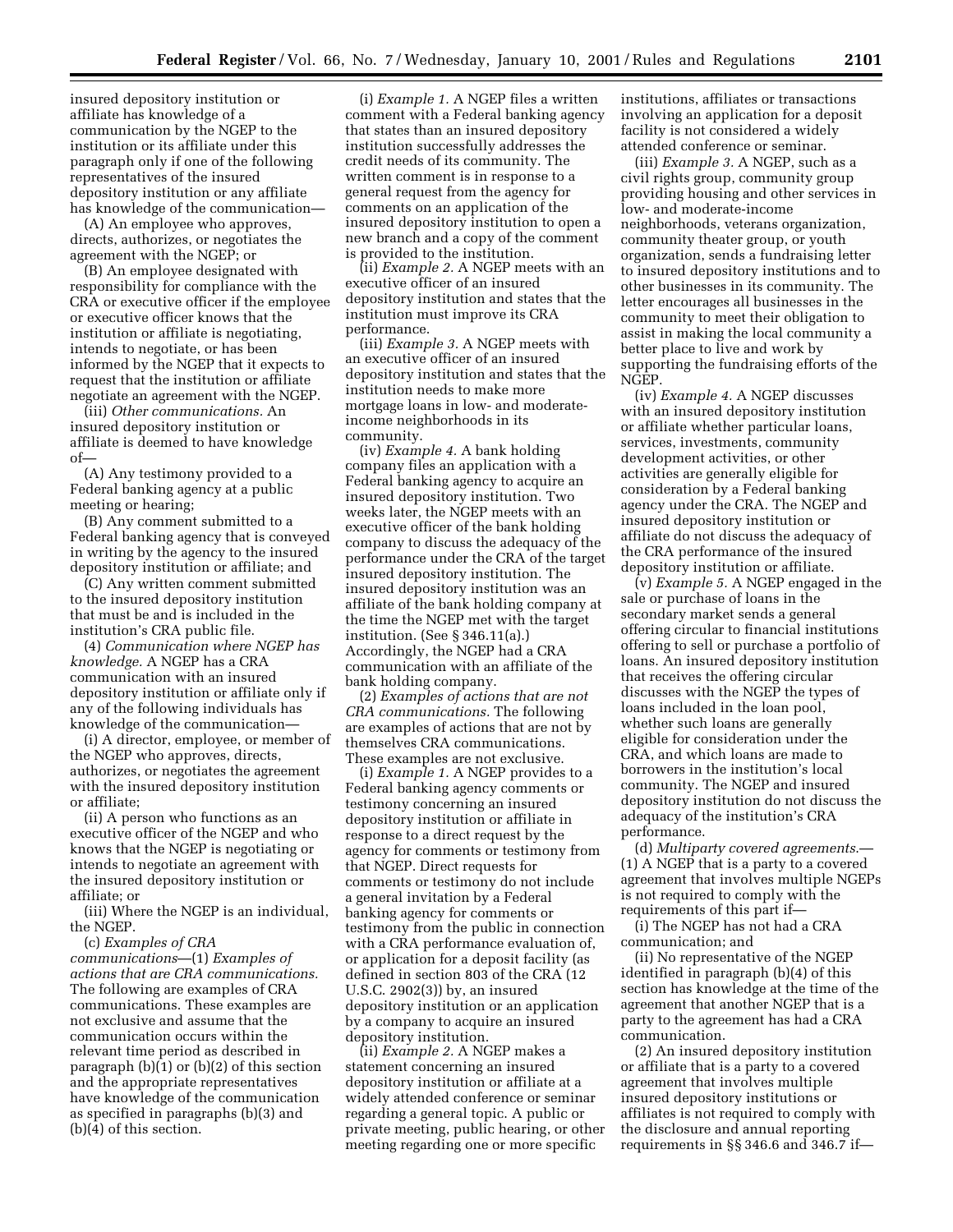(i) No NGEP that is a party to the agreement has had a CRA communication concerning the insured depository institution or any affiliate; and

(ii) No representative of the insured depository institution or any affiliate identified in paragraph (b)(3) of this section has knowledge at the time of the agreement that an NGEP that is a party to the agreement has had a CRA communication concerning any other insured depository institution or affiliate that is a party to the agreement.

## **§ 346.4 Fulfillment of the CRA.**

(a) *List of factors that are in fulfillment of the CRA.* Fulfillment of the CRA, for purposes of this part, means the following list of factors—

(1) *Comments to a Federal banking agency or included in CRA public file.* Providing or refraining from providing written or oral comments or testimony to any Federal banking agency concerning the performance under the CRA of an insured depository institution or CRA affiliate that is a party to the agreement or an affiliate of a party to the agreement or written comments that are required to be included in the CRA public file of any such insured depository institution; or

(2) *Activities given favorable CRA consideration.* Performing any of the following activities if the activity is of the type that is likely to receive favorable consideration by a Federal banking agency in evaluating the performance under the CRA of the insured depository institution that is a party to the agreement or an affiliate of a party to the agreement—

(i) Home-purchase, homeimprovement, small business, small farm, community development, and consumer lending, as described in 12 CFR 345.22, including loan purchases, loan commitments, and letters of credit;

(ii) Making investments, deposits, or grants, or acquiring membership shares, that have as their primary purpose community development, as described in 12 CFR 345.23;

(iii) Delivering retail banking services, as described in 12 CFR 345.24(d);

(iv) Providing community development services, as described in 12 CFR 345.24(e);

(v) In the case of a wholesale or limited-purpose insured depository institution, community development lending, including originating and purchasing loans and making loan commitments and letters of credit, making qualified investments, or providing community development services, as described in 12 CFR 345.25(c);

(vi) In the case of a small insured depository institution, any lending or other activity described in 12 CFR 345.26(a); or

(vii) In the case of an insured depository institution that is evaluated on the basis of a strategic plan, any element of the strategic plan, as described in 12 CFR 345.27(f).

(b) *Agreements relating to activities of CRA affiliates.* An insured depository institution or affiliate that is a party to a covered agreement that concerns any activity described in paragraph (a) of this section of a CRA affiliate must, prior to the time the agreement is entered into, notify each NGEP that is a party to the agreement that the agreement concerns a CRA affiliate.

#### **§ 346.5 Related agreements considered a single agreement.**

The following rules must be applied in determining whether an agreement is a covered agreement under § 346.2.

(a) *Agreements entered into by same parties.* All written agreements to which an insured depository institution or an affiliate of the insured depository institution is a party shall be considered to be a single agreement if the agreements—

(1) Are entered into with the same NGEP;

(2) Were entered into within the same 12-month period; and

(3) Are each in fulfillment of the CRA. (b) *Substantively related contracts.* All written contracts to which an insured depository institution or an affiliate of the insured depository institution is a party shall be considered to be a single agreement, without regard to whether the other parties to the contracts are the same or whether each such contract is in fulfillment of the CRA, if the contracts were negotiated in a coordinated fashion and a NGEP is a party to each contract.

#### **§ 346.6 Disclosure of covered agreements.**

(a) *Applicability date.* This section applies only to covered agreements entered into after November 12, 1999.

(b) *Disclosure of covered agreements to the public*—(1) *Disclosure required.* Each NGEP and each insured depository institution or affiliate that enters into a covered agreement must promptly make a copy of the covered agreement available to any individual or entity upon request.

(2) *Nondisclosure of confidential and proprietary information permitted.* In responding to a request for a covered agreement from any individual or entity under paragraph (b)(1) of this section, a NGEP, insured depository institution, or affiliate may withhold from public

disclosure confidential or proprietary information that the party believes the relevant supervisory agency could withhold from disclosure under the Freedom of Information Act (5 U.S.C. 552 *et seq.*) (FOIA).

(3) *Information that must be disclosed.* Notwithstanding paragraph (b)(2) of this section, a party must disclose any of the following information that is contained in a covered agreement—

(i) The names and addresses of the parties to the agreement;

(ii) The amount of any payments, fees, loans, or other consideration to be made or provided by any party to the agreement;

(iii) Any description of how the funds or other resources provided under the agreement are to be used;

(iv) The term of the agreement (if the agreement establishes a term); and

(v) Any other information that the relevant supervisory agency determines is not properly exempt from public disclosure.

(4) *Request for review of withheld information.* Any individual or entity may request that the relevant supervisory agency review whether any information in a covered agreement withheld by a party must be disclosed. Any requests for agency review of withheld information must be filed, and will be processed in accordance with, the relevant supervisory agency's rules concerning the availability of information (*see* the FDIC's rules regarding Disclosure of Information (12 CFR part 309)).

(5) *Duration of obligation.* The obligation to disclose a covered agreement to the public terminates 12 months after the end of the term of the agreement.

(6) *Reasonable copy and mailing fees.* Each NGEP and each insured depository institution or affiliate may charge an individual or entity that requests a copy of a covered agreement a reasonable fee not to exceed the cost of copying and mailing the agreement.

(7) *Use of CRA public file by insured depository institution or affiliate.* An insured depository institution and any affiliate of an insured depository institution may fulfill its obligation under this paragraph (b) by placing a copy of the covered agreement in the insured depository institution's CRA public file if the institution makes the agreement available in accordance with the procedures set forth in 12 CFR 345.43.

(c) *Disclosure by NGEPs of covered agreements to the relevant supervisory agency*—(1) Each NGEP that is a party to a covered agreement must provide the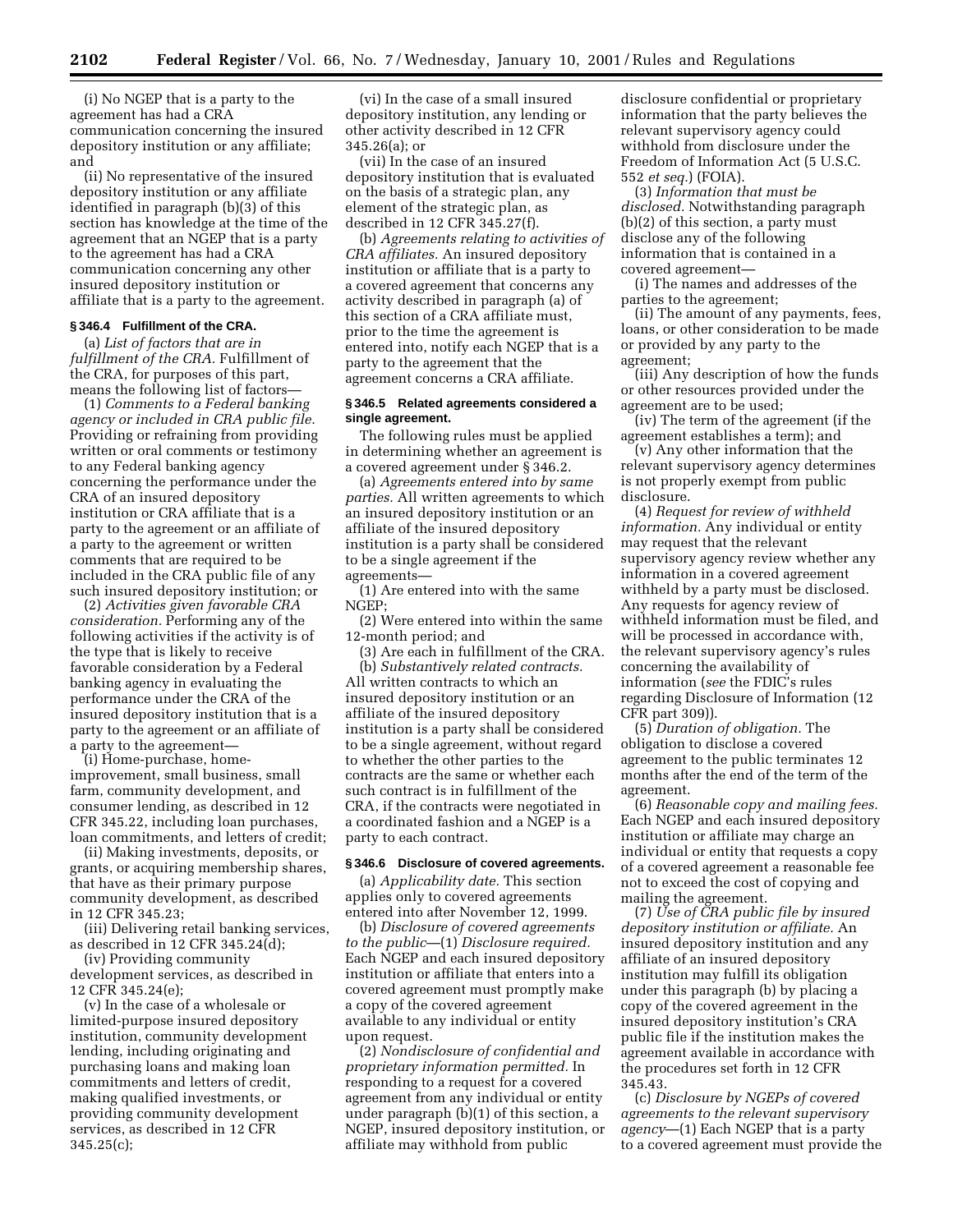following within 30 days of receiving a request from the relevant supervisory agency—

(i) A complete copy of the agreement; and

(ii) In the event the NGEP proposes the withholding of any information contained in the agreement in accordance with paragraph (b)(2) of this section, a public version of the agreement that excludes such information and an explanation justifying the exclusions. Any public version must include the information described in paragraph (b)(3) of this section.

(2) The obligation of a NGEP to provide a covered agreement to the relevant supervisory agency terminates 12 months after the end of the term of the covered agreement.

(d) *Disclosure by insured depository institution or affiliate of covered agreements to the relevant supervisory agency*—(1) *In general.* Within 60 days of the end of each calendar quarter, each insured depository institution and affiliate must provide each relevant supervisory agency with—

(i)(A) A complete copy of each covered agreement entered into by the insured depository institution or affiliate during the calendar quarter; and

(B) In the event the institution or affiliate proposes the withholding of any information contained in the agreement in accordance with paragraph (b)(2) of this section, a public version of the agreement that excludes such information (other than any information described in paragraph (b)(3) of this section) and an explanation justifying the exclusions; or

(ii) A list of all covered agreements entered into by the insured depository institution or affiliate during the calendar quarter that contains—

(A) The name and address of each insured depository institution or affiliate that is a party to the agreement;

(B) The name and address of each NGEP that is a party to the agreement;

(C) The date the agreement was entered into;

(D) The estimated total value of all payments, fees, loans and other consideration to be provided by the institution or any affiliate of the institution under the agreement; and

(E) The date the agreement terminates.

(2) *Prompt filing of covered agreements contained in list required.*— (i) If an insured depository institution or affiliate files a list of the covered agreements entered into by the institution or affiliate pursuant to paragraph (d)(1)(ii) of this section, the institution or affiliate must provide any relevant supervisory agency a complete

copy and public version of any covered agreement referenced in the list within 7 calendar days of receiving a request from the agency for a copy of the agreement.

(ii) The obligation of an insured depository institution or affiliate to provide a covered agreement to the relevant supervisory agency under this paragraph (d)(2) terminates 36 months after the end of the term of the agreement.

(3) *Joint filings.* In the event that 2 or more insured depository institutions or affiliates are parties to a covered agreement, the insured depository institution(s) and affiliate(s) may jointly file the documents required by this paragraph (d). Any joint filing must identify the insured depository institution(s) and affiliate(s) for whom the filings are being made.

#### **§ 346.7 Annual reports.**

(a) *Applicability date.* This section applies only to covered agreements entered into on or after May 12, 2000.

(b) *Annual report required.* Each NGEP and each insured depository institution or affiliate that is a party to a covered agreement must file an annual report with each relevant supervisory agency concerning the disbursement, receipt, and uses of funds or other resources under the covered agreement.

(c) *Duration of reporting requirement*—(1) *NGEPs.* A NGEP must file an annual report for a covered agreement for any fiscal year in which the NGEP receives or uses funds or other resources under the agreement.

(2) *Insured depository institutions and affiliates.* An insured depository institution or affiliate must file an annual report for a covered agreement for any fiscal year in which the institution or affiliate—

(i) provides or receives any payments, fees, or loans under the covered agreement that must be reported under paragraphs (e)(1)(iii) and (iv) of this section; or

(ii) has data to report on loans, investments, and services provided by a party to the covered agreement under the covered agreement under paragraph  $(e)(1)(vi)$  of this section.

(d) *Annual reports filed by NGEP*—(1) *Contents of report.* The annual report filed by a NGEP under this section must include the following—

(i) The name and mailing address of the NGEP filing the report;

(ii) Information sufficient to identify the covered agreement for which the annual report is being filed, such as by providing the names of the parties to the agreement and the date the agreement

was entered into or by providing a copy of the agreement;

(iii) The amount of funds or resources received under the covered agreement during the fiscal year; and

(iv) A detailed, itemized list of how any funds or resources received by the NGEP under the covered agreement were used during the fiscal year, including the total amount used for—

(A) Compensation of officers,

directors, and employees; (B) Administrative expenses;

- (C) Travel expenses;
- (D) Entertainment expenses;
- (E) Payment of consulting and

professional fees; and

(F) Other expenses and uses (specify expense or use).

(2) *More detailed reporting of uses of funds or resources permitted*—(i) *In general.* If a NGEP allocated and used funds received under a covered agreement for a specific purpose, the NGEP may fulfill the requirements of paragraph  $(d)(1)(iv)$  of this section with respect to such funds by providing—

(A) A brief description of each specific purpose for which the funds or other resources were used; and

(B) The amount of funds or resources used during the fiscal year for each specific purpose.

(ii) *Specific purpose defined.* A NGEP allocates and uses funds for a specific purpose if the NGEP receives and uses the funds for a purpose that is more specific and limited than the categories listed in paragraph (d)(1)(iv) of this section.

(3) *Use of other reports.* The annual report filed by a NGEP may consist of or incorporate a report prepared for any other purpose, such as the Internal Revenue Service Return of Organization Exempt From Income Tax on Form 990, or any other Internal Revenue Service form, state tax form, report to members or shareholders, audited or unaudited financial statements, audit report, or other report, so long as the annual report filed by the NGEP contains all of the information required by this paragraph (d).

(4) *Consolidated reports permitted.* A NGEP that is a party to 2 or more covered agreements may file with each relevant supervisory agency a single consolidated annual report covering all the covered agreements. Any consolidated report must contain all the information required by this paragraph (d). The information reported under paragraphs  $(d)(1)(iv)$  and  $(d)(2)$  of this section may be reported on an aggregate basis for all covered agreements.

(5) *Examples of annual report requirements for NGEPs.*—(i) *Example 1.* A NGEP receives an unrestricted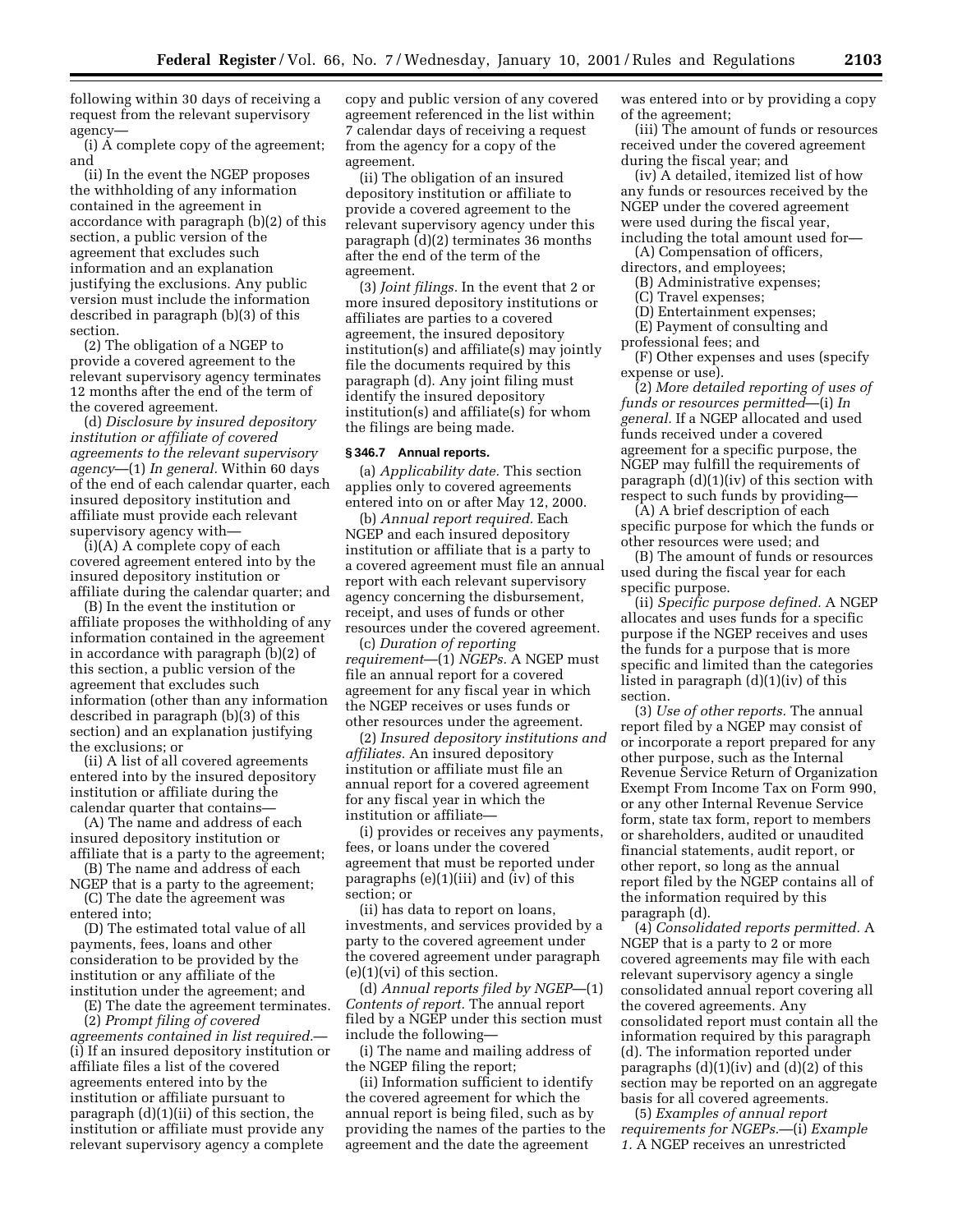grant of \$15,000 under a covered agreement, includes the funds in its general operating budget, and uses the funds during its fiscal year. The NGEP's annual report for the fiscal year must provide the name and mailing address of the NGEP, information sufficient to identify the covered agreement, and state that the NGEP received \$15,000 during the fiscal year. The report must also indicate the total expenditures made by the NGEP during the fiscal year for compensation, administrative expenses, travel expenses, entertainment expenses, consulting and professional fees, and other expenses and uses. The NGEP's annual report may provide this information by submitting an Internal Revenue Service Form 990 that includes the required information. If the Internal Revenue Service Form does not include information for all of the required categories listed in this part, the NGEP must report the total expenditures in the remaining categories either by providing that information directly or by providing another form or report that includes the required information.

(ii) *Example 2.* An organization receives \$15,000 from an insured depository institution under a covered agreement and allocates and uses the \$15,000 during the fiscal year to purchase computer equipment to support its functions. The organization's annual report must include the name and address of the organization, information sufficient to identify the agreement, and a statement that the organization received \$15,000 during the year. In addition, since the organization allocated and used the funds for a specific purpose that is more narrow and limited than the categories of expenses included in the detailed, itemized list of expenses, the organization would have the option of providing either the total amount it used during the year for each category of expenses included in paragraph  $(d)(1)(iv)$  of this section, or a statement that it used the \$15,000 to purchase computer equipment and a brief description of the equipment purchased.

(iii) *Example 3.* A community group receives \$50,000 from an insured depository institution under a covered agreement. During its fiscal year, the community group specifically allocates and uses \$5,000 of the funds to pay for a particular business trip and uses the remaining \$45,000 for general operating expenses. The group's annual report for the fiscal year must include the name and address of the group, information sufficient to identify the agreement, and a statement that the group received \$50,000. Because the group did not

allocate and use all of the funds for a specific purpose, the group's annual report must provide the total amount of funds it used during the year for each category of expenses included in paragraph (d)(1)(iv) of this section. The group's annual report also could state that it used \$5,000 for a particular business trip and include a brief description of the trip.

(iv) *Example 4.* A community development organization is a party to two separate covered agreements with two unaffiliated insured depository institutions. Under each agreement, the organization receives \$15,000 during its fiscal year and uses the funds to support its activities during that year. If the organization elects to file a consolidated annual report, the consolidated report must identify the organization and the two covered agreements, state that the organization received \$15,000 during the fiscal year under each agreement, and provide the total amount that the organization used during the year for each category of expenses included in paragraph  $(d)(1)(iv)$  of this section.

(e) *Annual report filed by insured depository institution or affiliate.*—(1) *General*. The annual report filed by an insured depository institution or affiliate must include the following—

(i) The name and principal place of business of the insured depository institution or affiliate filing the report;

(ii) Information sufficient to identify the covered agreement for which the annual report is being filed, such as by providing the names of the parties to the agreement and the date the agreement was entered into or by providing a copy of the agreement;

(iii) The aggregate amount of payments, aggregate amount of fees, and aggregate amount of loans provided by the insured depository institution or affiliate under the covered agreement to any other party to the agreement during the fiscal year;

(iv) The aggregate amount of payments, aggregate amount of fees, and aggregate amount of loans received by the insured depository institution or affiliate under the covered agreement from any other party to the agreement during the fiscal year;

(v) A general description of the terms and conditions of any payments, fees, or loans reported under paragraphs (e)(1)(iii) and (iv) of this section, or, in the event such terms and conditions are set forth—

(A) In the covered agreement, a statement identifying the covered agreement and the date the agreement (or a list identifying the agreement) was filed with the relevant supervisory agency; or

(B) In a previous annual report filed by the insured depository institution or affiliate, a statement identifying the date the report was filed with the relevant supervisory agency; and

(vi) The aggregate amount and number of loans, aggregate amount and number of investments, and aggregate amount of services provided under the covered agreement to any individual or entity not a party to the agreement—

(A) By the insured depository institution or affiliate during its fiscal year; and

(B) By any other party to the agreement, unless such information is not known to the insured depository institution or affiliate filing the report or such information is or will be contained in the annual report filed by another party under this section.

(2) *Consolidated reports permitted*— (i) *Party to multiple agreements.* An insured depository institution or affiliate that is a party to 2 or more covered agreements may file a single consolidated annual report with each relevant supervisory agency concerning all the covered agreements.

(ii) *Affiliated entities party to the same agreement.* An insured depository institution and its affiliates that are parties to the same covered agreement may file a single consolidated annual report relating to the agreement with each relevant supervisory agency for the covered agreement.

(iii) *Content of report.* Any consolidated annual report must contain all the information required by this paragraph (e). The amounts and data required to be reported under paragraphs (e)(1)(iv) and (vi) of this section may be reported on an aggregate basis for all covered agreements.

(f) *Time and place of filing*—(1) *General.* Each party must file its annual report with each relevant supervisory agency for the covered agreement no later than six months following the end of the fiscal year covered by the report.

(2) *Alternative method of fulfilling annual reporting requirement for a NGEP.*—(i) A NGEP may fulfill the filing requirements of this section by providing the following materials to an insured depository institution or affiliate that is a party to the agreement no later than six months following the end of the NGEP's fiscal year—

(A) A copy of the NGEP's annual report required under paragraph (d) of this section for the fiscal year; and

(B) Written instructions that the insured depository institution or affiliate promptly forward the annual report to the relevant supervisory agency or agencies on behalf of the NGEP.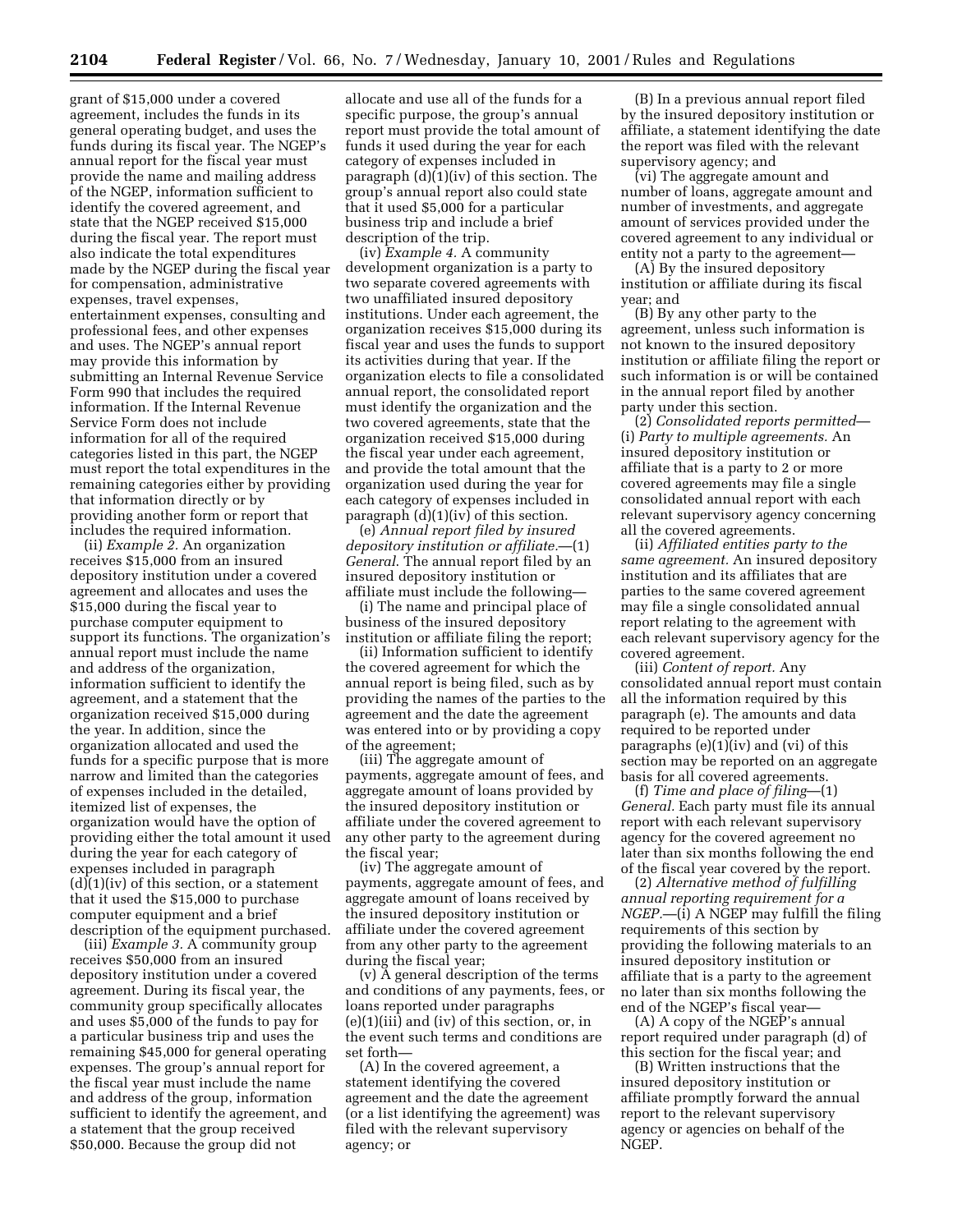(ii) An insured depository institution or affiliate that receives an annual report from a NGEP pursuant to paragraph (f)(2)(i) of this section must file the report with the relevant supervisory agency or agencies on behalf of the NGEP within 30 days.

## **§ 346.8 Release of information under FOIA.**

The FDIC will make covered agreements and annual reports available to the public in accordance with the Freedom of Information Act (5 U.S.C. 552 *et seq.*) and the FDIC's rules regarding Disclosure of Information (12 CFR part 309). A party to a covered agreement may request confidential treatment of proprietary and confidential information in a covered agreement or an annual report under those procedures.

#### **§ 346.9 Compliance provisions.**

(a) *Willful failure to comply with disclosure and reporting obligations*.— (1) If the FDIC determines that a NGEP has willfully failed to comply in a material way with §§ 346.4 or 346.5, the FDIC will notify the NGEP in writing of that determination and provide the NGEP a period of 90 days (or such longer period as the FDIC finds to be reasonable under the circumstances) to comply.

 $(2)$  If the NGEP does not comply within the time period established by the FDIC, the agreement shall thereafter be unenforceable by that NGEP by operation of section 48 of the Federal Deposit Insurance Act (12 U.S.C. 1831y).

(3) The FDIC may assist any insured depository institution or affiliate that is a party to a covered agreement that is unenforceable by a NGEP by operation of section 48 of the Federal Deposit Insurance Act (12 U.S.C. 1831y) in identifying a successor to assume the NGEP's responsibilities under the agreement.

(b) *Diversion of funds.* If a court or other body of competent jurisdiction determines that funds or resources received under a covered agreement have been diverted contrary to the purposes of the covered agreement for an individual's personal financial gain, the FDIC may take either or both of the following actions—

(1) Order the individual to disgorge the diverted funds or resources received under the agreement;

(2) Prohibit the individual from being a party to any covered agreement for a period not to exceed 10 years.

(c) *Notice and opportunity to respond.* Before making a determination under paragraph (a)(1) of this section, or taking any action under paragraph (b) of this

section, the FDIC will provide written notice and an opportunity to present information to the FDIC concerning any relevant facts or circumstances relating to the matter.

(d) *Inadvertent or de minimis errors.* Inadvertent or de minimis errors in annual reports or other documents filed with the FDIC under §§ 346.6 or 346.7 will not subject the reporting party to any penalty.

(e) *Enforcement of provisions in covered agreements.* No provision of this part shall be construed as authorizing the FDIC to enforce the provisions of any covered agreement.

#### **§ 346.10 Transition provisions.**

(a) *Disclosure of covered agreements entered into before the effective date of this part.* The following disclosure requirements apply to covered agreements that were entered into after November 12, 1999, and that terminated before April 1, 2001.

(1) *Disclosure to the public.* Each NGEP and each insured depository institution or affiliate that was a party to the agreement must make the agreement available to the public under § 346.6 until at least April 1, 2002.

(2) *Disclosure to the relevant supervisory agency.*—(i) Each NGEP that was a party to the agreement must make the agreement available to the relevant supervisory agency under § 346.6 until at least April 1, 2002.

(ii) Each insured depository institution or affiliate that was a party to the agreement must, by June 30, 2001, provide each relevant supervisory agency either—

(A) A copy of the agreement under  $§ 346.6(d)(1)(i);$  or

(B) The information described in § 346.6(d)(1)(ii) for each agreement.

(b) *Filing of annual reports that relate to fiscal years ending on or before December 31, 2000.* In the event that a NGEP, insured depository institution or affiliate has any information to report under § 346.7 for a fiscal year that ends on or before December 31, 2000, and that concerns a covered agreement entered into between May 12, 2000, and December 31, 2000, the annual report for that fiscal year must be provided no later than June 30, 2001, to—

(1) Each relevant supervisory agency; or

(2) In the case of a NGEP, to an insured depository institution or affiliate that is a party to the agreement in accordance with § 346.7(f)(2).

### **§ 346.11 Other definitions and rules of construction used in this part.**

(a) *Affiliate.* "Affiliate" means-

(1) Any company that controls, is controlled by, or is under common control with another company; and

(2) For the purpose of determining whether an agreement is a covered agreement under § 346.2, an ''affiliate'' includes any company that would be under common control or merged with another company on consummation of any transaction pending before a Federal banking agency at the time—

(i) The parties enter into the agreement; and

(ii) The NGEP that is a party to the agreement makes a CRA

communication, as described in § 346.3. (b) *Control*. "Control" is defined in

section 2(a) of the Bank Holding Company Act (12 U.S.C. 1841(a)).

(c) *CRA affiliate*. A ''CRA affiliate'' of an insured depository institution is any company that is an affiliate of an insured depository institution to the extent, and only to the extent, that the activities of the affiliate were considered by the appropriate Federal banking agency when evaluating the CRA performance of the institution at its most recent CRA examination prior to the agreement. An insured depository institution or affiliate also may designate any company as a CRA affiliate at any time prior to the time a covered agreement is entered into by informing the NGEP that is a party to the agreement of such designation.

(d) *CRA public file*. ''CRA public file'' means the public file maintained by an insured depository institution and described in 12 CFR 345.43.

(e) *Executive officer*. The term "executive officer" has the same meaning as in § 215.2(e)(1) of the Board of Governors of the Federal Reserve System's Regulation O (12 CFR  $215.2(e)(1)$ ).

(f) *Federal banking agency; appropriate Federal banking agency*. The terms ''Federal banking agency'' and ''appropriate Federal banking agency'' have the same meanings as in section 3 of the Federal Deposit Insurance Act (12 U.S.C. 1813).

(g) *Fiscal year*. (1) The fiscal year for a NGEP that does not have a fiscal year shall be the calendar year.

(2) Any NGEP, insured depository institution, or affiliate that has a fiscal year may elect to have the calendar year be its fiscal year for purposes of this part.

(h) *Insured depository institution*. ''Insured depository institution'' has the same meaning as in section 3 of the Federal Deposit Insurance Act (12 U.S.C. 1813).

(i) *NGEP*. ''NGEP'' means a nongovernmental entity or person.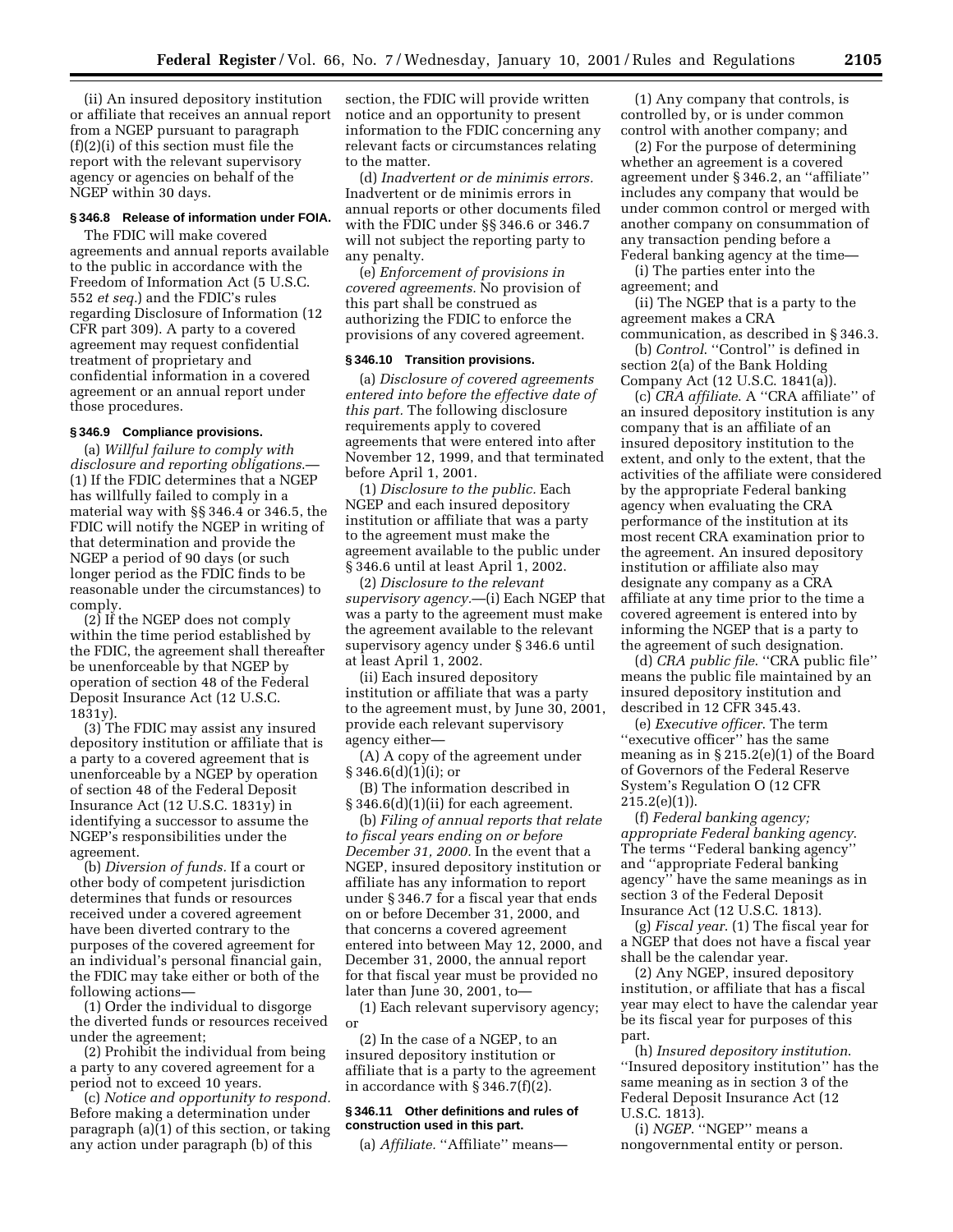(j) *Nongovernmental entity or person—(1) General*. A 'nongovernmental entity or person'' is any partnership, association, trust, joint venture, joint stock company, corporation, limited liability corporation, company, firm, society, other organization, or individual.

(2) *Exclusions.* A nongovernmental entity or person does not include—

(i) The United States government, a state government, a unit of local government (including a county, city, town, township, parish, village, or other general-purpose subdivision of a state) or an Indian tribe or tribal organization established under Federal, state or Indian tribal law (including the Department of Hawaiian Home Lands), or a department, agency, or instrumentality of any such entity;

(ii) A federally-chartered public corporation that receives Federal funds appropriated specifically for that corporation;

(iii) An insured depository institution or affiliate of an insured depository institution; or

(iv) An officer, director, employee, or representative (acting in his or her capacity as an officer, director, employee, or representative) of an entity listed in paragraphs (h)(2)(i) through (iii) of this section.

(k) *Party*. The term ''party''. The authority citation for part 405 continues to read as follows: with respect to a covered agreement means each NGEP and each insured depository institution or affiliate that entered into the agreement.

(l) *Relevant supervisory agency*. The ''relevant supervisory agency'' for a covered agreement means the appropriate Federal banking agency for—

(1) Each insured depository institution (or subsidiary thereof) that is a party to the covered agreement;

(2) Each insured depository institution (or subsidiary thereof) or CRA affiliate that makes payments or loans or provides services that are subject to the covered agreement; and

(3) Any company (other than an insured depository institution or subsidiary thereof) that is a party to the covered agreement.

(m) *Term of agreement*. An agreement that does not have a fixed termination date is considered to terminate on the last date on which any party to the agreement makes any payment or provides any loan or other resources under the agreement, unless the relevant supervisory agency for the agreement otherwise notifies each party in writing.

By order of the Board of Directors, Federal Deposit Insurance Corporation.

Dated at Washington, DC, this 21st day of December, 2000.

## **Robert E. Feldman,**

*Executive Secretary.*

## **Department of Treasury**

**Office of Thrift Supervision**

*12 CFR Chapter V*

Authority and Issuance

For the reasons set out in the joint preamble, Title 12, Chapter V, of the Code of Federal Regulations is amended by adding a new part 533 to read as follows:

## **PART 533—DISCLOSURE AND REPORTING OF CRA-RELATED AGREEMENTS**

Sec.

- 533.1 Purpose and scope of this part.
- 533.2 Definition of covered agreement.
- 533.3 CRA communications.
- 533.4 Fulfillment of the CRA.
- 533.5 Related agreements considered a single agreement.
- 533.6 Disclosure of covered agreements.
- 533.7 Annual reports.
- 533.8 Release of information under FOIA.
- 533.9 Compliance provisions. 533.10 Transition provisions.
- 533.11 Other definitions and rules of
- construction used in this part.

**Authority:** 12 U.S.C. 1462a, 1463, 1464, 1467a, and 1831y.

#### **§ 533.1 Purpose and scope of this part.**

(a) *General.* This part implements section 711 of the Gramm-Leach-Bliley Act (12 U.S.C. 1831y). That section requires any nongovernmental entity or person (NGEP), insured depository institution, or affiliate of an insured depository institution that enters into a covered agreement to—

(1) Make the covered agreement available to the public and the appropriate Federal banking agency; and

(2) File an annual report with the appropriate Federal banking agency concerning the covered agreement.

(b) *Scope of this part.* The provisions of this part apply to—

(1) Savings associations and their subsidiaries;

(2) Savings and loan holding companies;

(3) Affiliates of savings associations and savings and loan holding companies, other than bank holding companies, banks, and subsidiaries of bank holding companies and banks; and

(4) NGEPs that enter into covered agreements with any company listed in paragraphs (b)(1) through (b)(3) of this section.

(c) *Relation to Community Reinvestment Act.* This part does not affect in any way the Community Reinvestment Act of 1977 (CRA) (12 U.S.C. 2901 *et seq.*), OTS's Community Reinvestment rule (12 CFR Part 563e), or OTS's interpretations or administration of the CRA or Community Reinvestment rule.

(d) *Examples.* (1) The examples in this part are not exclusive. Compliance with an example, to the extent applicable, constitutes compliance with this part.

(2) Examples in a paragraph illustrate only the issue described in the paragraph and do not illustrate any other issues that may arise in this part.

#### **§ 533.2 Definition of covered agreement.**

(a) *General definition of covered agreement.* A covered agreement is any contract, arrangement, or understanding that meets all of the following criteria—

(1) The agreement is in writing. (2) The parties to the agreement include—

(i) One or more insured depository institutions or affiliates of an insured depository institution; and

(ii) One or more NGEPs.

(3) The agreement provides for the insured depository institution or any affiliate to—

(i) Provide to one or more individuals or entities (whether or not parties to the agreement) cash payments, grants, or other consideration (except loans) that have an aggregate value of more than \$10,000 in any calendar year; or

(ii) Make to one or more individuals or entities (whether or not parties to the agreement) loans that have an aggregate principal amount of more than \$50,000 in any calendar year.

(4) The agreement is made pursuant to, or in connection with, the fulfillment of the CRA, as defined in § 533.4 of this part.

(5) The agreement is with a NGEP that has had a CRA communication as described in § 533.3 of this part prior to entering into the agreement.

(b) *Examples concerning written arrangements or understandings.* (1) *Example 1.* A NGEP meets with an insured depository institution and states that the institution needs to make more community development investments in the NGEP's community. The NGEP and insured depository institution do not reach an agreement concerning the community development investments the institution should make in the community, and the parties do not reach any mutual arrangement or understanding. Two weeks later, the institution unilaterally issues a press release announcing that it has established a general goal of making \$100 million of community development grants in low- and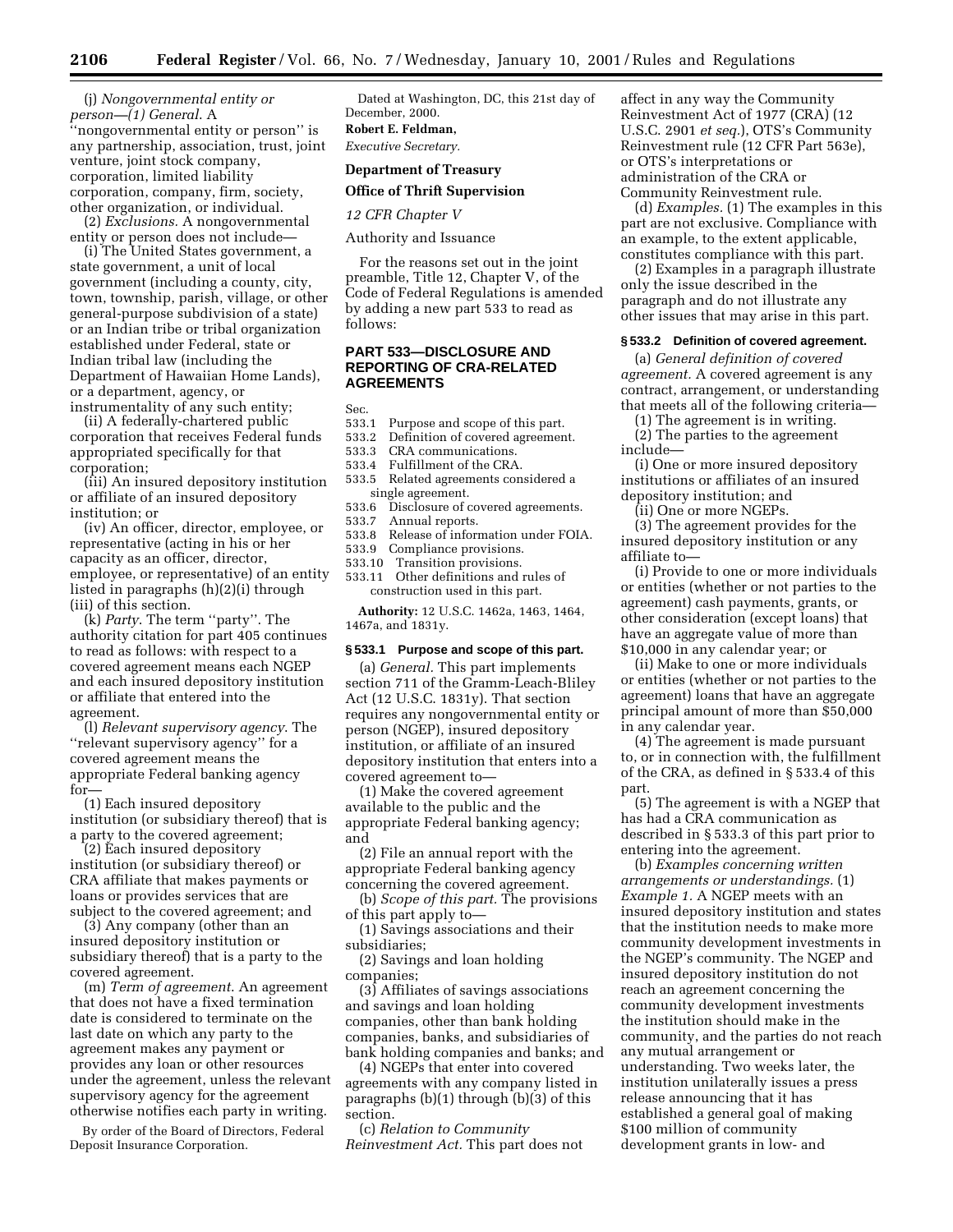moderate-income neighborhoods served by the insured depository institution over the next 5 years. The NGEP is not identified in the press release. The press release is not a written arrangement or understanding.

(2) *Example 2.* A NGEP meets with an insured depository institution and states that the institution needs to offer new loan programs in the NGEP's community. The NGEP and the insured depository institution reach a mutual arrangement or understanding that the institution will provide additional loans in the NGEP's community. The institution tells the NGEP that it will issue a press release announcing the program. Later, the insured depository institution issues a press release announcing the loan program. The press release incorporates the key terms of the understanding reached between the NGEP and the insured depository institution. The written press release reflects the mutual arrangement or understanding of the NGEP and the insured depository institution and is, therefore, a written arrangement or understanding.

(3) *Example 3.* An NGEP sends a letter to an insured depository institution requesting that the institution provide a \$15,000 grant to the NGEP. The insured depository institution responds in writing and agrees to provide the grant in connection with its annual grant program. The exchange of letters constitutes a written arrangement or understanding.

(c) *Loan agreements that are not covered agreements.* A covered agreement does not include—

(1) Any individual loan that is secured by real estate; or

(2) Any specific contract or commitment for a loan or extension of credit to an individual, business, farm, or other entity, or group of such individuals or entities, if—

(i) The funds are loaned at rates that are not substantially below market rates; and

(ii) The loan application or other loan documentation does not indicate that the borrower intends or is authorized to use the borrowed funds to make a loan or extension of credit to one or more third parties.

(d) *Examples concerning loan agreements.* (1) *Example 1.* An insured depository institution provides an organization with a \$1 million loan that is documented in writing and is secured by real estate owned or to-be-acquired by the organization. The agreement is an individual mortgage loan and is exempt from coverage under paragraph (c)(1) of this section, regardless of the interest rate on the loan or whether the

organization intends or is authorized to re-loan the funds to a third party.

(2) *Example 2.* An insured depository institution commits to provide a \$500,000 line of credit to a small business that is documented by a written agreement. The loan is made at rates that are within the range of rates offered by the institution to similarly situated small businesses in the market and the loan documentation does not indicate that the small business intends or is authorized to re-lend the borrowed funds. The agreement is exempt from coverage under paragraph (c)(2) of this section.

(3) *Example 3.* An insured depository institution offers small business loans that are guaranteed by the Small Business Administration (SBA). A small business obtains a \$75,000 loan, documented in writing, from the institution under the institution's SBA loan program. The loan documentation does not indicate that the borrower intends or is authorized to re-lend the funds. Although the rate charged on the loan is well below that charged by the institution on commercial loans, the rate is within the range of rates that the institution would charge a similarly situated small business for a similar loan under the SBA loan program. Accordingly, the loan is not made at substantially below market rates and is exempt from coverage under paragraph (c)(2) of this section.

(4) *Example 4.* A bank holding company enters into a written agreement with a community development organization that provides that insured depository institutions owned by the bank holding company will make \$250 million in small business loans in the community over the next 5 years. The written agreement is not a specific contract or commitment for a loan or an extension of credit and, thus, is not exempt from coverage under paragraph (c)(2) of this section. Each small business loan made by the insured depository institution pursuant to this general commitment would, however, be exempt from coverage if the loan is made at rates that are not substantially below market rates and the loan documentation does not indicate that the borrower intended or was authorized to re-lend the funds.

(e) *Agreements that include exempt loan agreements.* If an agreement includes a loan, extension of credit or loan commitment that, if documented separately, would be exempt under paragraph (c) of this section, the exempt loan, extension of credit or loan commitment may be excluded for purposes of determining whether the agreement is a covered agreement.

(f) *Determining annual value of agreements that lack schedule of disbursements.* For purposes of paragraph (a)(3) of this section, a multiyear agreement that does not include a schedule for the disbursement of payments, grants, loans or other consideration by the insured depository institution or affiliate, is considered to have a value in the first year of the agreement equal to all payments, grants, loans and other consideration to be provided at any time under the agreement.

#### **§ 533.3 CRA communications.**

(a) *Definition of CRA communication.* A CRA communication is any of the following—

(1) Any written or oral comment or testimony provided to a Federal banking agency concerning the adequacy of the performance under the CRA of the insured depository institution, any affiliated insured depository institution, or any CRA affiliate.

(2) Any written comment submitted to the insured depository institution that discusses the adequacy of the performance under the CRA of the institution and must be included in the institution's CRA public file.

(3) Any discussion or other contact with the insured depository institution or any affiliate about—

(i) Providing (or refraining from providing) written or oral comments or testimony to any Federal banking agency concerning the adequacy of the performance under the CRA of the insured depository institution, any affiliated insured depository institution, or any CRA affiliate;

(ii) Providing (or refraining from providing) written comments to the insured depository institution that concern the adequacy of the institution's performance under the CRA and must be included in the institution's CRA public file; or

(iii) The adequacy of the performance under the CRA of the insured depository institution, any affiliated insured depository institution, or any CRA affiliate.

(b) *Discussions or contacts that are not CRA communications.* (1) *Timing of contacts with a Federal banking agency.* An oral or written communication with a Federal banking agency is not a CRA communication if it occurred more than 3 years before the parties entered into the agreement.

(2) *Timing of contacts with insured depository institutions and affiliates.* A communication with an insured depository institution or affiliate is not a CRA communication if the communication occurred—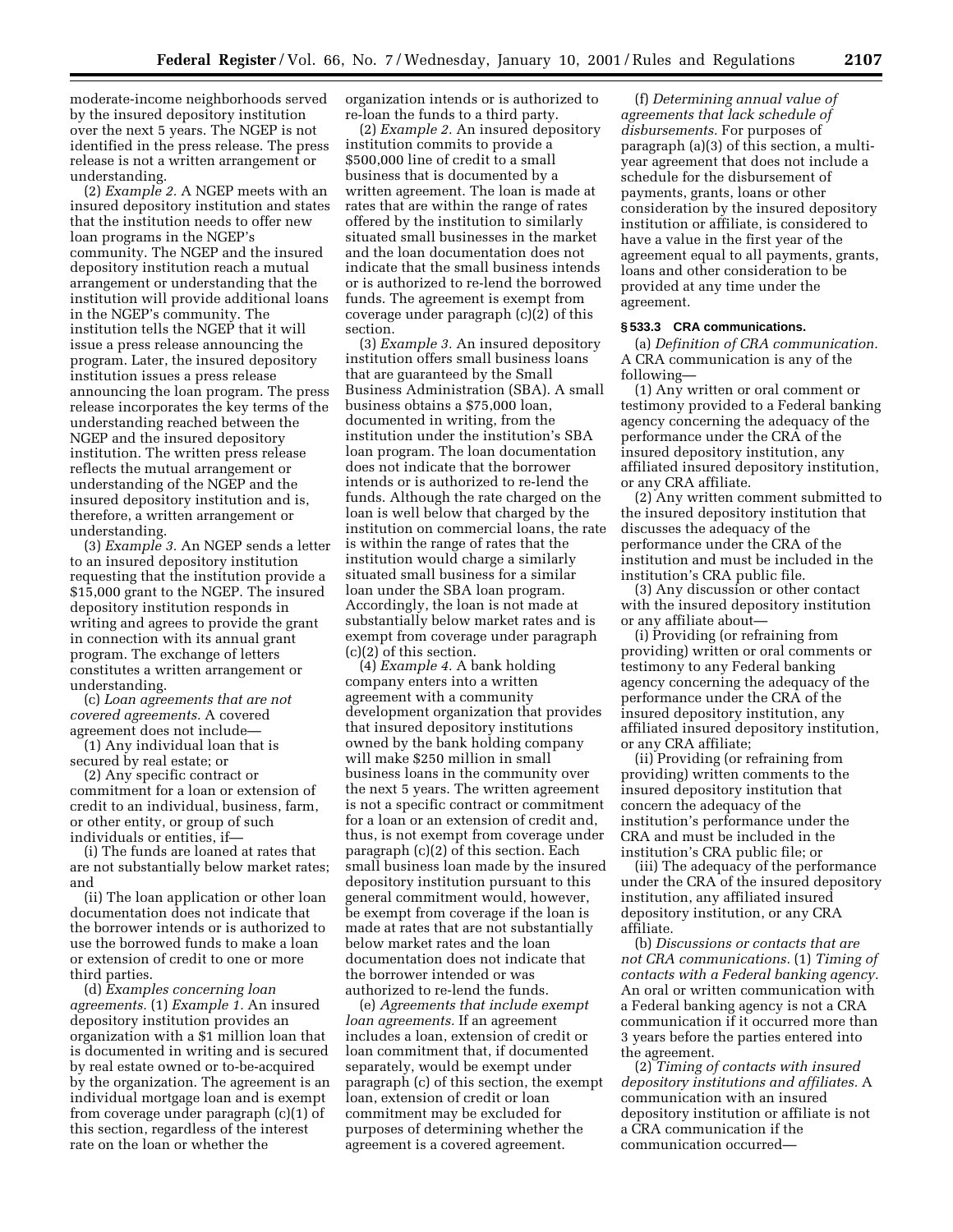(i) More than 3 years before the parties entered into the agreement, in the case of any written communication;

(ii) More than 3 years before the parties entered into the agreement, in the case of any oral communication in which the NGEP discusses providing (or refraining from providing) comments or testimony to a Federal banking agency or written comments that must be included in the institution's CRA public file in connection with a request to, or agreement by, the institution or affiliate to take (or refrain from taking) any action that is in fulfillment of the CRA; or

(iii) More than 1 year before the parties entered into the agreement, in the case of any other oral communication not described in paragraph (b)(2)(ii).

(3) *Knowledge of communication by insured depository institution or affiliate.* (i) A communication is only a CRA communication under paragraph (a) of this section if the insured depository institution or its affiliate has knowledge of the communication under paragraph (b)(3)(ii) or (b)(3)(iii) of this section.

(ii) *Communication with insured depository institution or affiliate.* An insured depository institution or affiliate has knowledge of a communication by the NGEP to the institution or its affiliate under this paragraph only if one of the following representatives of the insured depository institution or any affiliate has knowledge of the communication—

(A) An employee who approves, directs, authorizes, or negotiates the agreement with the NGEP; or

(B) An employee designated with responsibility for compliance with the CRA or executive officer if the employee or executive officer knows that the institution or affiliate is negotiating, intends to negotiate, or has been informed by the NGEP that it expects to request that the institution or affiliate negotiate an agreement with the NGEP.

(iii) *Other communications.* An insured depository institution or affiliate is deemed to have knowledge of—

(A) Any testimony provided to a Federal banking agency at a public meeting or hearing;

(B) Any comment submitted to a Federal banking agency that is conveyed in writing by the agency to the insured depository institution or affiliate; and

(C) Any written comment submitted to the insured depository institution that must be and is included in the institution's CRA public file.

(4) *Communication where NGEP has knowledge.* A NGEP has a CRA

communication with an insured depository institution or affiliate only if any of the following individuals has knowledge of the communication—

(i) A director, employee, or member of the NGEP who approves, directs, authorizes, or negotiates the agreement with the insured depository institution or affiliate;

(ii) A person who functions as an executive officer of the NGEP and who knows that the NGEP is negotiating or intends to negotiate an agreement with the insured depository institution or affiliate; or

(iii) Where the NGEP is an individual, the NGEP.

(c) *Examples of CRA communications*—(1) *Examples of actions that are CRA communications.* The following are examples of CRA communications. These examples are not exclusive and assume that the communication occurs within the relevant time period as described in paragraph (b)(1) or (b)(2) of this section and the appropriate representatives have knowledge of the communication as specified in paragraphs (b)(3) and  $(b)(4)$  of this section.

(i) *Example 1.* A NGEP files a written comment with a Federal banking agency that states than an insured depository institution successfully addresses the credit needs of its community. The written comment is in response to a general request from the agency for comments on an application of the insured depository institution to open a new branch and a copy of the comment is provided to the institution.

(ii) *Example 2.* A NGEP meets with an executive officer of an insured depository institution and states that the institution must improve its CRA performance.

(iii) *Example 3.* A NGEP meets with an executive officer of an insured depository institution and states that the institution needs to make more mortgage loans in low- and moderateincome neighborhoods in its community.

(iv) *Example 4.* A bank holding company files an application with a Federal banking agency to acquire an insured depository institution. Two weeks later, the NGEP meets with an executive officer of the bank holding company to discuss the adequacy of the performance under the CRA of the target insured depository institution. The insured depository institution was an affiliate of the bank holding company at the time the NGEP met with the target institution. (*See* § 533.11(a) of this part.) Accordingly, the NGEP had a CRA communication with an affiliate of the bank holding company.

(2) *Examples of actions that are not CRA communications.* The following are examples of actions that are not by themselves CRA communications. These examples are not exclusive.

(i) *Example 1.* A NGEP provides to a Federal banking agency comments or testimony concerning an insured depository institution or affiliate in response to a direct request by the agency for comments or testimony from that NGEP. Direct requests for comments or testimony do not include a general invitation by a Federal banking agency for comments or testimony from the public in connection with a CRA performance evaluation of, or application for a deposit facility (as defined in section 803 of the CRA (12 U.S.C. 2902(3)) by, an insured depository institution or an application by a company to acquire an insured depository institution.

(ii) *Example 2.* A NGEP makes a statement concerning an insured depository institution or affiliate at a widely attended conference or seminar regarding a general topic. A public or private meeting, public hearing, or other meeting regarding one or more specific institutions, affiliates or transactions involving an application for a deposit facility is not considered a widely attended conference or seminar.

(iii) *Example 3.* A NGEP, such as a civil rights group, community group providing housing and other services in low- and moderate-income neighborhoods, veterans organization, community theater group, or youth organization, sends a fundraising letter to insured depository institutions and to other businesses in its community. The letter encourages all businesses in the community to meet their obligation to assist in making the local community a better place to live and work by supporting the fundraising efforts of the NGEP.

(iv) *Example 4.* A NGEP discusses with an insured depository institution or affiliate whether particular loans, services, investments, community development activities, or other activities are generally eligible for consideration by a Federal banking agency under the CRA. The NGEP and insured depository institution or affiliate do not discuss the adequacy of the CRA performance of the insured depository institution or affiliate.

(v) *Example 5.* A NGEP engaged in the sale or purchase of loans in the secondary market sends a general offering circular to financial institutions offering to sell or purchase a portfolio of loans. An insured depository institution that receives the offering circular discusses with the NGEP the types of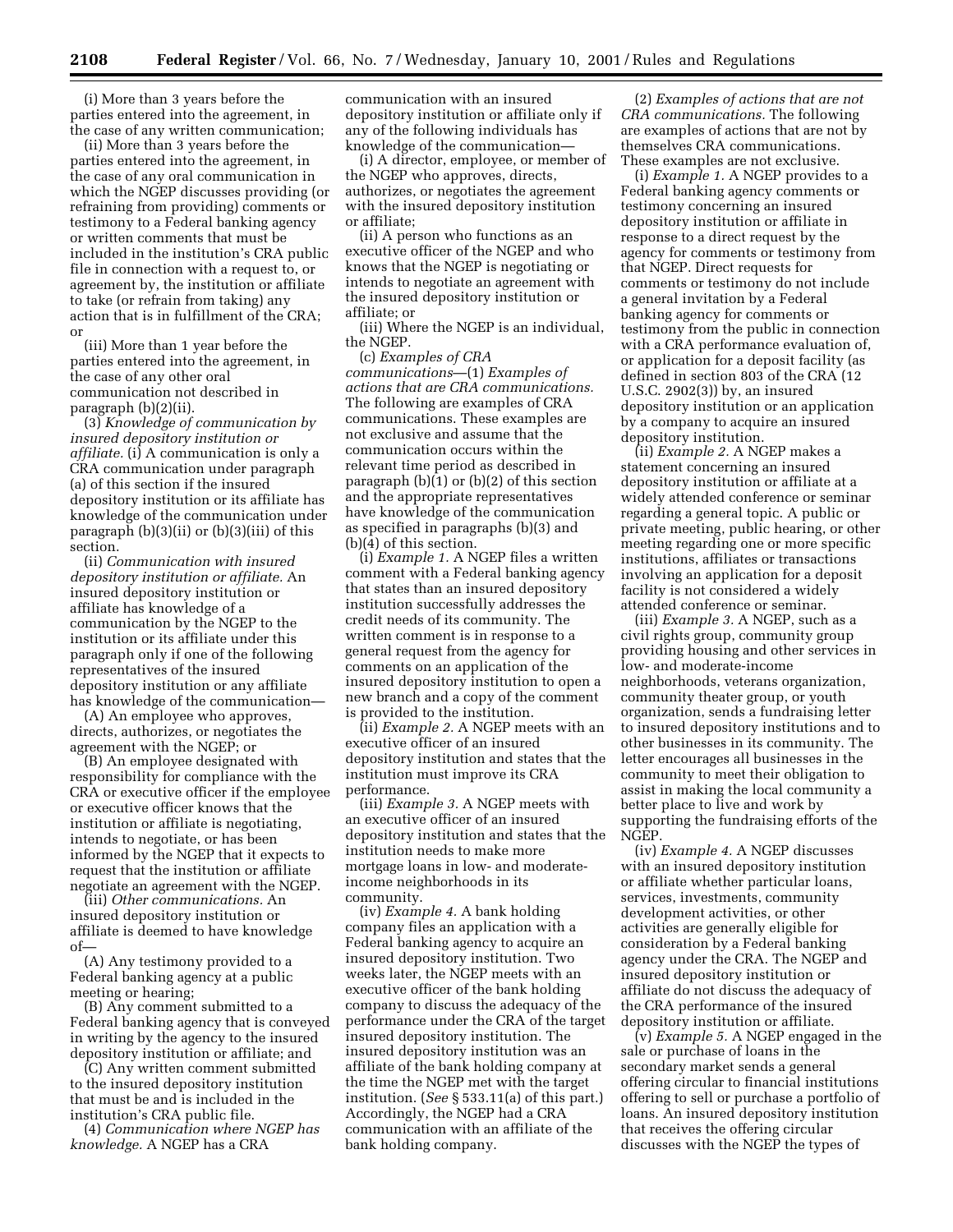loans included in the loan pool, whether such loans are generally eligible for consideration under the CRA, and which loans are made to borrowers in the institution's local community. The NGEP and insured depository institution do not discuss the adequacy of the institution's CRA performance.

(d) *Multiparty covered agreements.* (1) A NGEP that is a party to a covered agreement that involves multiple NGEPs is not required to comply with the requirements of this part if—

(i) The NGEP has not had a CRA communication; and

(ii) No representative of the NGEP identified in paragraph (b)(4) of this section has knowledge at the time of the agreement that another NGEP that is a party to the agreement has had a CRA communication.

(2) An insured depository institution or affiliate that is a party to a covered agreement that involves multiple insured depository institutions or affiliates is not required to comply with the requirements in §§ 533.6 and 533.7 if—

(i) No NGEP that is a party to the agreement has had a CRA communication concerning the insured depository institution or any affiliate; and

(ii) No representative of the insured depository institution or any affiliate identified in paragraph (b)(3) of this section has knowledge at the time of the agreement that an NGEP that is a party to the agreement has had a CRA communication concerning any other insured depository institution or affiliate that is a party to the agreement.

#### **§ 533.4 Fulfillment of the CRA**

(a) *List of factors that are in fulfillment of the CRA.* Fulfillment of the CRA, for purposes of this part, means the following list of factors—

(1) *Comments to a Federal banking agency or included in CRA public file.* Providing or refraining from providing written or oral comments or testimony to any Federal banking agency concerning the performance under the CRA of an insured depository institution or CRA affiliate that is a party to the agreement or an affiliate of a party to the agreement or written comments that are required to be included in the CRA public file of any such insured depository institution; or

(2) *Activities given favorable CRA consideration.* Performing any of the following activities if the activity is of the type that is likely to receive favorable consideration by a Federal banking agency in evaluating the performance under the CRA of the

insured depository institution that is a party to the agreement or an affiliate of a party to the agreement—

(i) Home-purchase, homeimprovement, small business, small farm, community development, and consumer lending, as described in § 563e.22 of this chapter, including loan purchases, loan commitments, and letters of credit;

(ii) Making investments, deposits, or grants, or acquiring membership shares, that have as their primary purpose community development, as described in § 563e.23 of this chapter;

(iii) Delivering retail banking services, as described in § 563.24(d) of this chapter;

(iv) Providing community development services, as described in § 563e.24(e) of this chapter;

(v) In the case of a wholesale or limited-purpose insured depository institution, community development lending, including originating and purchasing loans and making loan commitments and letters of credit, making qualified investments, or providing community development services, as described in § 563e.25(c) of this chapter;

(vi) In the case of a small insured depository institution, any lending or other activity described in § 563e.26(a) of this chapter; or

(vii) In the case of an insured depository institution that is evaluated on the basis of a strategic plan, any element of the strategic plan, as described in § 563e.27(f) of this chapter.

(b) *Agreements relating to activities of CRA affiliates.* An insured depository institution or affiliate that is a party to a covered agreement that concerns any activity described in paragraph (a) of this section of a CRA affiliate must, prior to the time the agreement is entered into, notify each NGEP that is a party to the agreement that the agreement concerns a CRA affiliate.

#### **§ 533.5 Related agreements considered a single agreement.**

The following rules must be applied in determining whether an agreement is a covered agreement under § 533.2 of this part.

(a) *Agreements entered into by same parties.* All written agreements to which an insured depository institution or an affiliate of the insured depository institution is a party shall be considered to be a single agreement if the agreements—

(1) Are entered into with the same NGEP;

(2) Were entered into within the same 12-month period; and

(3) Are each in fulfillment of the CRA.

(b) *Substantively related contracts.* All written contracts to which an insured depository institution or an affiliate of the insured depository institution is a party shall be considered to be a single agreement, without regard to whether the other parties to the contracts are the same or whether each such contract is in fulfillment of the CRA, if the contracts were negotiated in a coordinated fashion and a NGEP is a party to each contract.

#### **§ 533.6 Disclosure of covered agreements.**

(a) *Applicability date.* This section applies only to covered agreements entered into after November 12, 1999.

(b) *Disclosure of covered agreements to the public.* (1) *Disclosure required.* Each NGEP and each insured depository institution or affiliate that enters into a covered agreement must make a copy of the covered agreement available to any individual or entity upon request.

(2) *Nondisclosure of confidential and proprietary information permitted.* In responding to a request for a covered agreement from any individual or entity under paragraph (b)(1) of this section, a NGEP, insured depository institution, or affiliate may withhold from public disclosure confidential or proprietary information that the party believes the relevant supervisory agency could withhold from disclosure under the Freedom of Information Act (5 U.S.C. 552 *et seq.*) (FOIA).

(3) *Information that must be disclosed.* Notwithstanding paragraph (b)(2) of this section, a party must disclose any of the following information that is contained in a covered agreement—

(i) The names and addresses of the parties to the agreement;

(ii) The amount of any payments, fees, loans, or other consideration to be made or provided by any party to the agreement;

(iii) Any description of how the funds or other resources provided under the agreement are to be used;

(iv) The term of the agreement (if the agreement establishes a term); and

(v) Any other information that the relevant supervisory agency determines is not properly exempt from public disclosure.

(4) *Request for review of withheld information.* Any individual or entity may request that the relevant supervisory agency review whether any information in a covered agreement withheld by a party must be disclosed. Any requests for agency review of withheld information must be filed, and will be processed in accordance with, the relevant supervisory agency's rules concerning the availability of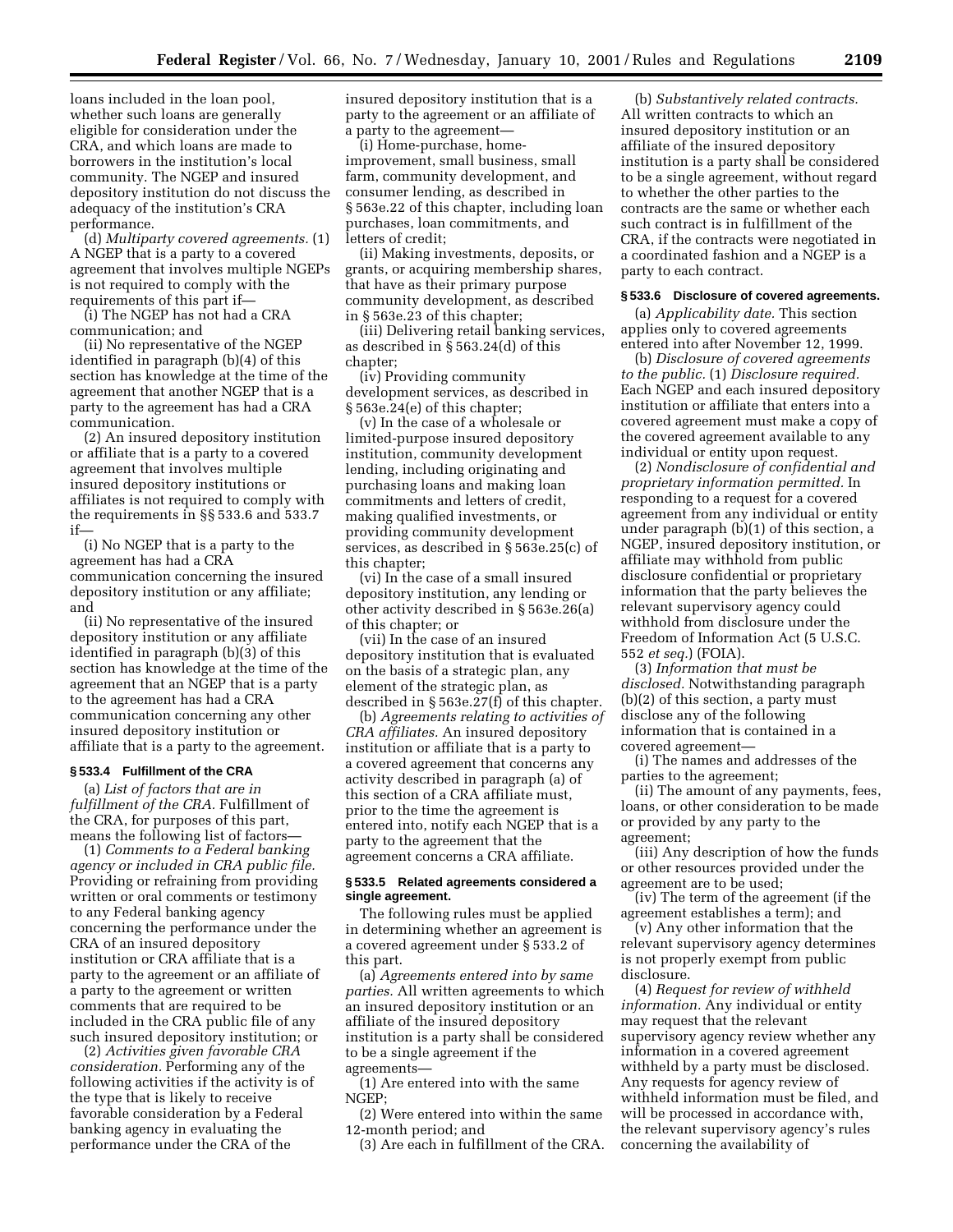information (*see* part 505 of this chapter and the Department of Treasury's rules (31 CFR part 1)).

(5) *Duration of obligation.* The obligation to disclose a covered agreement to the public terminates 12 months after the end of the term of the agreement.

(6) *Reasonable copy and mailing fees.* Each NGEP and each insured depository institution or affiliate may charge an individual or entity that requests a copy of a covered agreement a reasonable fee not to exceed the cost of copying and mailing the agreement.

(7) *Use of CRA public file by insured depository institution or affiliate.* An insured depository institution and any affiliate of an insured depository institution may fulfill its obligation under this paragraph (b) by placing a copy of the covered agreement in the insured depository institution's CRA public file if the institution makes the agreement available in accordance with the procedures set forth in § 563e.43 of this chapter.

(c) *Disclosure by NGEPs of covered agreements to the relevant supervisory agency.* (1) Each NGEP that is a party to a covered agreement must provide the following within 30 days of receiving a request from the relevant supervisory agency—

(i) A complete copy of the agreement; and

(ii) In the event the NGEP proposes the withholding of any information contained in the agreement in accordance with paragraph (b)(2) of this section, a public version of the agreement that excludes such information and an explanation justifying the exclusions. Any public version must include the information described in paragraph (b)(3) of this section.

(2) The obligation to provide a covered agreement to the relevant supervisory agency terminates 12 months after the end of the term of the covered agreement.

(d) *Disclosure by insured depository institution or affiliate of covered agreements to the relevant supervisory agency.* (1) *In general.* Within 60 days of the end of each calendar quarter, each insured depository institution and affiliate must provide each relevant supervisory agency with—

(i)(A) A complete copy of each covered agreement entered into by the insured depository institution or affiliate during the calendar quarter; and

(B) In the event the institution or affiliate proposes the withholding of any information contained in the agreement in accordance with paragraph (b)(2) of this section, a public version of the

agreement that excludes such information (other than any information described in paragraph (b)(3) of this section) and an explanation justifying the exclusions; or

(ii) A list of all covered agreements entered into by the insured depository institution or affiliate during the calendar quarter that contains—

(A) The name and address of each insured depository institution or affiliate that is a party to the agreement;

(B) The name and address of each NGEP that is a party to the agreement;

(C) The date the agreement was entered into;

(D) The estimated total value of all payments, fees, loans and other consideration to be provided by the institution or any affiliate of the institution under the agreement; and

(E) The date the agreement terminates. (2) *Prompt filing of covered agreements contained in list required.* (i) If an insured depository institution or affiliate files a list of the covered agreements entered into by the institution or affiliate pursuant to paragraph (d)(1)(ii) of this section, the institution or affiliate must provide any relevant supervisory agency a complete copy and public version of any covered agreement referenced in the list within 7 calendar days of receiving a request from the agency for a copy of the agreement.

(ii) The obligation of an insured depository institution or affiliate to provide a covered agreement to the relevant supervisory agency under this paragraph (d)(2) terminates 36 months after the end of the term of the covered agreement.

(3) *Joint filings.* In the event that 2 or more insured depository institutions or affiliates are parties to a covered agreement, the insured depository institution(s) and affiliate(s) may jointly file the documents required by this paragraph (d) of this section. Any joint filing must identify the insured depository institution(s) and affiliate(s) for whom the filings are being made.

#### **§ 533.7 Annual reports.**

(a) *Applicability date.* This section applies only to covered agreements entered into on or after May 12, 2000.

(b) *Annual report required.* Each NGEP and each insured depository institution or affiliate that is a party to a covered agreement must file an annual report with each relevant supervisory agency concerning the disbursement, receipt, and uses of funds or other resources under the covered agreement.

(c) *Duration of reporting requirement.* (1) *NGEPs.* A NGEP must file an annual report for a covered agreement for any

fiscal year in which the NGEP receives or uses funds or other resources under the agreement.

(2) *Insured depository institutions and affiliates.* An insured depository institution or affiliate must file an annual report for a covered agreement for any fiscal year in which the institution or affiliate—

(i) Provides or receives any payments, fees, or loans under the covered agreement that must be reported under paragraphs  $(e)(1)(iii)$  and  $(e)(1)(iv)$  of this section; or

(ii) Has data to report on loans, investments, and services provided by a party to the covered agreement under the covered agreement under paragraph  $(e)(1)(vi)$  of this section.

(d) *Annual reports filed by NGEP.* (1) *Contents of report.* The annual report filed by a NGEP under this section must include the following—

(i) The name and mailing address of the NGEP filing the report;

(ii) Information sufficient to identify the covered agreement for which the annual report is being filed, such as by providing the names of the parties to the agreement and the date the agreement was entered into or by providing a copy of the agreement;

(iii) The amount of funds or resources received under the covered agreement during the fiscal year; and

(iv) A detailed, itemized list of how the funds or resources received by the NGEP under the covered agreement were used during the fiscal year, including the total amount used for—

(A) Compensation of officers,

directors, and employees; (B) Administrative expenses;

- 
- (C) Travel expenses; (D) Entertainment expenses;
- (E) Payment of consulting and
- professional fees; and

(F) Other expenses and uses (specify expense or use).

(2) *More detailed reporting of uses of funds or resources permitted.* (i) *In general.* If a NGEP allocated and used funds received under a covered agreement for a specific purpose, the NGEP may fulfill the requirements of paragraph (d)(1)(iv) of this section with respect to such funds by providing—

(A) A brief description of each specific purpose for which the funds or other resources were used; and

(B) The amount of funds or resources used during the fiscal year for each specific purpose.

(ii) *Specific purpose defined.* A NGEP allocates and uses funds for a specific purpose if the NGEP receives and uses the funds for a purpose that is more specific and limited than the categories listed in paragraph (d)(1)(iv) of this section.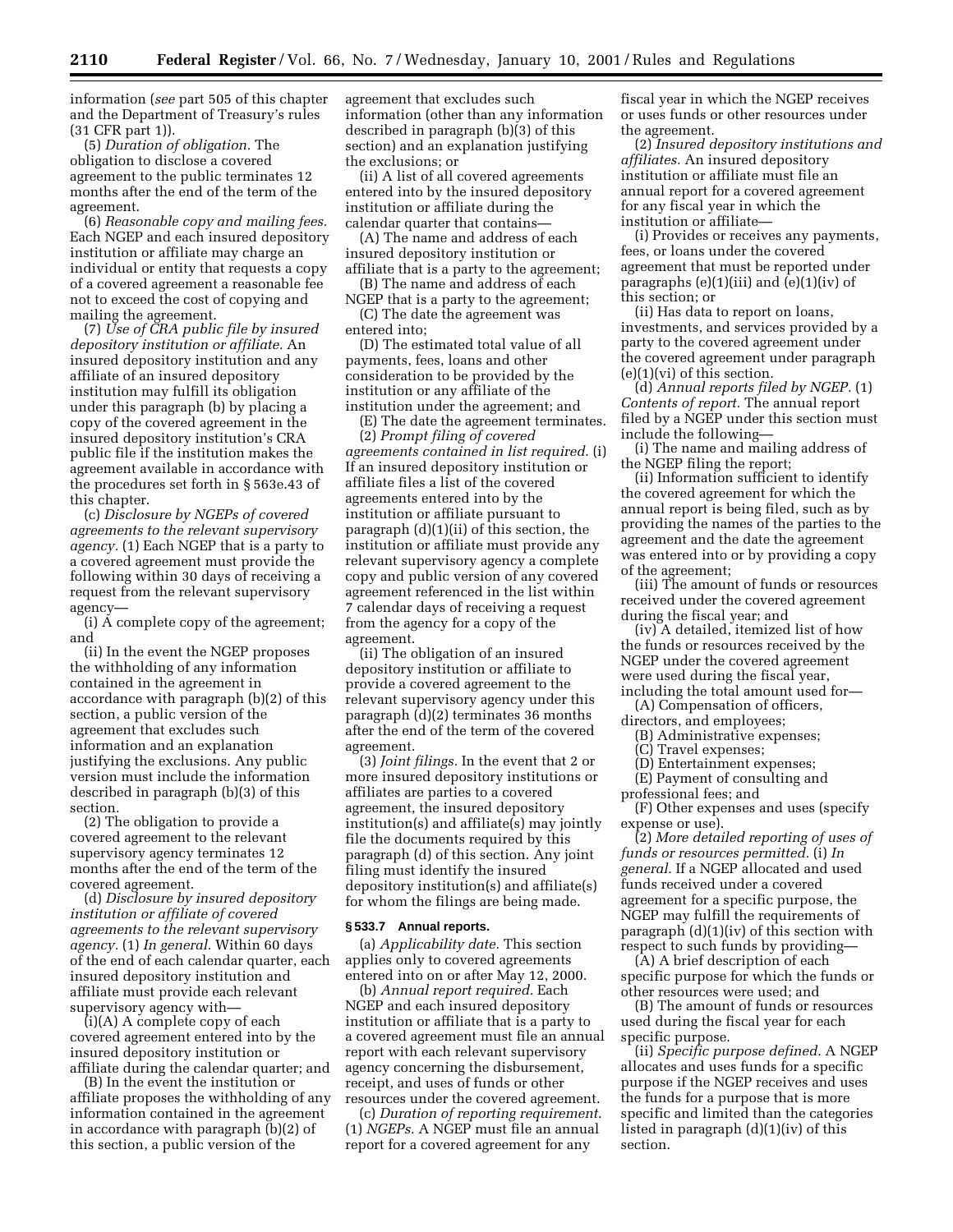(3) *Use of other reports.* The annual report filed by a NGEP may consist of or incorporate a report prepared for any other purpose, such as the Internal Revenue Service Return of Organization Exempt From Income Tax on Form 990, or any other Internal Revenue Service form, state tax form, report to members or shareholders, audited or unaudited financial statements, audit report, or other report, so long as the annual report filed by the NGEP contains all of the information required by this paragraph (d).

(4) *Consolidated reports permitted.* A NGEP that is a party to 2 or more covered agreements may file with each relevant supervisory agency a single consolidated annual report covering all the covered agreements. Any consolidated report must contain all the information required by this paragraph (d). The information reported under paragraphs  $(d)(1)(iv)$  and  $(d)(2)$  of this section may be reported on an aggregate basis for all covered agreements.

(5) *Examples of annual report requirements for NGEPs*

(i) *Example 1.* A NGEP receives an unrestricted grant of \$15,000 under a covered agreement, includes the funds in its general operating budget and uses the funds during its fiscal year. The NGEP's annual report for the fiscal year must provide the name and mailing address of the NGEP, information sufficient to identify the covered agreement, and state that the NGEP received \$15,000 during the fiscal year. The report must also indicate the total expenditures made by the NGEP during the fiscal year for compensation, administrative expenses, travel expenses, entertainment expenses, consulting and professional fees, and other expenses and uses. The NGEP's annual report may provide this information by submitting an Internal Revenue Service Form 990 that includes the required information. If the Internal Revenue Service Form does not include information for all of the required categories listed in this part, the NGEP must report the total expenditures in the remaining categories either by providing that information directly or by providing another form or report that includes the required information.

(ii) *Example 2.* An organization receives \$15,000 from an insured depository institution under a covered agreement and allocates and uses the \$15,000 during the fiscal year to purchase computer equipment to support its functions. The organization's annual report must include the name and address of the organization, information sufficient to identify the agreement, and a statement that the organization received \$15,000 during the year. In addition, since the organization allocated and used the funds for a specific purpose that is more narrow and limited than the categories of expenses included in the detailed, itemized list of expenses, the organization would have the option of providing either the total amount it used during the year for each category of

expenses included in paragraph (d)(1)(iv) of this section, or a statement that it used the \$15,000 to purchase computer equipment and a brief description of the equipment purchased.

(iii) *Example 3.* A community group receives \$50,000 from an insured depository institution under a covered agreement. During its fiscal year, the community group specifically allocates and uses \$5,000 of the funds to pay for a particular business trip and uses the remaining \$45,000 for general operating expenses. The group's annual report for the fiscal year must include the name and address of the group, information sufficient to identify the agreement, and a statement that the group received \$50,000. Because the group did not allocate and use all of the funds for a specific purpose, the group's annual report must provide the total amount of funds it used during the year for each category of expenses included in paragraph  $(d)(1)(iv)$  of this section. The group's annual report also could state that it used \$5,000 for a particular business trip and include a brief description of the trip.

(iv) *Example 4.* A community development organization is a party to two separate covered agreements with two unaffiliated insured depository institutions. Under each agreement, the organization receives \$15,000 during its fiscal year and uses the funds to support its activities during that year. If the organization elects to file a consolidated annual report, the consolidated report must identify the organization and the two covered agreements, state that the organization received \$15,000 during the fiscal year under each agreement, and provide the total amount that the organization used during the year for each category of expenses included in paragraph  $(d)(1)(iv)$  of this section.

(e) *Annual report filed by insured depository institution or affiliate*—(1) *General.* The annual report filed by an insured depository institution or affiliate must include the following—

(i) The name and principal place of business of the insured depository institution or affiliate filing the report;

(ii) Information sufficient to identify the covered agreement for which the annual report is being filed, such as by providing the names of the parties to the agreement and the date the agreement was entered into or by providing a copy of the agreement;

(iii) The aggregate amount of payments, aggregate amount of fees, and aggregate amount of loans provided by the insured depository institution or affiliate under the covered agreement to any other party to the agreement during the fiscal year;

(iv) The aggregate amount of payments, aggregate amount of fees, and aggregate amount of loans received by the insured depository institution or affiliate under the covered agreement from any other party to the agreement during the fiscal year;

(v) A general description of the terms and conditions of any payments, fees, or loans reported under paragraphs  $(e)(1)(iii)$  and  $(e)(1)(iv)$  of this section, or, in the event such terms and conditions are set forth—

(A) In the covered agreement, a statement identifying the covered agreement and the date the agreement (or a list identifying the agreement) was filed with the relevant supervisory agency; or

(B) In a previous annual report filed by the insured depository institution or affiliate, a statement identifying the date the report was filed with the relevant supervisory agency; and

(vi) The aggregate amount and number of loans, aggregate amount and number of investments, and aggregate amount of services provided under the covered agreement to any individual or entity not a party to the agreement—

(A) By the insured depository institution or affiliate during its fiscal year; and

(B) By any other party to the agreement, unless such information is not known to the insured depository institution or affiliate filing the report or such information is or will be contained in the annual report filed by another party under this section.

(2) *Consolidated reports permitted.* (i) *Party to multiple agreements.* An insured depository institution or affiliate that is a party to 2 or more covered agreements may file a single consolidated annual report with each relevant supervisory agency concerning all the covered agreements.

(ii) *Affiliated entities party to the same agreement.* An insured depository institution and its affiliates that are parties to the same covered agreement may file a single consolidated annual report relating to the agreement with each relevant supervisory agency for the covered agreement.

(iii) *Content of report.* Any consolidated annual report must contain all the information required by this paragraph (e). The amounts and data required to be reported under paragraphs  $(e)(1)(iv)$  and  $(e)(1)(vi)$  of this section may be reported on an aggregate basis for all covered agreements.

(f) *Time and place of filing.* (1) *General.* Each party must file its annual report with each relevant supervisory agency for the covered agreement no later than six months following the end of the fiscal year covered by the report.

(2) *Alternative method of fulfilling annual reporting requirement for a NGEP.* (i) A NGEP may fulfill the filing requirements of this section by providing the following materials to an insured depository institution or affiliate that is a party to the agreement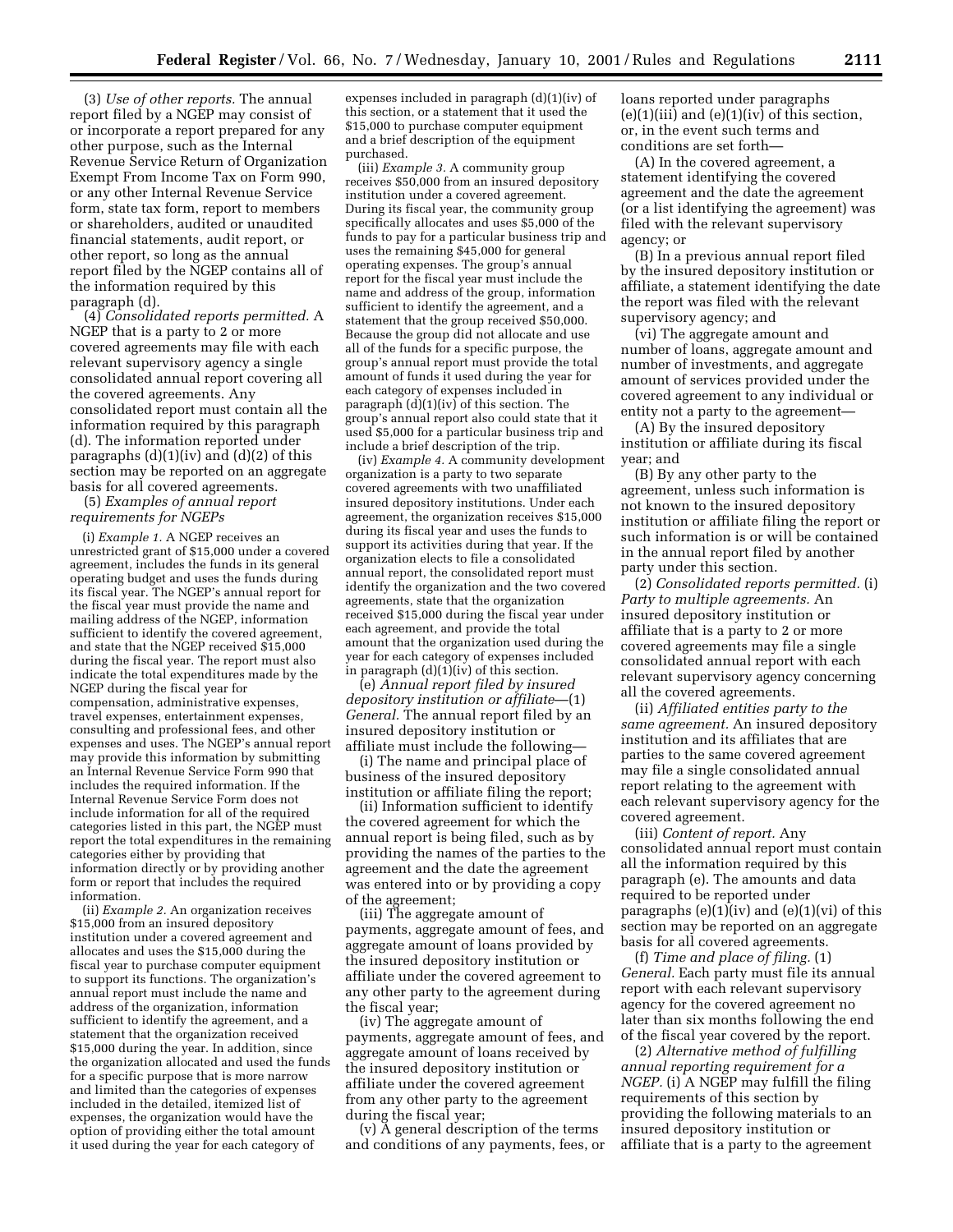no later than six months following the end of the NGEP's fiscal year—

(A) A copy of the NGEP's annual report required under paragraph (d) of this section for the fiscal year; and

(B) Written instructions that the insured depository institution or affiliate promptly forward the annual report to the relevant supervisory agency or agencies on behalf of the NGEP.

(ii) An insured depository institution or affiliate that receives an annual report from a NGEP pursuant to paragraph (f)(2)(i) of this section must file the report with the relevant supervisory agency or agencies on behalf of the NGEP within 30 days.

#### **§ 533.8 Release of information under FOIA.**

OTS will make covered agreements and annual reports available to the public in accordance with the Freedom of Information Act (5 U.S.C. 552 *et seq.*), OTS's rules (part 505 of this chapter), and the Department of Treasury's rules (31 CFR part 1). A party to a covered agreement may request confidential treatment of proprietary and confidential information in a covered agreement or an annual report under those procedures.

#### **§ 533.9 Compliance provisions.**

(a) *Willful failure to comply with disclosure and reporting obligations.* (1) If OTS determines that a NGEP has willfully failed to comply in a material way with §§ 533.6 or 533.7 of this part, OTS will notify the NGEP in writing of that determination and provide the NGEP a period of 90 days (or such longer period as OTS finds to be reasonable under the circumstances) to comply.

(2) If the NGEP does not comply within the time period established by OTS, the agreement shall thereafter be unenforceable by that NGEP by operation of section 48 of the Federal Deposit Insurance Act (12 U.S.C. 1831y).

(3) OTS may assist any insured depository institution or affiliate that is a party to a covered agreement that is unenforceable by a NGEP by operation of section 48 of the Federal Deposit Insurance Act (12 U.S.C. 1831y) in identifying a successor to assume the NGEP's responsibilities under the agreement.

(b) *Diversion of funds.* If a court or other body of competent jurisdiction determines that funds or resources received under a covered agreement have been diverted contrary to the purposes of the covered agreement for an individual's personal financial gain, OTS may take either or both of the following actions—

(1) Order the individual to disgorge the diverted funds or resources received under the agreement;

(2) Prohibit the individual from being a party to any covered agreement for a period not to exceed 10 years.

(c) *Notice and opportunity to respond.* Before making a determination under paragraph (a)(1) of this section, or taking any action under paragraph (b) of this section, OTS will provide written notice and an opportunity to present information to OTS concerning any relevant facts or circumstances relating to the matter.

(d) *Inadvertent or de minimis errors.* Inadvertent or de minimis errors in annual reports or other documents filed with OTS under §§ 533.6 or 533.7 of this part will not subject the reporting party to any penalty.

(e) *Enforcement of provisions in covered agreements.* No provision of this part shall be construed as authorizing OTS to enforce the provisions of any covered agreement.

#### **§ 533.10 Transition provisions.**

(a) *Disclosure of covered agreements entered into before the effective date of this part.* The following disclosure requirements apply to covered agreements that were entered into after November 12, 1999, and that terminated before April 1, 2001.

(1) *Disclosure to the public.* Each NGEP and each insured depository institution or affiliate that was a party to the agreement must make the agreement available to the public under § 533.6 of this part until at least April 1, 2002.

(2) *Disclosure to the relevant supervisory agency.* (i) Each NGEP that was a party to the agreement must make the agreement available to the relevant supervisory agency under § 533.6 of this part until at least April 1, 2002.

(ii) Each insured depository institution or affiliate that was a party to the agreement must, by June 30, 2001, provide each relevant supervisory agency either—

(A) A copy of the agreement under § 533.6(d)(1)(i) of this part; or

(B) The information described in § 533.6(d)(1)(ii) of this part for each agreement.

(b) *Filing of annual reports that relate to fiscal years ending on or before December 31, 2000.* In the event that a NGEP, insured depository institution or affiliate has any information to report under § 533.7 of this part for a fiscal that ends on or before December 31, 2000, and that concerns a covered agreement entered into between May 12, 2000, and

December 31, 2000, the annual report for that fiscal year must be provided, no later than June 30, 2001, to—

(1) Each relevant supervisory agency; or

(2) In the case of a NGEP, to an insured depository institution or affiliate that is a party to the agreement in accordance with § 533.7(f)(2) of this part.

#### **§ 533.11 Other definitions and rules of construction used in this part.**

(a) *Affiliate. Affiliate* means— (1) Any company that controls, is controlled by, or is under common control with another company; and

(2) For the purpose of determining whether an agreement is a covered agreement under § 533.2, an *affiliate* includes any company that would be under common control or merged with another company on consummation of any transaction pending before a Federal banking agency at the time—

(i) The parties enter into the agreement; and

(ii) The NGEP that is a party to the agreement makes a CRA communication, as described in § 533.3 of this part.

(b) *Control. Control* is defined in section 2(a) of the Bank Holding Company Act (12 U.S.C. 1841(a)).

(c) *CRA affiliate.* A *CRA affiliate* of an insured depository institution is any company that is an affiliate of an insured depository institution to the extent, and only to the extent, that the activities of the affiliate were considered by the appropriate Federal banking agency when evaluating the CRA performance of the institution at its most recent CRA examination prior to the agreement. An insured depository institution or affiliate also may designate any company as a CRA affiliate at any time prior to the time a covered agreement is entered into by informing the NGEP that is a party to the agreement of such designation.

(d) *CRA public file. CRA public file* means the public file maintained by an insured depository institution and described in § 563.43 of this chapter.

(e) *Executive officer.* The term *executive officer* has the same meaning as in § 215.2(e)(1) of the Board of Governors of the Federal Reserve's Regulation O (12 CFR 215.2(e)(1)). In applying this definition under this part, the term *savings association* shall be used in place of the term *bank.*

(f) *Federal banking agency; appropriate Federal banking agency.* The terms *Federal banking agency* and *appropriate Federal banking agency* have the same meanings as in section 3 of the Federal Deposit Insurance Act (12 U.S.C. 1813).